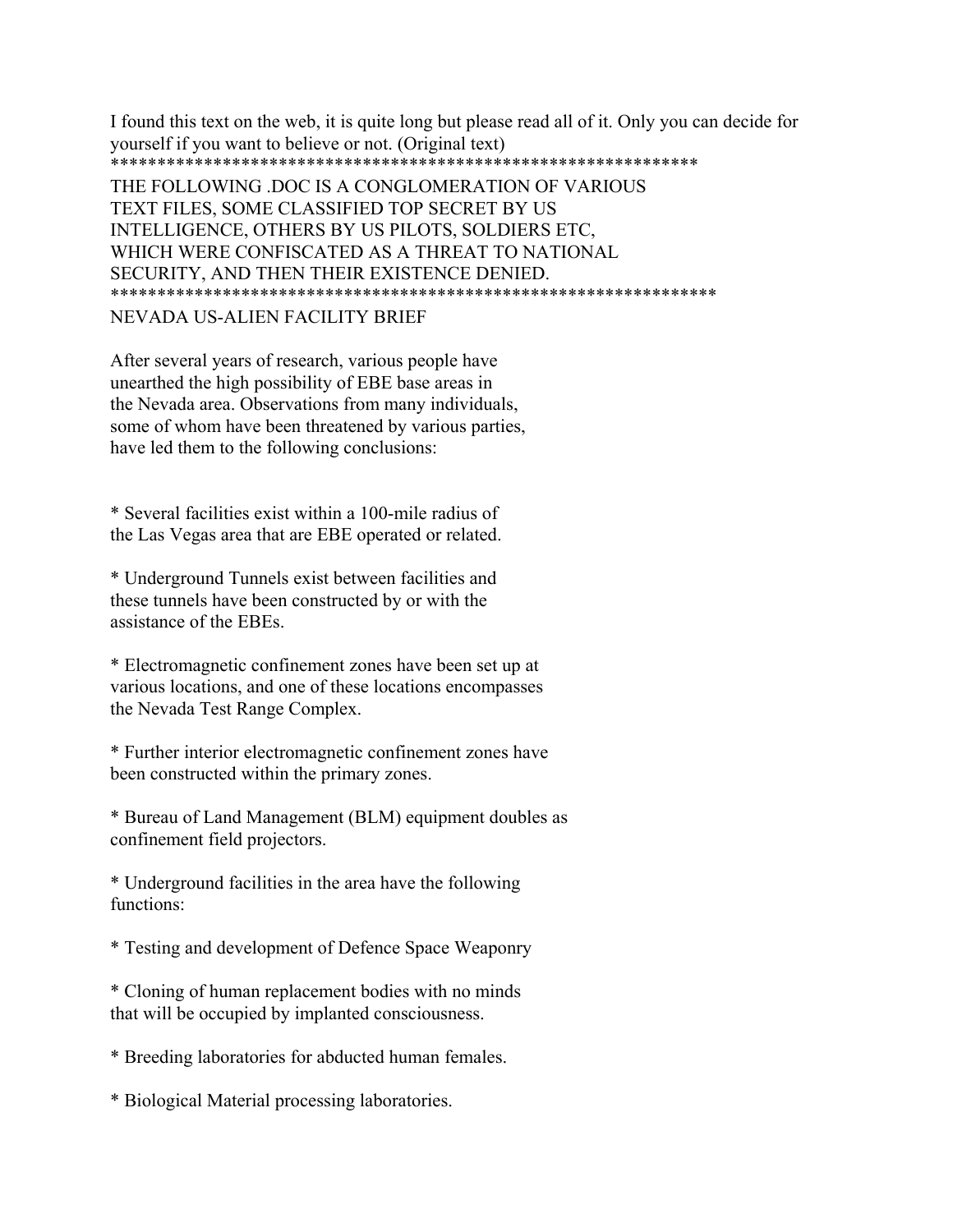\* Confinement facilities for humans.

\* EBE-Govt Joint Facilities.

\* Facilities for Termination of Humans.

\* Facilities for Testing and Development of Gravitational Vehicles for USAF, NASA, and the Department of Commerce.

\* Transference Facilities for Human abductees.

\* Vortex areas serve as entry-exit points for various aerial vehicles. Vehicles as large as 200' diameter have been seen for a long time at the Jumbo Peak vortex area. Blue Diamond vortex area is also very active, and as of June 1988, disks have been seen during daylight hours.

\* The metropolitan Las Vegas area is filled with MIB related activity and various humanoids that are observing human activities.

John Lear has requested that the following file be published on ParaNet.

The information contained in this file has not been verified by ParaNet, nor do the opinions expressed herein necessarily reflect those of the Administrator or other ParaNet staff members. We can state, however, that John is who he says he is, and has numerous contacts in sensitive positions that could allow him access to top secret and above classified information of this type.

Statement Released By: John Lear December 29, 1987

-

John Lear, a captain for a major US Airline has flown over 160 different types of aircraft in over 50 different countries. He holds 17 world speed record in the Lear Jet and is the only pilot ever to hold every airline certificate issued by the Federal Aviation Administration. Mr. Lear has flown classified undocumented missions world-wide for the CIA and other government agencies. A former Nevada State Senator candidate, he is the son of William P. Lear, designer of the Lear Jet executive airplane, the 8-track stereo, and founder of Lear Siegler Corporation. Lear became interested in the subject of UFO's 13 months ago after talking with United States Air Force Personnel who had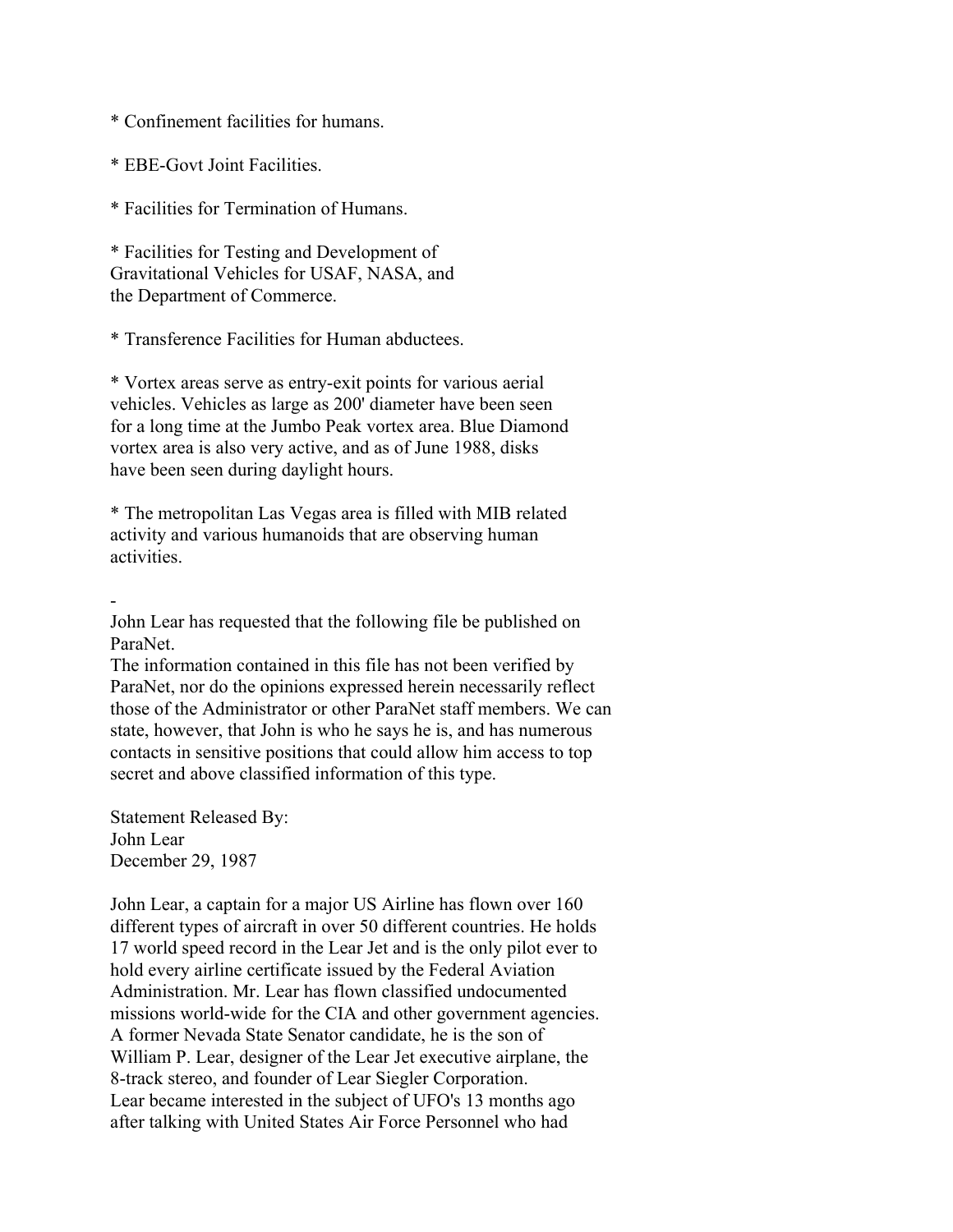witnessed a UFO landing at Bentwaters AFB, near London, England, and three small aliens walking up to the Wing Commander.

Note to the Press:

The government of the United States continues to rely on your personal and professional gullibility to suppress the information contained herein. Your co-operation over the past 40 years has exceeded our wildest expectations and we salute you.

(1) "The sun does not revolve around the Earth"

(2) "The United States Government has been in business with little grey extraterrestrial for approx. 20 years"

The first truth stated here got Giordano Bruno burned at the stake in AD 1600 for daring to propose that it was real. The second truth

has gotten far more people killed trying to state it publicly than will ever be known.

But the truth must be told. The fact that the Earth revolves around the sun was successfully suppressed by the church for over 200 years. It eventually cause a major upheaval in the church, government, and thought. A realignment of social and traditional values. That was in the 1800's.

Now, about 400 years after the first truth was pronounced we must again face the shocking facts. The "horrible truth" the government has been hiding from us over 40 years. Unfortunately, the "horrible truth" is far more horrible than the government ever imagined.

In its effort to protect democracy, our government sold us to the aliens. And here is how it happened. But before I begin, I'd like to offer a word in the defense of those who bargained us away. They had the best of intentions.

Germany had recovered a flying saucer as early as 1939. General James H. Doolittle went to Sweden in 1946 to inspect a flying saucer that had crashed there in Spitzbergen.

The "horrible truth" was known by only a very few persons: They were indeed ugly little creatures, shaped like praying mantises and who were more advanced than us by perhaps a billion years. Of the original group that were the first to learn the "horrible truth", several committed suicide, the most prominent of which was General James V. Forrestal who jumped to his death from a 16th story hospital window. General Forrestal's medical records are classified and sealed to this day.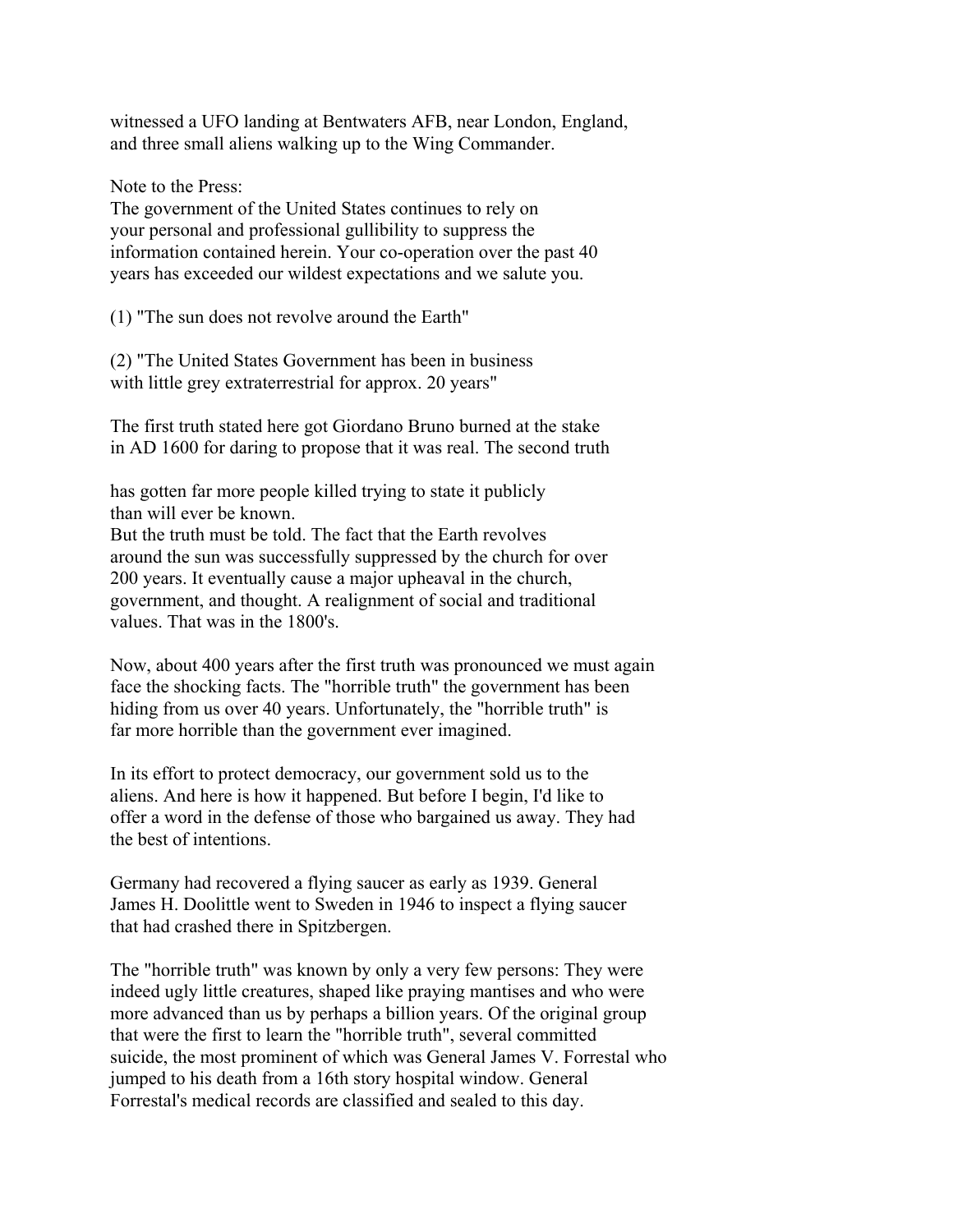President Truman quickly put a lid on the secret and turned the screws so tight that the general public still thinks that flying saucers are a joke. Have I ever got a surprise for them.

In 1947, President Truman established a group of 12 of the top military scientific personnel of their time. They were known as MJ-12. Although the group exists today, none of the original members are still alive. The last one to die was Gordon Gray, former Secretary of the Army, in 1984. As each member passed away, the group itself appointed a new member to fill the position. There is some speculation that the group known as MJ-12 expanded to at least several more members.

There were several more saucer crashes in the late 1940's, one in Roswell, New Mexico, one in Aztec, New Mexico, and one near Laredo, Texas, about 30 miles inside the Mexican border.

Consider, if you will, the position of the United States Government at that time. They proudly thought of themselves as the most powerful nation on Earth, having recently produced the atomic bomb, and achievement so stupendous, it would take Russia 4 years to catch up, and only with the help of traitors to Democracy. They had built a jet aircraft that had exceeded the speed of sound in flight. They had built jet bombers with intercontinental range that could carry weapons of enormous destruction. The post war era, and the future seemed bright. Now imagine what it was like for those same leaders, all of whom had witnessed the panic of Orson Wells' radio broadcast, "The War of the Worlds", in 1938. Thousands of Americans panicked at a realistically presented invasion of Earth by beings from another planet. Imagine their horror as they actually viewed the dead bodies of these frightening looking little creatures with enormous eyes, reptilian skin and claw like fingers. Imagine their shock as they attempted to determine how these strange "saucers" were powered and could discover no part even remotely similar to components they were familiar with: no cylinders or pistons, no vacuum tubes or turbines or hydraulic actuators. It is only when you fully understand the overwhelming helplessness the government was faced with in the late 40's that you can comprehend their perceived need for a total, thorough and sweeping cover up, to include the use of "deadly force".

The cover-up was so successful that as late as 1985 a senior scientist with the Jet Propulsion Laboratory in Pasadena, California, Dr. Al Hibbs, would look at a video tape of an enormous flying saucer and state the record, "I'm not going to assign anything to that (UFO) phenomena without a lot more data". Dr. Hibbs was looking at the naked emperor and saying, "He certainly looks naked, but that doesn't prove he's naked."

In July of 1952, a panicked government watched helplessly as squadron of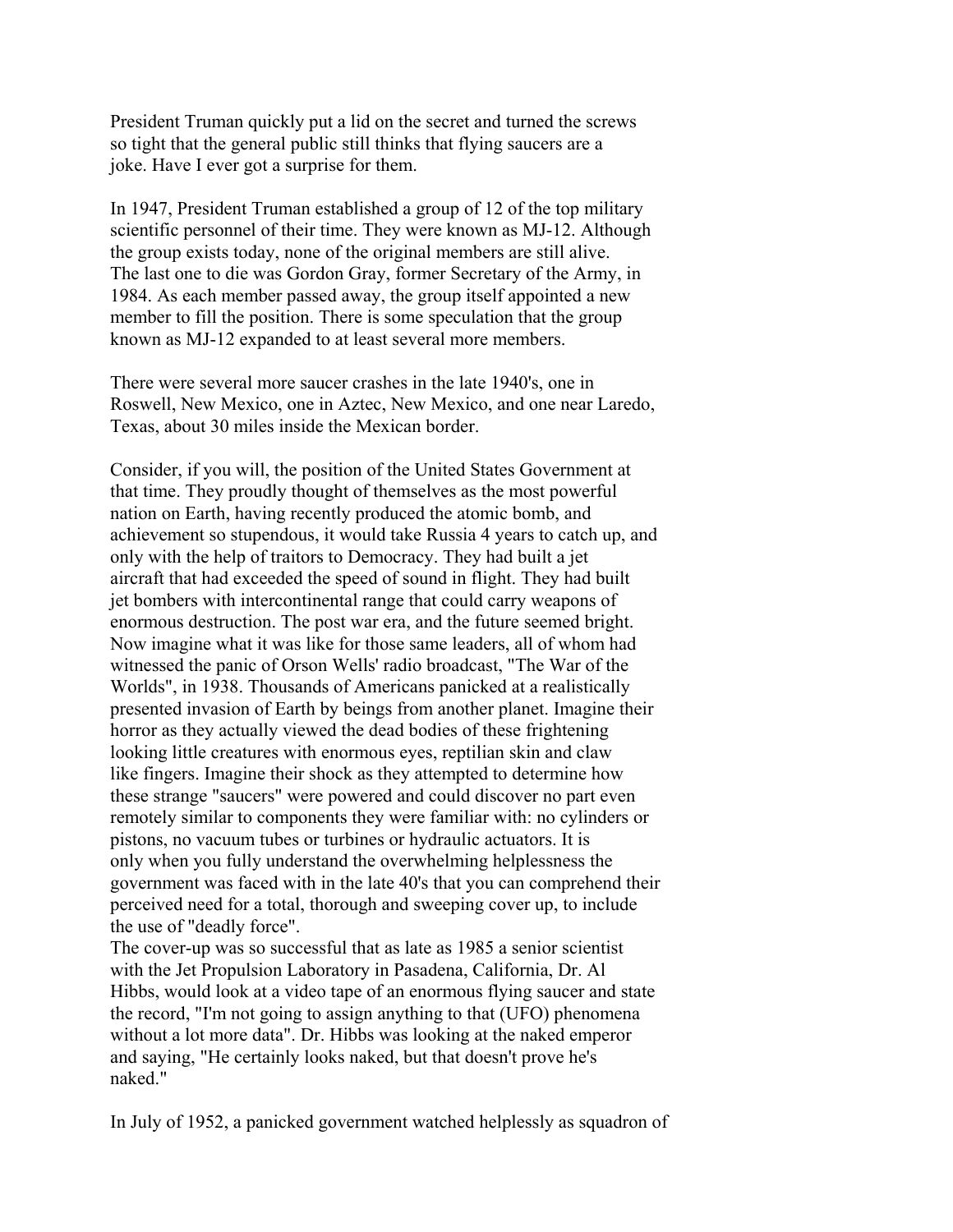"flying saucers" flew over Washington, D.C., and buzzed the White House, the Capitol Building, and the Pentagon. It took all the imagination and intimidation the government could muster to force that incident out of the memory of the public, and to confiscate all existing evidence.

Thousands of sightings occurred during the Korean war and several more sauces were retrieved by the Air Force. Some were stored at Wright-Patterson Air Force Base, some were stored at Air Force bases near the location of the crash sight.

One saucer was so enormous and the logistic problems in transportation so enormous that it was buried at the crash sight and remains there today. The stories are legendary on transporting crashed saucers over long distances, moving only at night, purchasing complete farms, slashing through forests, blocking major highways, sometimes driving 2 and 3 lo-boys in tandem with and extraterrestrial load a hundred feet in diameter.

On April 30, 1964, the first communication between these aliens and the U.S. Government took place at Holloman Air Force Base in New Mexico. 3 saucers landed at a prearranged area and a meeting was held between the aliens and intelligence officers of the U.S. Government.

During the period of 1969-1971, MJ-12 representing the U.S. Government made a deal with these creatures, called EBE's (Extraterrestrial Biological Entities, named by Detley Bronk, original MJ-12 member and 6th President of Johns Hopkins University). The "deal" was that in exchange for "technology" that they would provide to us, we agreed to "ignore" the abductions that were going on and suppress information on the cattle mutilations. The EBE's assured MJ-12 that the abductions (usually lasting about 2 hours) were merely the ongoing monitoring of developing civilizations.

In fact, the purposes for the abductions turned out to be:

(1) The insertion of a 3mm spherical device through the nasal cavity of the abductee into the brain. the device is used for the biological monitoring, tracking, and control of the abductee.

(2) Implementation of Posthypnotic Suggestion to carry out a specific activity during a specific time period, the actuation of which will occur within the next 2 to 5 years.

(3) Termination of some people so that they could function as living sources for biological material and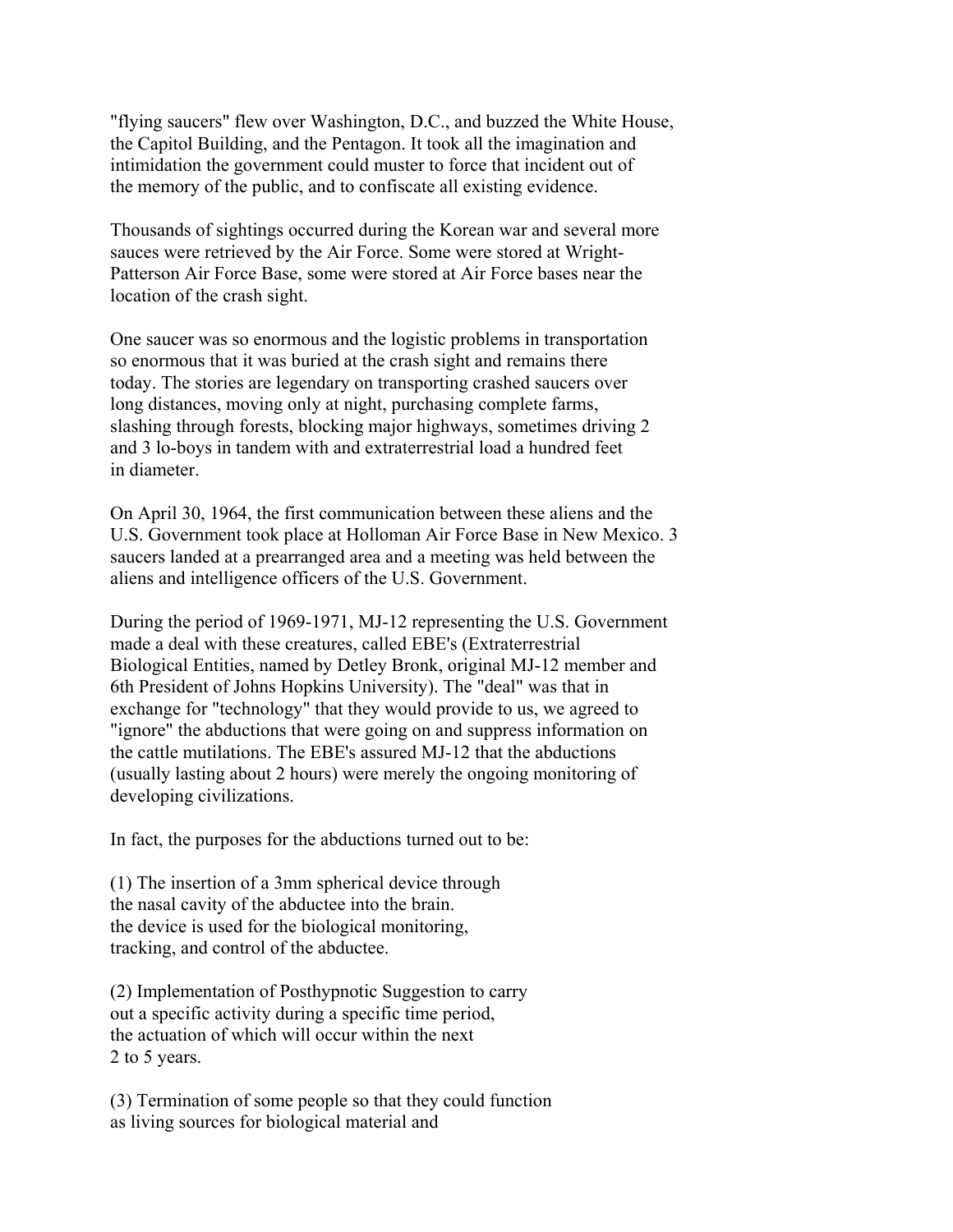substances.

(4) Termination of individuals who represent a threat to the continuation of their activity.

(5) Effect genetic engineering experiments.

(6) Impregnation of human females and early termination of pregnancies to secure the crossbreed infant.

The U.S. Government was not initially aware of the far reaching consequences of their "deal". They were led to believe that the abductions were essentially benign and since they figured the abductions would probably go on anyway whether they agreed or not, they merely insisted that a current list of abductees be submitted, on a periodic basis, to MJ-12 and the National Security Council. Does this sound incredible? An actual list of abductees sent to the National Security Council? Read on, because I have news for you.

The EBE's have a genetic disorder in that their digestive system is atrophied and not functional. Some speculate that they were involved in some type of accident or nuclear war, or possibly on the back side of an evolutionary genetic curve. In order to sustain themselves they use an enzyme or hormonal secretion obtained from the tissue that they extract from humans and animals. (FACT: Cows and Humans are genetically similar. In the event of a national disaster, cow's blood can be used by humans.)

The secretions obtained are then mixed with hydrogen peroxide and applied on the skin by spreading or dipping parts of their bodies in the solution. The body absorbs the solution, then excretes the waste back through the skin. The cattle mutilations that were prevalent throughout the period from 1973 to 1983 and publicly noted through newspaper and magazine stories and included a documentary produced by Linda Howe for the Denver CBS affiliate KMGH-TV, were for the collection of these tissues by the aliens. The mutilations included genitals taken, rectums cored out to the colon, eyes, tongue, and throat all surgically removed with extreme precision. In some cases the incisions were made by cutting between the cells, a process we are not yet capable of performing in the field. In many of the mutilations there was no blood found at all in the carcass, yet there was no vascular collapse of the internal organs. This has been also noted in the human mutilations, one of the first of which was Sgt. Jonathan P. Louette at the White Sands Missile Test Range in 1956, who was found three days after an Air Force Major had witnessed his abduction by a "disk shaped" object at 0300 while on a search for missile debris downrange. His genitals had been removed, rectum cored out in a surgically precise "plug" up to the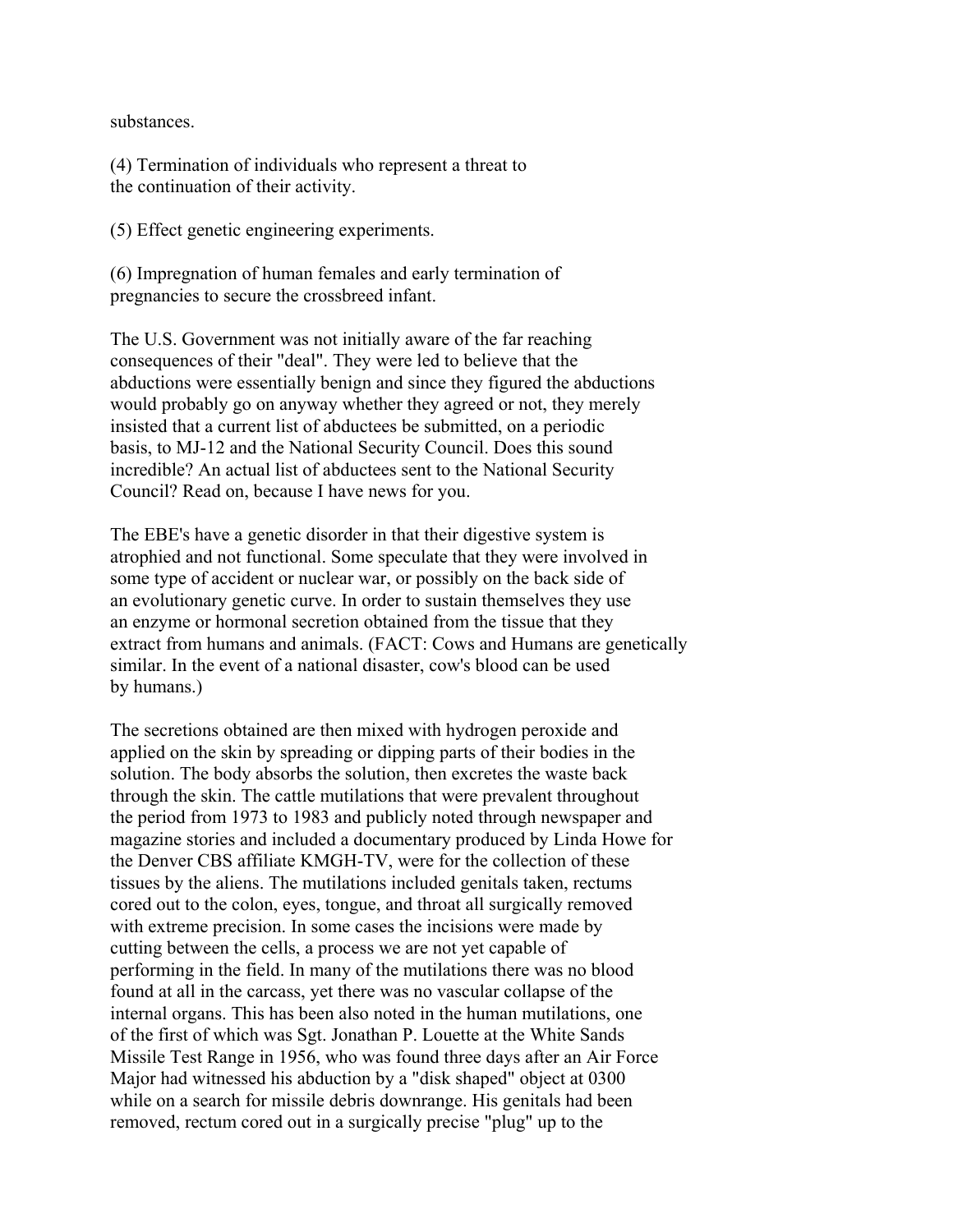colon, eyes removed and all blood removed with, again, no vascular collapse. From some of the evidence it is apparent that this surgery is accomplished, in most cases, while the victim, animal or human, is still alive.

The various parts of the body are taken to various underground laboratories, one of which is known to be near the small New Mexico town of Dulce. This jointly occupied (CIA-Alien) facility has been described as enormous, with huge tiled walls that "go on forever". Witnesses have reported huge vats filled with amber liquid with parts of human bodies being stirred inside.

After the initial agreement, Groom Lake, one of this nations most secret test centers, was closed for a period of about a year, sometime between about 1972 and 1974, and a huge underground facility was constructed for and with the help of the EBE's. The "bargained for" technology was set in place but could only be operated by the EBE's themselves. Needless to say, the advanced technology could not be used against the EBE's themselves, even if needed.

During the period between 1979 and 1983 it became increasingly obvious to MJ-12 that things were not going as planned. It became known that many more people (in the thousands) were being abducted than were listed on the official abduction lists. In addition it became obvious that some, not all, but some of the nation's missing children had been used for secretions and other parts required by the aliens.

In 1979 there was an altercation of sorts at the Dulce laboratory. A special armed forces unit was called in to try and free a number of our people trapped in the facility, who had become aware of what was really going on. According to one source, 66 of the soldiers were killed and our people were not freed.

By 1984, MJ-12 must have been in stark terror at the mistake they had made in dealing with the EBE's. They had deliberately promoted "Close Encounters of the Third Kind" and "E.T." to get the public used to "odd looking" aliens that were compassionate, benevolent and very much our "space brothers". MJ-12 "sold" the EBE's to the public, and were now faced with the fact that quite the opposite was true. In addition, a plan was formulated in 1968 to make the public aware of the existence of aliens on earth over the next 20 years to be culminated with several documentaries to be released during 1985-1987 period of time. These documentaries would explain the history and intentions of the EBE's. The discovery of the "Grand Deception" put the entire plans, hopes and dreams of MJ-12 into utter confusion and panic.

Meeting at the "Country Club", a remote lodge with private golf course,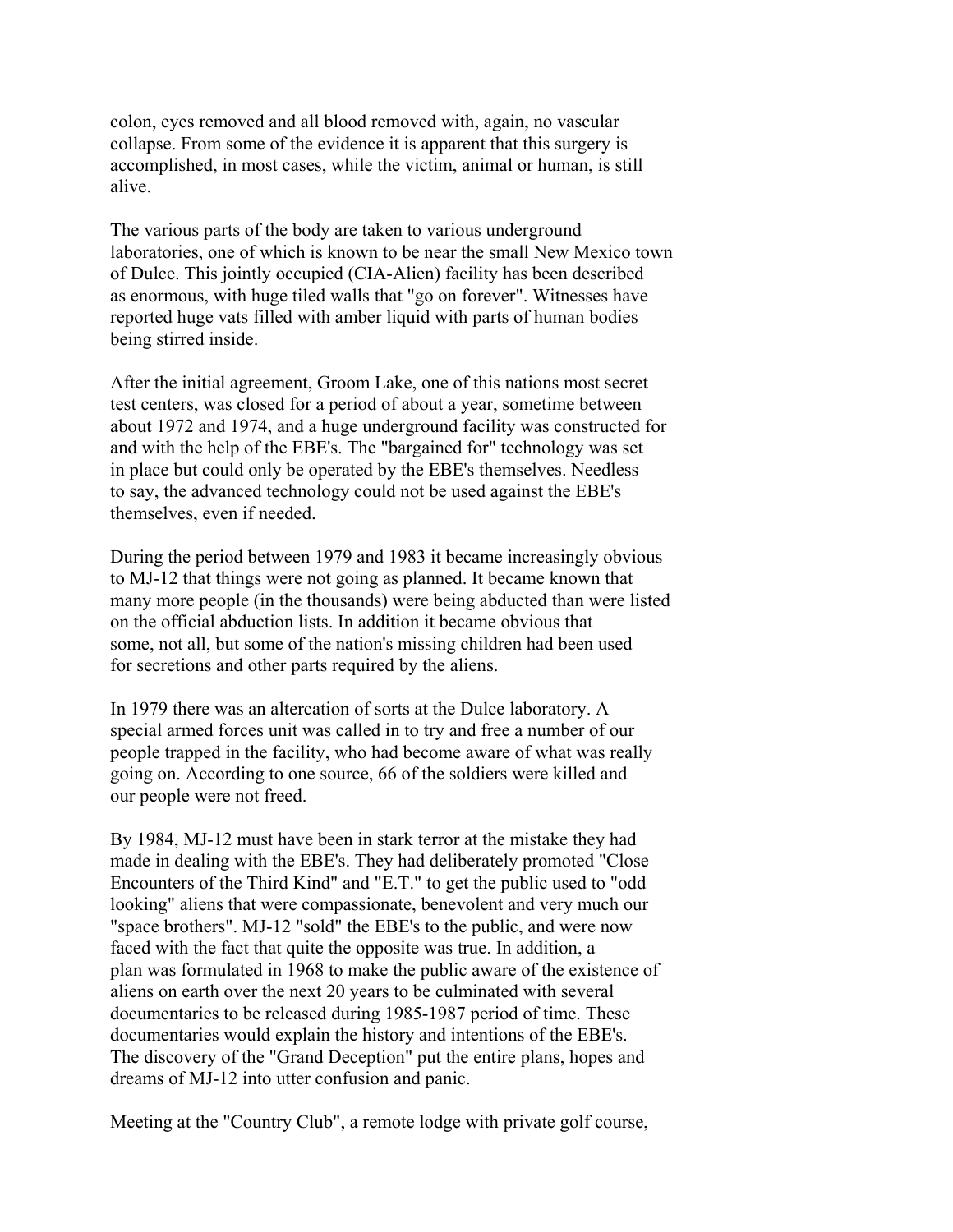comfortable sleeping and working quarters, and its own private airstrip built by and exclusively for the member of MJ-12, it was a factional fight of what to do now. Part of MJ-12 wanted to confess the whole scheme and shambles it had become to the public, beg their forgiveness and ask for their support. The other part (and majority) of MJ-12 argued that there was no way they could do that, that the situation was untenable and there was no use in exciting the public with the "horrible truth" and that the best plan was to continue the development of a weapon that could be used against the EBE's under the guise of "SDI", the Strategic Defense Initiative, which had nothing whatsoever to do with a defense for inbound Russian nuclear missiles. As these words are being written, Dr. Edward Teller, "father" of the H-Bomb is personally in the test tunnels of the Nevada Test Site, driving his workers and associates in the words of one, "like a man possessed". And well he should, for Dr. Teller is a member of MJ-12 along with Dr. Kissenger, Admiral Bobby Inman, and possibly Admiral Poindexter, to name a few of the current members of MJ-12.

Before the "Grand Deception" was discovered and according to a meticulous plan of metered release of information to the public, several documentaries and video tapes were made. William Moore, a Burbank, California, based UFO researcher who wrote "The Roswell Incident", a book published in 1980 that detailed the crash, recovery and subsequent cover-up of a UFO with 4 alien bodies, has a video tape of 2 newsmen interviewing a military officer associated with MJ-12. This military officer answers questions relating to the history of MJ-12 and the cover-up, the recovery of a number of flying saucers and the existence of a live alien (one of 3 living aliens captured and designated, or named, EBE-1, EBE-2, and EBE-3, being held in a facility designated as YY-II at Los Alamos, New Mexico. The only other facility of this type, which is electromagnetically secure, is at Edwards Air Force Base in Mojave, California). The officer names as previously mentioned plus a few others: Harold Brown, Richard Helms, Gen. Vernon Walters, JPL's Dr. Lew Allen and Dr. Theodore von Karman, to name a few of the current and past members of MJ-12.

The officer also relates the fact that the EBE's claim to have created Christ. The EBE's have a type of recording device that has recorded all of Earth's history and can display it in the form of a hologram. This hologram can be filmed but because of the way holograms work does not come out very clear on movie film or video tape. The crucifixion of Christ on the Mount of Olives has allegedly been put on film to show the public. The EBE's claim to have created Christ, which, in view of the "Grand Deception", could be an effort to disrupt traditional values for undetermined reasons.

Another video tape allegedly in existence is an interview with an EBE.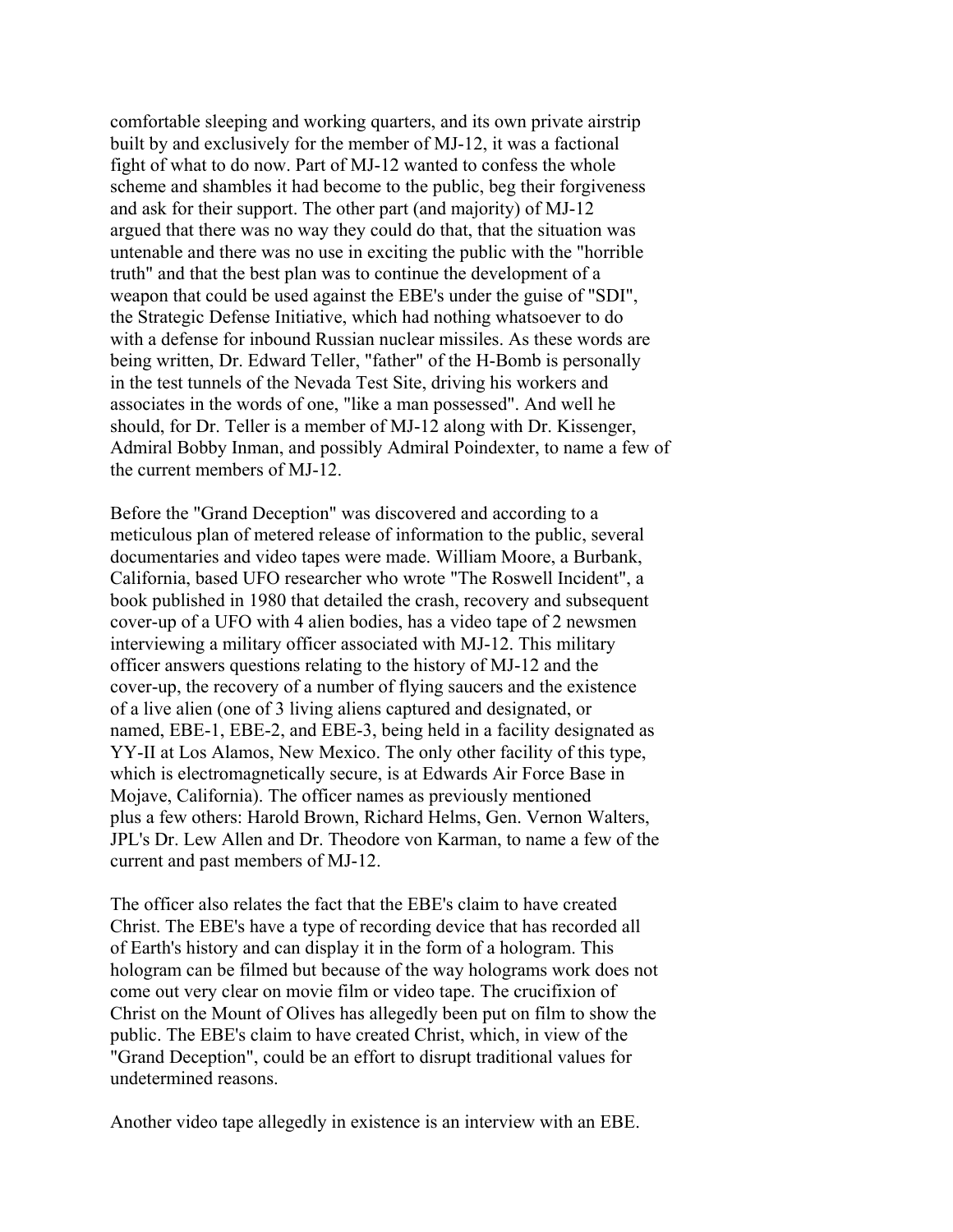Since EBE's communicate telepathically, and Air Force Colonel serves as an interpreter. Just before the recent stock market correction in October of 1987, several newsmen, including Bill Moore, had been invited to Washington, D.C., to personally film the EBE in a similar type interview, and distribute the film to the public. Apparently, because of the correction in the market, it was felt the timing was not propitious. In any case, it certainly seems like an odd method to inform the public of extraterrestrials, but it would be in keeping with the actions of a panicked organization who at this point in time doesn't know which way to turn.

Moore is also in possession of more Aquarius documents, a few pages of which leaked out several years ago and detailed the supersecret NASA project which had been denied by them until just recently. In a letter to Senator John Glenn, NSA's Director of Policy, Julia B. Wetzel, wrote, "Apparently there is or was an Air Force project with that name (Aquarius) which dealt with UFO's. Coincidently, there is also an NASA project by that name." NASA's project Aquarius deals specifically with the "communications with the aliens" (the EBE's). Within the Aquarius program was project "Snowbird", a project to test-fly a recovered alien aircraft at Groom Lake, Nevada. This project continues today at that location. In the words of an individual who works at Groom Lake, "Our people are much better at taking things apart than they are at putting them back together."

Moore, who claims he has a contact with MJ-12, feels that they have been stringing him along, slipping him documents and providing him leads, promising to go public with some of the information on extraterrestrials by the end of 1987.

Certain of Moore's statements lead one to believe that Moore himself is a government agent working for MJ-12, not to be strung along, but string along ever hopeful UFOlogists that the truth is just around the corner. Consider:

1. Moore states emphatically that he is not a government agent, although when Lee Graham (a Southern California based UFOlogist) was investigated by DIS (Defense Investigative Service) for possession of classified documents received from Moore, Moore himself was not.

2. Moore states emphatically that the cattle mutilations of 1973-1983 were a hoax by Linda Howe (producer of "A Strange Harvest") to create publicity for herself. He cites the book "Mute Evidence" as the bottom line of the hoax. "Mute Evidence" was a government sponsored book to explain the mutilations in conventional terms.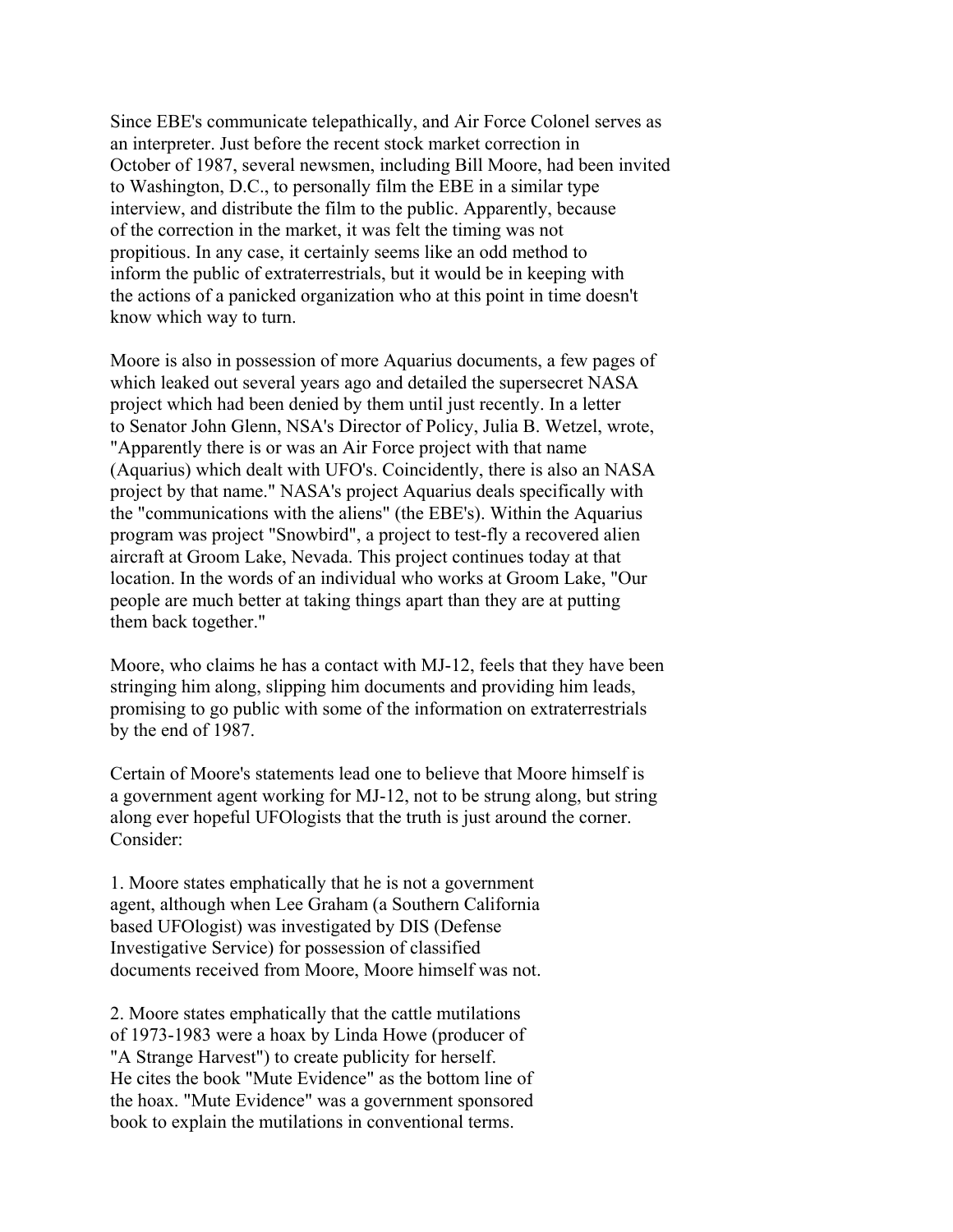3. Moore states that the U.S.A.F. Academy physics book, "Introductory Space Science", vol. II chapter 13, entitled "Unidentified Flying Objects", which describes four of the most commonly seen aliens (one of which is the EBE) was written by Lt. Col. Edward R. Therkelson and Major Donald B. Carpenter, Air Force personnel who did not know what they were talking about and were merely siting "crackpot" references. He, Moore, states that the book was withdrawn to excise the chapter.

If the government felt they were being forced to acknowledge the existence of aliens on Earth because of the overwhelming evidence such as the October and November sightings in Wytheville, Va., and recently released books such as "Night Siege" (Hynek, J. Allen;Imbrogno, Phillip J.;Pratt, Bob:Night Siege, Ballantine Books, Random House, New York), and taking into consideration the "grand deception" and obviously hostile intentions of the EBE's, it might be expedient for MJ-12 to admit the EBE's but conceal the information on the mutilations and abductions. If MJ-12 and Moore were in some kind of agreement then it would be beneficial to Moore to tow the party line. For example, MJ-12 would say..."here are some more genuine documents...but remember...no talking about the mutilations or abductions". This would be beneficial to Moore as it would supply the evidence to support his theory that E.T.'s exist but deny the truths about the E.T.'s. However, if Moore was indeed working for MJ-12, he would follow the party line anyway...admitting the E.T.'s but pooh poohing the mutilations and abductions. If working alone, Moore might not even be aware of the "grand deception".

Time will tell. It is possible that Moore will go ahead and release the video interview with the military officer around the first of the year, as he has promised. From MJ-12's point of view, the public would be exposed to the information without really having to believe it because Moore is essentially not as credible a source as, say, the President of the United States. After a few months of digestion and discussion, a more credible source could emerge with a statement that yes in fact the interview was essentially factual. This scenario would cushion somewhat the blow to the public. If, however, Moore does not release the tape by, say, February 1 of 19XX, but comes instead with a story similar to: "MJ-12 has informed me that they are definitely planning a release of all information by October of XX. I have seen the plan and have seen the guarantee that this will happen, so I have decided to withhold the release of my video tape at this time as it may cause some problems with MJ-12's plans." This would in effect buy more time for MJ-12 and time is what they desperately need.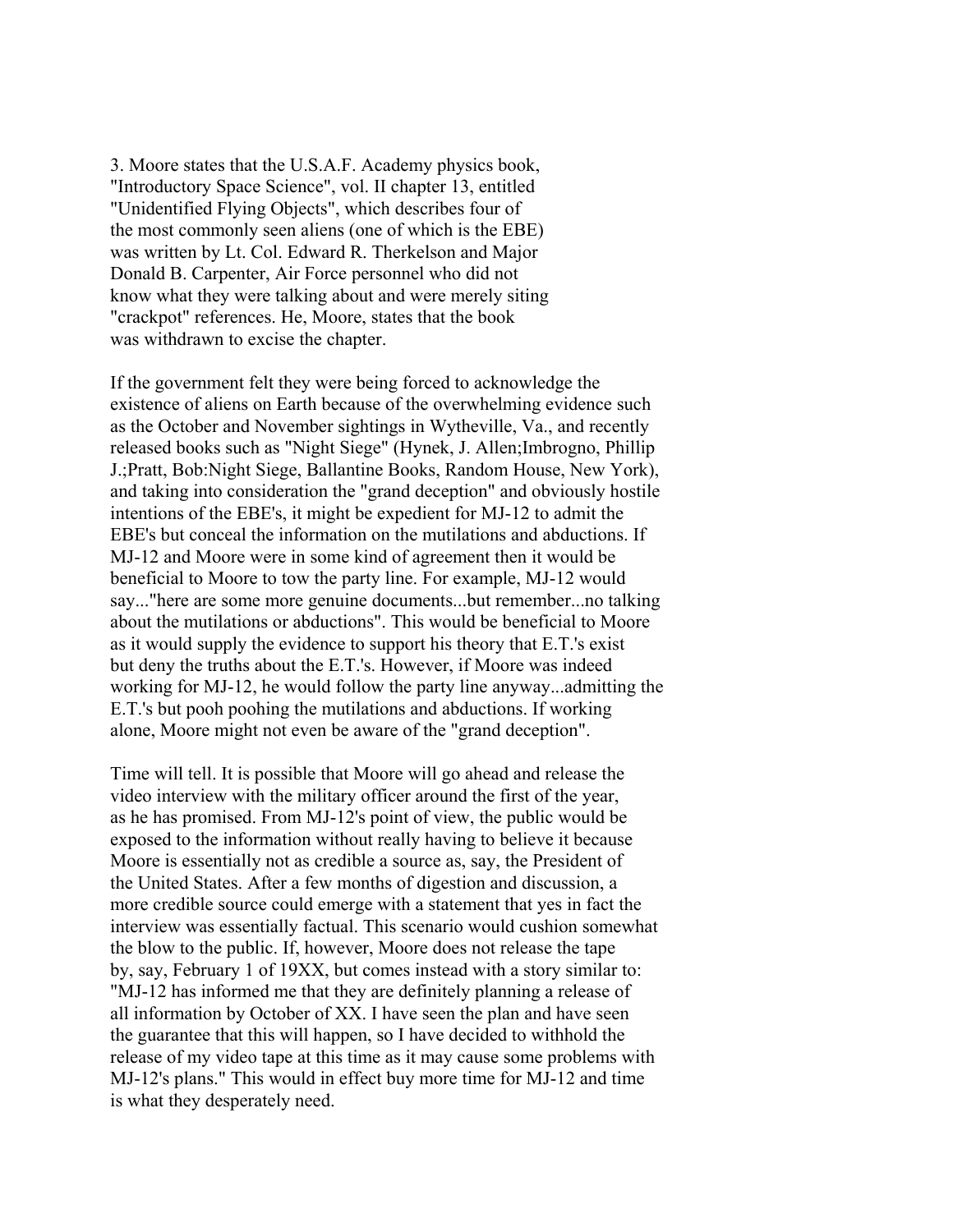Now you ask, "Why haven't I heard about any of this?" Who do you think you would hear it from? Dan Rather? Tom Brokaw? Sam Donaldson? Wrong. These people just read the news, they don't find it. They have ladies who call and interview witnesses and verify statements on stories coming over the wire (either AP or UPI). It's not like Dan Rather would go down to Wytheville, Virginia, and dig into why there were 4 THOUSAND reported sightings in October and November of 1987. Better that Tom Brokaw or someone else should risk their credibility on this type of story. Tom Brokaw? Tom wants Sam Donaldson to risk his credibility. No one, but no one, is going to risk their neck on such outlandish ideas, regardless of how many people report sightings of 900 foot objects running them off the road. In the case of the Wytheville sightings, dozens of vans with NASA lettered on the side failed to interest newsmen. And those that asked questions were informed that NASA was doing a weather survey.

Well then, you ask, what about our scientists? What about Carl Sagan? Isaac Asimov? Arthur C. Clarke? Wouldn't they have known? If Carl Sagan knows then he is committing a great fraud through the solicitation of memberships in the Planetary Society, "to search for extraterrestrial intelligence". Another charade into which the U.S. Government dumps million of dollar every year is the radiotelescope in Arecibo, Puerto Rico, operated by Cornell University with - guess who? - Carl Sagan. Cornell is ostensibly searching for signals from Outer Space, a sign maybe, that somebody is out there. It is hard to believe that relatively intelligent astronomers like Sagan could be so ignorant.

What about Isaac Asimov? Surely the most prolific science fiction writer of all time would have guessed by now that there must be an enormous cover-up? Maybe, but if he knows he's not saying. Perhaps he's afraid that Foundation and Empire will turn out to be inaccurate.

What about Arthur C. Clarke? Surely the most technically accurate of Science Fiction writers with very close ties to NASA would have at least a hint of what's really going on. Again, if so he isn't talking. In a recent Science Fiction survey, Clarke estimates that contact with extraterrestrial intelligent life would not occur before the 21st Century.

If the government won't tell us the truth and the major networks won't even give it serious consideration, then what is the big picture, anyway? Are the EBE's, having done a hundred thousand or more abductions (possibly millions worldwide), built an untold number of secret underground bases (Groom Lake, Nevada; Sunspot, Datil, Roswell, and Pine Town, New Mexico, just to name a few) getting ready to return to wherever they came from? Or, form the obvious preparations are we to assume that they are getting ready for a big move? Or is the more 3 sinister and most probable situation that the invasion is essentially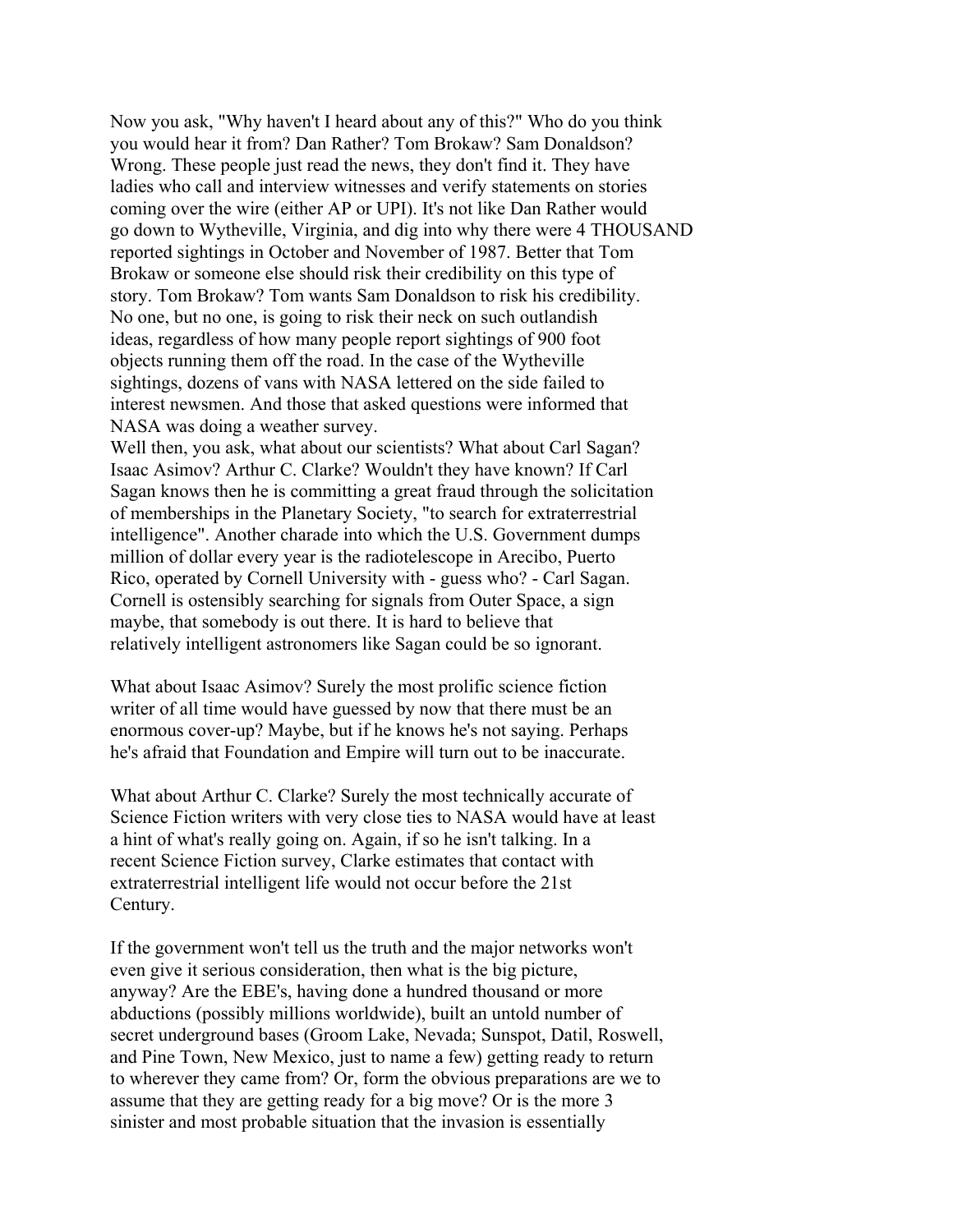complete and it is all over but the screaming?

A well planned invasion of Earth for it's resources and benefits would not begin with mass landings of ray-gun equipped aliens. A properly planned and executed invasion by a civilization thousands and probably hundreds of thousands of years in advance of us would most likely be complete before even a handful of people, say 12?, realized what was happening. No fuss, no muss. The best advice I can give you is this: Next time you see a flying saucer and are awed by its obvious display of technology and gorgeous lights of pure color - RUN LIKE HELL!

\*\*\*\*\*\*\*\*\*\*\*\*\*\*\*\* \* CONFIDENTIAL \* \*\*\*\*\*\*\*\*\*\*\*\*\*\*\*\*

[CONFISCATED BEFORE RELEASE.]

----------------------------------------------------------------

A SITUATION REPORT ON OUR ACQUISITION OF ADVANCED TECHNOLOGY AND INTERACTION WITH ALIEN CULTURES

JANUARY 1988

BY O.H. KRILL

ABSTRACT

Throughout the forty year period when UFO have been actively observed in our civilization, a lot of data has been gathered --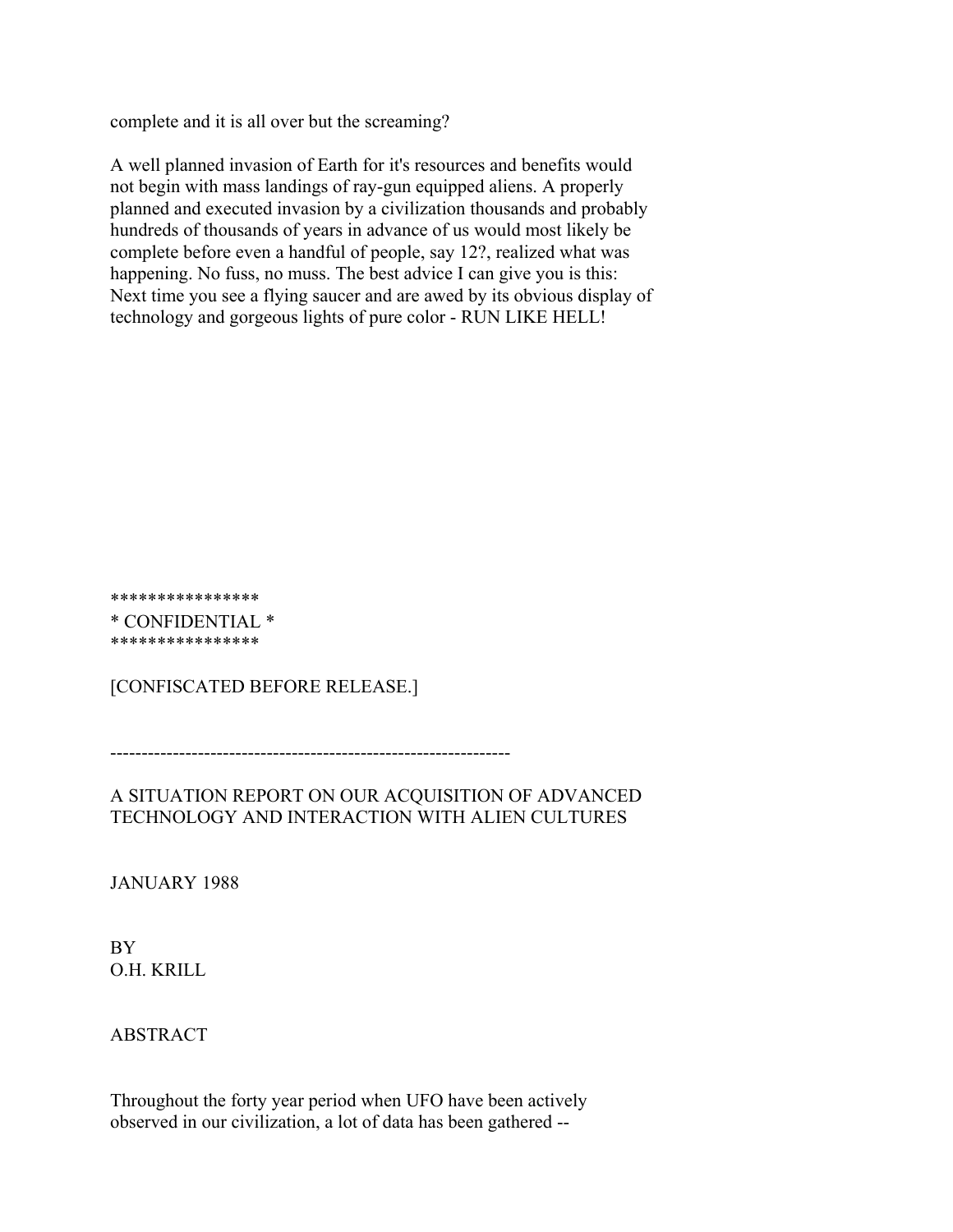data which has often pointed to aspects of the phenomena that have been supressed. As a result of the suppression and compartmentalization of the information, our culture has been fragmented into several levels of "reality" which both co-exist and oppose each other. Part of our culture does not or will not believe in the existence of other species; part of our culture acknowledges their existence or the probability of their existence; part of our culture is actually interacting with the other species. These simultaneous realities contribute to the condition of extreme confusion in which we find ourselves. Research into UFO's follows a similar pattern. Some view the matter in a completely empirical perspective; others search for patterns and functional relationships in events; still others go out and ask the right questions at the right time and get answers. Some of those answers that have appeared are, to some people, quite disturbing and fantastic.

All in all, we are dealing with new concepts in physics, new concepts in psychology, and the gradually growing awareness that we are not only not alone here, but we have never been alone here. As if that were not enough, it turns out that factions of our society have known this, and apparently have been interacting with some of these alien species for quite a while.

The bottom line is that all along, humanity has been led down a false path, a path that has been plagued by layer upon layer of conspiracies and disinformation. Technological knowledge and absolute power have been the motives on the human side. Survival has been the motive on the alien side, or at least as far as the predominant alien visitors are concerned.

The intent of this paper is to bring much of the details regarding this into the open. You are not being asked to believe it, but to consider it in the light of what has happened, what is happening, and what may be developing right under our very noses. If you find that you cannot stomach such thoughts, or that you cannot deal with it, read no further.

It is quite evident, or it should be, that the UFO situation is both complex and dangerous. The UFO problem is a multisituational and multi-dimensional phenomena. We have established the following as having a basis in fact:

o Craft from other worlds have crashed on Earth. o Alien craft are from both ultra-dimensional sources and sources within this dimension. o Early U.S. government efforts at acquiring alien technology were successful. o The U.S. government has had live alien hostages at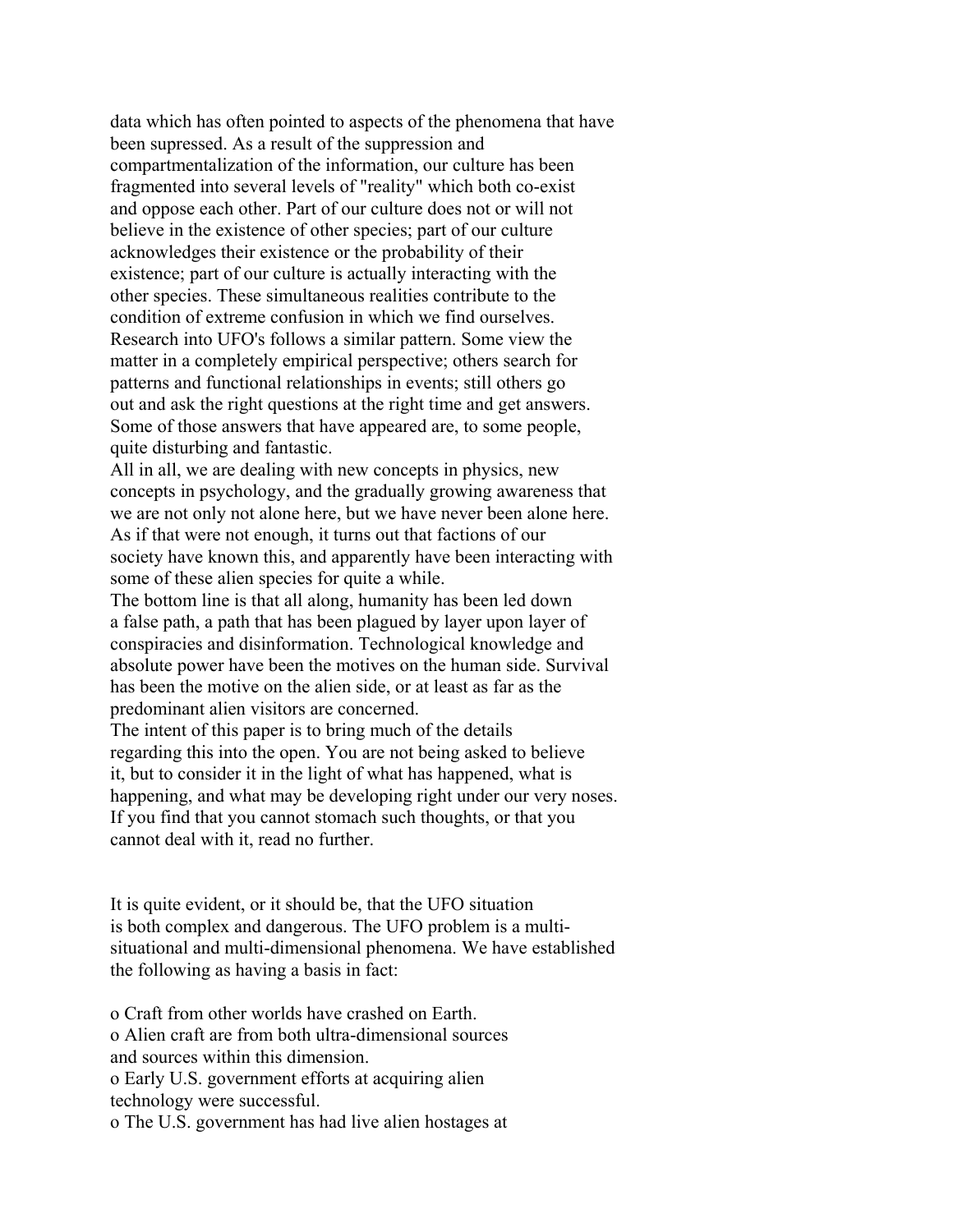some point in time.

o The government has conducted autopsies on alien cadavers.

o U.S. intelligence agencies, security agencies, and public agencies are involved in the coverup of facts pertaining to the situation.

o People have been and are currently abducted, mutilated, murdered and kidnapped as a result of the UFO situation.

o There is a current active alien presence on this planet among us that controls difference elements of our society.

o Alien forces maintain bases on Earth and on the Moon. o The U.S. government has had a working relationship

with alien forces for some time, with the express purpose of gaining technology in gravitational

propulsion, beam weaponry and mind control.

o Millions of cattle have been killed in the process of acquiring biological materials.

o Both aliens and the U.S. government are responsible for mutilations, but for different reasons.

o We live in a multi-dimensional world that is overlapped and visited by entities from other dimensions. Many of these entities are hostile. Many are not hostile.

o The basis of our genetic development and religions lies in intervention by non-terrestrial and terrestrial forces.

o Actual technology far exceeds that perceived by the public.

o The United States space program is a cover operation that exists for public relations purposes.

o People are being actively killed in order to suppress the facts about the situation. The CIA and the NSA are involved so deeply that exposure would cause collapse of their overt structure.

o Facts indicate alien overt presence within five to ten years.

o Our civilization is one of many that have existed in the last billion years.

You will probably have more conclusions. To see, just read on....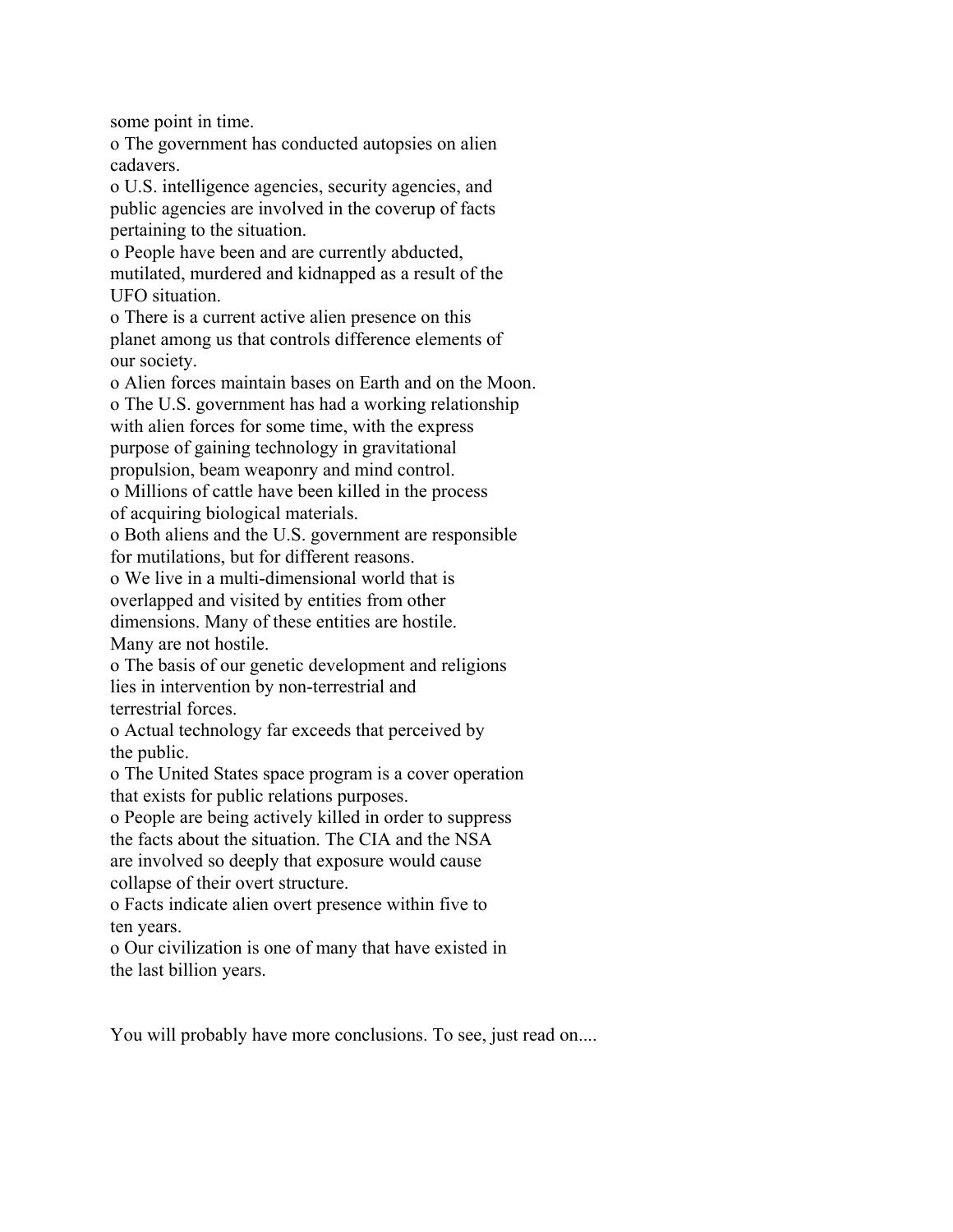# Animal Mutilations and UFOs

---------------------------

# General Chronology

In the middle of 1963, a series of livestock attacks occurred in Haskell County, Texas. In a typical case, an Angus bull was found with its throat slashed and a saucer-sized wound in its stomach. The citizenry attributed the attacks to a wild beast of some sort, a "vanishing varmint." As it continued its furtive forays through the Haskell County outback, the bloodluster assumed somewhat more mythic proportions and a new name was destined to endure: The Haskell Rascal.

Throughout the following decade, there would be sporadic reports of similar attacks on livestock. These attacks were occasionally described as "mutilations." The most prominent of these infrequent reports was the mutilation death of "Snippy" the horse in southern Colorado in 1967, accompanied by area UFO sightings, a Condon Committee investigation and worldwide press coverage.

It was in 1973 that the modern animal mutilation wave can be said to have begun in earnest. That year is generally thought of as the year of the last concerted UFO flap, although there may be reason to question that contention, given the events of two years later.

In 1973 and 1974 the majority of the classic mutilation reports originated in the central United States.

In 1975, an unprecedented onslaught spread across the western two-thirds of the United States. Mutilation reports peaked in that year, accompanied by accounts of UFOs and unidentified helicopters. In 1978, the attacks increased.

By 1979, numerous livestock mutilations were occurring in Canada, primarily in Alberta and Saskatchewan. Attacks in the United States leveled off.

In 1980, there was an increase in activity in the United States. Mutilations have been reported less frequently since that year, though this may be due in part to an increased reluctance to report mutilations on the part of ranchers and farmers. The mutilations still continue. Over ten thousand animals have died in the United States; although the mutilations have been occurring worldwide, the same circumstances are always present.

# General Observations

Any investigation which intends to probe the systematic occurrence of the mutilation attacks upon livestock and other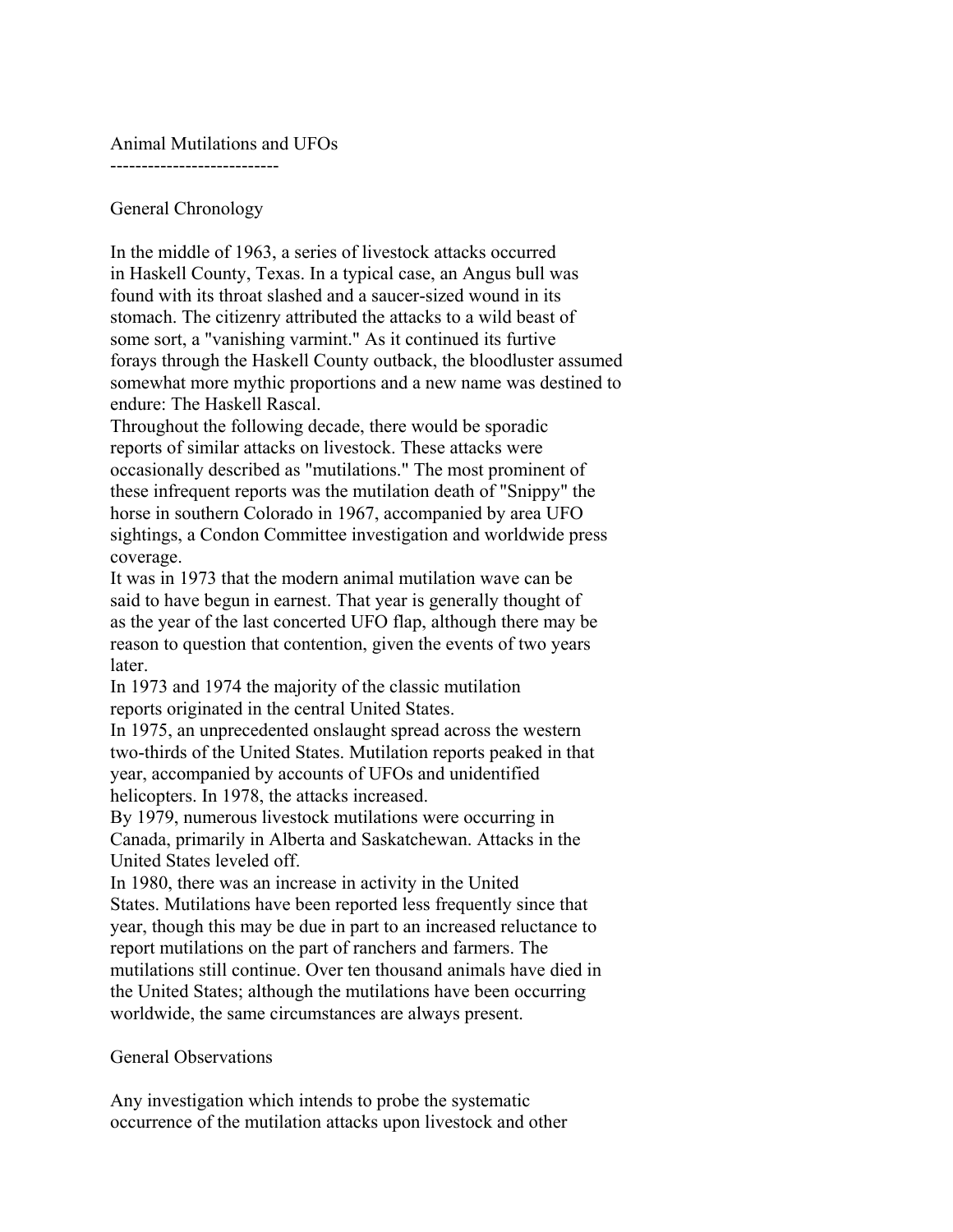animals must include within its purview certain factors which may or may not be directly related to the acts of mutilation themselves. These mutilations -- the killing and furtive removal of external or internal parts -- have been directed at literally thousands of animals (primarily livestock) since the 1960s. The surgery on these animals is primarily conducted with uncanny precision, suggesting the use of highly sophisticated implements and techniques. The numbing and persistent regularity of the mutilations and the seemingly casual disposal of the useless carcasses all hint at extreme confidence -- even arrogance -- of the mutilators. It is an arrogance which appears to be justified by the freedom and impunity with which these acts have been carried out.

The pertinence of a specific element of the problem is shortly revealed in the course of any thorough investigation into the mutilations. I refer to the appearance of unmarked and otherwise unidentified helicopters within a spatial and temporal proximity of animal mutilation sites. The occurrence of the two has been persistent enough to supercede coincidence. These mystery helicopters are almost always without identifying markings, or markings may appear to have been painted over or covered with something. The helicopters are frequently reported flying at abnormal, unsafe or illegal altitudes. They may shy away if witnesses or law officers try to approach. There are several accounts of aggressive behavior on the part of the helicopter occupants, with witnesses chased, "buzzed," hovered over or even fired upon. At times these choppers appear very near mutilation sites, even hovering over a pasture where a mutilated carcass is later found. They may be observed shortly before or after mutilations occur -- or within days of a mutilation. The intention here is merely to stress that the "mystery helicopter" element is a part of the issue which deserves scrutiny.

The idea of "mystery helicopters" did not develop concurrently with the animal mutilations themselves. Such helicopters -- unmarked, flying at low levels, soundless (or sounding like helicopters) -- have been reported for years, and have been linked to an even more widespread phenomenon -- the "phantom" (fixed wing) aircraft. The helicopters themselves have been seen in area where UFOs were reported, in many countries. In some of the more interesting accounts, the mystery helicopters were seen with UFOs, or shortly after the UFOs were sighted. The most apt case I can think of, but certainly not the most isolated, is a case described by Virgil Armstrong in his lecture on "What NASA Didn't Tell Us About the Moon." He discusses helicopters and UFOs in general.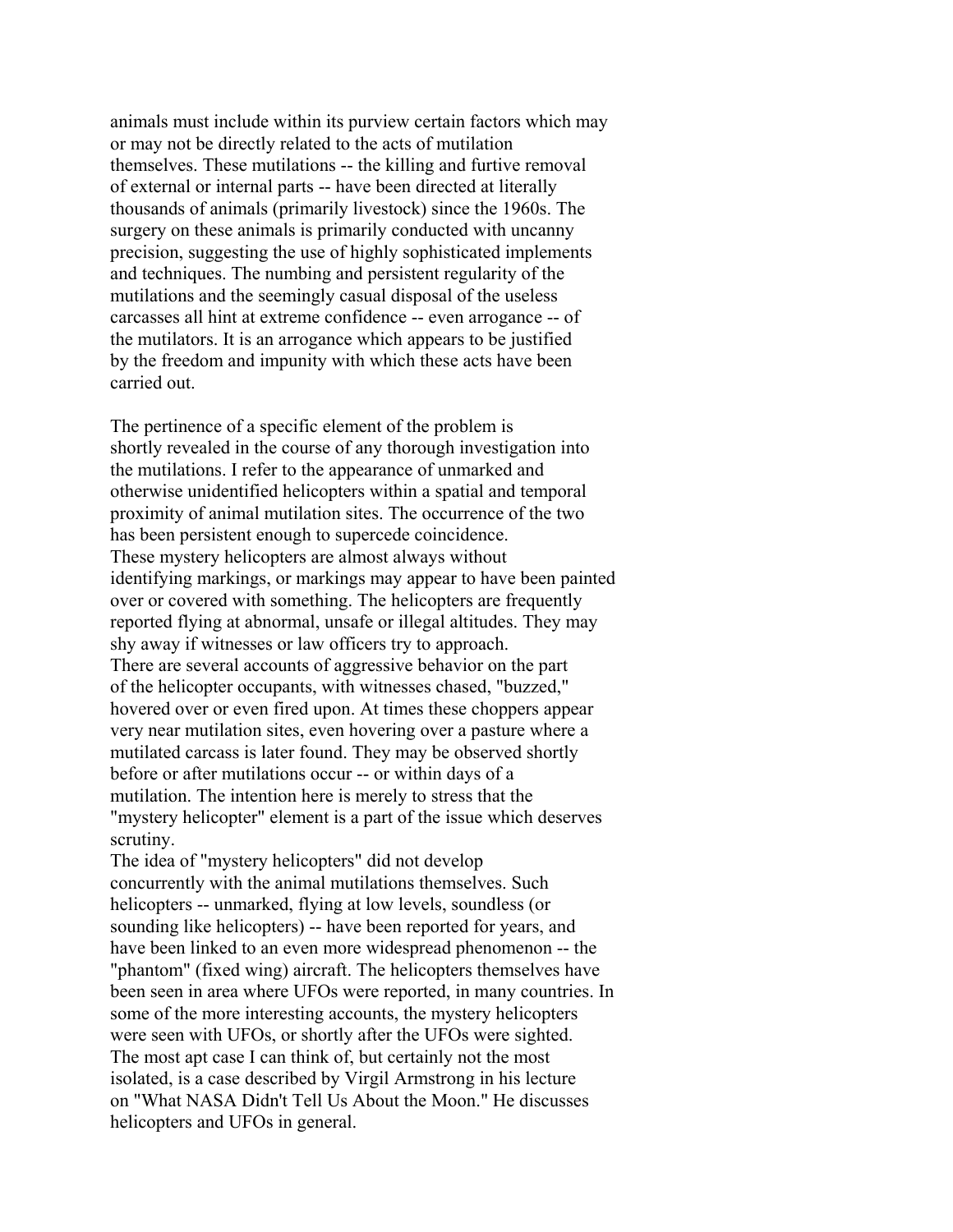Armstrong describes a friend of his that had invented a special camera arrangement with the idea that it would increase the chances of getting good pictures of UFOs. The camera was mounted on a gunstock along with a laser. The idea was to fire the laser at the UFO, if one appeared, and hopefully the UFO would come to a halt, enabling him to take some quality pictures. Not too long after they were set up in the desert, a UFO did in fact appear, and they fired the laser and the disk stopped in a hovering mode. They took quite a few good pictures of it. Shortly thereafter, the disk flew away. Within minutes, they heard the unmistakable sound of helicopters coming their way. The helicopters landed strategically around their group, and out of the choppers came a croup of Black Berets, which are strategic Air Force security forces. The commander of the Berets walked up to the group and said, "What are you doing here?" "Obviously, we are photographing flying objects, and we just saw a flying saucer and we got some very very good pictures of it." The commander then asked the leader of the group if he knew where he was. The group leader replied "No." The commander then said, "We suggest you get out of here right now!" The group leader then asked, "What right do you have to tell us to get out of here? Is this government land?" The commander of the Black Berets replied, "Indeed it is. It is Andrews Air Force Base, and if you are not out of here in ten minutes, you are under arrest." With that, the Berets removed the film from the camera, and the group left. Not only does this illustrate one kind of instance where UFOs

are seen in relationship to helicopters, but it also illustrates the fact that either some of the disks are ours, or we have a military/government relationship with those who fly them. The helicopters mentioned above are not the mystery ones, but were United States military ones.

Another case of military helicopters and United States-owned disks comes from the book "UFO Crash at Aztec," by Wendell Stevens. In the book he relates the incident where an Indian was backpacking in the mountains in the vicinity of Area 51, Groom Lake, on the Nellis AFB range north of Las Vegas. He heard approaching helicopters and hid out of sight. The helicopters were broadcasting a warning over public address systems for anyone in the area to show themselves because they were going to conduct a "dangerous military test." The Indian maintained his hidden posture, and the helicopters flew overhead and back down toward the Groom Lake facility. Minutes later, two helicopters were seen flying up the canyon with a black disk flying between them and slightly above them. They flew overhead and then the helicopters turned around and flew back towards the base, followed shortly afterward by the disk. The individual's name and how to contact him for further details is given in the book.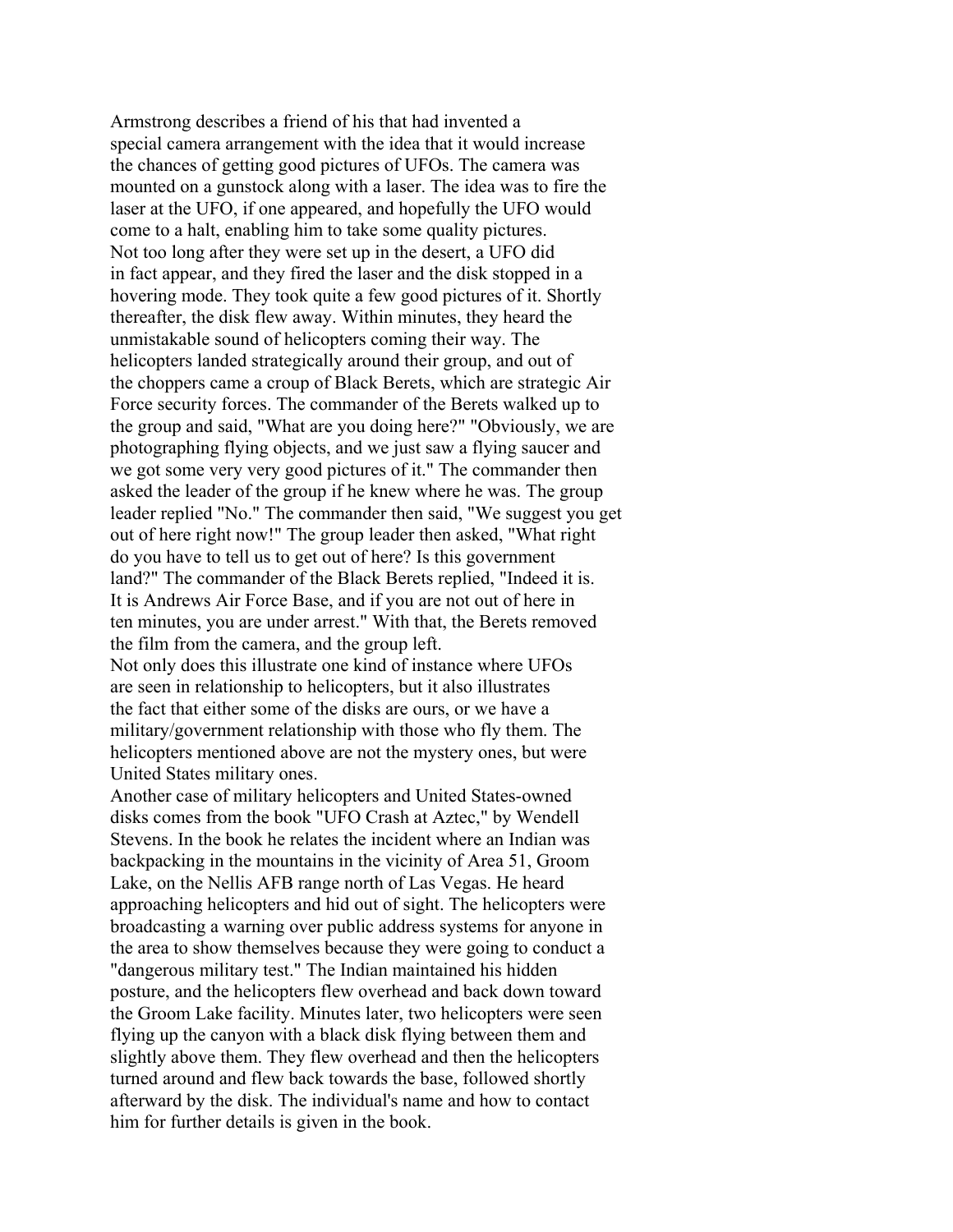## The Mystery Choppers

Situations involving the mystery helicopters appear to be a little more insidious. A good example is an event which occurred in Madison County, Montana, between June and October of 1976. Twenty-two confirmed cattle mutilations had occurred during that period, and they were accompanied by reports throughout the county of silent, unmarked, jet-black helicopters, flashing or steady anomalous lights in the air and near the ground, unmarked fixedwing aircraft and white vans in remote and previously inaccessible areas.

Toward the latter part of this period, in early autumn of 1976, a hunter from Bozeman, Montana, was out alone around 3:00pm one day in the Red Mountain area near Norris. He watched as a black helicopter without markings flew overhead and disappeared below a small hill. The curious hunter climbed to the top of the hill. There was the black chopper (a Bell Jet Ranger, he thought) on the ground, the engine still running. Seven men had apparently exited from the craft and were walking up the hill toward the observer. As the hunter advanced toward the seven, he waved and shouted congenial greetings. It was then that he realized there was something about the men -- they were all Oriental. They had slanted eyes and olive skin and were jabbering among themselves in some indecipherable language. They wore "everyday" clothes, not uniforms. Suddenly they began to return to the helicopter. The hunter, still waving and shouting friendly greetings, started after them. The Orientals quickened their pace. When the hunter approached within five or six feet, they broke into a dead run, crowded into the chopper and took off.

In a documented "mystery helicopter" wave in England, accounts place Oriental-appearing occupants in an unidentified chopper. Slant-eyed, olive skinned, Oriental-seeming occupants have been a staple at the heart and at the periphery of UFO accounts for years. Significant numbers of the infamous "men-inblack" (MIB) have a similar appearance, but very often they are seen as very pale and gaunt men who are sensitive to light. In STIGMATA No. 5 (Fall-Winter 1978) Tom Adams outlined the most prominent speculative explanations accounting for the mutilation/helicopter link, including the following:

o The helicopters are themselves UFOs, disguised to appear as terrestrial craft.

o The choppers originate from within the U.S. government/military and are directly involved in conducting the actual mutilations.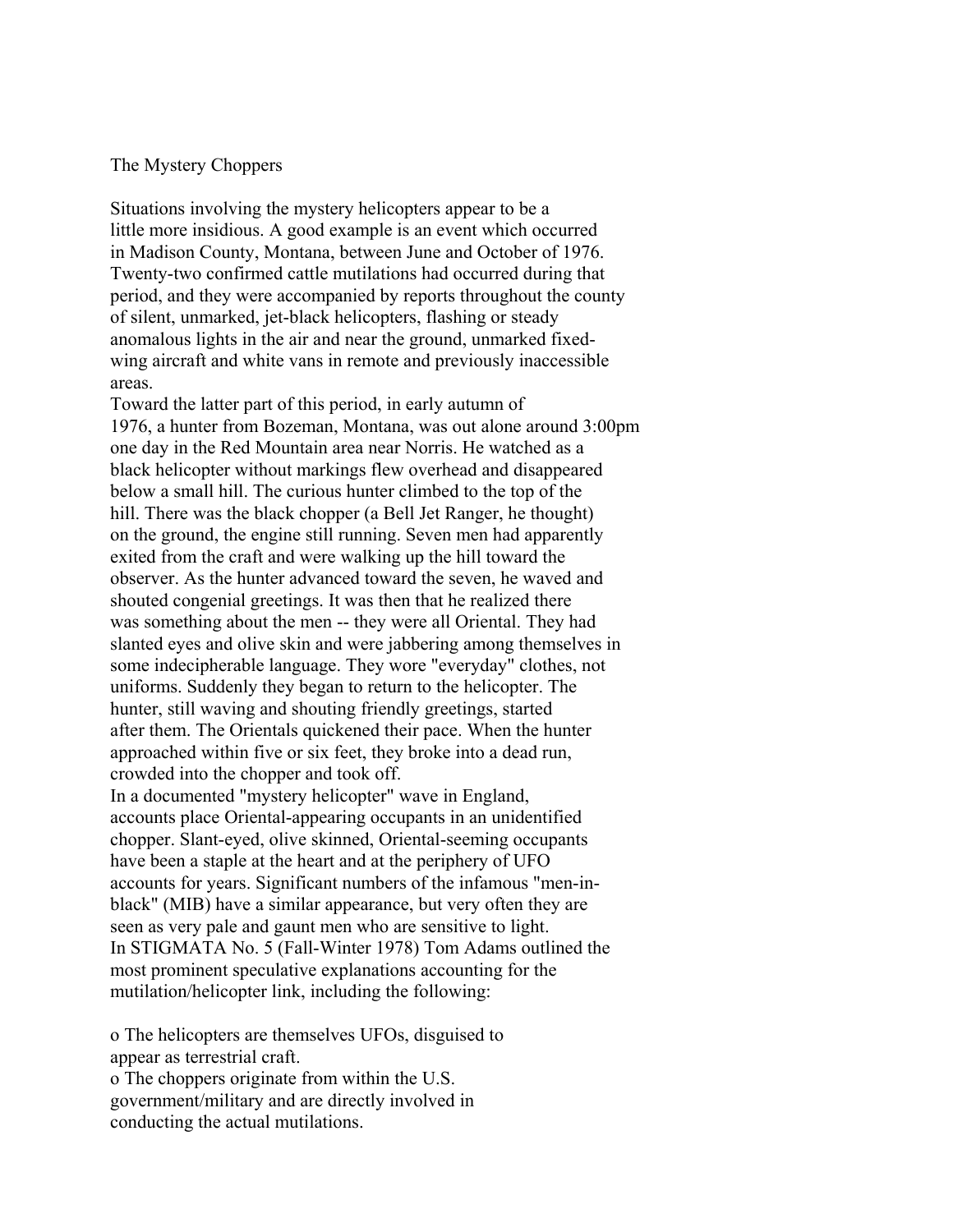o The helicopters are government/military and are not involved in the mutilations but are investigating them.

o The helicopters are government/military, and they know about the identity and motives of the mutilators and by their presence, they are trying to divert attention to the possibility of involvement by the military.

The answer, as far as Tom Adams is concerned, could be a combination of the above explanations. There also has been speculation that they are involved in biological experiments with chemical or biological warfare or the geobotanical pursuit of petroleum and mineral deposits. On one occasion, an army standard-type scalpel was found at a mutilation site. Since the disks have been mostly involved with the mutilations, it is thought that this was a diversionary event. These events, or the discussion of them, is just the precursor to the actual revelations of what is behind the mutilations: alien acquisition of biological materials for their own use. To discuss this in a logical and sequential manner, we must review what has been really happening right under our noses: direct interaction with extraterrestrial biological entities (EBE's). To discuss that, however, we must attempt to start at the beginning with what we now know to be true.

## The Saga Begins

It seemingly all began thousands of years ago, but for the purposes of this discussion, let's start with some events that we all are familiar with. In 1947, two years after we set off the first nuclear explosion that our current civilization detonated, came the Mantell episode, where we had the first recorded incident of a military confrontation with extraterrestrials that resulted in the death of a military pilot. It is quite evident now that our government did not known quite how to handle the situation. In 1952, the nation's capital was overflown by a series of disks. It was this event which led to the involvement of United States security forces (CIA, NSA, DIA, FBI) to try to keep the situation under control until they could understand what was happening. During this period, the government established a working group, known as Majestic Twelve (MJ-12). The original members were: Admiral Roscoe H. Hillenkoetter, Dr. Vannevar Bush, Secretary James Forrestal, General Nathan P. Twining, General Hoyt S. Vandenburg, Dr. Detlev Bronk, Dr. Jerome Hunsaker, Mr. Sidney W. Souers, Mr. Gordon Gray, Dr. Donald Menzel, General Robert M. Montague, and Dr. Lloyd V. Berkner.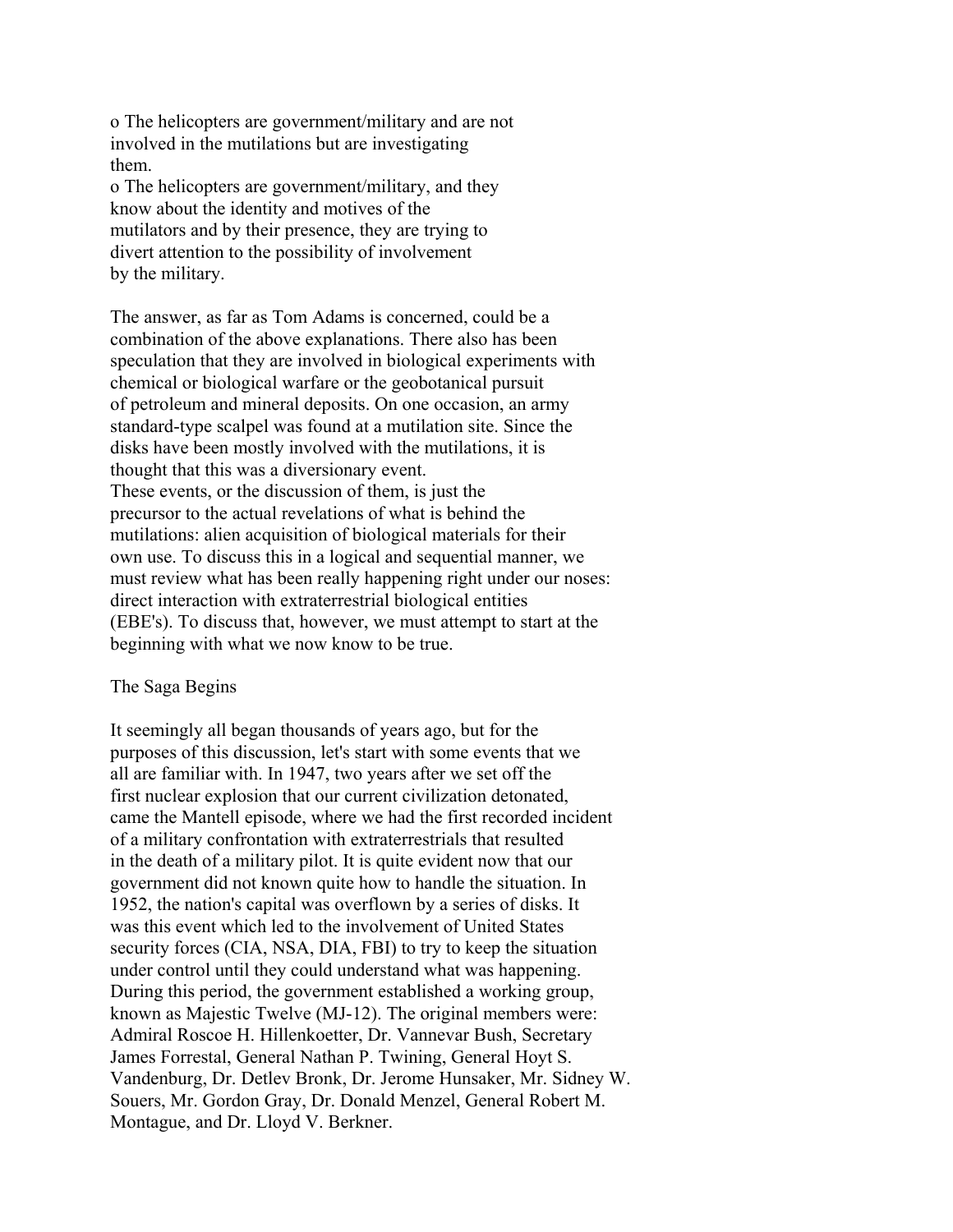The MJ-12 group has been a continuously existing group since it was created, with new members replacing others that die. For example, when Secretary Forrestal was upset at seeing the United States sold out in World War II, he wound up being sent to a Naval hospital for "emotional strain". Before relatives could get to him, he "jumped out a 16th story window." Most persons close to him consider his suicide contrived. When Forrestal died, he was replaced by General Walter B. Smith.

In December of 1947, Project Sign was created to acquire as much information as possible about UFOs, their performance characteristics and their purposes. In order to preserve security, liaison between Project Sign and MJ-12 was limited to two individuals within the intelligence division of the Air Materiel Command whose role it was to pass along certain types of information through channels. Project Sign evolved into Project Grudge in December, 1948. Project Grudge had an overt civilian counterpart named Project Bluebook, with which we are all familiar. Only "safe" reports were passed to Bluebook. In 1949, MJ-12 evolved an initial plan of contingency called MJ-1949-04P/78 that was to make allowance for public disclosure of some data should the necessity present itself.

Majestic Twelve was originally organized by General George C. Marshall in July, 1947, to study the Roswell-Magdalena UFO crash recovery and debris. Admiral Hillenkoetter, director of the CIA from May 1, 1947, until September, 1950, decided to activate the "Robertson Panel," which was designed to monitor civilian UFO study groups that were appearing all over the country. He also joined NICAP in 1956 and was chosen as a member of its board of directors. It was from this position that he was able to act as the MJ-12 "mole," along with his team of other covert experts. They were able to steer NICAP in any direction they wanted to go. With the "Flying Saucer Program" under complete control of MJ-12 and with the physical evidence hidden away, General Marshall felt more at ease with this very bizarre situation. These men and their successors have most successfully kept most of the public fooled for 39 years, including much of the western world, by setting up false experts and throwing their influence behind them to make their plan work, with considerable success. Until now. Within six months of the Roswell crash on 2 July 1947 and the finding of another crashed UFO at San Augustine Flats near Magdalena, New Mexico, on 3 July 1947, a great deal of reorganization of agencies and shuffling of people took place. The main thrust behind the original "security lid," and the very reason for its construction, was the analysis and attempted duplication of the technologies of the disks. That activity is headed up by the following groups: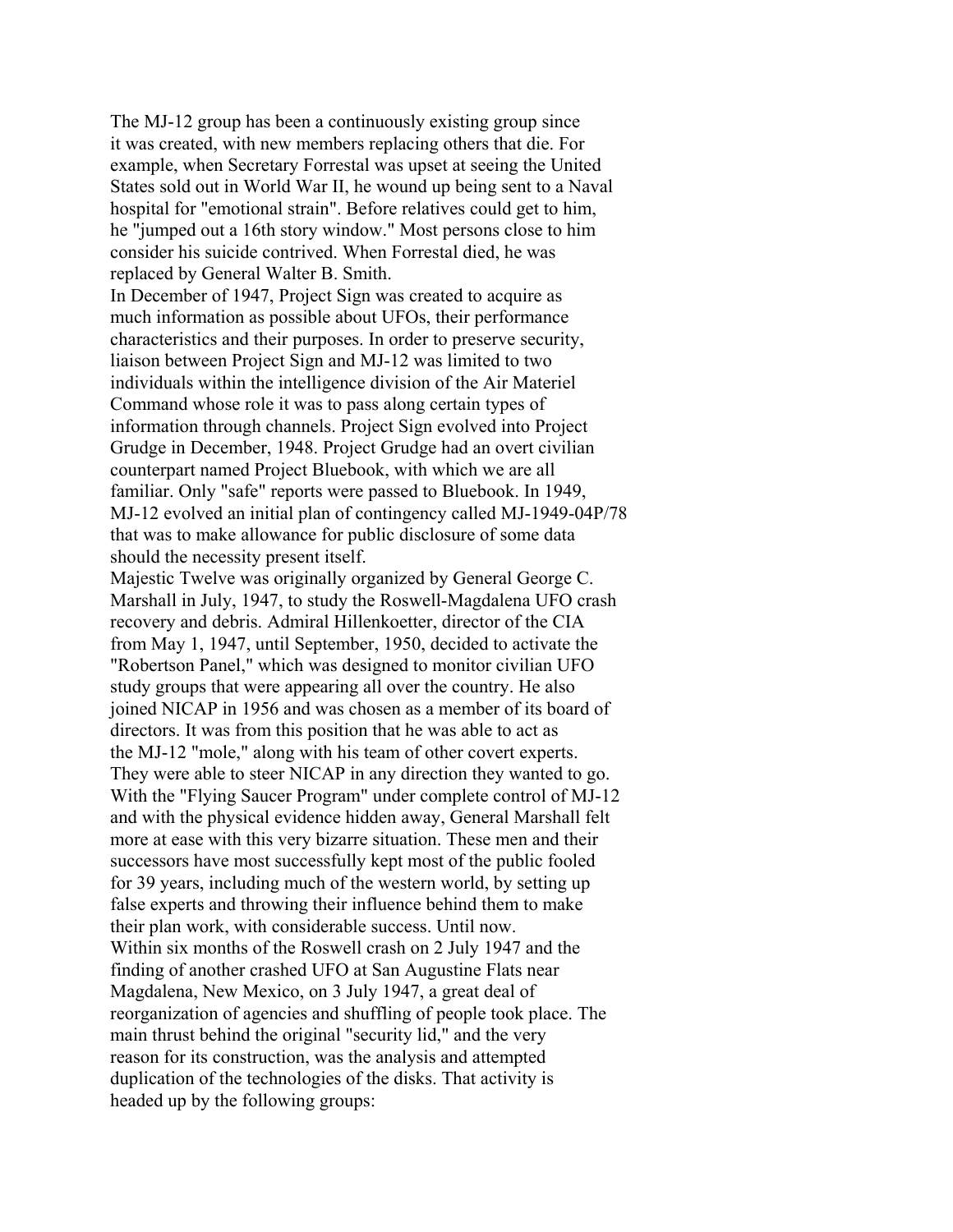o The Research and Development Board (R&DB) o Air Force Research and Development (AFRD) o The Office of Naval Research (ONR) o CIA Office of Scientific Intelligence (CIA-OSI) o NSA Office Of Scientific Intelligence (NSA-OSI)

No single one of these groups was supposed to know the whole story. Each group was to know only the parts that MJ-12 allowed them to know. MJ-12 also operates through the various civilian intelligence and investigative groups. The CIA and the FBI are manipulated by MJ-12 to carry out their purposes. The NSA was created in the first place to protect the secret of the recovered flying disks, and eventually got complete control over all communications intelligence.

This control allows the NSA to monitor any individual through mail, telephone, telexes, telegrams, and now through online computers, monitoring private and personal communications as they choose. In fact, the present-day NSA is the current main extension of MJ-12 pertaining to the "Flying Saucer Program." Vast amounts of disinformation are spread throughout the UFO research field. Any witnesses to any aspect of the program have their lives monitored in every detail, for each has signed a security oath. For people who have worked in the program, including military members, breaking that oath could have any on of the following direct consequences:

o A verbal warning accompanied by a review of the security oath.

o A stronger warning, sometimes accompanied by a browbeating and intimidation.

o Psychologically working on an individual to bring on depression that will lead to suicide.

o Murder of the person made to appear as a suicide or accident.

o Strange and sudden accidents, always fatal.

o Confinement in special "detention centers." o Confinement in "insane asylums" where they are "treated" by mind-control and deprogramming techniques. Individuals are released with changed personalities, identities, and altered memories. o Bringing the individual into the "inside," where he is employed and works for "them," and where he can be watched. This is usually in closed facilities with little contact with the outside world. Underground facilities are the usual place for this.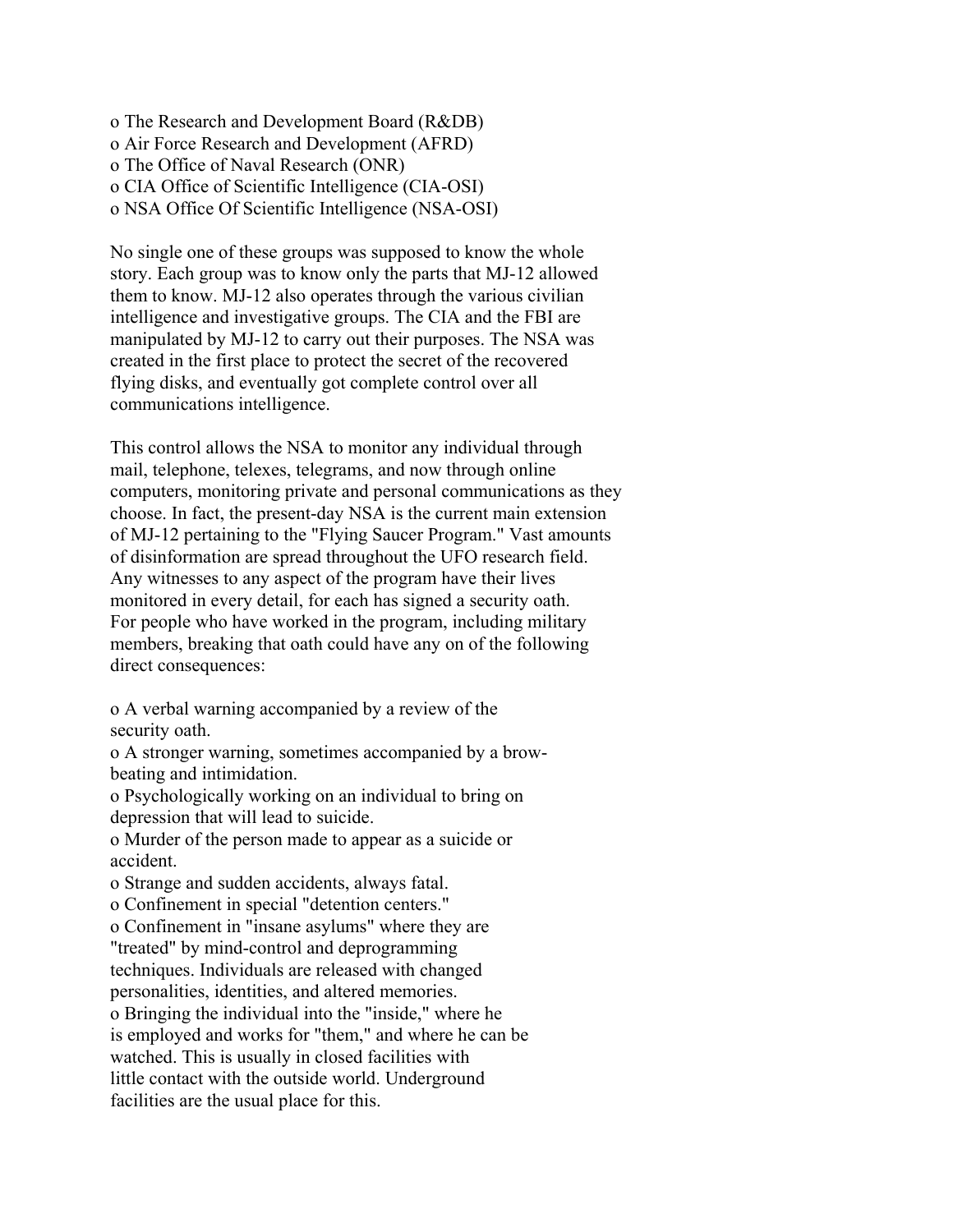Any individual who they perceive to be "too close to the truth" will be treated in the same manner. MJ-12 will go to any length to preserve and protect the ultimate secret. As we will see later, the characteristics of what this ultimate secret would turn out to be would change drastically, for it was something even MJ-12 could not predict -- actual contact with alien groups. How the actual contact between the government and aliens was initially made is not known, but the government was made aware that it could be done by a civilian using the right equipment. Dr. Paul Bennewitz, civilian scientist, did so using computer equipment and informed the government he had done so, not realizing that by then, in 1983, that the government was in truth as deep into dealing with the aliens as his communications with them revealed. Dr. Bennewitz lives next to Manzano Weapons Storage Area in Albuquerque, New Mexico. He observed UFOs constantly over the area and initially decided that they were a threat to the installation. He proceeded to figure out a coding system and attempted and was successful in communicating with the aliens that were flying over that area.

What he found out is that after initial contacts with the aliens years ago, we agreed to to provide them with bases underground in the United States in return for certain technological secrets which the aliens would reveal to us. The aliens would also be allowed to carry out certain operations, abductions, and mutilations without intervention. The original contact between the government and the extraterrestrial biological entities, who are grey in color and about 3.5 to 4.5 feet high (hereafter referred to as the Greys), was achieved between 1947 and 1951. We knew that the Greys were instrumental in performing the mutilations of animals (and some humans) and that they were using the glandular substances derived from these materials for food (absorbed through the skin) and to clone more Greys in their underground laboratories. The government was also aware that the Greys performed some of the abductions to secure genetic materials. The government insisted that the Greys provide them with a list that would be presented to the National Security Council.

Through all this, the government thought that the Greys were basically tolerable creatures, although a bit distasteful. They presumed at the time that it was not unreasonable to assume that the public would and could get used to their presence. Between 1968 and 1969 a plan was formulated to make the public aware of their existence over the succeeding twenty years. This time period would culminate with a series of documentaries that would explain the history and intentions of the Greys.

The Greys assured us that the real purpose of the abductions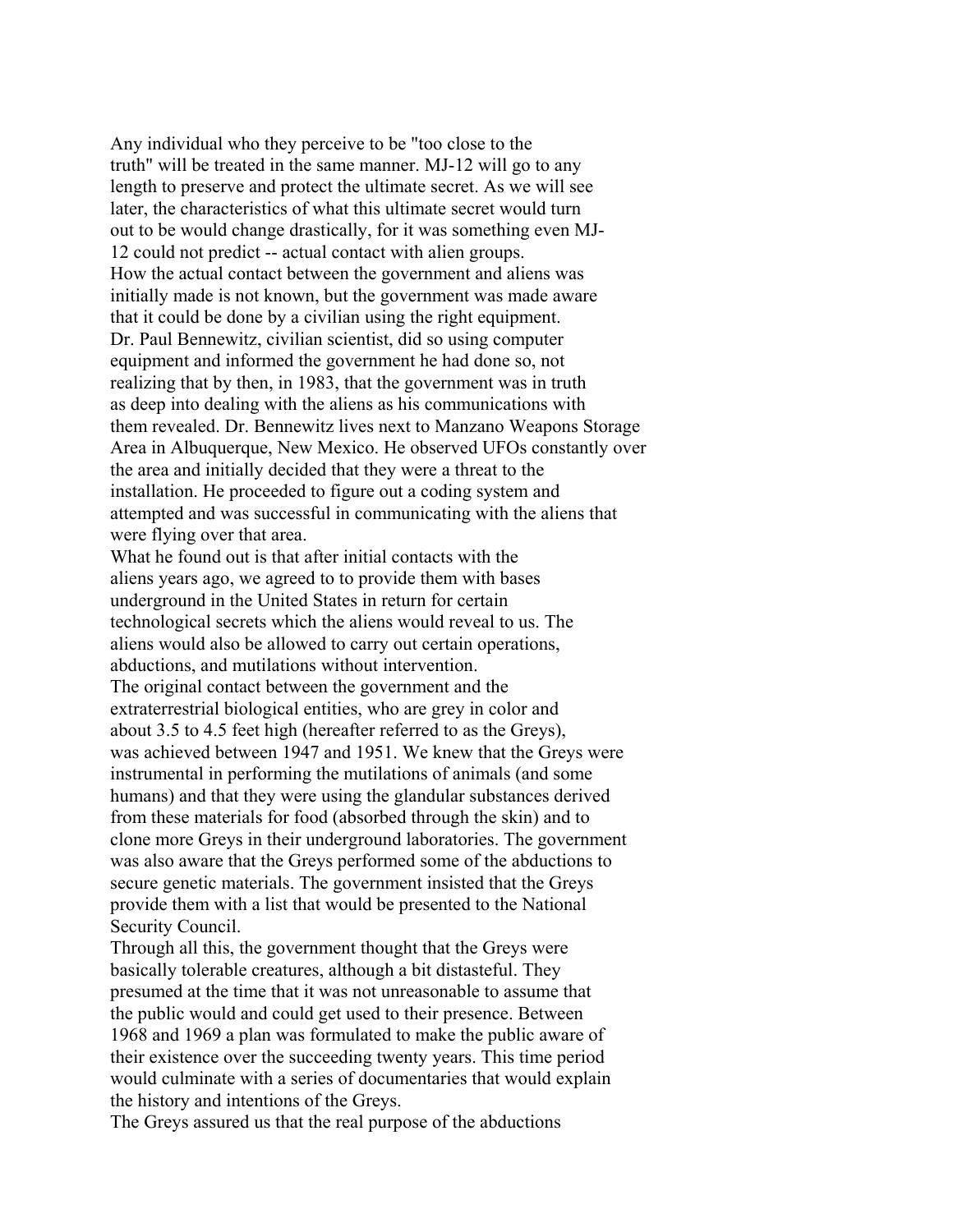was for monitoring of our civilization, and when we learned that the abductions were a lot more frequent and insidious than we were led to believe, the government became concerned. Their concern was also based on additional information regarding the purposes for the abductions:

o Insertion of a 3mm spherical biological monitoring device through the nasal cavity into the brain of the abductee.

o Implementing subliminal post-hypnotic suggestions that would compel the abductee to perform some specific act at a time to be within the next two to five years.

o Genetic crossbreeding between the Greys and human beings.

o Insertion of discoid monitoring devices into the muscle tissue of the abductees. Presence of these has been verified by x-ray.

By the time we had found out the truth about the intentions of the Greys (they intend to stay here and stay in control of our world) it was too late. We had already "sold out" humanity. Not that it would have made any difference, because they were here doing what they were doing anyway.

In 1983, a story was outlined by government sources that said that the Greys are responsible for our biological evolution through manipulation of the DNA of already evolving primates on this planet. Various time intervals of the DNA manipulation were specified for 25,000, 15,000, 5,000, and 2,500 years ago. Originally, the government thought that the Greys meant us no harm, but today, in 1988, the picture that is emerging is exactly the opposite. The story now is one of great deception at several different levels: the Greys Trojan Horse-style manipulation and lying which allied MJ-12 forces with them four decades ago; the government's disinformation of the subject of UFOs in order to perpetuate the agreement with the Greys free of public scrutiny; the lies to the abductees; the Greys on-going abduction of people and mutilation of animals in order to harvest enzymes, blood and other tissues for their own survival needs; and a genetic blend of the Grey race and a tall Nordic race to enable Grey interface with humans to be done with greater ease.

Information from a source at a southwest Army base reveals that these multiple levels of deception are true. It is also indicated that the goal of SDI (Star Wars) is actually to follow through with an attack, proposed by the Greys, on the Nordics when they arrive en masse between now and 1992. This time schedule seems to match with the post-hypnotic programming of many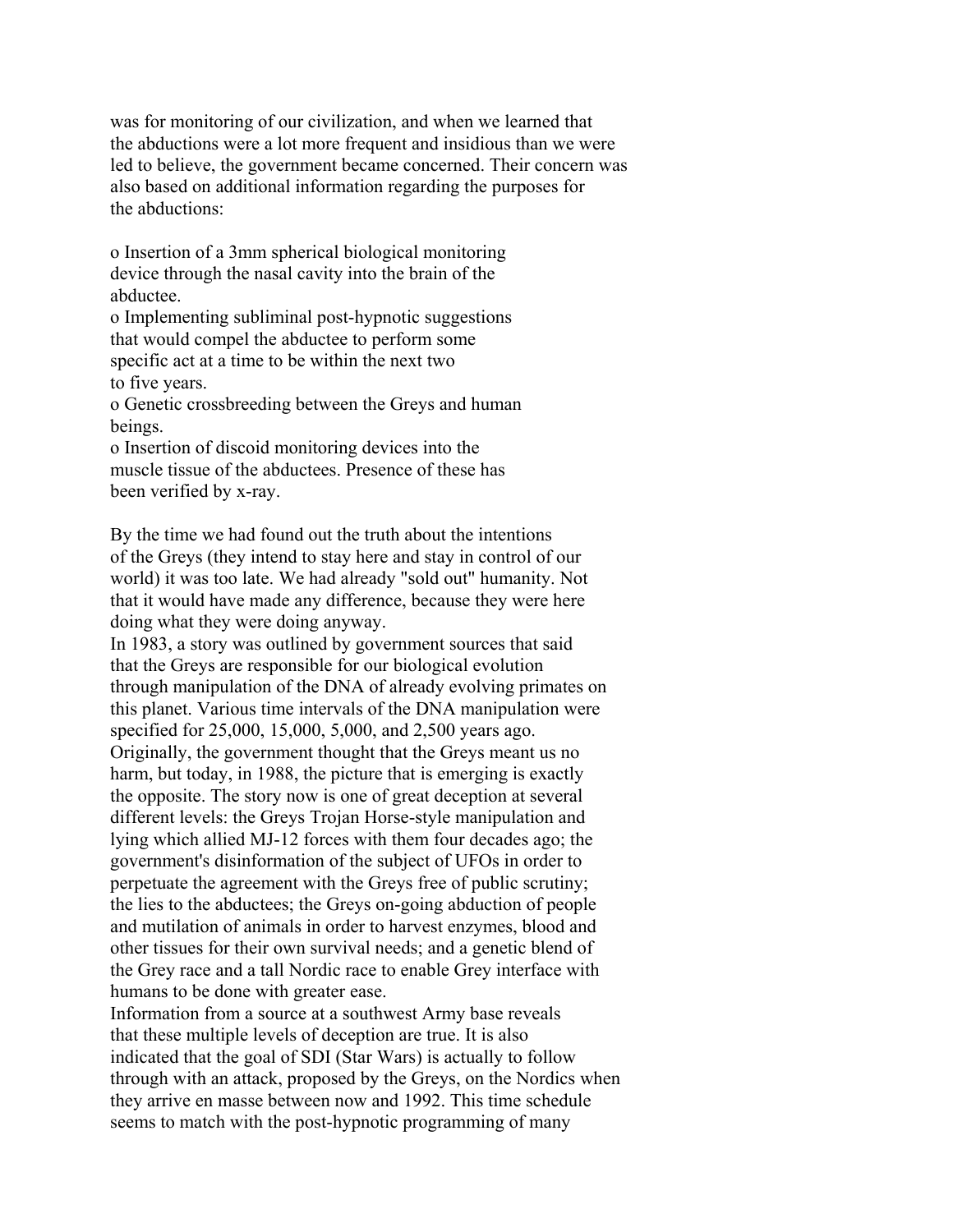abductees for actions between the next two to five years. This same source sees the world dominated and controlled by the Greys in a way similar to that portrayed in the "V" television series -- they are concerned only for their own survival agenda, and this agenda requires biological substances from other life forms on our planet.

The apparent reasoning for the Grey preoccupation with this is due to their lack of a formal digestive tract and the fact that they absorb nutrients and excrete waste directly through the skin. The substances that they acquire are mixed with hydrogen peroxide and "painted" on their skin, allowing absorption of the required nutrients. It is construed from this that some weaponry against them might be geared in this direction.

### Observations by a Visiting Nordic

In October, 1987, UFO researcher George Andrews was successfully able to contact one of the Nordics not associated with the Greys, through a woman in California. What follows are the documented comments made by the alien:

"Were you a culture about to invade, you would not do it with a flourish of ships showing up in the heavens and undergo risk of being fired upon. That's the type of warfare slightly less evolved beings get into. You would create intense confusion and disagreement with only inferences to your presence -- inferences which would [in turn] cause controversial disagreement. "The Greys are insidious little fiends. They did exactly [to us] what they're doing here [to you]. You are not on the verge of an invasion. You are not in the middle of an invasion. The invasion has already taken place. It's merely in its final stages. "What would you invade? [Here he describes the operational plan of the Greys from the beginning.] You would go to the most secret of communities within a society. In the case of the United States, you would go and infiltrate the CIA. You would take over some of them and you would take over part of the KGB. "You would create great dissension and disagreement between factions of the public at large -- some groups saying they have seen UFOs, others saying 'No, no, this is not possible.' You would involve two major countries in an on-going idiotic philosophical disagreement so that while the Soviet Union and the United States constantly battle back and forth about who has which piece of territory or whether one invades Iran or whether one invades Afghanistan or whatever... whether one dismantles one nuclear warhead or the other dismantles another group of warheads -- you would sit back and laugh if you had the capacity to laugh.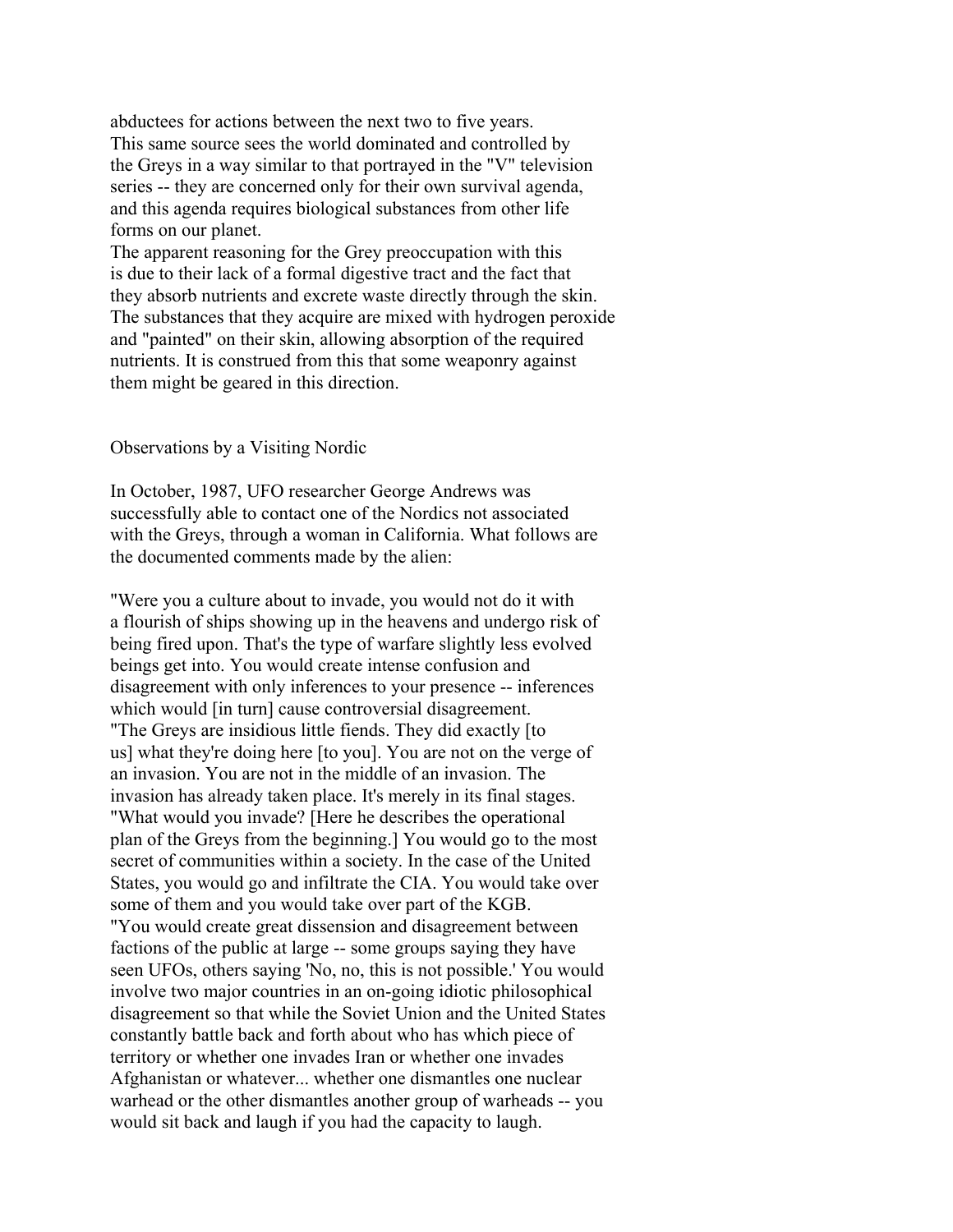"You would present yourself indeed to some in a group who would protect you [CIA or MJ-12] thinking they had a secret more secret and more perfect knowledge of something than anyone else on this planet had, and they would covet you and you would trust their own greed and you would trust their own mass stupidity to trap them. And you'd do it on both sides.

"You'd show yourself to some of the mass populace to further involve [factions of] the government in an attempt to shut them up, to keep them even more busy quieting them and trying to 'stop more information about UFOs from getting out.' You'd have the mass populace to a state where they distrusted the government. 'Oh, why don't they believe us? Why can't they understand that these things are really happening? We're not crazy!'

"So you would have battles constantly about whether UFOs exist or they don't exist. You would have the public and the government at each other's throats. You would set two major superpowers at each other's throats. And you would have set up groups like 'haves' -- the wealthy but contented -- and the 'havenots.' You would plant the seeds of massive discontent.

"Eventually you might have some show of ships landing in the 1990s. One or two. By the time they have landed, be assured they will be in complete control. You will start doing crossbreeds and more crossbreeds, generation after generation.

"You bribe the government with a few tidbits -- a Star Wars system. You tease and tempt the Soviet Union with a laser system far finer than any of their own scientists could think of. And you always have that subtle inference -- just on the borderline of consciousness so that UFOs don't seem to believable, yet you keep it couched in secrecy and make it seem quite so insane that no one would believe them. On top of it, you would unleash forces that would want to kill them [UFO contactees] if they disclosed that the CIA is dealing with the exact same things the [contact victim] is.

"Maybe one or two hundred years from now, some of the Greys will even physically mingle and you may have some creatures walking around who are pretty much hybrids between Greys and your own race. For now, anything that walks around will look much like yourselves. It's simpler. It holds down on mass panic.

"Everyone who has experiences with them [Greys] will be at odds with the government. To add to that, we will go into a complete phase of earthquake after earthquake and upheaval after upheaval.

"The inner core of the CIA is deeply controlled by the Greys. The CIA sees interaction with the Greys as a path to greater scientific achievement.

"One reason you are seeing so many different kinds of UFOs is that other cultures are watching with extreme interest. Scientists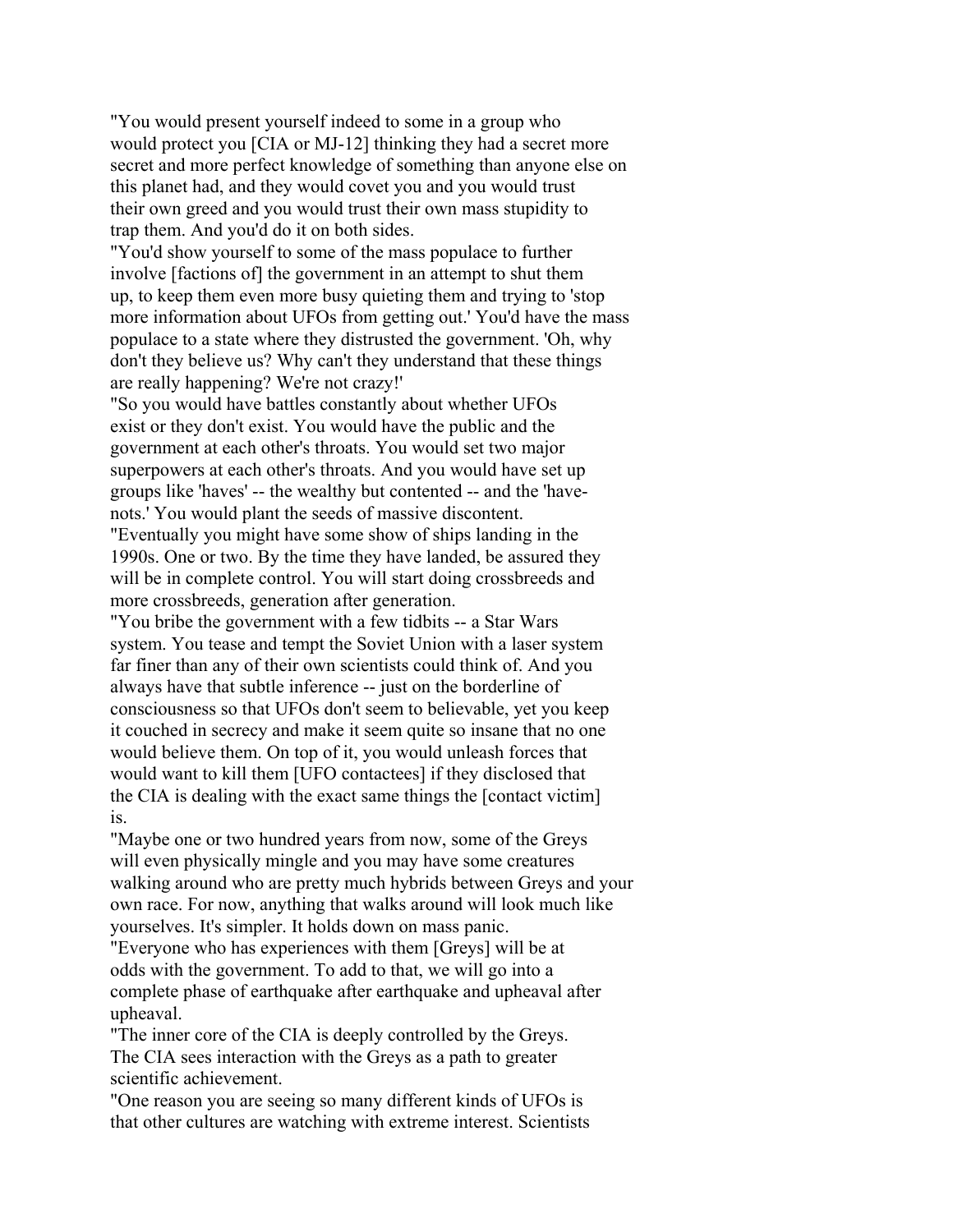from other cultures arrive to watch. The Greys have not only taken over the intelligence agencies, they have also taken over what those agencies call 'lunatic fringe groups.'"

#### \*\*\*\*\*\*\*\*\*\*\*\*\*\*\*\*\*\*\*\*\*\*\*\*\*\*\*\*\*\*\*\*\*\*\*\*\*\*\*\*\*\*\*\*\*\*\*\*\*\*\*\*\*\*\*\*\*\*\*\*\*\*\*\*\*

Well, that's what the Nordic had to say. The source of this also makes the following commentary:

"The ultimate evil is that masked form of psychological complacency that leads one to adhere to a group philosophy rather than eke out one's own horizons. As soon as you acquire an awareness of being a so-called 'chosen special group,' you are on the way to a fall. That is the seed of destruction in any society and any culture and it leaves it vulnerable. It will be the eventual undoing of the Greys as well. They see not their error - it is the very weakness they seize upon that is their own inherent weakness. To try and change a Grey, or a cultish type of 'Star Person,' or a CIA member is futile. It will happen, but all in its own good time... it is the spirit that makes anyone stand up and disagree with something that is untrue and incorrect that will be the thorn in the side of the Greys, and the other forces that have allied with them."

During the occupation of the Greys, they have established quite a number of underground bases all over the world, especially in the United States. One such base (among others in the same state) is under Archuleta Mesa, which is about 2.5 miles northwest of Dulce, New Mexico. Details about that base have come across by way of two sources. The first source is by way of an abduction of a woman and her son who witnessed the pickup of a calf for extraction of biological materials.

"In May, 1980, a most interesting case occurred in northern New Mexico. A mother and her son were driving on a rural highway near Cimarron when they observed two craft in the process of abducting a calf. Both of them were then abducted and taken on separate craft to the underground installation, where the woman witnessed the mutilation of the calf. It was alleged that she also observed vats containing cattle body parts floating in a liquid, and another vat containing the body of a male human. The woman was subjected to an exam and it was further alleged that small metallic objects were implanted into her body as well as into her son's body. More than one source has informed us that catscans have confirmed the presence of these implants." The above extract is from a transcript of a conversation between Jim McCampbell and Dr. Paul Bennewitz on July 13, 1984. Bennewitz reports that through regressive hypnosis of the mother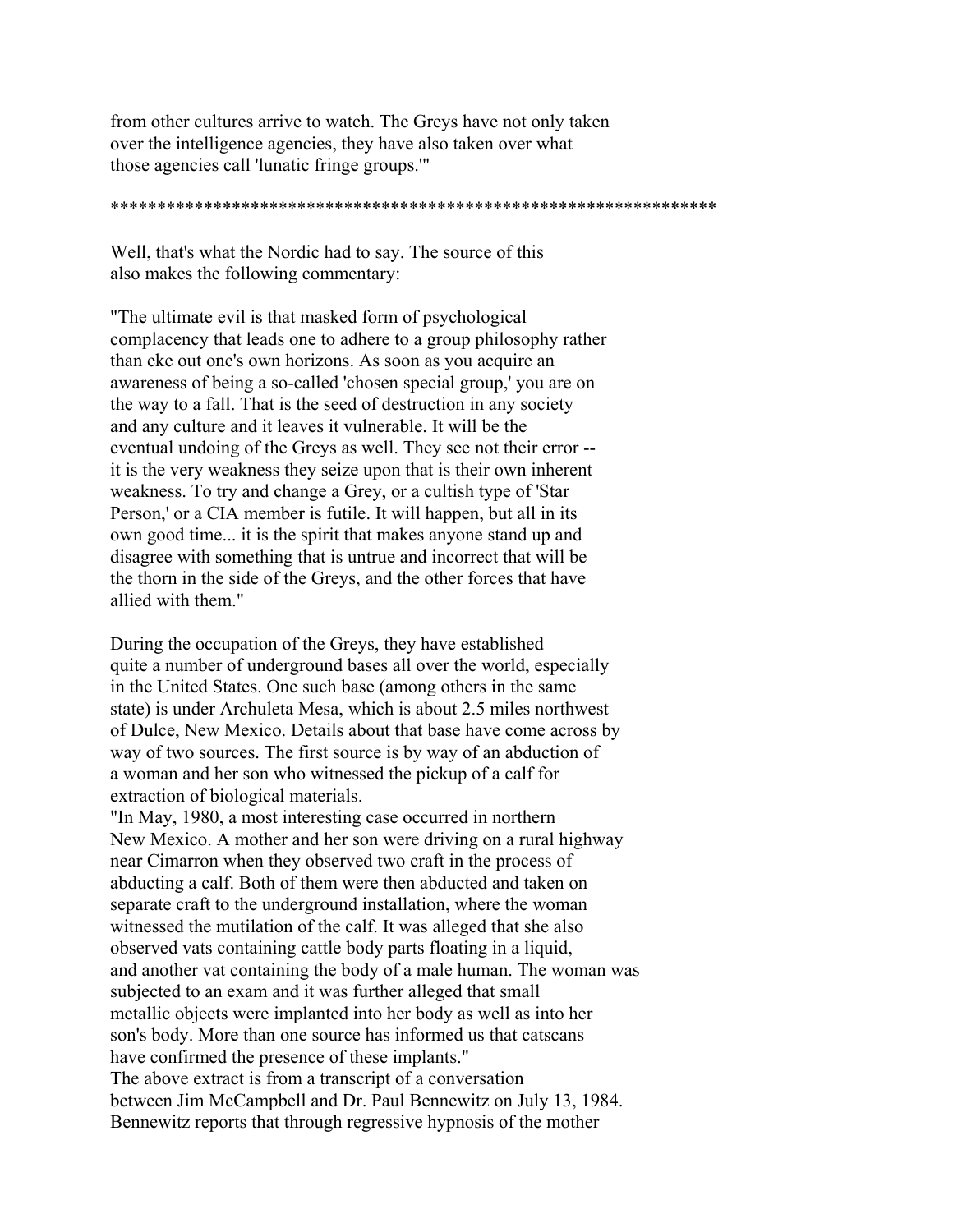and child (required only in about 30% of abduction cases) and his own follow-up investigation (including communications receive via his computer terminal, which are ostensibly from a UFO-related source), he was able to determine the location of the underground facility: a kilometer underground beneath Archuleta Mesa on the Jicarilla Apache Indian Reservation near Dulce, New Mexico (since 1976, one of the area of the U.S. hardest hit by mutilations). Bennewitz' information is that this installation is operated jointly as part of an on-going program of cooperation between the U.S. government and EBEs.

There are also underground bases at Kirtland AFB and Holloman AFB, as well as at scores of other bases around the world, including Bentwaters, England.

Back to the base under discussion.... After Bennewitz briefed Air Force officials on what he had found, a trip to the area revealed the following data:

The base is 2.5 miles northwest of Dulce, and almost overlooks the town. There is a level highway 36 feet wide going into the area. It is a government road. One can see telemetry trailers and buildings that are five-sided with a dome. Next to the domes, a black limousine was noted -- a CIA vehicle. These limos will run you off the road if you try to get into the area. To the north there is a launch site. There are two wrecked ships there; they are 36 feet long with wings, and one can see oxygen and hydrogen tanks. The ships that we got out of the trade are atomic-powered with plutonium pellets. Refueling of the plutonium is accomplished at Los Alamos. The base has been the

Some of the disks are piloted by the NSA. The base is 4,000 feet long and helicopters are going in and out of there all the time. When it became known that Bennewitz was familiar with this, the mutilations in the area stopped. In 1979, something happened and the base was temporarily closed. There was an argument over weapons and our people were chased out. The aliens killed 66 of our people, and 44 got away.

One of the people who in fact got away was a CIA agent who, before leaving, made some notes, photos, and videotapes, and went into hiding. He has been in hiding ever since, and every six months he contacts each of five people he left copies of the material with. His instructions were that if he missed four successive contacts, the people could do whatever they want with the material.

This agent calls an individual known to MUFON. Somehow, a description of the "Dulce Papers" was issued, and was received in December, 1987, by many researchers. The "Dulce Papers" were composed of 25 black and white photos, a videotape with no dialogue and a set of papers that included technical information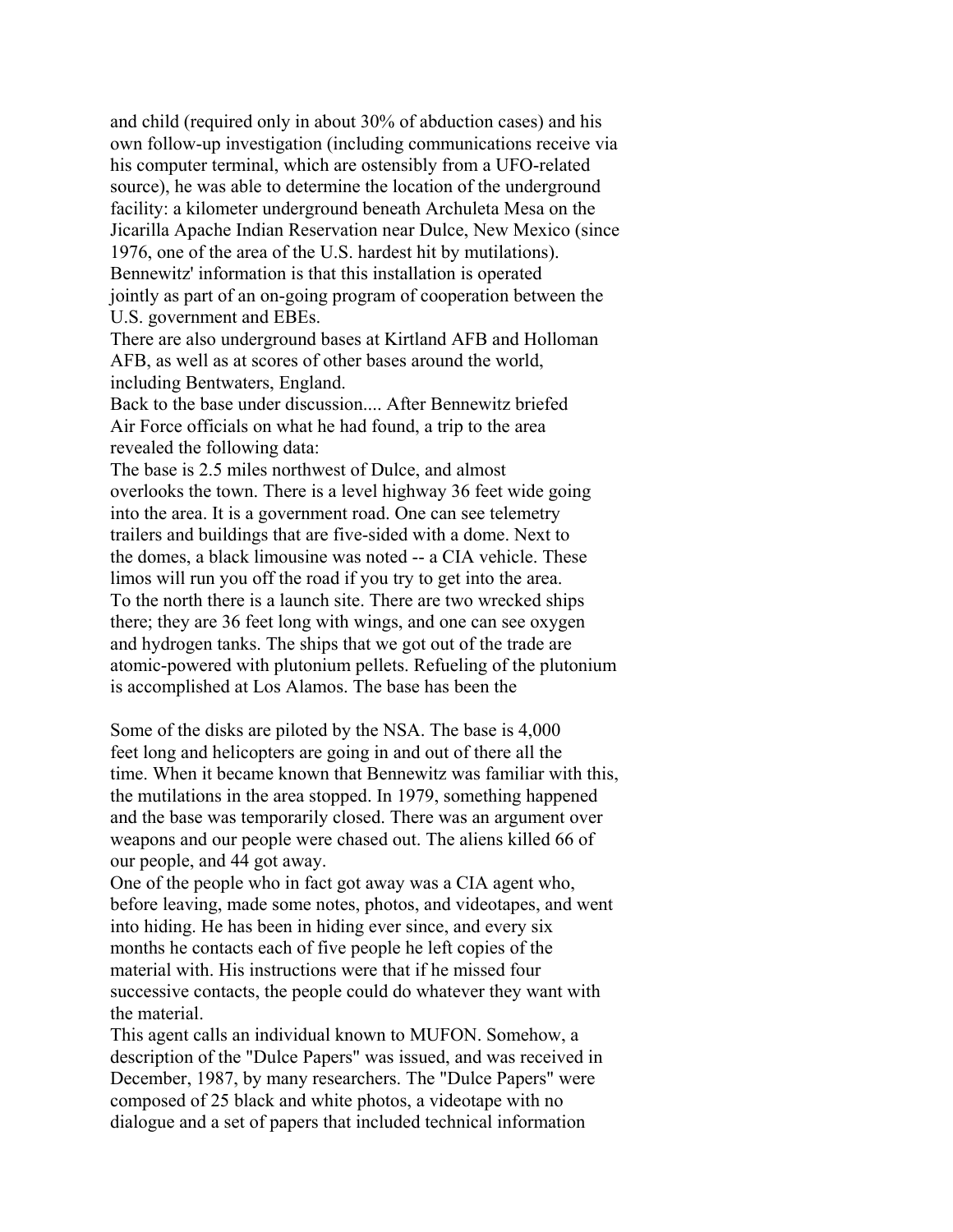regarding the jointly occupied (U.S.-Alien) facility one kilometer beneath the Archuleta Mesa near Dulce, New Mexico. The facility still exists and is currently operational. It is believed that there are four additional facilities of the same type, one being located a few miles to the southeast of Groom Lake, Nevada.

### \*\*\*\*\*\*\*\*\*\*\*\*\*\*\*\*\*\*\*\*\*\*\*\*\*\*\*\*\*\*\*\*\*\*\*\*\*\*\*\*\*\*\*\*\*\*\*\*\*\*\*\*\*\*\*\*\*\*\*\*\*\*\*\*

"A general description of what these papers contain is that they contain documents that discuss copper and molybdenum, and papers that discuss magnesium and potassium, but mostly papers about copper. Sheets of paper with charts and strange diagrams. Papers that discuss UV light and gamma rays. These papers tell what the aliens are after and how the blood (taken from cattle) is used. The aliens seem to absorb atoms to eat. They put their hands in blood, sort of like a sponge, for nourishment. It's not just food they want; the DNA in cattle and humans is being altered. The 'Type One' creature is a lab animal. They know how to change the atoms to create a temporary 'almost human being.' It is made with animal tissue and depends on a computer to simulate memory, a memory the computer has withdrawn from another human. Clones. The 'almost human being' is slow and clumsy. Real humans are used for training, to experiment with and to breed with these 'almost humans.' Some humans are kidnapped and used completely. Some are kept in large tubes, and are kept alive in an amber liquid. "Some humans are brainwashed and used to distort the truth. Certain male humans have a high sperm count and are kept alive. Their sperm is used to alter the DNA and create a non-gender being called 'Type Two.' That sperm is grown in some way and altered again, put in wombs. They resemble 'ugly humans' when growing but look normal when fully grown, which only takes a few months from fetus-size.

"They have a short life span, less than a year. Some female humans are used for breeding. Countless women have had a sudden

miscarriage after about three months' pregnancy. Some never know they were pregnant, others remember contact some way. The fetus is used to mix the DNA in types one and two. The atomic makeup in that fetus is half human, half 'almost human,' and would not survive in the mother's womb. It is taken at three months and grown elsewhere."

\*\*\*\*\*\*\*\*\*\*\*\*\*\*\*\*\*\*\*\*\*\*\*\*\*\*\*\*\*\*\*\*\*\*\*\*\*\*\*\*\*\*\*\*\*\*\*\*\*\*\*\*\*\*\*\*\*\*\*\*\*\*\*\*

Well, that's what the "Dulce Papers" review says. There are some pen and ink reproductions of some of the photos made in the laboratories (3), an illustration of what one of the wombs looks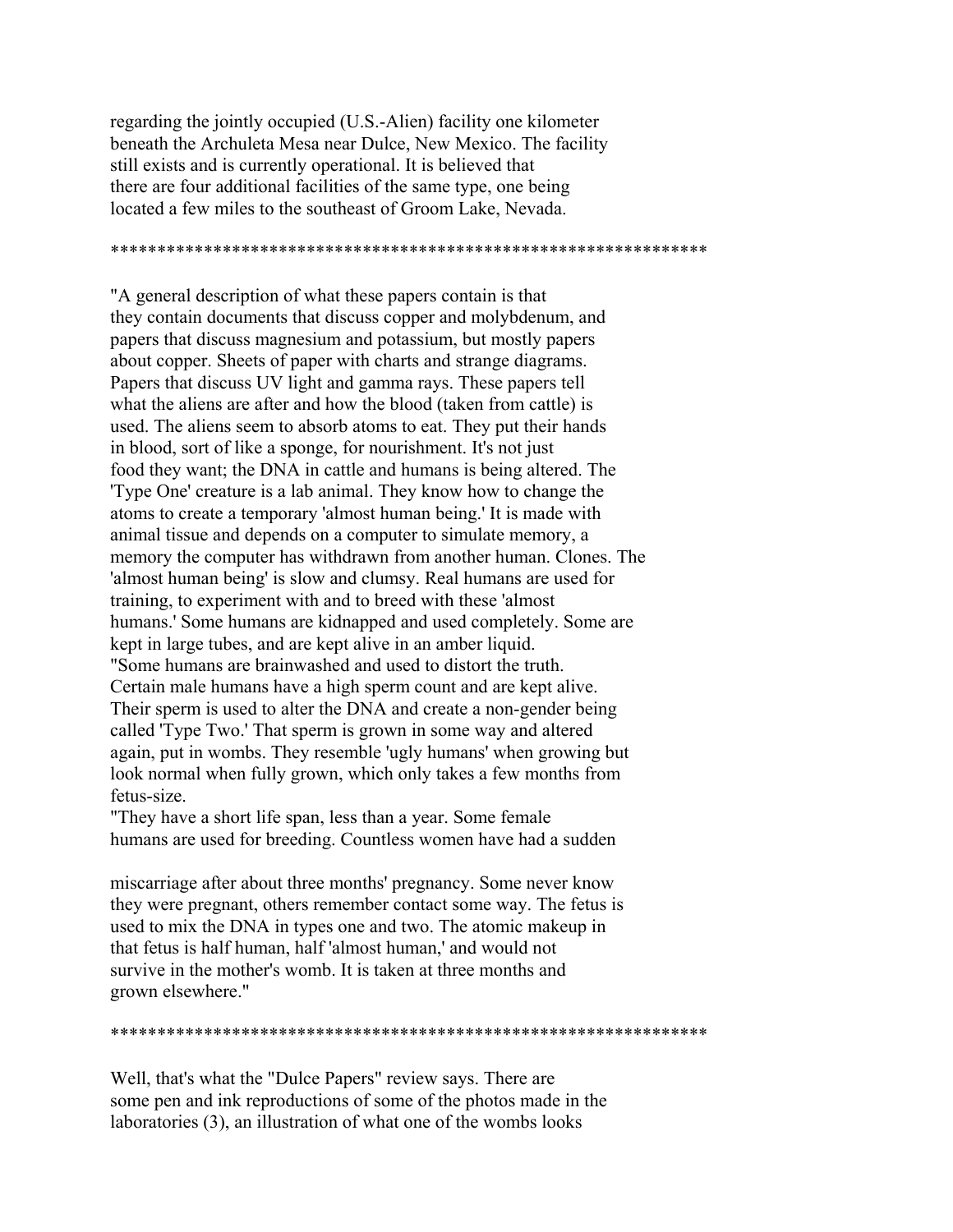like (2' x 4'), an illustration showing one of the tubes where one of the "almost humans" is grown, a page showing a simple diagram of crystalline metal, pure gold crystal, and what looks like either a genetic or metallurgical diagram or chart. Also attached is what looks like an x-ray diffraction pattern and a diagram of hexagonal crystals, with a comment that they are best for electrical conduction.

It would appear that the last half of material in the "review" applies to the supercrystalline metal used for hull structure, or something along that line.

### \*\*\*\*\*\*\*\*\*\*\*\*\*\*\*\*\*\*\*\*\*\*\*\*\*\*\*\*\*\*\*\*\*\*\*\*\*\*\*\*\*\*\*\*\*\*\*\*\*\*\*\*\*\*\*\*\*\*\*\*\*\*\*\*

Obviously, this is all rather bizarre from a certain point of view -- any point of view, in fact. Nevertheless, material that is supported by years of descriptions and multitudes of corroborations must mean something, especially when bumped against what is seen to be going on. It is apparent from this and other data that has been accumulated over the years, that there are underground bases and tunnel complexes all over the world, and that more are being constructed all the time. Many of you may recall the "Shaver" mysteries and inner-earth city stories. Well, all that is true. There are cities down there, amongst other things, and some of them have nothing to do with the main subject of this paper. They've been there for a long time.

Let's change direction for a moment. One individual by the name of Lew Tery has been working on some ideas regarding UFOs and geomagnetic anomalies. I will go into what he has discovered (although the concept of the relationship is not new) and bear in mind that it is all fact, with evidence to confirm this available. After purchasing aeromagnetic and gravitational anomaly maps from the United States Geological Survey, it becomes evident that there was indeed a valid connection between these areas and UFOs. Mr. Tery gave a lecture in Arizona about that relationship, and was subsequently harassed by the FBI, and told that the information is "sensitive." Mr. Tery took the hint and declined to talk publicly about it to the degree that he had been doing. Both the aeromagnetic and gravitational (Bougier Gravity) maps indicate basic field strength, as well as areas of high and low field strength. Interestingly enough, the areas of maximum and minimum field strength have the following:

o All have frequent UFO sightings. o All are either on Indian Reservations, government land, or the government is trying to buy up the land.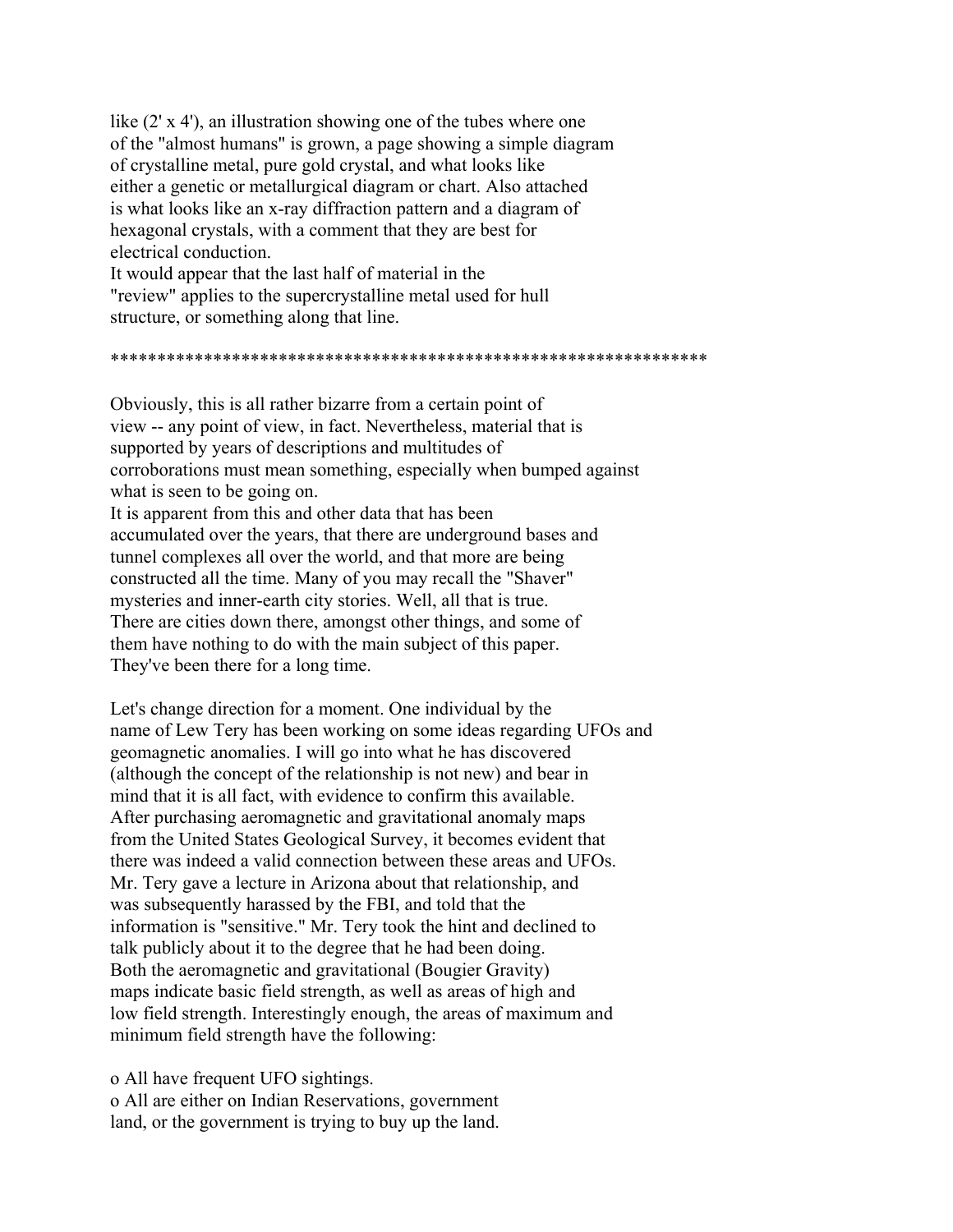o Many of them, especially where several are clustered together, are suspected bases areas and/or areas where mutilations and abductions have historically taken place.

In these observations, Mr. Tery has gone far, but he has gone a little farther in noting that there are times when the UFOs are seen in these areas. Through painstaking research, Mr. Tery found that the sightings, as well as many abductions and mutilations, occur:

o On the new moon or within two days before the new moon.

o On the full moon or within two days before the full moon.

o At the perihelion (moon closest to earth) or within two days before the perihelion.

A glance at the nearest farmers' almanac will give you the information you require as far as the days for this year or any other one. There seems to be no concrete explanation for the coincidence of the times and the events, but it is true.

The Men in Black

All things considered, UFO research has become pretty much of a circus today, and the most intriguing and controversial sideshow skirting the edges is the question of the "silencers," or the mysterious "Men in Black." There is a strong subliminal appeal in these accounts of visits by mysterious dark-suited figures (I have been visited myself, as have others I've known) attempting to silence UFO witnesses. A typical situation would be that a witness has a UFO sighting or UFO-related experience. Shortly thereafter he is visited by one or more "odd"-looking men who relate to him the minutest details of his experience, even though he has as yet told no one for fear of ridicule or other reasons.

The men warn him about spreading the story of his experience around and sometimes even threaten him personally, sometimes obliquely, sometimes directly. Any evidence, if it exists, is confiscated in one way or another. Sometimes the visit is for some totally meaningless reason and the subject of UFOs is hardly mentioned, if at all. But again, the men all seem to look alike. We actually seem to find ourselves in close proximity to beings who obviously must be directly connected in some way with the objects themselves or the source behind them, yet they seem to be functioning unobtrusively within the framework of our own everyday existence.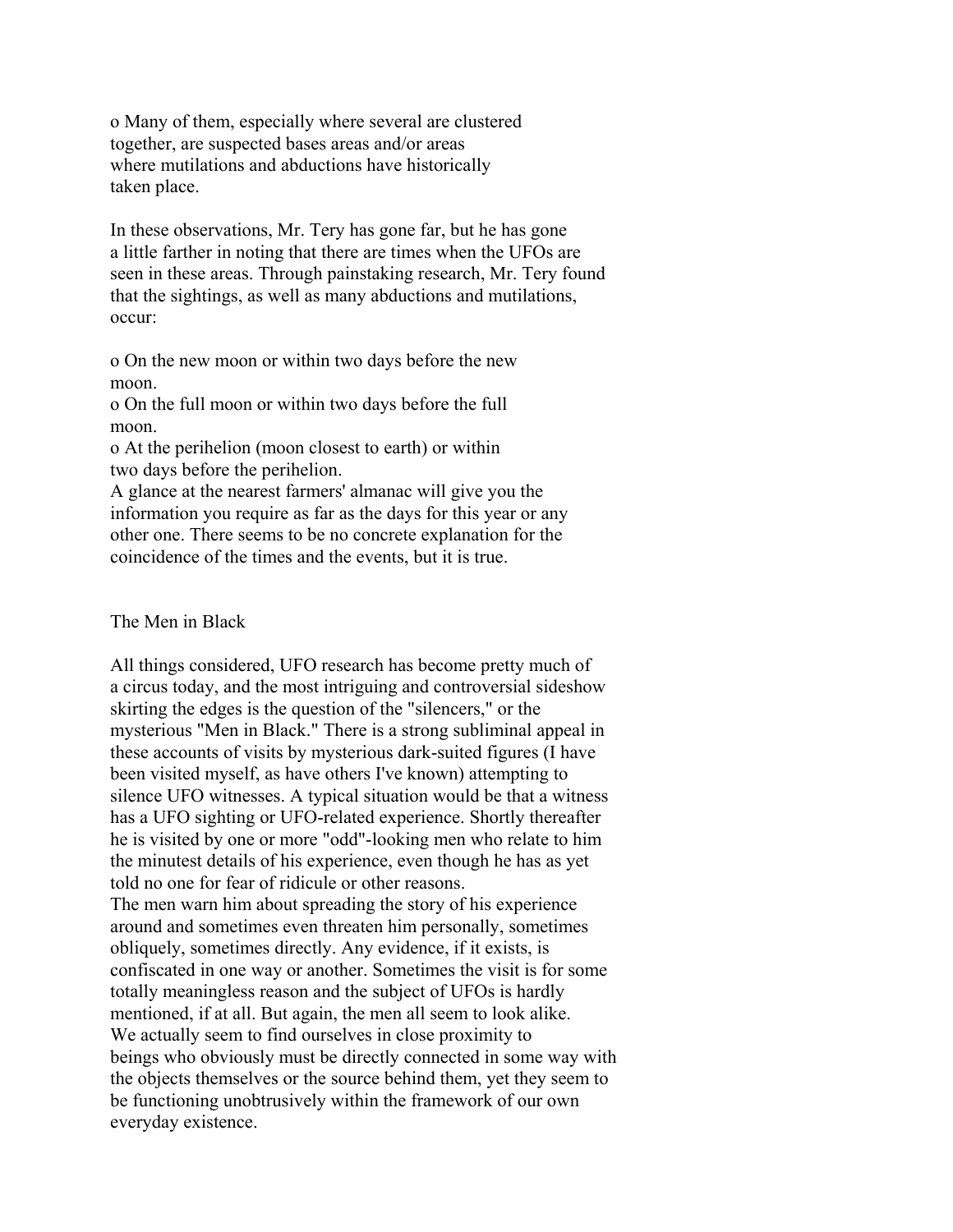The classic conception of an MIB is a man of indefinite age, medium height and dressed completely in black. He always has a black hat and often a black turtleneck sweater. They present an appearance often described as "strange" or "odd." They speak in a dull monotone voice, "like a computer," and are dark-complected with high cheekbones, thin lips, pointed chin, and eyes that are mildly slanted.

The visitors themselves are often on absurd missions. They have reportedly posed as salesmen, telephone repairmen or representatives from official or unofficial organizations. Their mode of transportation is usually large and expensive cars -- Buicks or Lincolns, sometimes Cadillacs, all black, of course. I might note at this point that their physical appearance also has included beings that have pale-greyish skin, and that some of them have been seen to have blond hair, yet they wear the clothing and drive the cars previously described.

Their cars often operate with the headlights off, but ghostly purple or greenish glows illuminate the interior. Unusual insignia have been seen emblazoned on the doors and the license plates are always unidentifiable or untraceable.

The fabric of their clothes has been described as strangely "shiny" or thin, but not silky -- almost as if they have been cut from a new type of fabric.

Their often mechanical behavior has caused them to be described by some as being like robots or androids (think back to the Dulce lab).

A lot of descriptions of some of these "folks" are pretty bizarre. A businessman's family in Wildwood, New Jersey, was visited by an unusually large man whose pants legs hiked up when he sat down, revealing a green wire grafted onto his skin and running up his leg.

There are other cases of MIB appearing on the other side of a wet, muddy field after a heavy rain, but having no mud whatever on their brightly shined shoes and in the bitter cold, out of nowhere, wearing only a thin coat. Their shoes and wallets all seem new and hardly broken in.

They are not alone. They seem to have faceless conspirators in the nation's post offices and phone companies. Researchers and witnesses often report their mail going astray at an unusually high rate and being bothered by bizarre phone calls where they are spoken to by metallic, unhuman-sounding voices.

Unusual noises on the phone, intensifying whenever UFOs are mentioned, and voices breaking in on conversations, have all led many people to suspect that their phones are being tapped. One can't discuss the MIB for long without mentioning the name of John A. Keel, an author who has written much about them. Keel has done more than any other writer to publicize this bizarre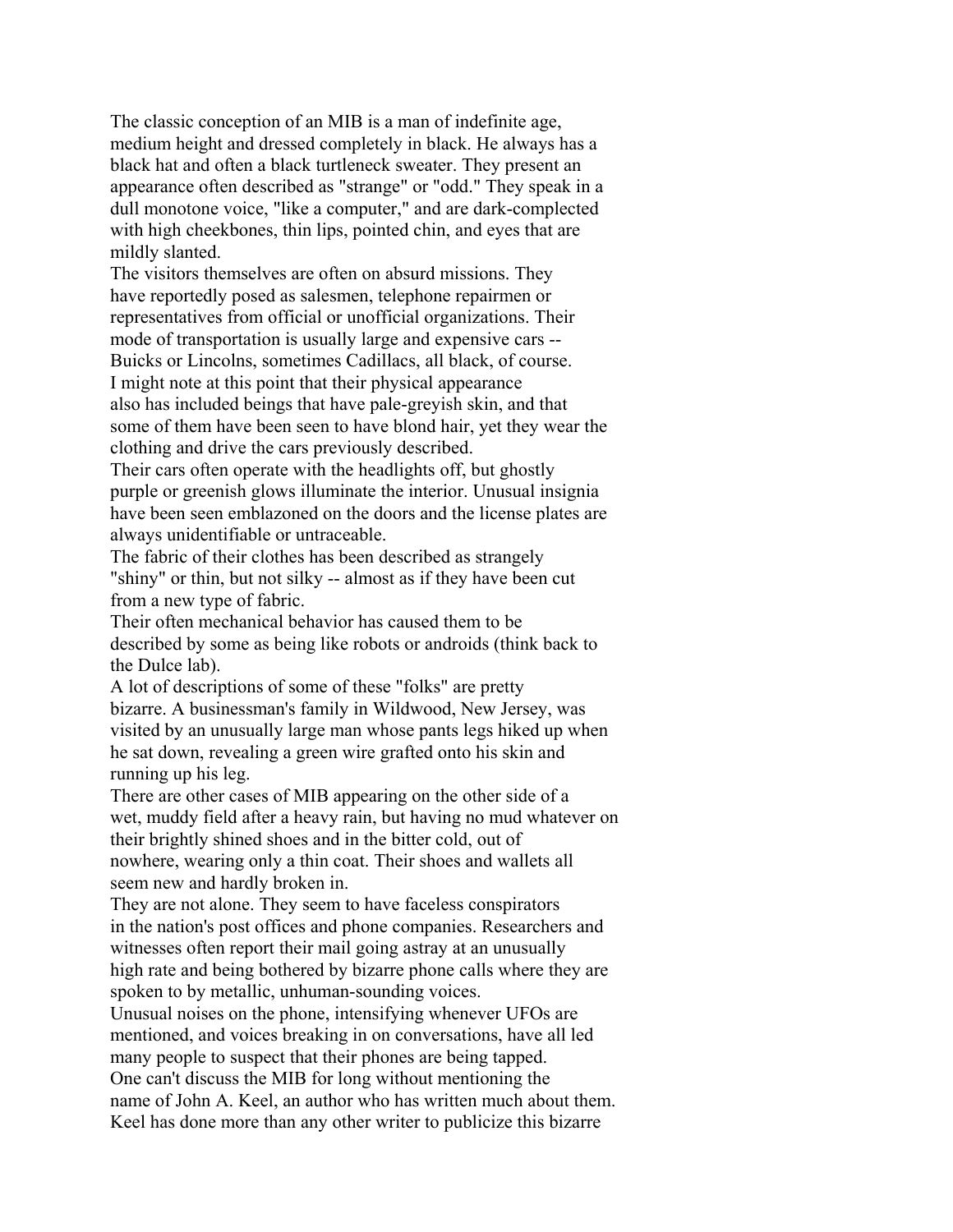aspect of the UFO situation. Keel suggests that the UFO are part of the environment itself and come from another time-space continua; that most of the UFO phenomena is psychic and psychological rather than physical. Well, I personally would not define it that way, although those two components are certainly deeply involved in what's going on.

The first noted appearance of the MIB was in 1947, at the scene of the Maury Island incident, where some debris was ejected from a disk, and subsequently recovered by officials, who loaded them on an Army bomber which crashed on takeoff.

To illustrate a little how bizarre some of the incidents are regarding the MIB, I have assembled a short list of some of the more interesting factors in some cases:

o An ex-Air Force man is gassed and interrogated by MIB after he has learned classified NASA secrets.

o Closeup photos of UFOs were seized from a teenager

who is also directly threatened by MIB.

o MIB sighted in the lobby of the U.S. State Department leave a mysterious artifact.

o MIB pose as Air Force officers to silence witnesses. o MIB tries to buy before-hours Coke and sings to birds in trees.

o MIB disintegrates a coin in a witness' hand and tells him that his heart will do the same if he talks.

\*\*\*\*\*\*\*\*\*\*\*\*\*\*\*\*\*\*\*\*\*\*\*\*\*\*\*\*\*\*\*\*\*\*\*\*\*\*\*\*\*\*\*\*\*\*\*\*\*\*\*\*\*\*\*\*\*\*\*\*\*\*\*\*

Throughout all this information, I have neglected to mention some aspects of the psychology of the Greys. Dr. Paul Bennewitz, in his original report to the government entitled "Project Beta," goes into some detail, which I will now discuss:

o The alien, either through evolvement or because the humanoid types are "made," will exhibit tendencies for bad logic. They appear to have more frailties and weaknesses than the normal Homo Sapien. o They are not to be trusted.

o Because of the aliens' apparent logic system, a key decision cannot be made without higher clearance. All are under control of what they call "The Keeper," yet it would appear that even this is not the final authority. Delays as long as 12-15 hours can occur for a decision.

o Because of this apparent control, individual instantaneous decision-making by the alien is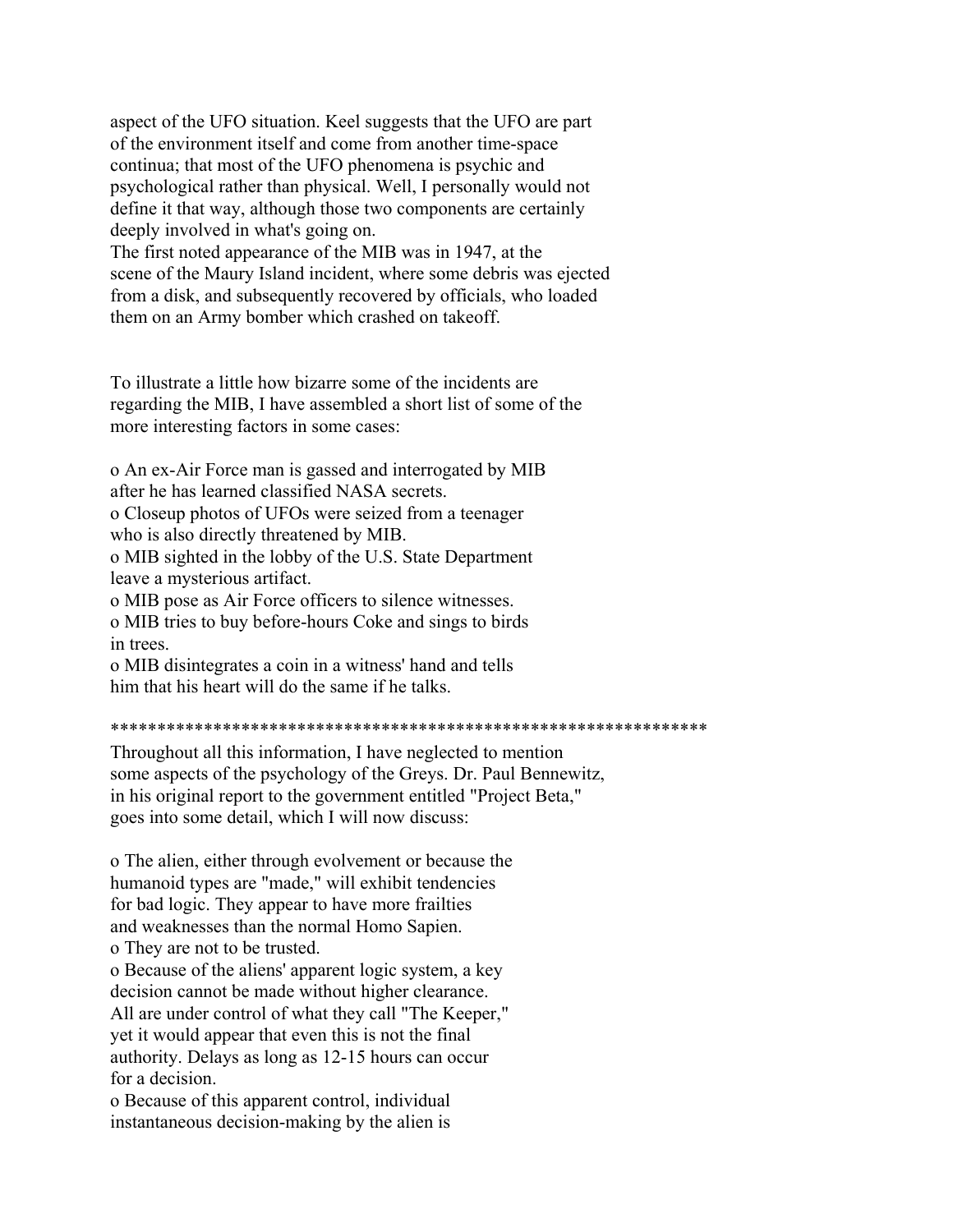limited. If the "plan" goes even slightly out of balance or context, they become confused. Faced with this, possibly, the humanoids would be the first to run.

o Psychologically their morale is near disintegration. There is pronounced dissension in the ranks -- even with the humanoids.

o Because of their own internal vulnerability mind-wise to each other, there is a basic lack of trust between them.

o They appear to be totally death-oriented, and because of this, absolutely death-fear oriented. This is a psychological advantage.

o The prime, and weakest area discovered, probed and tested is exactly what they have used, thinking it their key strength -- that being the manipulation of and control of the mind. Manipulated in reversepsychology they face a situation where they have a vulnerable, integrated weakness.

o They totally respect force.

### \*\*\*\*\*\*\*\*\*\*\*\*\*\*\*\*\*\*\*\*\*\*\*\*\*\*\*\*\*\*\*\*\*\*\*\*\*\*\*\*\*\*\*\*\*\*\*\*\*\*\*\*\*\*\*\*\*\*\*\*\*\*\*\*

Grey Physiology and Anatomy

The approximate height of most specimens is between 3.5 and 4.5 feet. The head, by human standards, is large in comparison with the body. Facial features show a pair of eyes described as large, sunken or deeply set, far apart or distended more than the human, and slightly slanted as Oriental or Mongoloid. No ear lobes or apertures on the side of the head were seen. The nose is vague. One or tow holes have been mentioned. The mouth area is described as a small slit or fissure. In some cases there is no mouth at all. It appears not to function as a means for communication or for food. The neck area is described as being thin, in some instances not being visible at all because of the tightly-knit garment. Most observers describe these humanoids as being hairless. Some of the bodies recovered have a slight hair-patch atop the head. Others have what appears to be like a silver skullcap. There were no breathing attachments or communications devices. This suggests telepathy with higher intelligence. In one instance there was an opening in the right frontal lobe area, revealing a crystalline network. This network implies the development of a third brain.

The arms are described as long and thin, reaching down to the knee section. The hangers each contain four fingers, with no thumbs. Three fingers are longer than the other. Some are very long. Some are very long. Others are very short. No description is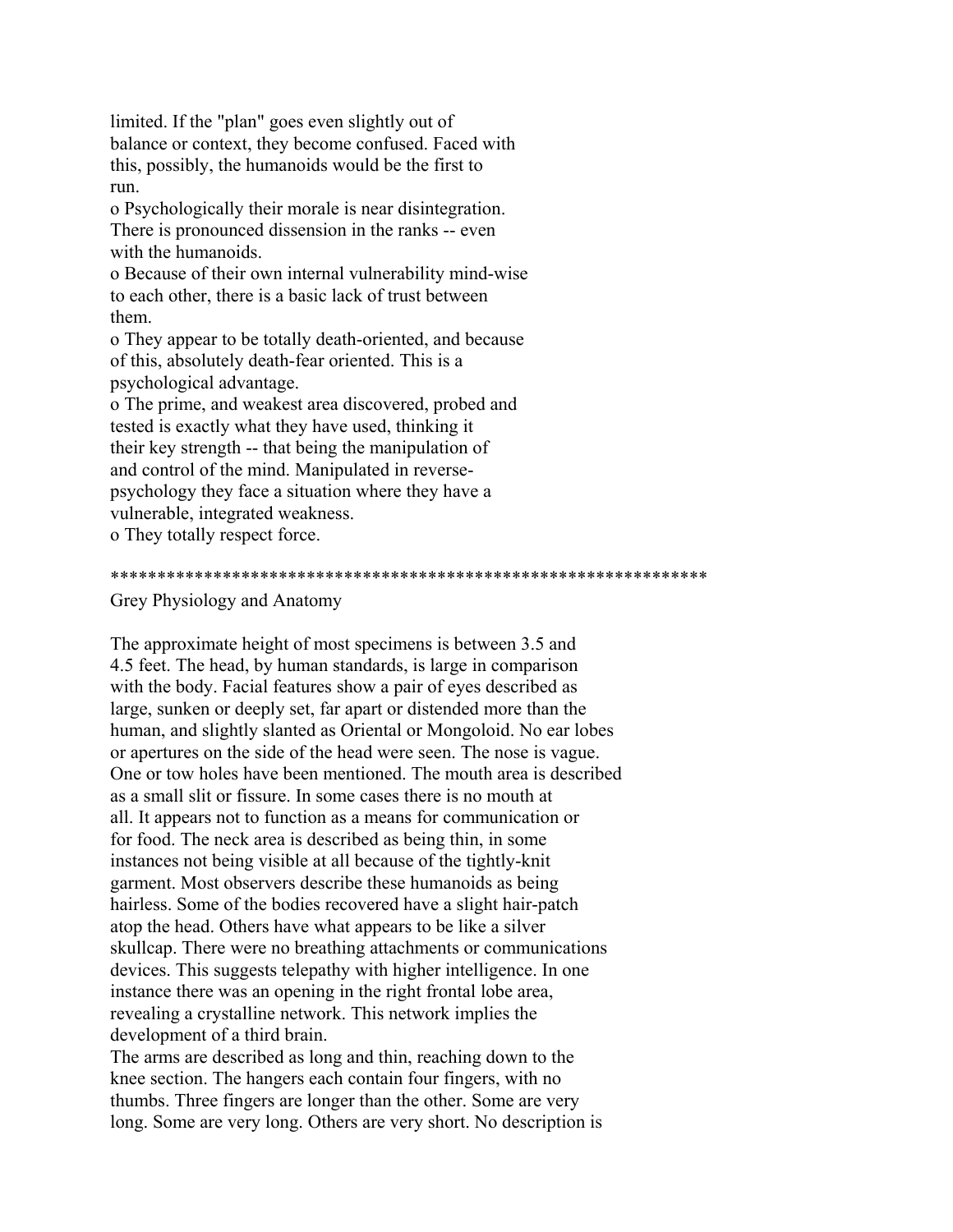available of the legs and feet. Some pathologists indicate that that section of the body was not developed as we would anticipate, showing that some of these beings were adapted to life in the water. There was a webbing effect between the fingers on most of the specimens.

According to most observers, the skin is grey. Some claim it is beige, tan or pinkish-grey. No reproductive organs or capabilities were discovered. No phallus. No womb. Confirms cloning mentioned by other sources. The humanoids appear to be from a mold, sharing identical racial and biological characteristics. There is no blood as we know it, but there is a fluid which is greyish in color.

### \*\*\*\*\*\*\*\*\*\*\*\*\*\*\*\*\*\*\*\*\*\*\*\*\*\*\*\*\*\*\*\*\*\*\*\*\*\*\*\*\*\*\*\*\*\*\*\*\*\*\*\*\*\*\*\*\*\*\*\*\*\*\*\*

The "Taxonomy of Extra-Terrestrial Humanoids," another offering by George Andrews, yields some other observations: o Working under the instructions of the humanoids from Rigel (the Greys), CIA and former Nazi scientists have developed and deployed malignant strains of bacteria and viruses, including AIDS, in order to exterminate undesirable elements of the human population.

o The Greys are almost entirely devoid of emotions, but can obtain a "high" by telepathically tuning in the different kinds of intense human emotion, such as ecstasy or agony. (Does that explain why UFOs have always been seen in regions of war and human conflict?)

o There are over 1,000 humans in the United States alone who are the offspring of intergalactic or extragalactic beings and terrestrial humans. (The son of an acquaintance of [deleted in original] is one.)

o Throughout recorded history, as well as during prehistoric times, there has been constant genetic manipulation of and interbreeding with humans in order to breed out the less evolved simian traits.

The Nordic races have participated in this from the beginning, and we are as much a part of them as we might suppose.

o Greys have the ability to camouflage themselves as tall Blonds through mental energy projection. Blonds never project themselves as Greys. Some Blonds seen with the Greys are physically real, but are prisoners of the Greys who have either paralyzed them or have destroyed their ability to teleport through time and other dimensions. Note: A lot of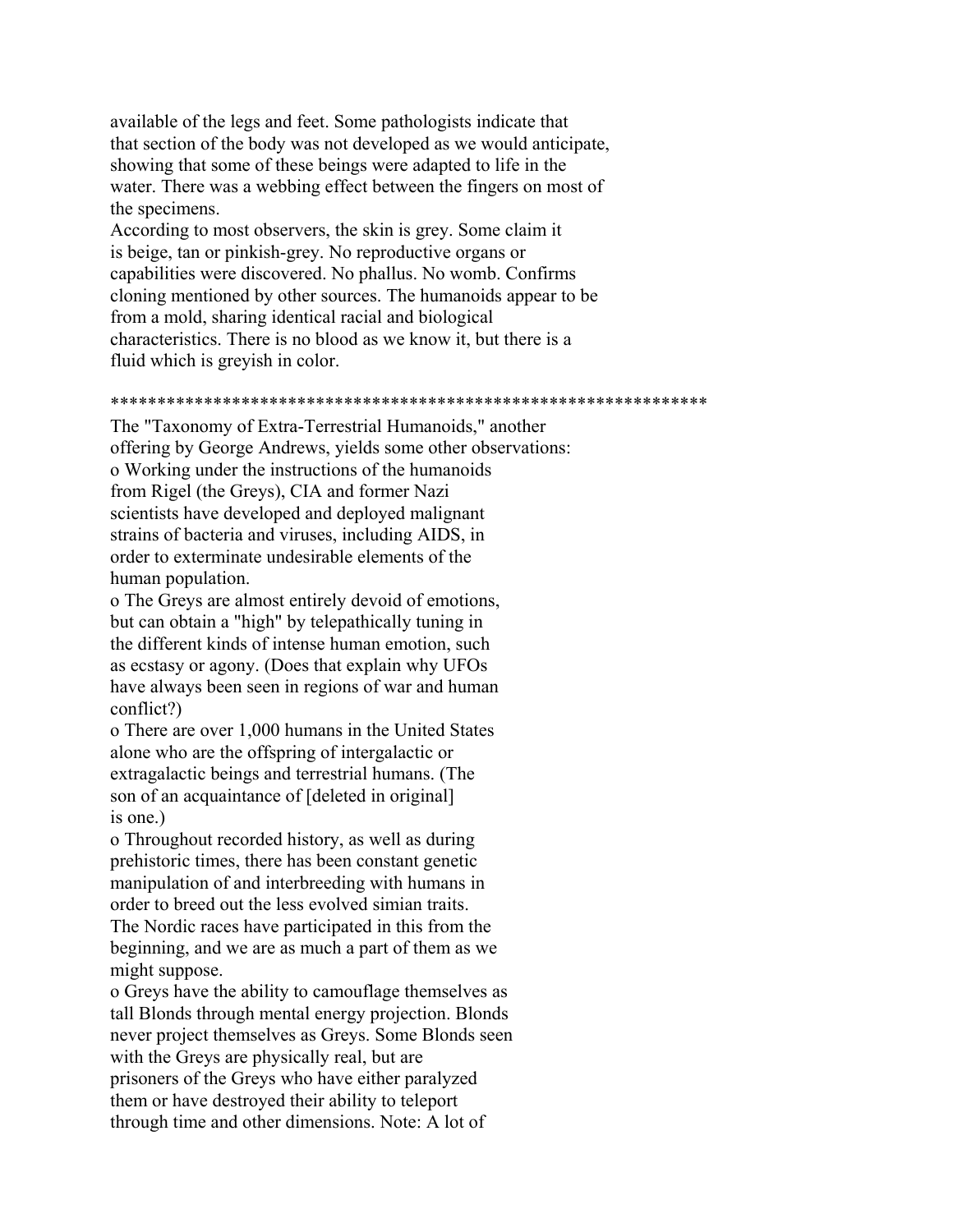the material obtained by George Andrews has as its source a Blond that is a time traveler that escaped the Grey takeover of their system. o Both Blonds and Greys have the ability to disintegrate matter into energy and then reintegrate the energy back into matter. This ability allows them to pass through walls and to transport abductees out of their cars with the doors still locked.

o The original Rigelians were the Blonds until they were invaded by the Greys, a parasitic race, who took over and interbred with them. The original Rigelians were the ones who seeded the earth. It is because of this common ancestry that terrestrial humanity is of such interest to both the Blonds and the Greys.

o Terrestrial human females can be impregnated either on board ship or while they sleep in their homes. Males need not be manifested in visible form for this to occur.

o The Blonds now habitate the Procyon system. The conflict between the Blonds and the Greys is in a state of temporary truce, although the conflict between the Rigelian and the Sirius system is being fought actively.

o The Blonds with speech abilities will respond violently if attacked or threatened, but the telepathic ones will respond peacefully. o Blonds were sometimes mistaken for angels in earlier centuries. They do not seem to age, and consistently appear to be from 27 to 35 human years old.

## \*\*\*\*\*\*\*\*\*\*\*\*\*\*\*\*\*\*\*\*\*\*\*\*\*\*\*\*\*\*\*\*\*\*\*\*\*\*\*\*\*\*\*\*\*\*\*\*\*\*\*\*\*\*\*\*\*\*\*\*\*\*\*\*

Confused? Well, now you can see why the natural diversity of the way things are are hard to sort out for the average researcher. The probability that this information is true or partially true remains fairly high, based on analysis of what we know about abductions and general contact between humans and EBEs that has been documented.

## \*\*\*\*\*\*\*\*\*\*\*\*\*\*\*\*\*\*\*\*\*\*\*\*\*\*\*\*\*\*\*\*\*\*\*\*\*\*\*\*\*\*\*\*\*\*\*\*\*\*\*\*\*\*\*\*\*\*\*\*\*\*\*\*

Real Esoterica -- Sirius and the MIB

Let's regress for a moment back to the MIB. According to John Keel, the MIB often state that they are representatives of the "Nation of the Third Eye."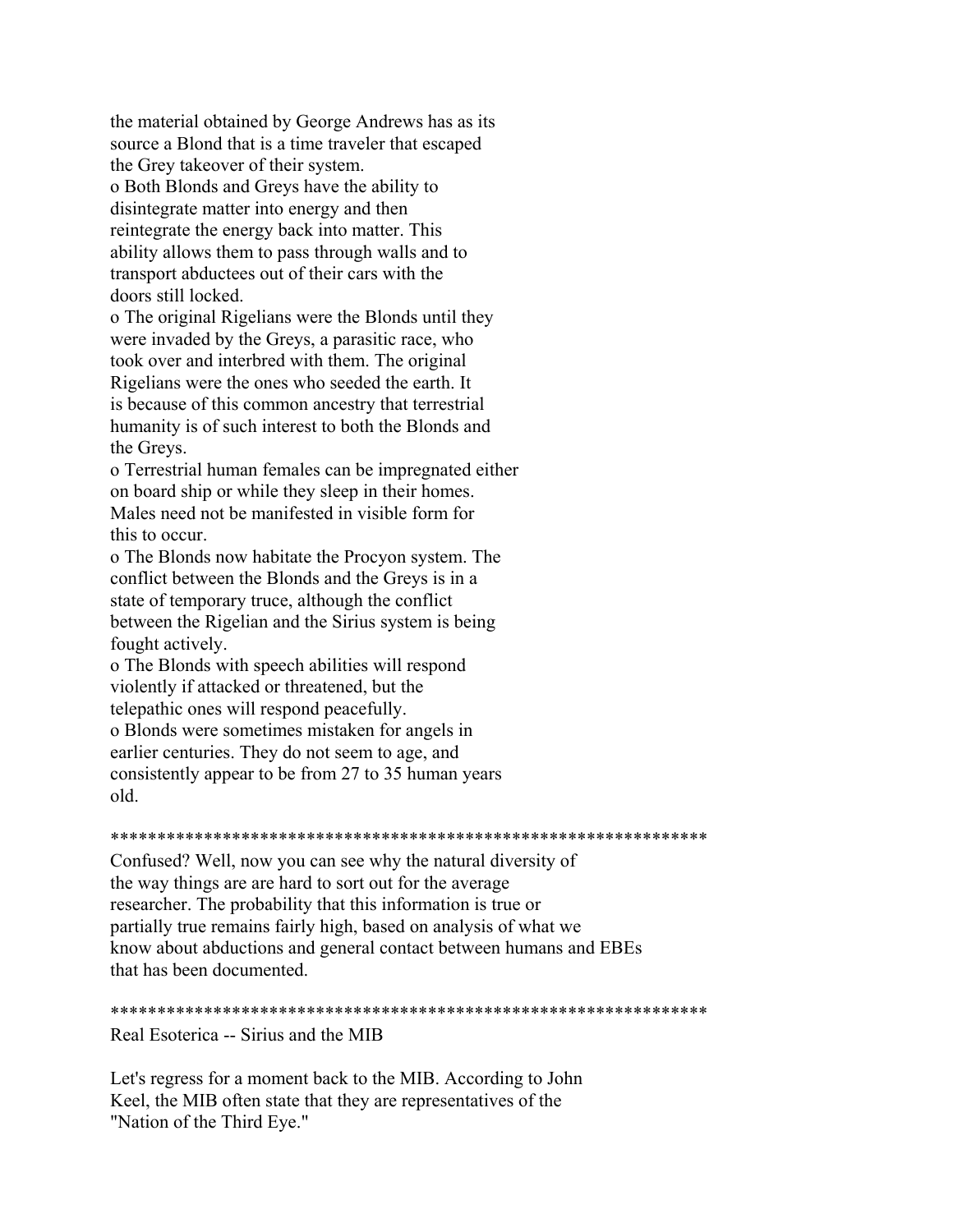Based on some of the info we have already researched, it is apparent that Sirius has been in contact with us for a long time. According to George Hunt Williamson (one of the early contactees) in his book "Other Tongues, Other Flesh," the earth allies of Sirius, i.e., the secret societies, use the Eye of Horus as an insignia. This symbol has also been seen on the MIB. Secret societies believe that there is a Great White Lodge on earth. They call it Shamballa -- and consider it to be the spiritual center of the world. Now, theosophists such as Alice Bailey say that the Great White Lodge is on Sirius. If the All-Seeing-Eye is a symbol of Sirius' earth-allies and the MIB wear that symbol, and if Shamballa represents the Great White Lodge on earth -- then the MIB are emissaries of Shamballa. Sirius and Shamballa are two sides of the same coin. This is verified in the book "The Undiscovered Country," by Stephen Jenkins. Jenkins was told by Buddhist priests that Shamballa was located in the constellation of Orion.

The entrance to Shamballa on earth is usually placed in the trans-Himalayan region. Some assert it is in the heart of the Gobi Desert (where there have been allegations of crashed disks and bases). According to the explorer Nicholas Roerich, there are caves in the Himalayan foothills that have subterranean passages. In one of the these passages, there is a stone door that has never been opened, because the time for its opening has not yet arrived. In 1930, Doreal founded the Brotherhood of the White Temple. He says that the entrance to Shamballa is far underground. He goes on to say that space bends around Shamballa, and that there is a warp which leads into another universe.

### \*\*\*\*\*\*\*\*\*\*\*\*\*\*\*\*\*\*\*\*\*\*\*\*\*\*\*\*\*\*\*\*\*\*\*\*\*\*\*\*\*\*\*\*\*\*\*\*\*\*\*\*\*\*\*\*\*\*\*\*\*\*\*\*

Let's get back to something we can have more of a direct handle on. Many times psychics have been called upon by investigative authorities to evaluate situations, and in many cases what they have contributed has been very helpful. This was done in the case of animal mutilations back in 1980 by Peter Jordan, who engaged several psychics to render their impressions from photos and maps of mutilations and mutilation areas. What follows is a condensation of what was found during this exercise.

Name of Psychic: Ronald Mangravite

o This animal has been dead a few days. o Some parts are decaying faster than others. o There is an overload of electrolytes in the body possibly due to injection of a citrate. o Something wrong with blood. Picking up higher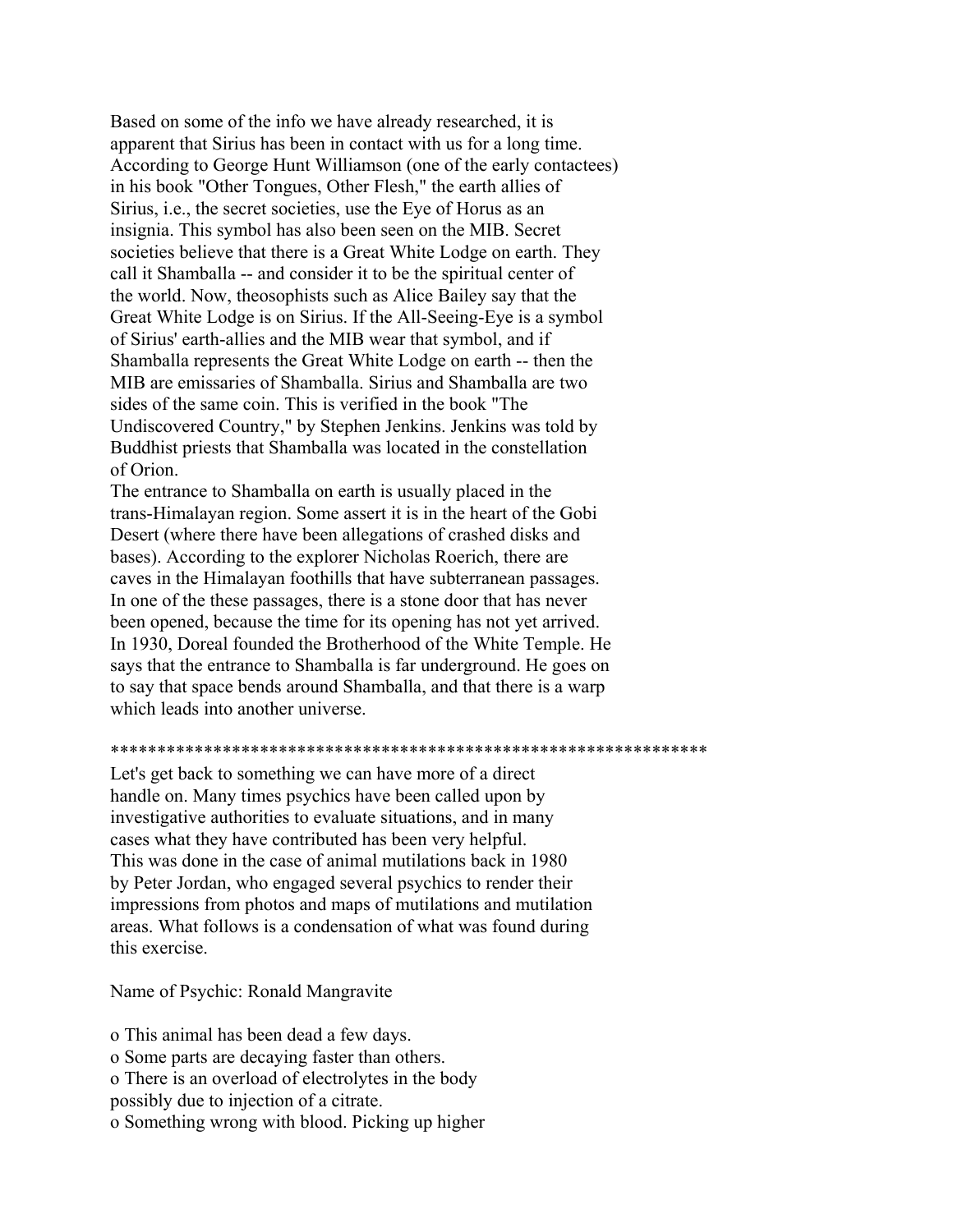portion of plasma which may be lymphatic fluid. o Two men working on the animal. Very sharp surgical knives.

o Men dressed in black. Jumpsuits. Shiny black nylon.

o Winch line coming down from chopper.

o Men are skilled ex-military.

o Something is going to be done with the tissue.

o Flurometry connection. Spectrophotometers.

o Choppers are brown or grey.

o Underground implications.

o Experimentation with different analytical techniques.

Name of Psychic: Elisabeth Lerner

o Paramilitary forces.

o A serious invasion of American privacy.

o Non-American Indians part of secret project.

o The word "Annide."

o The word "Carmine" or "Karmine."

o The symbol "dk."

o A new wave of mutilations will strike near southwest

New Mexico.

o The Hobart Company is involved in this.

(Refrigeration equipment?)

o Three huge, doughnut-shaped objects will be seen in

conjunction with these new mutilations.

o Breakthrough in research.

o Muscle relaxant injections.

o Someone with the name "Empeda."

o This is a Mexican operation.

o Names "Kielman" and "Kelman."

o Institution with many Lincoln Continentals and

Cadillacs.

o Laboratory underground.

o Lilly Pharmaceuticals.

o Roman numerals IVIII [sic].

o Name "Stephano."

o The number "1714."

o Last name "Audler."

o First name "Mase."

o Last name "Audli."

o Jet rocket labs nearby.

o Domes above the ground.

o Vehicle ID # MP 1936. Small jeeps.

o Last name "Plento."

o Initials "C.B.P." heads operation. Wears brown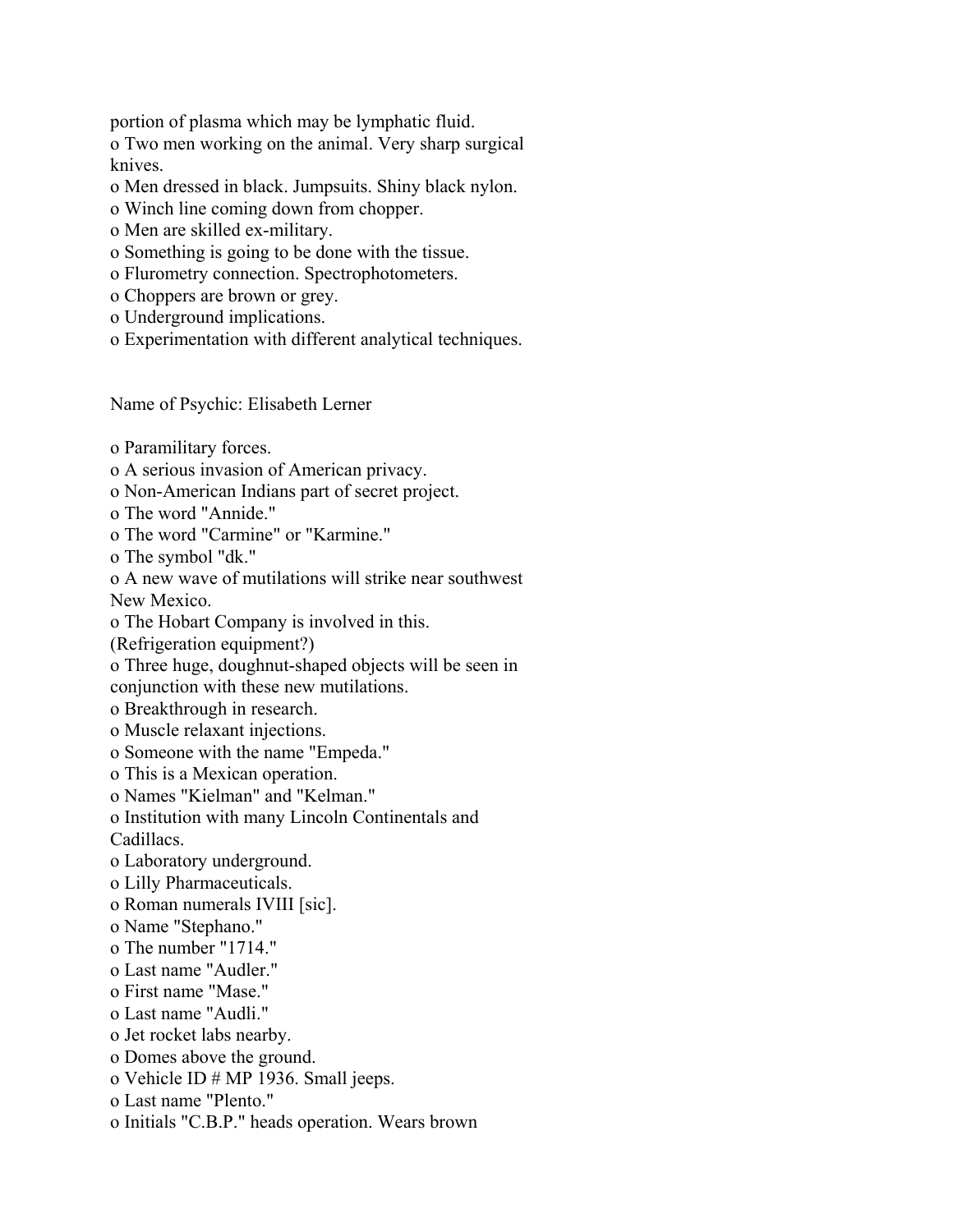military shoes. Army. o Number "1161." o Around an oil field. o Place where oil crosses in an "X" pattern. o Chemical engineering connections. o Mustard. o Periscope device on bottom of craft. Chopper called "The Shark." o Man with blond hair. English features. High forehead. Wears square ring. Insignia reads "C.B.P." Has something to do with ammunition. Colonel.

Name of Psychic: Nancy Fuchs

o Dusk scene. Men talking about some animal's throat.

Something missing.

o Cylindrical object.

o Long thick object inserted into jugular vein.

o Powerful energy flow emanating from device used to kill cattle.

o Feeling of tremendous anger and hostility.

o Research implication. Minerals needed for research.

o Intimidation of rancher Gomez.

o Embryos.

o Thousands of samples needed for this breeding effect.

o Crossbreeding.

o Animal dies in seconds.

o Jolts of electricity through animal.

o Breeding and genetics involved.

o Army background.

o Liquid-filled shoes leave no prints.

o Marshall. Army. Cap with black rim and gold braid.

Pompous. White-haired. Very influential. Walks into

Pentagon whenever he pleases. Commission given 15-18

years ago for mutilation project when he was

overseas. Grand Marshall. Friend of General

MacArthur. Lives in Dakotas. Money invested. High-

priority issue. Tall. Heavyset. Only 17 people know of this.

o Project with \$2.5 million allocated early in game for breeding experimentation. Late 1960s through

Pentagon. More and more money invested every year.

o Land wanted. Want to destroy ranchers prime source of income.

o John Mitchell connected to this.

o Howard Hughes.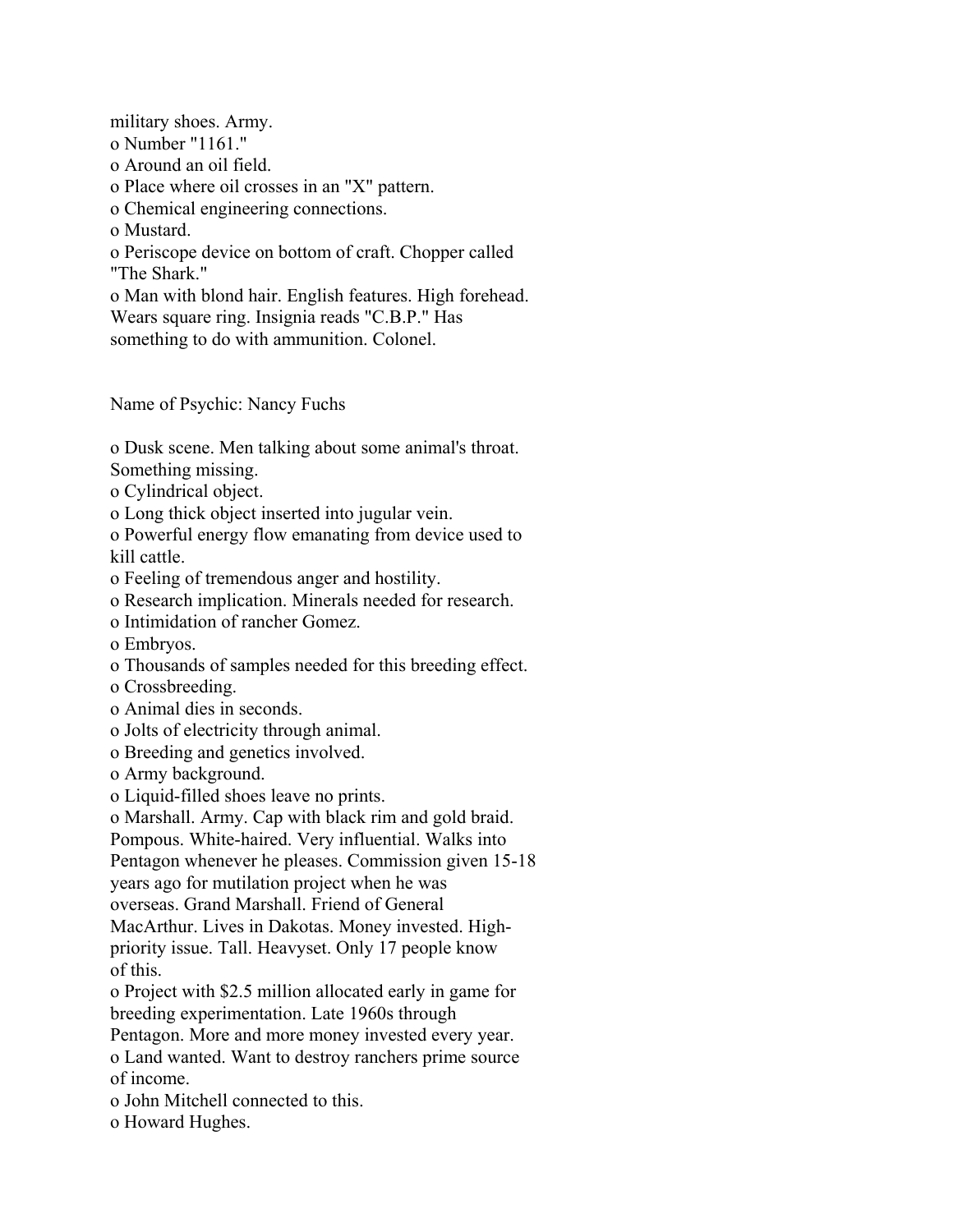o Uranium connection. o Picture complex. Faction-ridden. o Interest in speeding up growth of cattle. o Importance of pancreas.

### \*\*\*\*\*\*\*\*\*\*\*\*\*\*\*\*\*\*\*\*\*\*\*\*\*\*\*\*\*\*\*\*\*\*\*\*\*\*\*\*\*\*\*\*\*\*\*\*\*\*\*\*\*\*\*\*\*\*\*\*\*\*\*\*

Well, there you have that little presentation. I don't know what exactly to make of it, but there it is. Certainly a non-UFO implication here, however, it only relates to THREE mutilations. How about the other 10,000 -- most of which have the UFO connection? What did I tell you about a multi-level reality?

At this point, I will put some references and excerpts from some volumes that I believe are relevant to all the things we've been talking about. Where I feel it is applicable, I will comment on them.

## "The Goblin Universe"

(p222) The ability to materialize mental constructs is not unknown. Suppose one creates a field with the mind that is strong enough to attract supercharged particles. The particles are real but unstable in their assemblage since the stability depends on the intermediate mental component.

(p223) Physical aspect of UFOs and other phenomena lie in the behavior of electromagnetic fields.

(p124) If all UFO incidents were chance encounters, someone would have obtained a filmed record or a series of stills years ago. The only way that such episodes can be engineered so that they remain total mysteries is for the entities to have advance knowledge of any situation before it occurs.

(p117, referencing John Keel) These entities labor to cultivate belief in various frames of reference, and then they create new manifestation which support those beliefs.

(p120) Illness is common after close contact with some beings.

(p122) Guy Underwood classified primary geomagnetic currents into three classes: water lines, aquastats, and track lines. Some magnetic signals appear as spirals, others are linear. Gnats and flies congregate above magnetic patterns.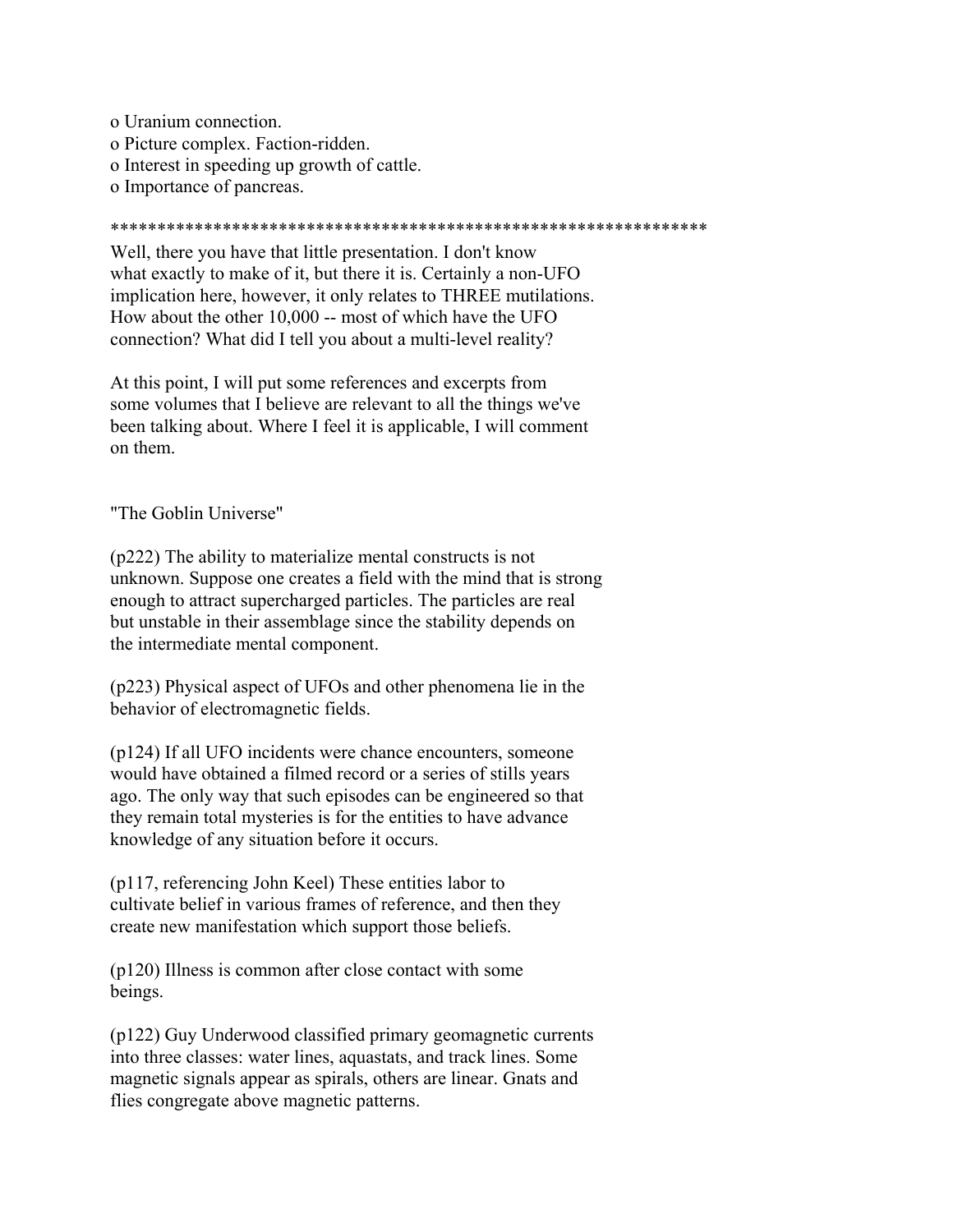#### \*\*\*\*\*\*\*\*\*\*\*\*\*\*\*\*\*\*\*\*\*\*\*\*\*\*\*\*\*\*\*\*\*\*\*\*\*\*\*\*\*\*\*\*\*\*\*\*\*\*\*\*\*\*\*\*\*\*\*\*\*\*\*\*

"Extra-Terrestrials Among Us"

(p2-3) On several occasions after UFOs flew over missile sites, it was found that the targeting of the missiles had changed, and the warheads had to be replaced.

(p3) On 22 June 1980 a UFO that was 10 miles in diameter was reported over the Kuwait oil fields.

(p4) On July 30, 1985, a UFO over Mongolia that was 10 km in diameter was reported heading south. It was sighted by a Chinese jet and reported in the "Japan Times." The Unites States ignored this report.

(p8) JANAP-146 specifies up to 10 years in prison and \$10,000 in fines for anyone in government service who makes unauthorized public statements about UFO phenomena. The British Official Secrets Act makes similar provisions.

(p9) Many routes of UFOs take the form of an isosceles triangle.

(p16) On September 14, 1978, a UFO as big as an ocean liner flew over Italy, and over Rome on the 15th and 16th. Comment: This was two weeks before Pope John Paul I was found dead under suspicious circumstances. He was killed between September 28-29. Autopsy was refused. It was rumored he intended to reveal the Fatima message of 1917.

(p 20) UFOs dart around in daylight at speeds which cannot be seen.

(p22) An individual having one CE experience usually has another.

(p24) There is no basis to support psychiatric pathology for UFO witnesses.

(p24) Dr. Brian T. Clifford (Pentagon) announces on October 5, 1982, that contact between U.S. citizens and extraterrestrials on their vehicles is illegal. Title 14, Section 1211 of the Code of Federal Regulations (adopted July 16, 1969, before the first manned lunar landing) says that anyone guilty of this becomes a wanted criminal to be jailed for one year and fined \$5,000. The NASA administrator is empowered to determine WITH OR WITHOUT A HEARING that a person has been "ET-exposed" and impose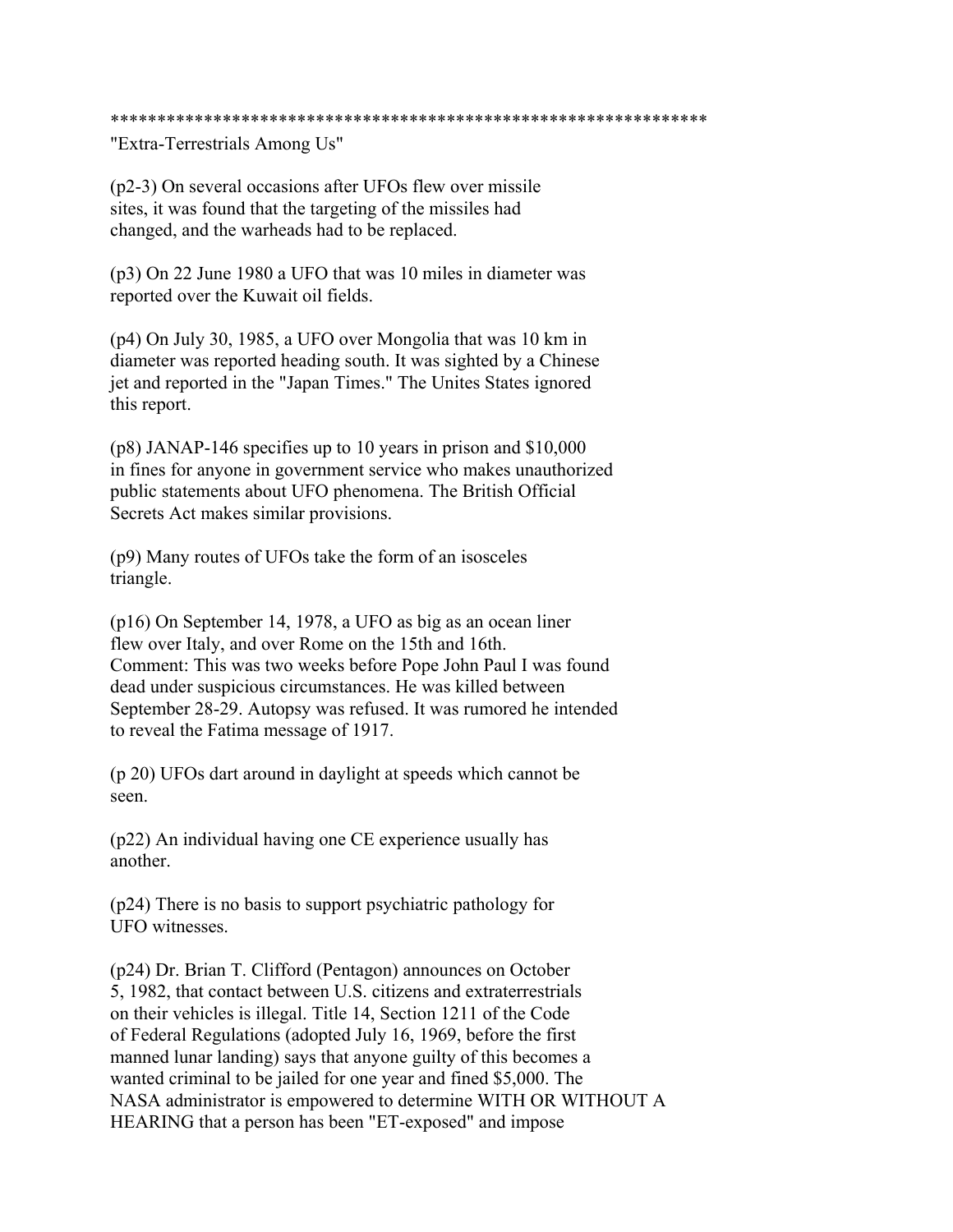INDETERMINATE quarantine under armed guard, which cannot be broken even by court order.

(p89) Mars has a history of transient phenomena.

(p90) Temporary brilliant spots on Mars were reported by astronomers in 1890, 1892, 1900, 1911, 1924, 1937, 1952, 1954, 1967, and 1971. The distribution was non-random. Intensely dark spots, transient in nature, were reported on Mars in 1925, 1952, and 1954.

(p93) About 33% of abductees are able to remember the experiences without hypnotic regression. 66% of the abductees were alone when abducted.

(p94) Some abductees did not return but vanished permanently or were found dead after a UFO encounter.

(p25) Records of the 687 B.C. battle between the Assyrians and the Hebrews indicate that "a blast from heaven" reduced the bodies of 185,000 Assyrians to ashes but left their clothes intact.

(p145) Morris K. Jessup died under mysterious circumstances after a copy of his book "Case for the UFO" was sent to the Chief of the Office of Naval Research (ONR) in Washington.

(p146 -- comments from "Case for the UFO")

o Falls from the sky of flesh, blood, reptiles, etc., were due to either spoiled food or cleaning of holding tanks. o Comments describe TWO different space races who share the planet with us without our knowledge. They are not visitors -- they have been here longer than we

have. They feel more at ease in the ocean. o The little men were almost wiped out by a serpent race identified only as the "S-men." S-men are ravenous for red meat, extremely materialistic, and are greedy for power.

(p147) Thanks to Allen Dulles in partnership with Reinhard Gehlen, the Gestapo was transplanted intact into the United States system as the CIA, without the knowledge or consent of American citizens. Comment: Remember Reagan placing wreaths on graves of SS stormtroopers at the 40th anniversary of WWII? Roots of that symbolic gesture go deep.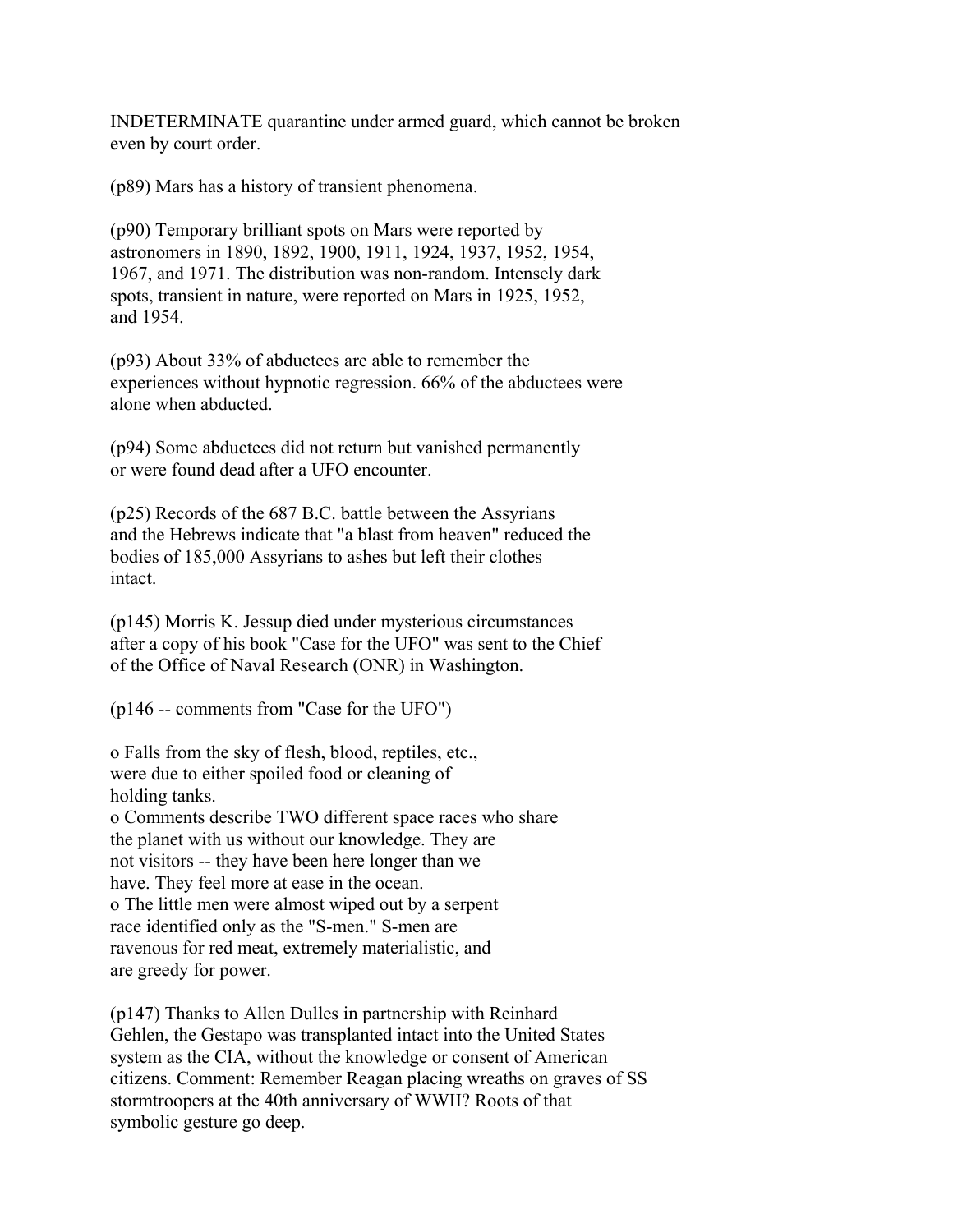(p147) Reference the Intelligence Identity Protection Act of 1981: Freedom to speak about anything but the CIA. Some claim that concentration camps have already been built. Activation was sealed by Executive Order Rex 84. The next REX exercise is in 1988.

(p148) Jessup: "I believe that space structures of 5-10 miles in diameter are sufficiently large to produce intelligently directed storms."

(p150) Alleged alien comment in annotated edition of "Case for the UFO": "Men frozen helpless make good prey."

(p151) Dr. James E. McDonald thought that the Federal Power Commission was evading the evidence concerning UFO involvement in the total power failure that paralyzed New York on July 13, 1965, and dared to say so in front of a Congressional committee.

(p152) On June 13, 1971, James E. McDonald was found dead under mysterious circumstances, shot through the head with a pistol by his side.

(p153) Murder disguised as suicide is one of the well-known specialties of the CIA.

(p153) There is ample documentation suggesting that among the highest-priority covert operations of the CIA are those supplying heroin to the Mafia. The "war on drugs" is in fact a war on the independent drug dealer who constitutes a threat to the Mafia monopoly. Comment: Additional ways to subdue the population or eliminate undesirables?

(p156) Karen Silkwood's murder disguised as auto accident.

(p159) George Adamski, contactee in the 1950s had a special government passport. Possible CIA disinformation agent.

(p162) Although mutilations were reported in England as early as 1904-1905, ("Winter of Weirdness"), the large-scale operations there began in 1973.

(p163) A rancher and his sons saw a UFO as big as a hotel which was accompanied by four smaller ones. Rectangular in shape, 300-400 feet long, and 60 feet high. A helicopter approached it and turned into a small UFO.

(p163) Phantom cars appear on roads, follow people, and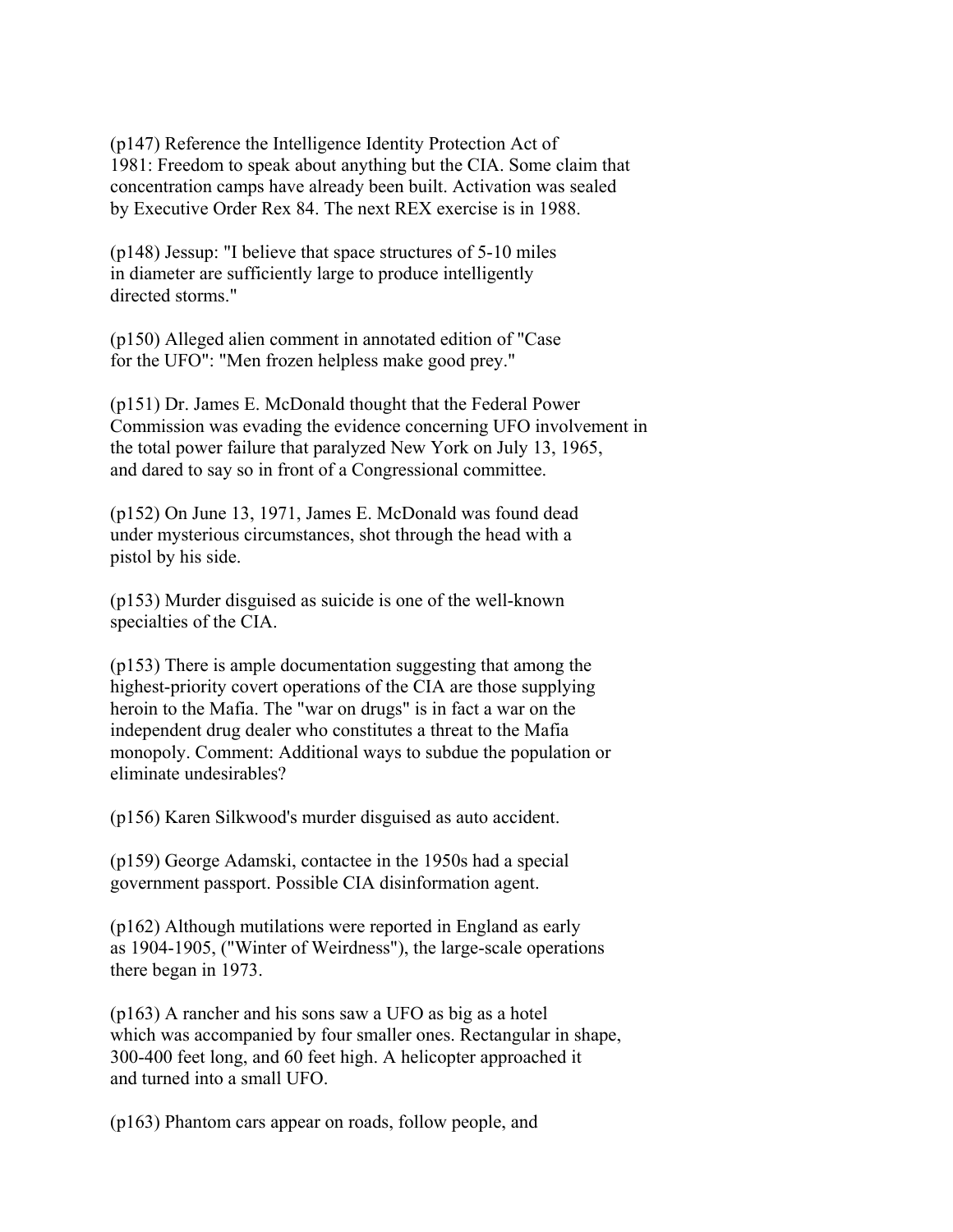disappear.

(p163) A rancher and his wife looked at a UFO 5/8 of a mile away and reported that two appendages emerged from the egg-shaped object.

(p164) Apparently UFOs have the capability of invisibility.

(p164) Materialization of a Bigfoot before a witness.

(p164) Dematerialization of Bigfoot before witness who shot it with a 16-gauge shotgun at point-blank range into its stomach.

(p166) On August 21, 1975, a sheriff was chasing an unmarked helicopter in his plane in southwestern Nebraska at 0430 when the lights on the helicopter went out, and the only thing seen on the ground was a missile silo.

(p166) About the time mutilations began in earnest (1973 wave), a new branch of science was beginning to develop - biogeochemistry -- analysis of mineral and oil deposits by analysis of tissues of herbivorous animals.

(p168) An elderly lady in Arkansas in 1979 injured herself and was cut during a fall. The injuries were repaired by two aliens, who gave her a piece of metal with pyramids and sixpointed stars on it. The aliens told her they "consumed juice," but not the kind consumed by humans. Six weeks later, she was out looking for her dog and spotted a horse lying on its side, unconscious.

Two men in white, dressed like surgeons, were at work on the horse. There were two Air Force helicopters parked in the clearing, two men in Air Force uniforms, and the same two aliens who had helped her after her fall. The lady was spotted by the group and she was overtaken by a helicopter which flashed a blue light on her which burned her clothing. Help arrived as the helicopter retreated, and she was brought to the local hospital. People having nothing to do with the hospital staff began turning up to question her. After release she was harassed at all hours by strangers who insisted on questioning her, repeating the same questions over and over again. The couple moved to a different state, only to have it start all over again. MUFON began investigating this case, but as of 1986 had not yet made public its conclusions. Research into the case began in 1980.

(p171) Tissue samples taken from a carcass revealed the presence of chlorpromazine, a tranquilizer.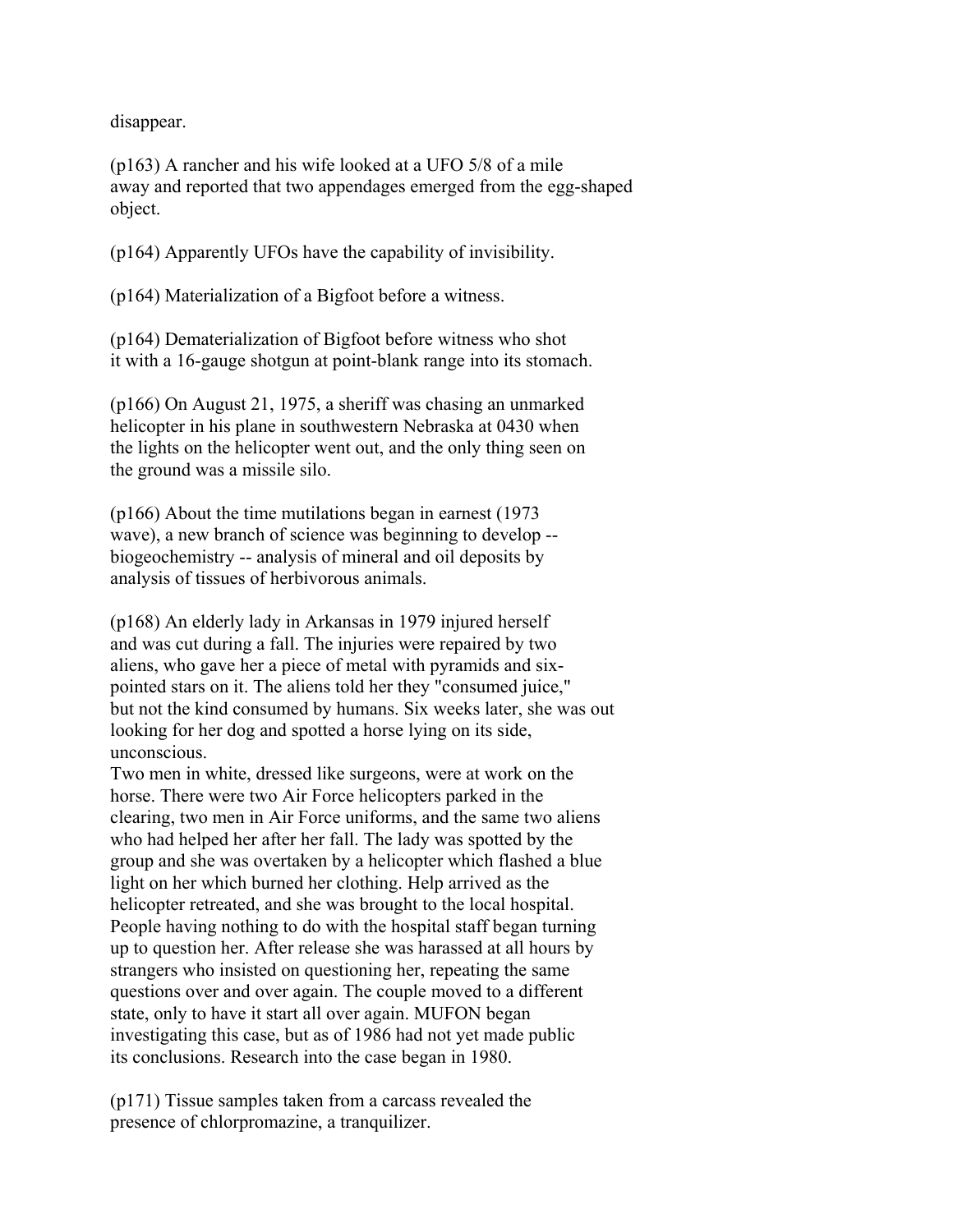(p171 comment by Gabe Valdez) "Whoever is doing these mutilations are highly organized and have a lot of resources."

(p172) The theory of biogeochemical basis for the mutilations fails to account for the fact that mutilations are worldwide.

(p174) When FBI agent Rommel was given \$50K to investigate the mutilations in one district in New Mexico, all mutilations in that district stopped during the year.

(p177) The Condon Report, Rommel Report, and the Warren Report all have a resemblance.

(p177) The human tendency to avoid facing unpleasant facts may allow parasitic entities to "farm us."

(p178) A seven-year-old heifer was found whose unborn calf had been removed without breaking the placental bag.

(p181) U.S. Senate lied to by Pentagon in 1968 during Senate hearings on UFOs.

(p200) In an anonymous letter to a Denver paper on April 8, 1983, it was told that the mutilations are being done by a secret government group called Delta. Animal parts are used to test effects of germ warfare and poison (cyanide and dioxin) they are testing on civilians in America. Testing is associated with black helicopters. Helicopters are also used to ferry heroin and cocaine. Delta bases said to be all underground on Indian Reservations. HQ for operations and where a lot of choppers are based in 28 miles east of Albuquerque on I-40, then 14 miles north on a dirt road into the Laguna Indian Reservation. Comment: Disinformation attempt?

(p204, UPI story, February 2, 1984) Dr. James Womack at Texas A&M University announced his discovery that humans share "perfect match" chromosomes with cattle. The perfect match is with portions of the 21st chromosome pair, a strand known to carry characteristics of Mongolism or Down's Syndrome, associated with mental retardation. Dr. Womack says, "We must have more in common than previously believed."

(p205, 1984 letter) A recent arrival on the nutritional scene is protomorphogens, or glandulars -- ground up glands of cattle. If one takes these for a year you get "hooked" on them. Your own glands stop producing hormones.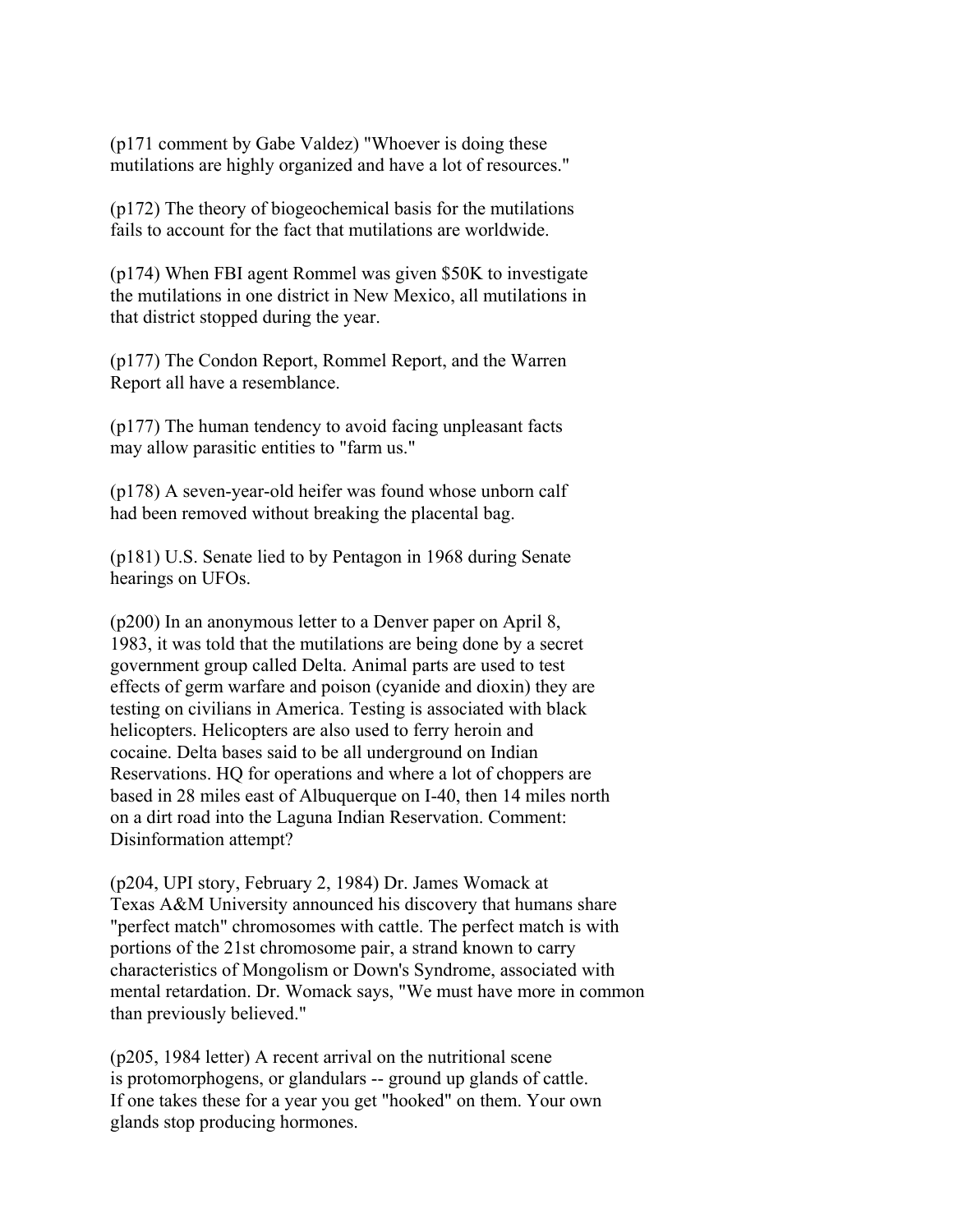Many EBEs have no alimentary canals and no glands. In some cancer clinics, these glandulars are used to treat cancer victims, and so are glands from human fetuses.

(p206) What is happening with the mutilations would make sense in human terms if the location on which the cattle grazed was important, or the parts taken could be used geobiologically (which they aren't).

(p208) UFOs are: Extraterrestrial, ultraterrestrial, interdimensional, and time travelers.

(p208) Some UFOs behave as if the UFO itself was a living organism. Comment: Refer to Trevor James Constable's book "Sky Creatures," for a discussion of biological aeroforms, of "Flying Saucers at Etibi-Raa," by Wendell Stevens for a discussion of just that subject.

(p208) Entities with cyborg-like traits, having both mechanical and biological features, turn up quite frequently in reports.

(p208) It is odd that among the viruses there are some that look like UFOs, like T. Bacteriophage. Do some UFO have the ability to operate in the micro-dimension of viruses? Comment: In the discipline of Yoga is noted the ability to become large or small.

(p209) Anyone with more access to even one more dimension than we have access to could evade our most carefully planned investigations indefinitely.

(p210) Modern brain capacity: 1300cc Cro-magnon man: 1400cc Baskop man (megroid [sic] race): 1800cc

The last two appeared quite suddenly.

(p210) Theory of Max H. Flindt attributes paradoxically rapid development of the human brain to interbreeding between primitive humanity and ETs.

According to Flindt, schizophrenia is caused by subconscious racial memory of the ET branch of the family tree, longing for home. Considerable differences between glandular and nervous

systems between primitive humans and ETs would provide a basis for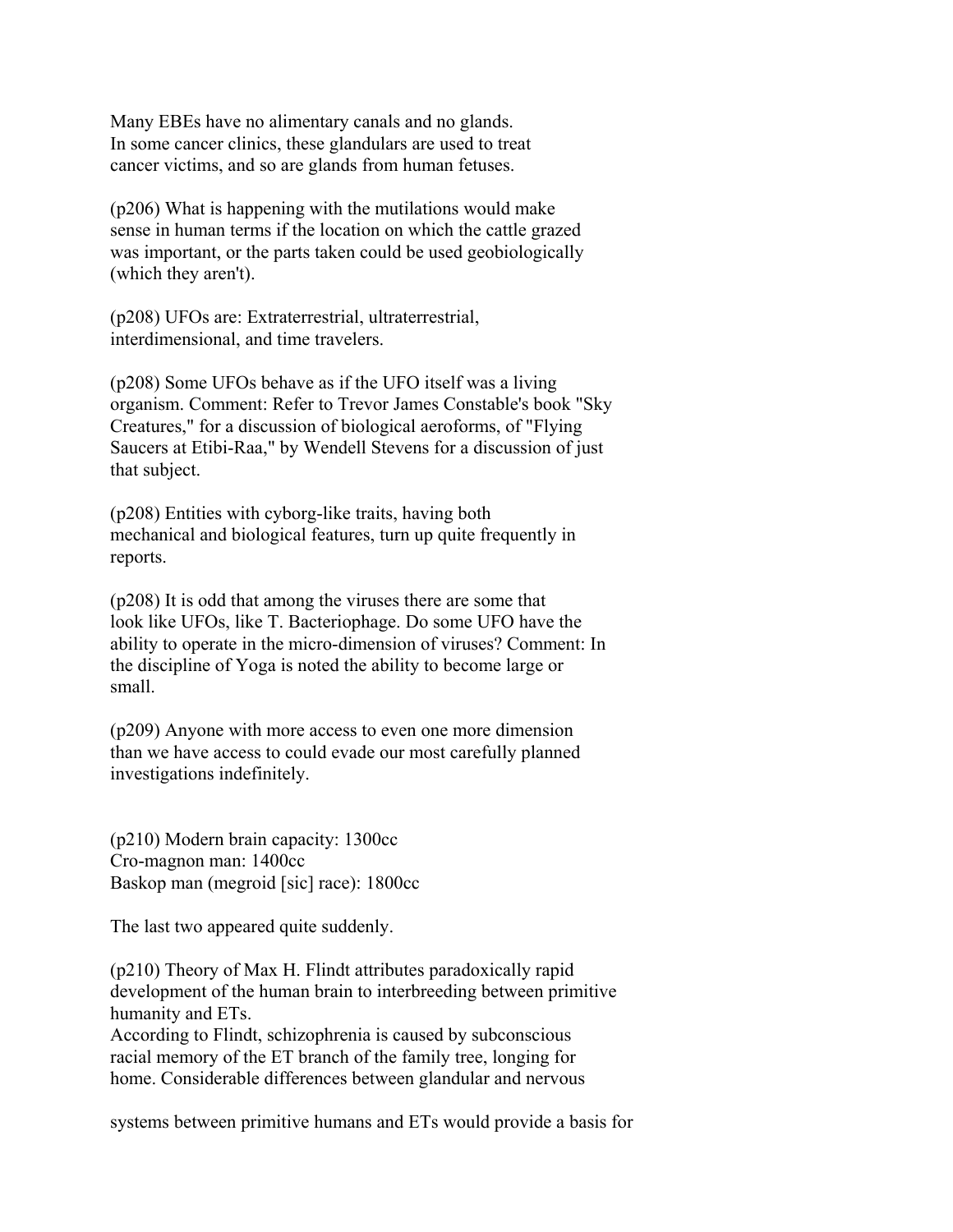traumatic tension associated with regressed memory.

(p210) Our civilization has forgotten the existence of other intelligent beings in the universe.

(p211) The idea that Homo Sapiens is unique is becoming no longer tenable.

\*\*\*\*\*\*\*\*\*\*\*\*\*\*\*\*\*\*\*\*\*\*\*\*\*\*\*\*\*\*\*\*\*\*\*\*\*\*\*\*\*\*\*\*\*\*\*\*\*\*\*\*\*\*\*\*\*\*\*\*\*\*\*\*

Well, as if this weren't enough, let's examine the basic allegations that were raised by Gary Stollman when he held an empty BB gun to David Horowitz on KNBC Channel 4, Los Angeles, in October, 1987. Gary clearly thought that he was alone in his knowledge, and evidently turned to desperation to have the public become aware of what he knew. For the sake of brevity, I will simply summarize the allegations, and make comments where I wish to do so:

o His physical father is in fact a clone created by the CIA and alien forces.

o Cloning is a part of a plot to overthrow the U.S government.

o The CIA maintains mental-retraining hospitals. o Phones were turned off at Rohlman Psychiatric Hospital in Cincinnati for 48 hours after his arrival.

o A former CIA official had an interview on KPFK radio in which he told a college audience that the CIA has towed barges across New York Harbor that were disease-ridden.

o The CIA may have created the AIDS virus to wipe out the gay population. Comment: Hmmm, where have we heard THAT before?

o The CIA assassinated John F. Kennedy and the 22 material witnesses who died with two years. Comment: Hmmmm, I have heard that as well.

o He demands that the Air Force release all information on UFOs.

o He demands that the information about Hanger 18 at Wright-Patterson [AFB] be released.

o He relates that he spoke to a girl at Florida Junior College who told him that seven of her friends had been "replaced."

o The CIA doesn't trust people on computers. o Individuals at the Optimist Boys School in Pasadena were recruited by others and given false IDs and birth certificates.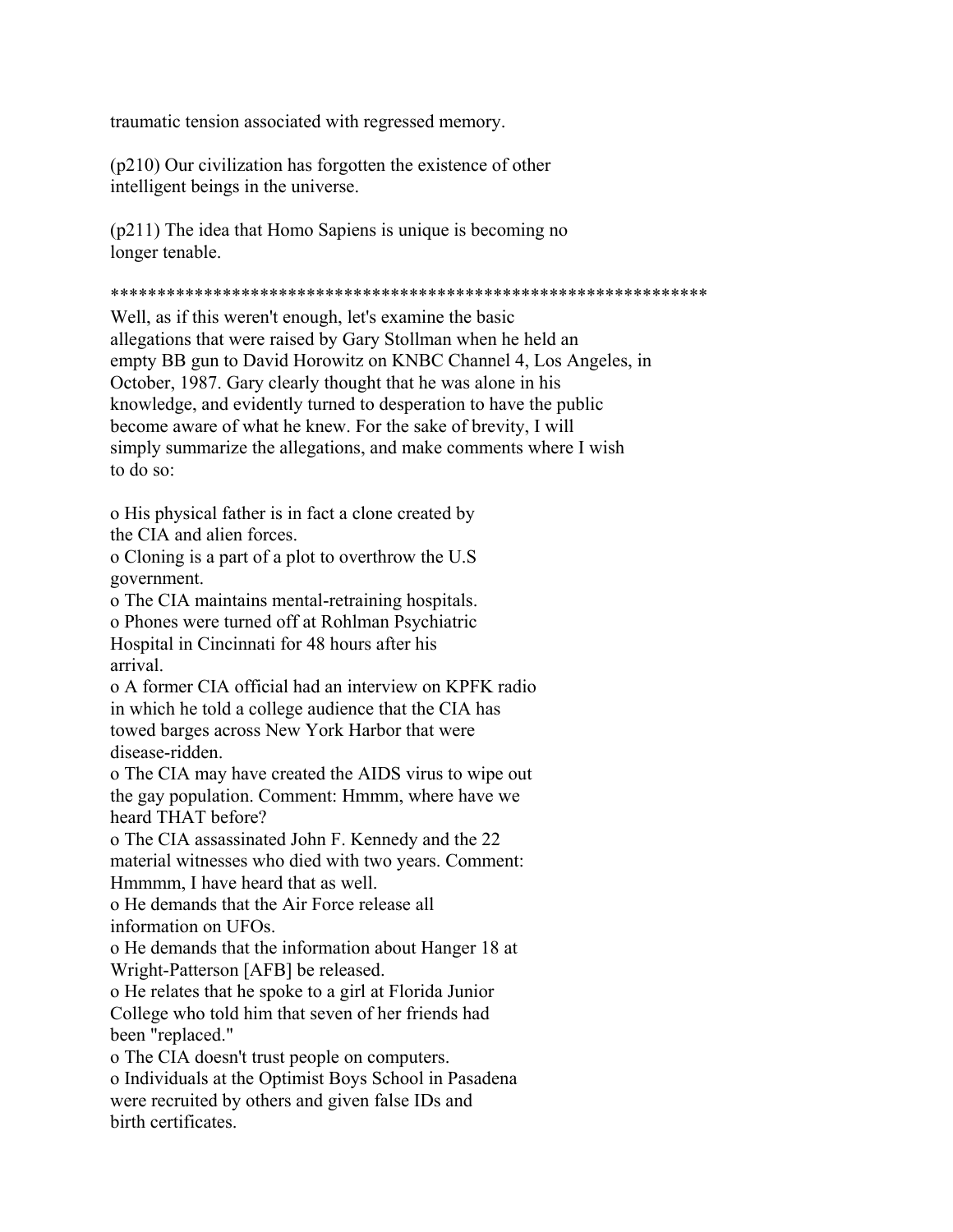o There is a secret group led by the President's own staff.

o There are beings around with the power to teleport instantly and do the same to others; who can read and control minds, and transform matter into other forms and create it at will.

o He asks for a congressional investigation and federal protection.

o He states that he cannot harm anyone with an empty BB gun.

### \*\*\*\*\*\*\*\*\*\*\*\*\*\*\*\*\*\*\*\*\*\*\*\*\*\*\*\*\*\*\*\*\*\*\*\*\*\*\*\*\*\*\*\*\*\*\*\*\*\*\*\*\*\*\*\*\*\*\*\*\*\*\*\*

Well, what do you think? [Name deleted in original, replaced with the word "MUFON"] contacted Mr. Stollman's lawyer in December, 1987, and told him that some of what Gary had said may be true. His lawyer promptly made himself scarce.

\*\*\*\*\*\*\*\*\*\*\*\*\*\*\*\*\*\*\*\*\*\*\*\*\*\*\*\*\*\*\*\*\*\*\*\*\*\*\*\*\*\*\*\*\*\*\*\*\*\*\*\*\*\*\*\*\*\*\*\*\*\*\*\*

For some of you who keep an eye on the news, the President (Reagan) has said some mighty interesting things in some speeches of his, all of which have been physically documented or recorded.

To the students of Fallston High School in Fallston, Maryland, on December 4, 1985, he said:

"I couldn't but.....one point in our discussions with General Secretary Gorbachev....when you stop to think that we're all God's children, wherever we may live in the world, I couldn't help but say to him, just think how easy his task and mine might be in these meetings that we held if suddenly there was a threat to this world from some other species from another planet outside in the universe. We'd forget all the little local differences that we have between our countries and we would find out once and for all that we really are all human beings on this earth together. "Well, I don't suppose we can wait for some alien race to come down and threaten us......"

To the 42nd General Assembly of the United Nations, September 21, 1987:

"In our obsession with antagonisms of the moment, we often forget how much unites all the members of humanity. Perhaps we need some outside universal threat to make us recognize this common bond. I occasionally think how quickly our differences worldwide would vanish if we were facing an alien threat from outside this world. And yet, I ask you, is not an alien force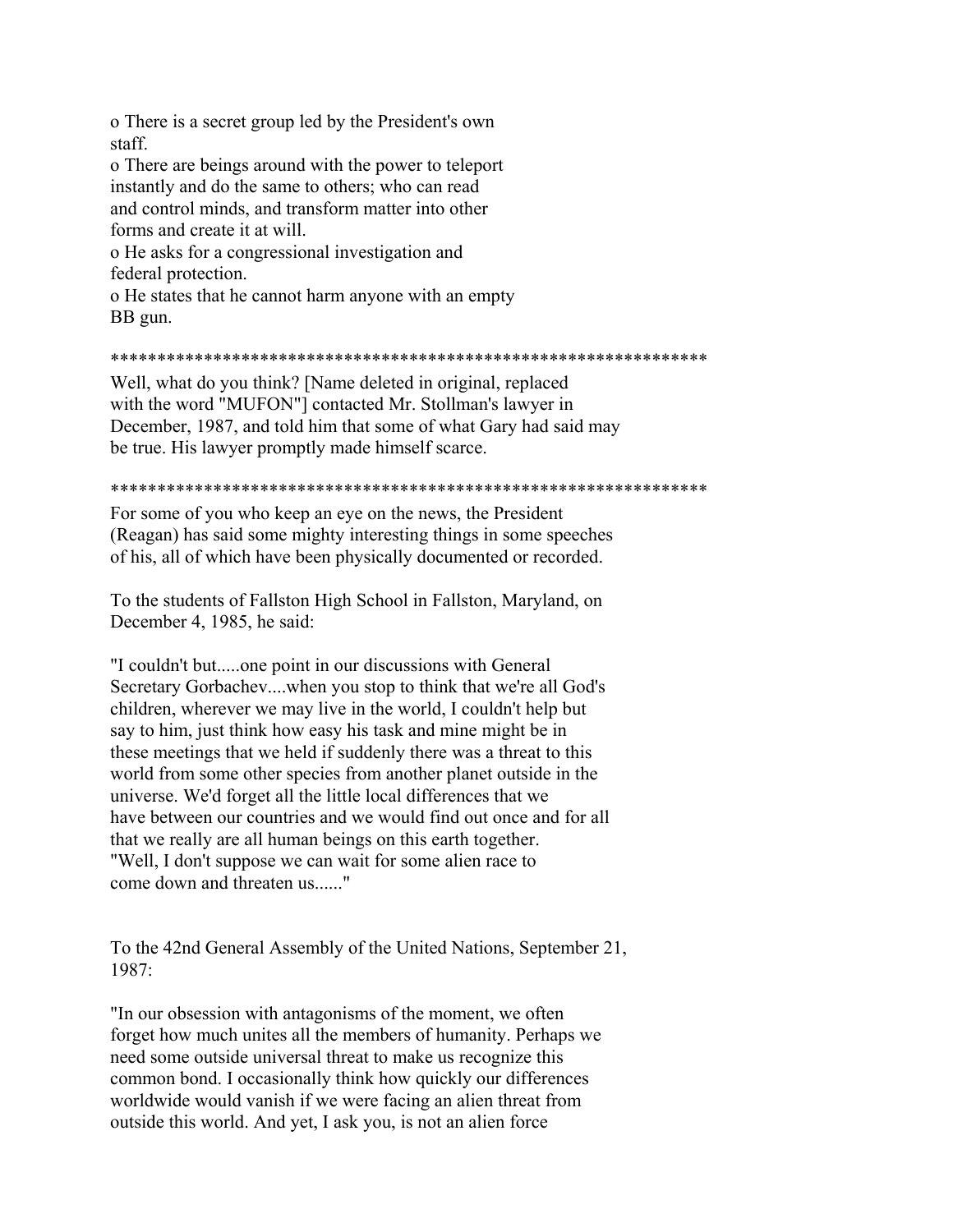already among us? What could be more alien to the universal aspirations of our peoples than war and the threat of war?"

Comment: Apparently Mr. Reagan doesn't realize that war is NOT alien to the aspirations of peace -- it's always been here.

\*\*\*\*\*\*\*\*\*\*\*\*\*\*\*\*\*\*\*\*\*\*\*\*\*\*\*\*\*\*\*\*\*\*\*\*\*\*\*\*\*\*\*\*\*\*\*\*\*\*\*\*\*\*\*\*\*\*\*\*\*\*\*\*

Does Mr. Reagan know something that we know but the general public doesn't know about what is happening and what will happen within the next five years?

General Types of Entities

The Greys are known to be of three types:

o Grey 1: 3.5 feet tall. Large head. Large slanted eyes. Worship Technology and don't care about us. Type popularized in "Communion" by Strieber.

o Grey 2: Same general appearance, although has a different finger arrangement and a slightly different face. More sophisticated than Grey 1. They possess a degree of common sense and are somewhat passive. It is not known if they require the secretions needed by Grey 1.

o Grey 3: Same basic type. Lips thinner. Subservient to other two types.

Other entities known to frequent this planet:

o Blonds/Swedes/Nordics: Known by any of these names. Similar to us. Blond hair, blue eyes. Will not break law of noninterference to help us. Would only intervene if the Greys' activity would affect other parts of the universe.

o Interdimensional: Entities that can assume a variety of shapes. Basically of a peaceful nature.

o Short Humanoids: 1.5 to 2.5 feet tall, skin bluish in color. Seen quite frequently in Mexico near Chihuahua.

o Hairy Dwarfs: 4 feet tall. Weigh about 35 pounds. Hairy. Neutral. Respect intelligent life.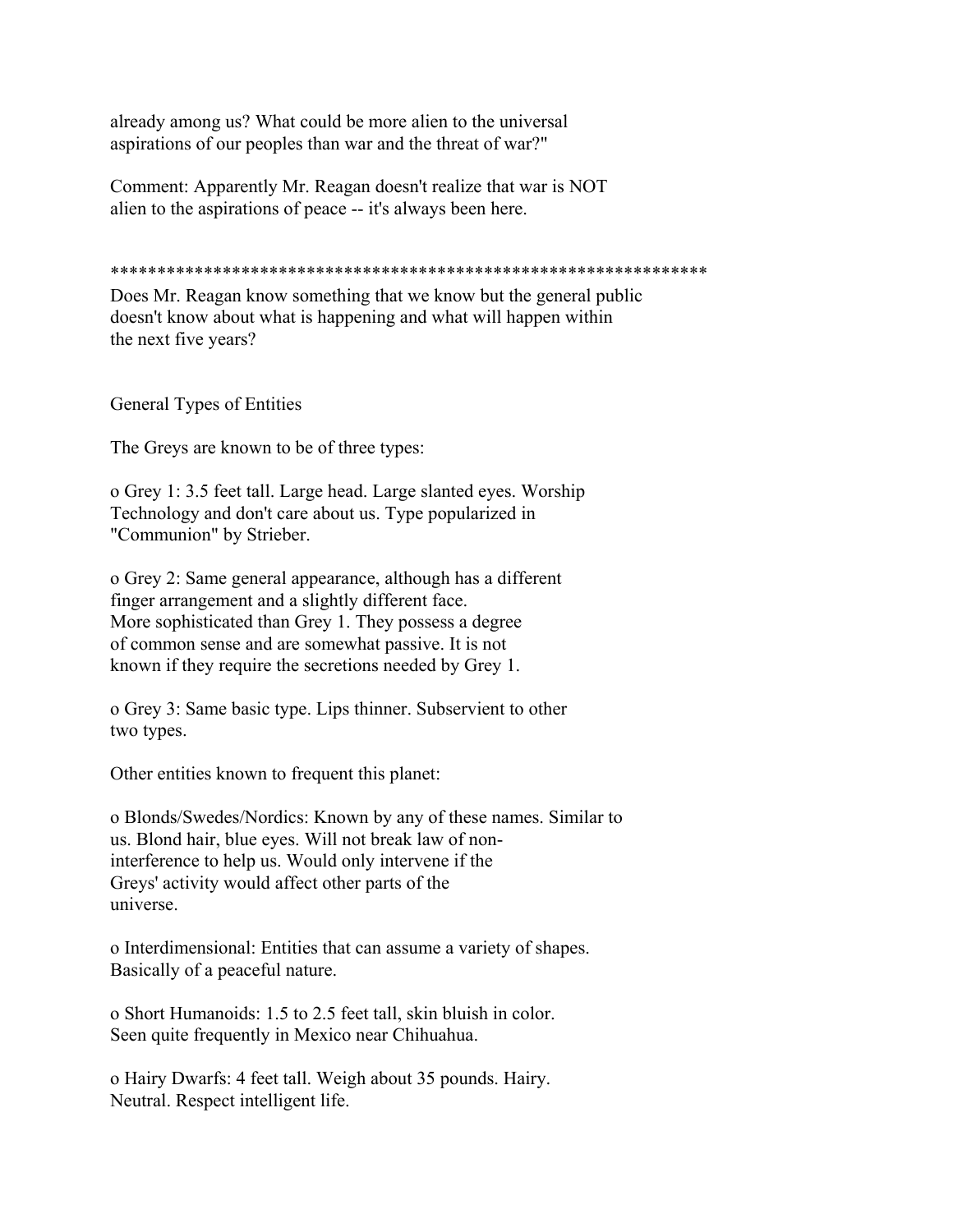o Very Tall Race: Look like us but 7-8 feet tall. United with the Swedes.

o Nordic Clones: Appear similar to us but with grey tinge to their skin. These are drones created by the Greys. Childlike mentality.

o Men-In-Black (MIB): Oriental or olive-skinned. Eyes sensitive to light. Eyes have vertical pupils. Very pale skin in some types. Do not conform easily to our social patterns. Usually wear black clothes, drive black cars, and wear sunglasses. In groups they all dress alike. Sometimes time-disoriented. they cannot handle a psychological "curve-ball" or interruption to their plan. Often intimidate UFO witnesses and impersonate government officials. Equivalent of our CIA. From another galaxy.

Although there are some 40 or more known types of aliens visiting our world at the present time, these are the most commonly seen types.

Extract of information from: "UFO Contact from Undersea," Sanchez/Stevens

Section 1: Regression session, Filiberto Cardenas (subject) Event date: 3 January 1979 UFO CEIII During the regression session(s) the following information came forth:

1. Subject was taken to one of three pyramid bases. Two pyramid bases are under ocean, one on land. Subject was taken to base between Berin and Santiago of the coast of Chile. Other underwater base is in the Atlantic in an unspecified location. The base was entered through an underwater tunnel. The aliens stated that they had been there 36 months at that time.

2. Aliens told the subject that there were six (6) other

individuals whom the aliens had contacted.

3. Subject stated that the aliens voiced that they were eventually going to make themselves known to the world.

4. Aliens stated that they control the Chinese, and they have provided the Chinese with a device that can "paralyze cities and towns completely."

5. Aliens stated that the device will cause a change that "is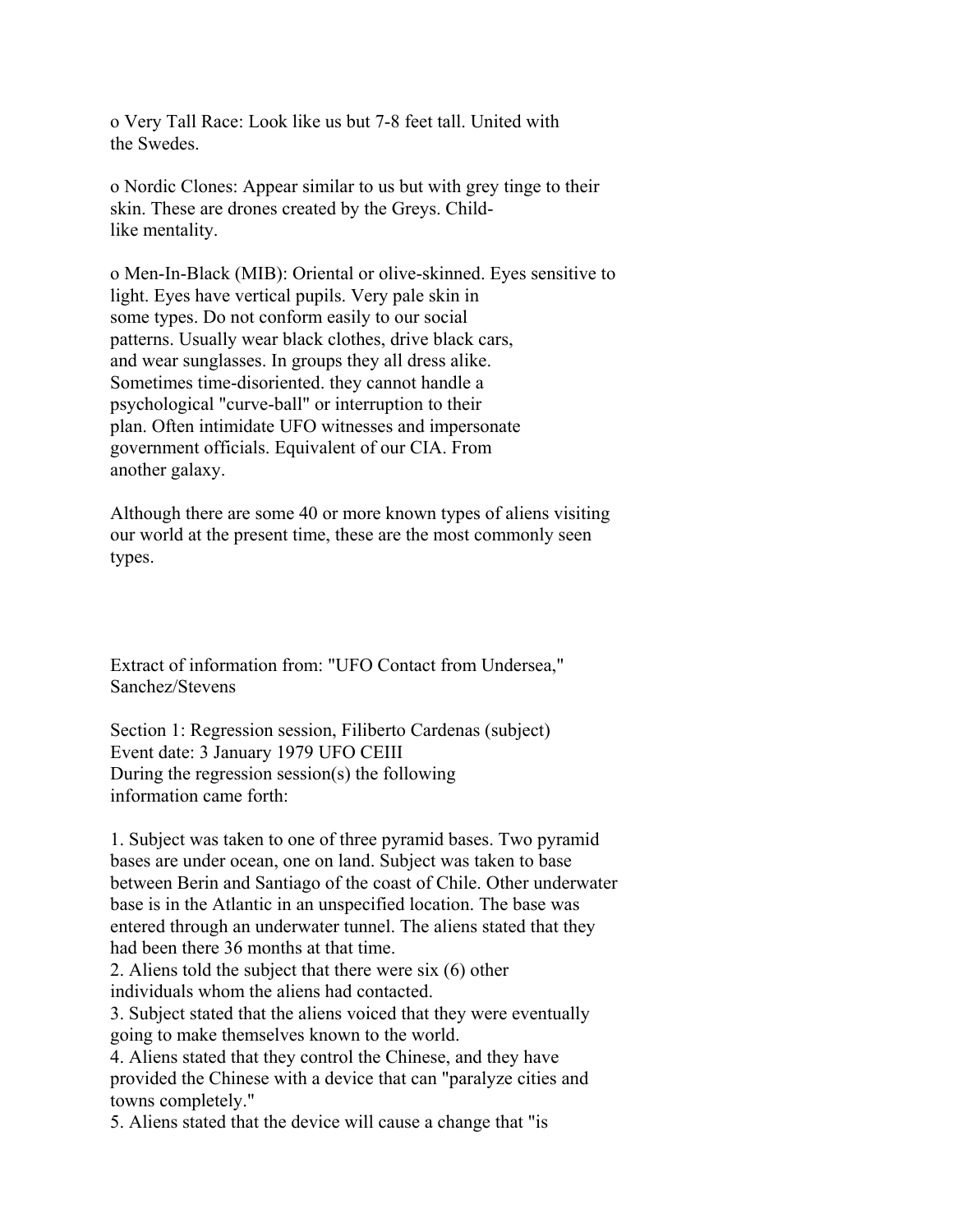going to be something for which the world cannot wait." The Chinese are to provoke certain unspecified changes, and that in those changes, "people who are negative will disappear." 6. Subject remembers seeing (future) scenes of people running disoriented along roads, and that there is a disaster coming. 7. Details of underwater tunnel described as walls of " firmed water," not rock. The ship evidently generated a force field which repelled the water around it.

8. Devices were supposedly installed in subject's head by aliens. Subsequent x-rays revealed nothing.

(Session 3)

1. First contact with these groups of aliens began 4,000 years ago.

2. It has been thousands of years since this group last descended to earth.

3. If progress on earth does not continue, aliens will use more forceful demonstrations to get their point across that we must have peace and progress.

4. Subject was interrogated for 15 days after the events by US security and intelligence services.

5. Information from aliens had also to do with "an atrocity in the plans certain forces on earth had planned."

6. Subject was seven years old when contact with aliens first occurred.

7. Aliens have ability to dematerialize their craft.

8. Aliens stated that we should beware of other alien groups who

will present themselves in a good light but

i\*\*\*\*\*\*\*\*\*\*\*\*\*\*\*\*\*\*\*\*\*\*\*\*\*\*\*\*\*\*\*\*\*\*\*\*\*\*\*\*\*\*\*\*\*\*\*\*\*\*\*\*\*\*\*\*\*\*\*\*\*\*\*\*\*\*\*\*\*\*\*\*\*\*\* \*\*\*\*\*\*\*\*\*\*\*\*\*\*\*\*\*\*\*\*\*\*\*\*\*\*\*\*\*\*\*\*\*\*\*\*\*\*\*\*\*\*\*\*\*\*\*\*\*\*\*\*\*\*\*\*\*\*\*\*\*\*\*\*\*\*\*\*\*\*\*\*\*\*\*\*

\*\*\*\*\*\*\*\*\*\*\*\*\*\*\*\*\*\*\*\*\*\*\*\*\*\*\*\*\*\*\*\*\*\*\*\*\*\*\*\*\*\*\*\*\*\*\*\*\*\*\*\*\*\*\*\*\*\*\*\*\*\*\*\*\*\*\*\*\*\*\*\*\*\*\*\* \*\*\*\*\*\*\*\*\*\*\*\*\*\*\*\*\*\*\*\*\*\*\*\*\*\*\*\*\*\*\*\*\*\*\*\*\*\*\*\*\*\*\*\*\*\*\*\*\*\*\*\*\*\*\*\*\*\*\*\*\*\*\*\*\*\*\*\*\*\*\*\*\*\*\*\* \*\*\*\*\*\*\*\*\*\*\*\*\*\*\*\*\*\*\*\*\*\*\*\*\*\*\*\*\*\*\*\*\*\*\*\*\*\*\*\*\*\*\*\*\*\*\*\*\*\*\*\*\*\*\*\*\*\*\*\*\*\*\*\*\*\*\*\*\*\*\*\*\*\*\*\* \*\*\*\*\*\*\*\*\*\*\*\*\*\*\*\*\*\*\*\*\*\*\*\*\*\*\*\*\*\*\*\*\*\*\*\*\*\*\*\*\*\*\*\*\*\*\*\*\*\*\*\*\*\*\*\*\*\*\*\*\*\*\*\*\*\*\*\*\*\*\*\*\*\*\*\* \*\*\*\*\*\*\*\*\*\*\*\*\*\*\*\*\*\*\*\*\*\*\*\*\*\*\*\*\*\*\*\*\*\*\*\*\*\*\*\*\*\*\*\*\*\*\*\*\*\*\*\*\*\*\*\*\*ties will

[sic] disappear. Mexico City and major cities in California.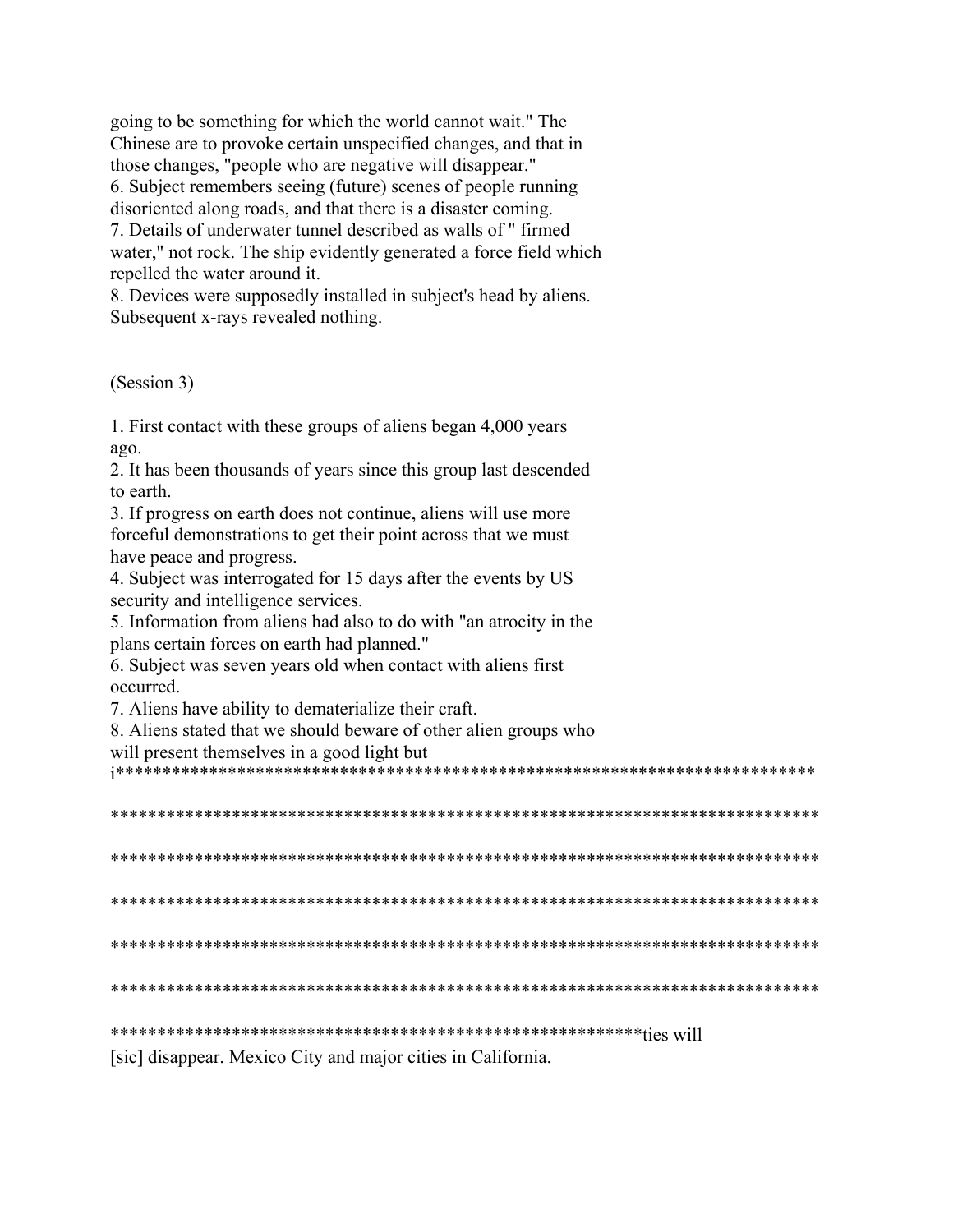History and Operations -- Operation Trojan Horse

The amusing little mystery of flying saucers slowly evolves into a complicated series of coincidences and paradoxes as we plunge deeper and deeper into the data, excluding nothing, and considering everything as objectively as possible. Our skies have been filled with "Trojan Horses" throughout history, and like the original Trojan Horse, they SEEM to conceal hostile intent.

Several facts are now apparent:

o The objects have always chosen to operate in a clandestine manner, furtively choosing the hours of darkness for their enigmatic activities over thinlypopulated areas, where the possibility of being detected is slight.

o The hostility factor is further supported by the fact that the objects chose, most often, to appear in forms which we can readily accept and explain to our own satisfaction -- ranging from dirigibles to meteors and conventional-appearing airplanes.

o The objects of unusual configuration, undoubtedly constituting a deceptive minority of all the paraphysical objects flitting about in our atmosphere.

In other words, flying saucers are not at all what we have hoped they were. They are a part of something else. John A. Keel called that something else "Operation Trojan Horse."

When one really digs into UFO literature, it readily becomes clear that the ultraterrestrials deliberately conveyed whatever impression that would meet the available frame of reference for that time.

Until 1848, the religious frame of reference was constantly used by the phenomenon. As man's technology improved many of our old beliefs were discarded and the "phenomenon" was obliged to update its manifestations and establish new frames of reference. No more objects were seen in 1947 than had been seen in 1847. We were simply seeing them in a new way. A new game was being played with us.

A new game has emerged: the artifact or hardware game. The phenomenon has always obliged us by planting false evidence all over the landscape.

UFO cultists trapped themselves into a hopeless situation almost from the outset. The apparent purpose of most of the landings seems to have been to advance belief in the frame of reference, not to provide absolute proof that the frame of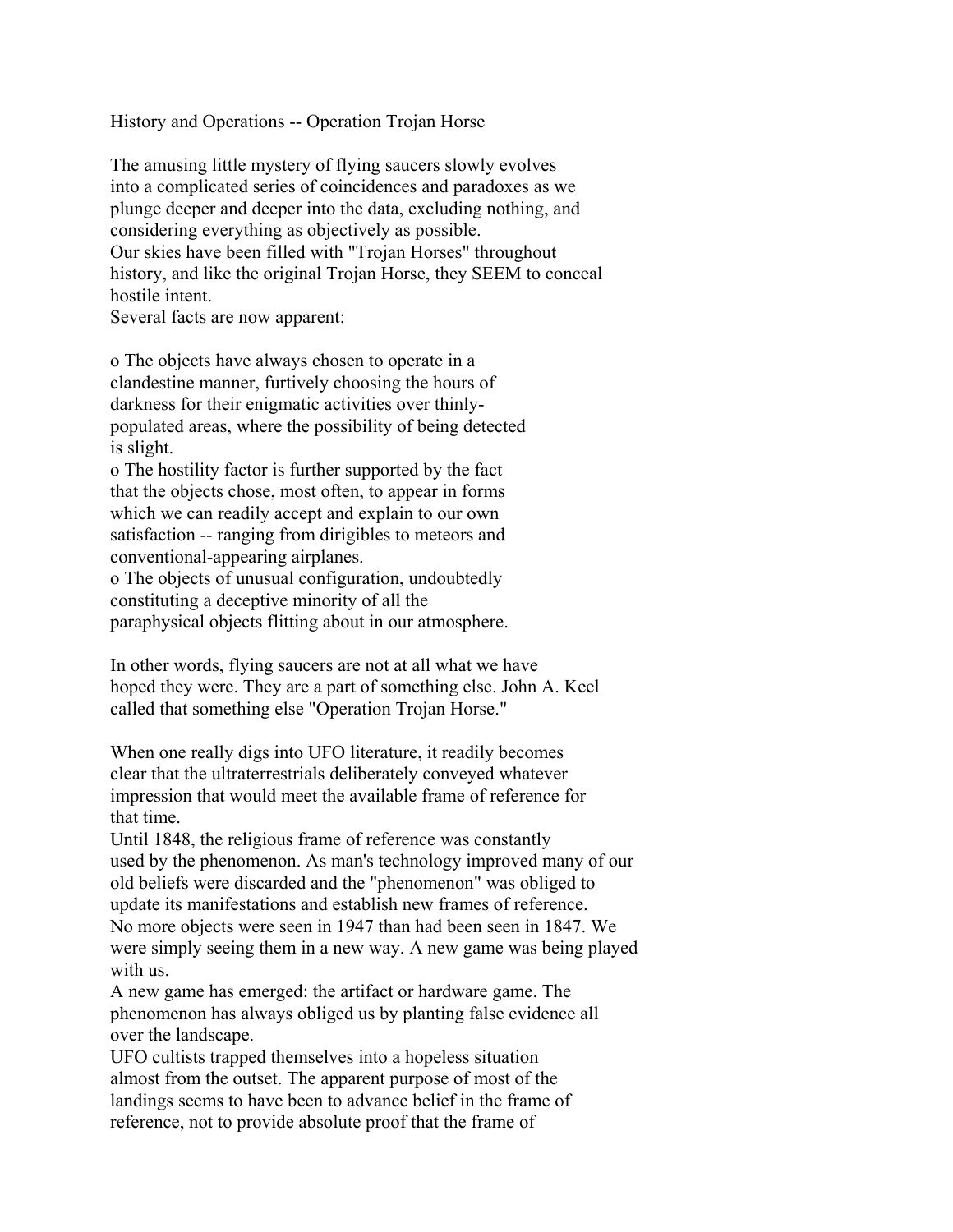reference is authentic.

# Physical Evidence

All kinds of junk have fallen out of the sky throughout recorded history. Ivan T. Sanderson has in his files extensive lists that go back to Roman times. Ridiculous things such as stone pillars and heavy metal wheels have come crashing out of the blue, and there are countless cases of ice blocks, some weighing hundreds of pounds, dropping all over this planet. The flying saucers have been spewing all kinds of trash all over the landscape. In nearly every instance, these materials always prove to be ordinary earthly substances like magnesium, aluminum, chromium, and even plain old tin. Each of these incidents give the skeptics new ammunition.

Mysterious hollow spheres have also been dropping out of the sky all over the world. Three such spheres were found in the Australian desert in 1963. They were about 14 inches in diameter and had a shiny polished surface. Efforts to open the spheres failed, and they were turned over to the USAF. Other metal spheres have dropped out of the sky in Mexico (1967) and Conway, Arkansas (1967). The Mexican steel ball was identified as titanium, the one in Arkansas steel.

Smaller colored spheres were found scattered over the French countryside in 1966-67, as if it had been raining balls there. Where is all this stuff coming from? The same place as the stone pillars and blocks of ice. Innumerable cases of contact and landings have been flushed down the ufological drain because of the deliberate "negative factors." Sincere witnesses have actually been ruined because the amateur UFO investigators have accused them of being liars and worse.

Another fascinating game which the ufonauts play with a vengeance is the "repair" gambit. Beginning in 1897, there has been an endless stream of stories and reports, many from reliable witnesses, on how they encountered a grounded UFO and observed the occupants making repairs of some kind. The basic details in all these stories are so similar that it seems as if the ufonauts are following a carefully rehearsed procedure.

Generally speaking, there are three (3) types of beings

observed in relation to UFOs:

o Normal-looking people, including females.

o Oriental, dark-skinned beings.

o Unidentifiable creatures, who have made a real effort to hide from witnesses.

Oddly enough, when all the reports and the data is in, the scope of the phenomenon and the overwhelming quantity of reports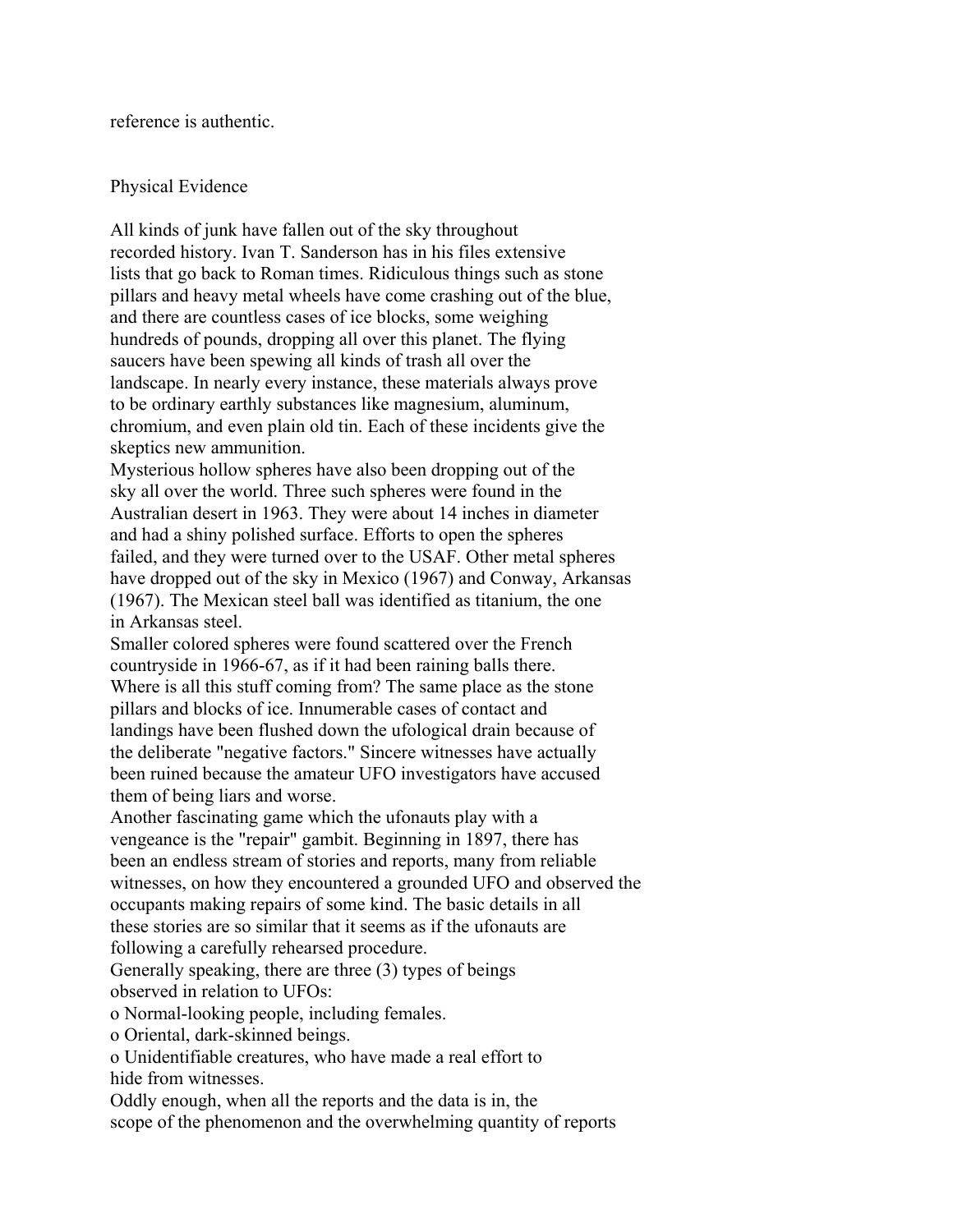negates its validity. An analysis of cases indicates that flying saucers are not, in most cases, stable machines requiring fuel, maintenance, and logistical support. Most of them are, in all probability, transmutations of energy from other dimensions and do not exist in the same way that this paper exists. The UFO phenomenon seems to be largely subjective: that is, specific kinds of people become involved and are actually manipulated by the phenomenon in the same way that it manipulates matter. These subjective experiences are far more important to our study that the "random" superficial sightings. We are obliged to forget about the sightings and concentrate on the claims and experiences of the contactees.

Thousands of UFO photos have been taken since 1882. There's just one problem. With very few exceptions, no two UFO photos are alike. The sightings force two unacceptable answers upon us: o All the witnesses were mistaken or lying. o Some tremendous unknown civilization is exerting an allout effort to manufacture thousands of different types of UFOs and is sending them all to our planet. The governments of the world overtly have maintained variations of the first proposal. UFO enthusiasts accept the second. There is a third proposal which merits some attention: some "hard" objects definitely exist as temporary materializations from other dimensions. They leave indentations in the ground when they land. Witnesses have touched them and even been inside them. These "hard" objects may be decoys to cover the multitudinous activities of the "soft" objects. The "soft" objects hold one of the keys of the mysteri. There are countless sightings of objects which changed size and shape in front of witnesses who often get the impression that it was alive, that it was not behaving like a mechanical object at all.

There is no question at all that there are intelligences that can manipulate or materialize any kind of object into our dimension. Let's take a look, for a second, at the electromagnetic spectrum. As you know, our visual spectrum makes up a small portion of the whole. Look at what's involved with UFOs:

Ultraviolet Blue UFO ENTRY FIELD \_\_\_\_\_\_\_\_\_\_\_\_\_\_\_\_\_  $Cyan$ Green Visible Yellow Red \_\_\_\_\_\_\_\_\_\_\_\_\_\_\_\_\_\_ Spectrum Magenta \_\_\_\_\_\_\_\_\_\_\_\_\_\_\_\_\_ Infra-red UFO DEPARTURE Heat FIELD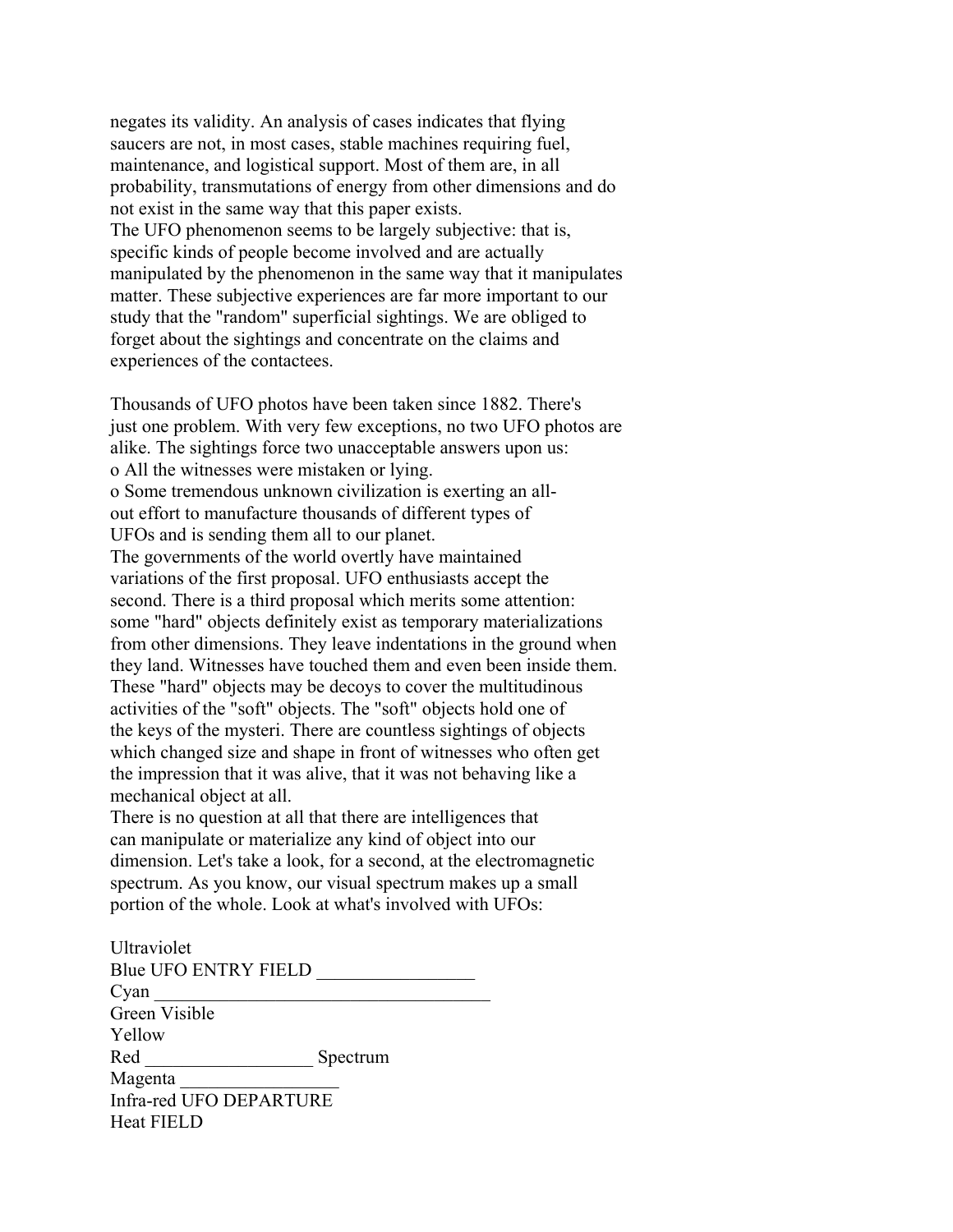### Radio

If you will relate this to cases that you are familiar with, as far as appearance, spectrum shift when in flight, etc., you will see the applicability of the above diagram.

When UFO stabilize in our dimension they radiate energy on all frequencies and become glowing white. Radical maneuvers require a frequency alteration, which produces color changes. It is interesting to note that in Blue Book Report #14, they replaced the phrase "Electromagnetic Phenomenon" with the word "Unknown" in a majority of those cases. Why? There is no doubt that again, a situation exists where we have multiple realities within the UFO realm as well. It is clear that we are not dealing with random ET visitors. It has an extreme element of intention to do with all of it. Mutilations started in April, 1897, with the abduction of Alexander Hamilton's calf, witnessed by several people. That is one of the constants that has been with us that has not changed frame of reference. How many people give thought to the three dark-skinned wise men who appeared before the birth of Jesus, spread the reality of the happening, and disappeared again. All the dark-skinned men in threes. MIB. It makes you wonder. Hmmmm.

## Charting the Enigma

Well, here we are again. Taking a sample of 33% of 10,000 or so cases, or about 3,330 cases, we find that 730 are so-called Type I, a low-level object observed and reported by reliable witnesses. It was found that 2,600 were Type II, high-altitude objects performing in a controlled manner and distinct from normal aircraft and natural phenomena. The time of the sightings depends on where you are. If you are in a rural area, sightings conveniently begin after 10 p.m. A populated area would have them between 2 a.m. and 4 a.m. For some reason, in many "flaps," Wednesday had about 20.5% of the sightings. Hmmm. Now, if the UFO phenomenon (and I dislike that word) had a purely psychic basis then I would think there would be more sightings on a Saturday, when people are statistically out and about than on Wednesday. There are notable exceptions to everything of course, one of which was the "flap" of August 16, 1966, which was on a Tuesday.

Reports seem to cluster within political boundaries of states, as if there were a methodical exploration of states from border to border. If the UFO were a natural occurrence, one would expect otherwise.

Thousands of sightings can be fitted into the "great circle"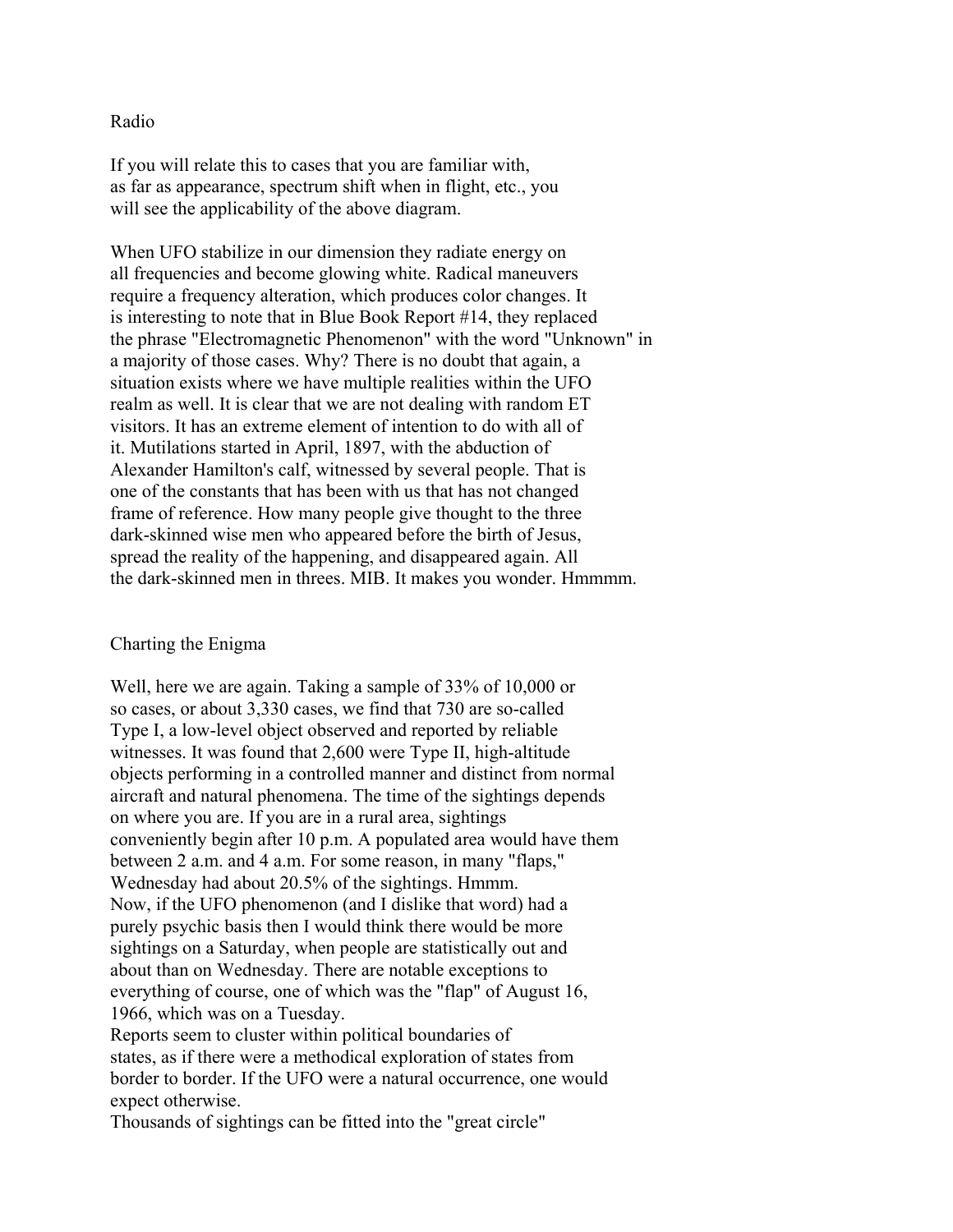route, and often the dates are staggered so that it appears that the phenomenon moves systematically from point to point. Every state in the United States has from two to ten "windows." These are areas where UFOs appear repeatedly year after year. The objects will appear in these places and pursue courses confined to sectors with a radius of about 200 miles. The great circle from Canada (not to be confused with the traditional Great Circle) in the northwest through the central states and back into northeast Canada is a major window. Hundreds of smaller windows lie within that circle. Another major window is centered in the Gulf of Mexico and encompasses much of Mexico, Texas and the Southwest.

As mentioned previously, many windows center directly over area of magnetic deviation.

UFOs seem to congregate about the highest available hills in these window areas. They become visible in these centers and then radiate outward, traveling sometimes 100-200 miles before disappearing again.

\*\*\*\*\*\*\*\*\*\*\*\*\*\*\*\*\*\*\*\*\*\*\*\*\*\*\*\*\*\*\*\*\*\*\*\*\*\*\*\*\*\*\*\*\*\*\*\*\*\*\*\*\*\*\*\*\*\*\*\*\*\*\*\*

Among the great heaps of neglected and ignored UFO data, we find hundreds of "minipeople" accounts. These are very rarely published anywhere because they tend to be so unbelievable. Most of them are identical to the fairy and gnome stories of yesteryear. Witnesses to these events can experience conjunctivitis, akinesia (paralysis), amnesia, and the other effects often noted by witnesses to more conventional events. One notable event is one that occurred in Seattle, Washington, in the latter part of August, 1965. A woman awoke around 2 a.m. and discovered she could not move a muscle or make a sound. Her window was ope You can readily see why almost none of these kinds of stories ever appear in print, except in occult-oriented literature. Nevertheless, if we hope to assess the true UFO situation, we must examine all these stories. We can learn nothing by considering only those incidents which are emotionally and intellectually acceptable to us.

### \*\*\*\*\*\*\*\*\*\*\*\*\*\*\*\*\*\*\*\*\*\*\*\*\*\*\*\*\*\*\*\*\*\*\*\*\*\*\*\*\*\*\*\*\*\*\*\*\*\*\*\*\*\*\*\*\*\*\*\*\*\*\*\*

TIME is one of the most important aspects of the UFO thing. It plays a strange but significant role. Part of the answer may not lie in the stars but in the clock ticking on your fireplace. Our world exists in three dimensions. We can move in many directions within these dimensions. Space does not exist except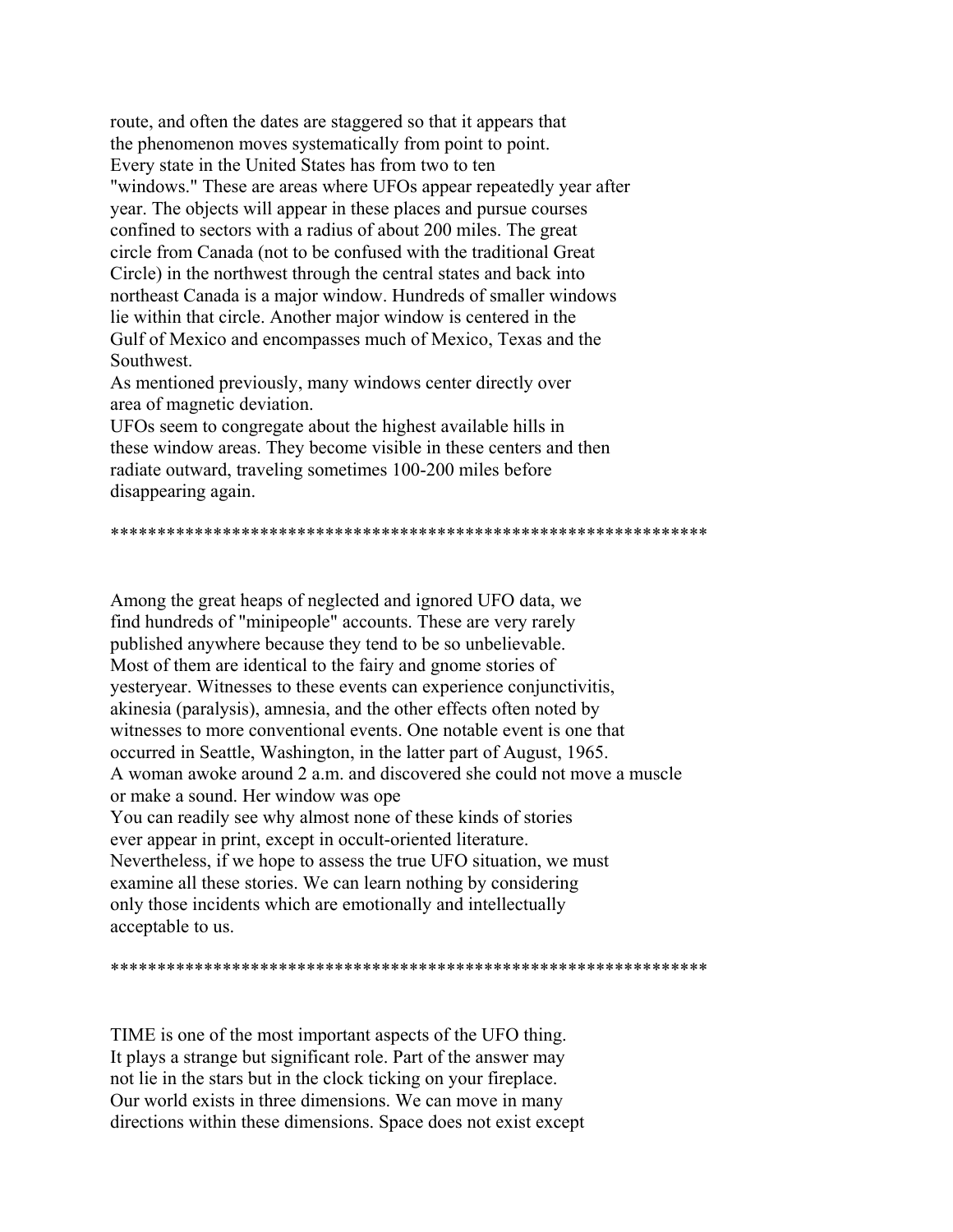when we make it exist. To us, the distance between atoms in our matter is so minute that it can only be calculated with hypothetical measurements. Yet, if we lived on an atom, and our size was relative to its size, the distance to the next atom would seem awesome.

There is another man-made measurement called time. Unlike the other three dimensions, time has us seemingly trapped. Time becomes very real to us, and it appears that we couldn't live without it. Yet time doesn't really exist at all. This moment exists to us. Does this mean the same moment is being shared by other planets?

The UFO phenomenon does seem to be controlled. It does follow intelligent patterns. If the objects themselves are manifestations of higher energies, then something has to manipulate those energies somehow and reduce them to the visible frequencies. Not only do they enter the visible frequencies, but they take forms which seem physical and real to us, and they carry out actions which seem to be intelligent.

Thus we arrive at the source. The source has to be a form of intelligent energy operating at the highest possible point of the frequency spectrum. If such an energy exists at all, it might permeate the universe and maintain equal control of each component part. Because of its very high frequency, so high that the energy particles are virtually standing still, the source has no need to replenish itself in any way that would be acceptable to our environmental sciences. It could actually create and destroy matter by manipulating the lower energies. It would be timeless, because it exists beyond all time fields. It would be infinite because it is not confined by three-dimensional "space." Children. Children figure neatly into this, and they always have. The child's mind, especially before the so-called age of reason when the logic circuits begin to form, is a clear instrument, open and uninfluenced by opinions and conclusions. This is an important point in the UFO mystery. Perhaps if we were in a pure energy state, each particle of energy would itself serve as a synapse, and information could be stored by a slight alteration in frequency. All the memory fragments of a rose, for example, would be recorded at one frequency, and the whole energy form could tune into that memory by adjusting frequencies, as we might adjust a radio receiver. In other words, no complex circuitry would be required. No body would be necessary. The energy patterns would not need material form. It would permeate the entire universe. It could surround you completely at this very moment and be aware of all the feeble impulses of low energy passing through your brain. If it so desired, it could control those pulses and thus control your thoughts. Man has always been aware of this intelligent energy or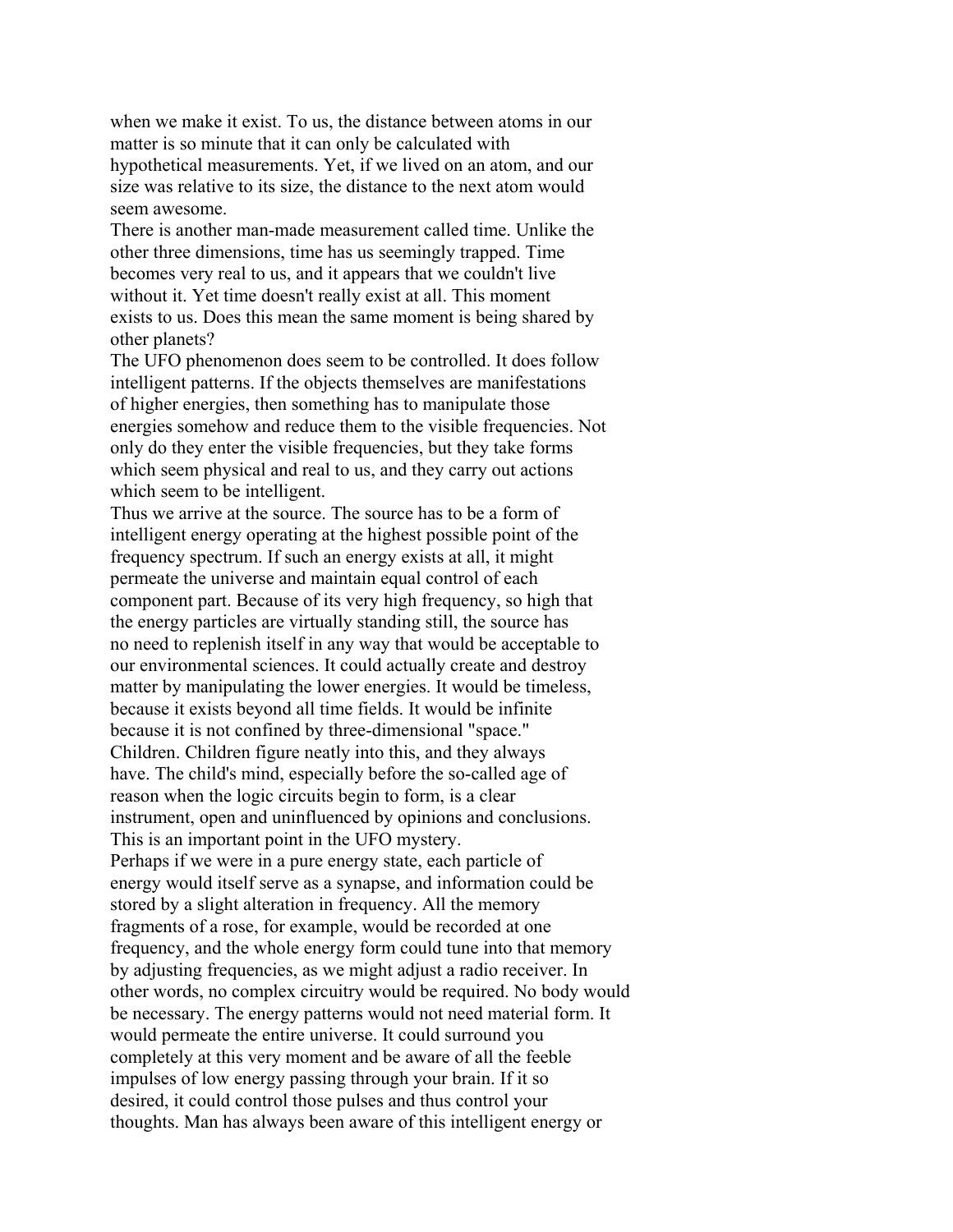force. He has always worshipped it.

Our first conclusion is that the UFOs originate from beyond our own time frame or time cycle. Our second conclusion is that the source has total foreknowledge of human events and even of individual lives. Since time and space are not absolutes, these two conclusions are compatible.

It is that all human events occur simultaneously when viewed by a greater intelligence. If a greater intelligence wants to communicate with a lower form, all kinds of problems are presented. The communication must be conducted in a manner which will be meaningful and understandable to the lower life form. An acceptable frame of reference must be found and utilized. UFO phenomenon, especially the "soft" ones, are frequently reflective; that is, the observed manifestations seem to be deliberately tailored and adjusted to the individual beliefs and attitudes of the witnesses. Contactees are given information which, in most cases, conforms to their beliefs. UFO researchers who concentrate on one particular aspect or theory find themselves inundated with seemingly reliable reports which seem to substantiate that theory.

John Keel's extensive experiences with this reflective factor led him to carry out weird experiments which confirmed that a large part of the reported data is engineered and deliberately false. The witnesses are not the perpetrators, but merely the victims.

The apparent purpose of all this false data is multifold. Much of it is meant to create confusion and diversion. Some of it has served to support certain beliefs which were erroneous but which would serve as stepping-stones to the higher, more complex truth. Whole generations have come and gone, happily believing in the false data, unaware that they were mere links in the chain. If it were all understood too soon, we might crumble under the weight of the truth. This earth is covered with windows into those other unseen worlds. If we had the instruments to detect them, we would find that these windows are the focal points for super high-frequency waves -- the "rays" of ancient lore. These rays might come from Orion or the Pleiades as the ancients claimed, or they might be part of the great force that emanates throughout the universe. The UFOs have given us the evidence that such rays exist. Now, slowly, we are being told why.

#### \*\*\*\*\*\*\*\*\*\*\*\*\*\*\*\*\*\*\*\*\*\*\*\*\*\*\*\*\*\*\*\*\*\*\*\*\*\*\*\*\*\*\*\*\*\*\*\*\*\*\*\*\*\*\*\*\*\*\*\*\*\*\*\*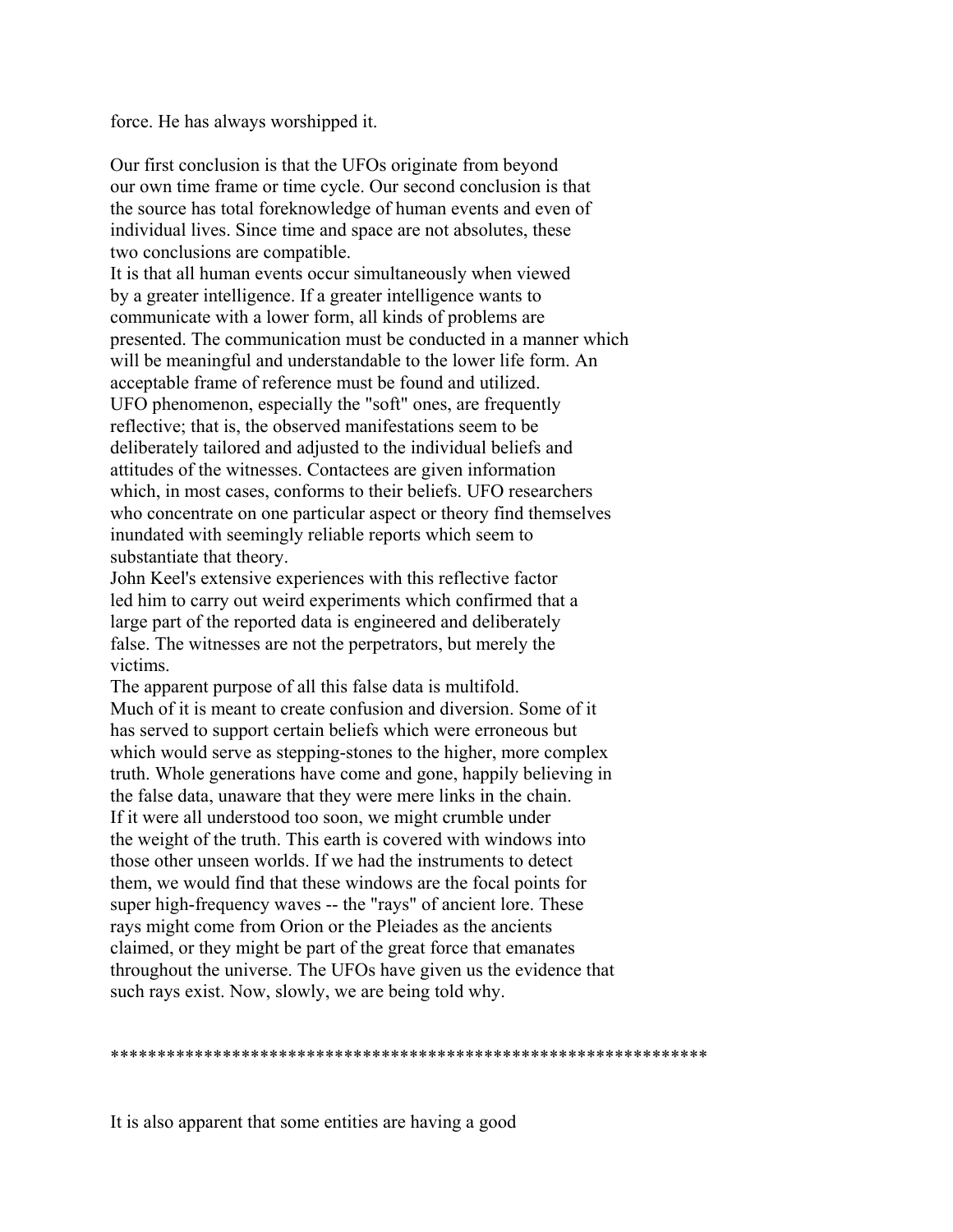laugh at our expense. As mentioned before, literature indicates that the phenomenon carefully cultivated the religious frame of reference in early times, just as the modern manifestations have carefully supported the extraterrestrial frame of reference. The Devil's emissaries of yesteryear have been replaced by the mysterious "men in black." A major, but little-explored, aspect of the UFO phenomenon is therefore theological and philosophical rather than purely scientific. The UFO problem can never be untangled by physicists and scientists unless they are men who also are schooled in the other disciplines.

The earth was occupied before man arrived or was created. That's an important point to consider. The original occupants were paraphysical and possessed the power of transmutation of matter. Man was the interloper. The inevitable conflict arose between physical man and the paraphysical owners of the planet. Man accepted the interpretation that this conflict raged between his creator and the Devil. The religious viewpoint has always been that the Devil has been attacking man (trying to get rid of him) by causing havoc upon him. There is historical and modern proof that this may be so.

It is interesting that parapsychologists have long concluded that the paralysis that contactees experience is a contributing cause; that the entity may materialize by utilizing energy from the percipient himself.

John Keel has in his files hundreds of cases, some of which have now been investigated by qualified psychiatrists, in which young men and women obsessed with the UFO phenomenon have suffered frightening visits from apparitions, followed up by mysterious black Cadillacs which appeared and disappeared suddenly, and have been terrified into up their pursuit of the UFOs. The phenomenon is again reflective in nature; the more frightened the victim becomes, the more the manifestations are escalated. Think about it.

### \*\*\*\*\*\*\*\*\*\*\*\*\*\*\*\*\*\*\*\*\*\*\*\*\*\*\*\*\*\*\*\*\*\*\*\*\*\*\*\*\*\*\*\*\*\*\*\*\*\*\*\*\*\*\*\*\*\*\*\*\*\*\*\*

## The Other Side of the Coin

There is a balance in nature, and there also seems to be a balance in the UFO picture. People have actually died after exposure to the gamma and UV rays from UFOs. But other people have actually had their ailments cured by similar rays. Occult literature is filled with accounts of this type. Except for those who might be specially constructed for incubus-succubus activities, it does appear that our "angels" and "spacemen" come from a world, in many cases, with sex -- and very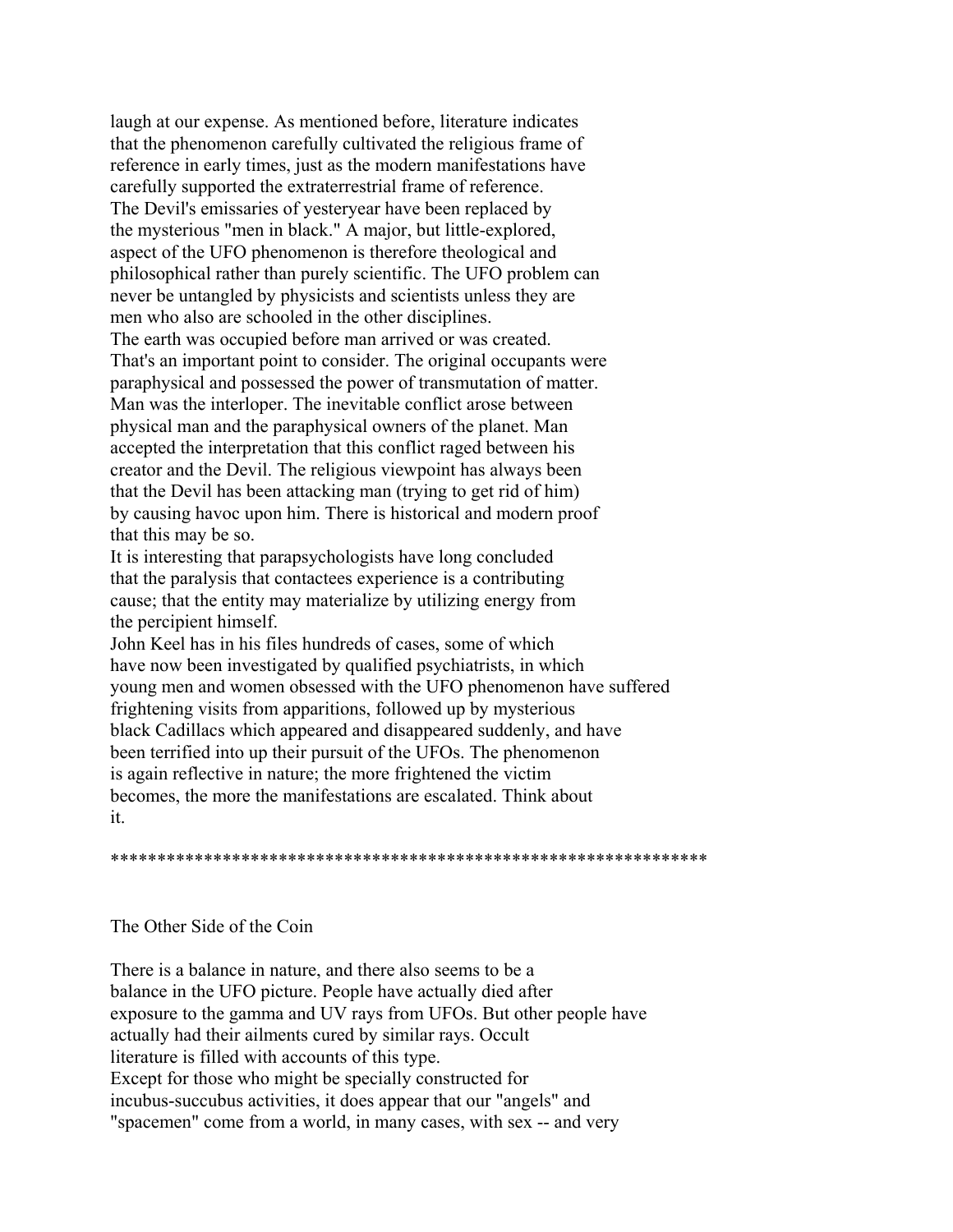probably, a world without an organized society; a world in which each individual is merely a unit in the whole and is totally controlled by the collective intelligence or energy mass of that whole. In other words, these beings, or some of them anyway, have no free will. They are slaves of a very high order. Often they try to convey this to percipients with their statements, "We are One," "We are in bondage."

We face a great task in trying to isolate the UFO phenomenon from the larger and more important "big picture," the overall situation of which the UFOs are merely a small part.

Elemental beings are another aspect of the world we live in. Children see them more than adults, perhaps for the reasons described before. Historical records certainly indicate that the little people have always existed all over this planet; that they possess the power of flight, the power of invisibility, and, to varying degrees, the power to dominate and control the human mind. Accounts of little humanoids with supernatural powers can be found in almost every culture.

The manifestations have remained the same throughout history. Only our interpretations of those events have changed. It brought the birth of Spiritualism, which was in its heyday in the 1850s and 1860s, and was just another form of communication between the ultraterrestrials and ourselves.

UFO flaps also parallel outbreaks of poltergeist cases. It all ties in together.

Assuming that each discovered historical report represents a larger number of unpublished or undiscovered reports, just as today's UFO reports represent on the average 250 unreported or unpublished sightings, we can conclude that a flap condition existed, for example, in the years 1820, 1834, 1844, 1846, and 1849. We also find that there was an outbreak of poltergeists in 1835, 1846, and 1849.

As the 19th century progressed, reporting improved, and we are able to make more precise correlations. A UFO flap took place in 1850, and there was also a series of poltergeist cases. A larger poltergeist outbreak occurred in 1867, following flaps in 1863-64. UFO activity became more intense beginning in 1870, and there were notable flaps in 1872, 1877, and 1879. The 1880s produced a major explosion of all kinds of phenomena, including the sudden disappearance of people. Poltergeist cases were in abundance in that decade, particularly in the big flap years of 1883 and 1885.

Astrophysicist Morris K. Jessup labeled the years 1877-87 the "Incredible Decade" after scouring astronomical journals of the period. Astronomers made some remarkable discoveries during those years. The previously unobserved satellites of Mars popped into view in 1877, new craters appeared on the moon, all kinds of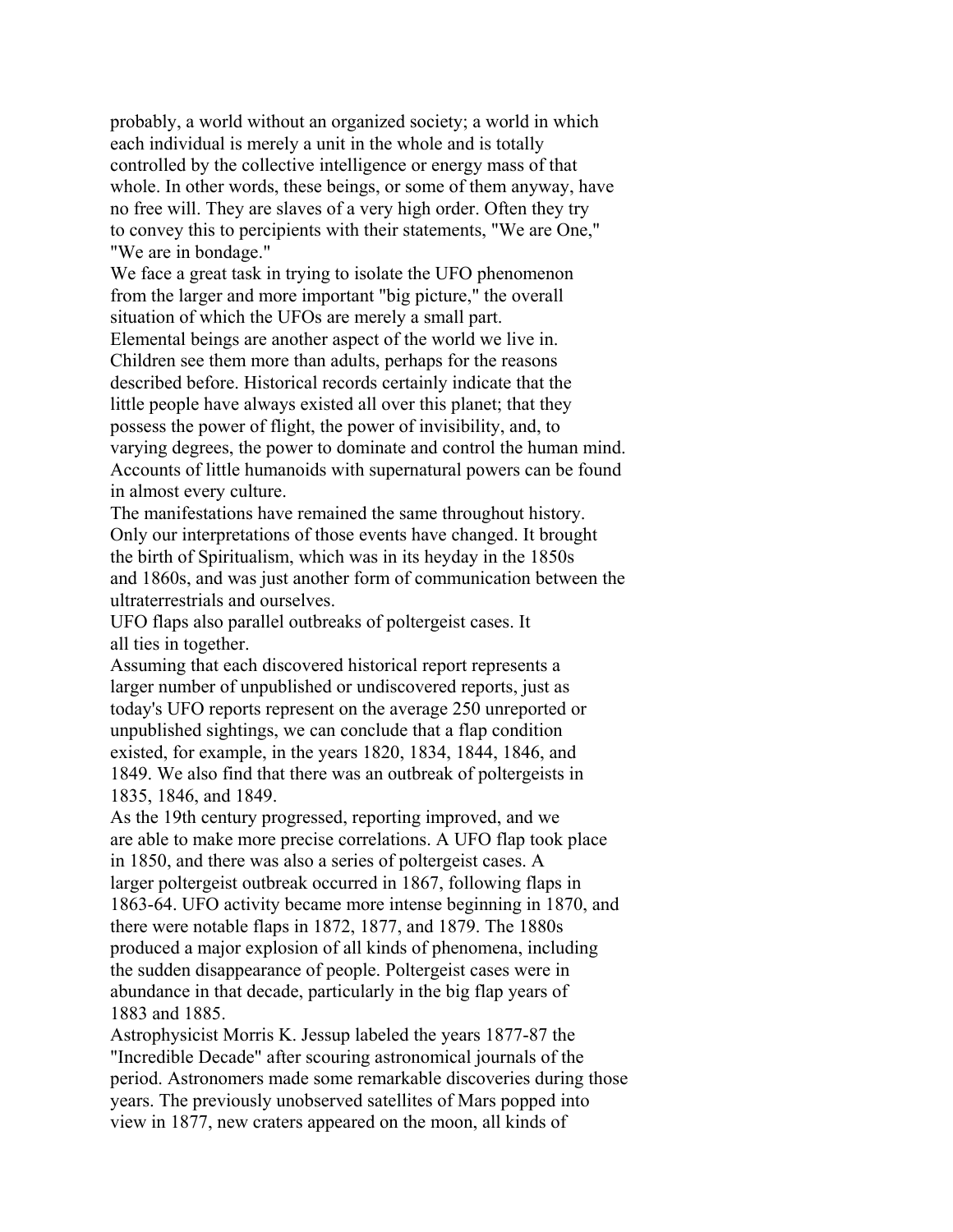strange objects flitted around the upper atmosphere.

#### \*\*\*\*\*\*\*\*\*\*\*\*\*\*\*\*\*\*\*\*\*\*\*\*\*\*\*\*\*\*\*\*\*\*\*\*\*\*\*\*\*\*\*\*\*\*\*\*\*\*\*\*\*\*\*\*\*\*\*\*\*\*\*\*

The trance phenomenon deserves extensive study because so many aspects of it are directly related to the contactee phenomenon. In both, you will find the same contradictions. There seem to be both good and evil forces at work. The good guys latch onto people with particularly receptive minds and turn them into trance mediums and the bad guys use the same methods to tamper with the minds of contactees and even to commit murder indirectly. Since incidents of these types can be traced throughout history, it seems probably that these forces have always been here on this planet. do the ultraterrestrials really care about us? There is much evidence to suggest that they don't. They care only to the extent that we can fulfill our enigmatic use to them. There have been innumerable psychic hoaxes for the past 150 years, and many of these parallel the UFO hoaxes. In ufology we have to contend with the teenager's hot air balloon, and in psychic phenomenon we have to worry about youngsters firing rocks at houses. There are, however, more UFO sightings than there are plastic balloons, and more poltergeists dumping rocks in living rooms than there are wild-eyed youngsters with slingshots. There are also more ultraterrestrial entities than either the occultists or the UFO researchers can dream of. Giant winged beings, usually described as headless, are an integral part of the UFO phenomenon. Winged human forms have been seen flying over many areas of the world. John A. Keel wrote a book called the "Mothman Prophecies" and Gray Barker a book called "The Silver Bridge" that go into some detail. They are usually described as having blazing red eyes set deep in their shoulders.

#### \*\*\*\*\*\*\*\*\*\*\*\*\*\*\*\*\*\*\*\*\*\*\*\*\*\*\*\*\*\*\*\*\*\*\*\*\*\*\*\*\*\*\*\*\*\*\*\*\*\*\*\*\*\*\*\*\*\*\*\*\*\*\*\*

On May 13, 1917, three girls in Portugal were in the meadows of a place called Cova da Iria outside of Fatima, Portugal, when they saw a flash of light in the clear sky. They ran for shelter under a tree, thinking that was lightning. When they reached the tree, they stopped in amazement, for there hovering just above a 3-foot evergreen nearby, a brilliant globe of light hung suspended.

Within this globe there was an entity garbed in a luminous white robe with a face of light which dazzled and hurt the eyes. The figure stated that it was from heaven, and asked the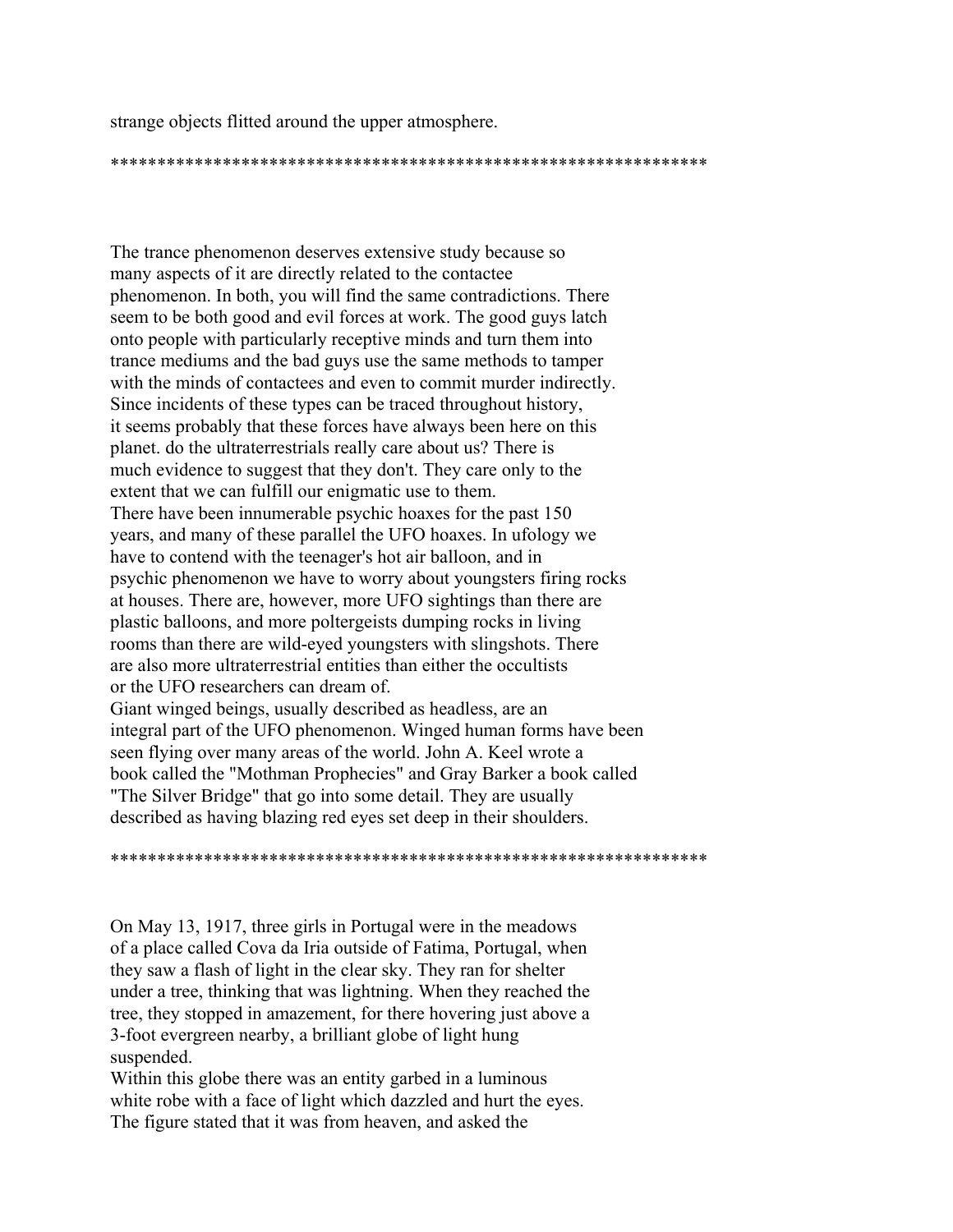girls to come there on the 13th day, for six months in succession. On October 13, 1917, an estimated 70,000 people had gathered at the site. Suddenly the crowd screamed, for something came through the clouds: a huge silver disk which rotated rapidly as it descended towards the crowd. It seemed to change color, going through the spectrum. These gyrations continued for ten minutes. Miles from there, others were also watching the same object. The incident at Fatima was obviously a carefully planned and deliberately executed demonstration. The major prophecies of Fatima had been written down and sealed in an envelope, and turned over to the Vatican. They were supposed to be revealed to the world in 1960. The secret of Fatima? One Pope was murdered after only 30 days in office when the Vatican thought he would reveal it. It is said to be a prediction of the end of the world. The demonstration was therefore a failure as far as the ultraterrestrials were concerned. Such demos proved highly effective in Biblical times, but times were changing and new methods were called for. A similar event such as Fatima took place in Garabandal,

Germany, on July 2, 1961. Even more startling, on the entity's right side they could see "a square of red fire framing a triangle with an eye and some writing. The lettering was in an old Oriental script." The Third Eye. Haven't we heard of that before? Remember the Nation of the Third Eye -- the MIB. etc?

\*\*\*\*\*\*\*\*\*\*\*\*\*\*\*\*\*\*\*\*\*\*\*\*\*\*\*\*\*\*\*\*\*\*\*\*\*\*\*\*\*\*\*\*\*\*\*\*\*\*\*\*\*\*\*\*\*\*\*\*\*\*\*\*

# ADDENDUM BY THE AUTHOR

Gravitational Propulsion

Well, I have gotten this far in explaining some things to you. I might as well turn to my favorite subject of all - gravitational propulsion. The best place to start is with the efforts of a personal acquaintance of mine who had the good

fortune to meet in England -- Mr. J. R. Searl. His investigations into gravitational propulsion have proven to be quite revealing - he's done it, and I want to tell you about it. In 1949, he was employed by the Midlands Board as an electronic fitter. He was very enthusiastic about the subject of electricity, though he had no formal education on the subject other than was required by his job. Unhindered by conventional ideas about electricity, he carried out his own investigation into the subject. During work on electrical motors and generators, he noticed that a small electromotive force (EMF) was produced by the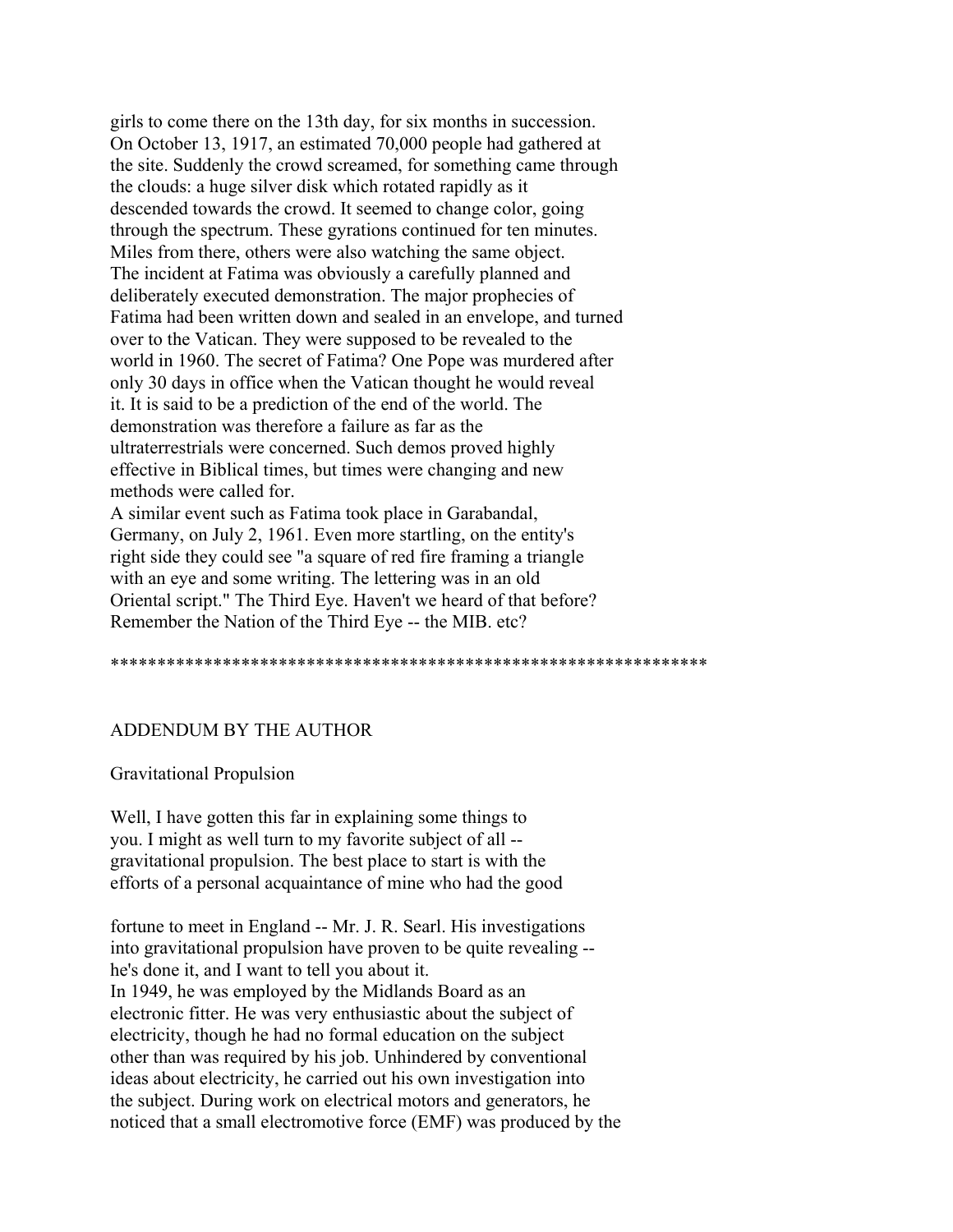spinning metal parts -- the negative toward the outside and the positive toward the rotational axis.

In 1950, he experimented with rotating slip rings and measured a small EMF on a conventional meter. He also noticed that when the rings were spinning freely and no electrical current was taken, his hair bristled. His conclusions were that free electrons in the metal were spun out by centrifugal force being produced by the static field in the metal. He then decided to build a generator on the same principle.

It had a segmented rotor disc, passing through electromagnets at its periphery. The electromagnets were energized from the rotor, and were intended to boost the EMF.

By 1952, the first generator had been constructed and was about three feet in diameter. It was tested in the open by Searl and a friend. The armature was set in motion by a small engine. The device produced the expected electrical power, but at an unexpectedly high potential. At relatively low armature speeds a potential of the order of  $10^{\text{ }}\text{/}5$  volts was produced, as indicated by static effects on nearby objects.

The really unexpected then occurred. While still speeding up, the generator lifted and rose to a height of about 50 feet above the ground, breaking the union between itself and the engine. Here it stayed for a while, still speeding up and surrounding itself with a pink glow. This indicated ionization of air at a much reduced pressure of about 10^-3 mm Hg. More interesting was the side effect, causing local radio receivers to go on by themselves. Finally, the whole generator accelerated at a fantastic rate and is thought to have gone off into space.

Since that day, Searl and others have made some ten or more small flying craft, some of which have been similarly lost, and have developed a form of control. Larger craft have been built - some 12 feet and two 30 feet in diameter.

Once the machine has passed a certain threshold of potential voltage, the energy output exceeds the input. The energy output seems to be virtually limitless. We made some measurements when I was there, and as far as we could see, the estimated output is somewhere in the vicinity of  $10^{\text{A}}13$  to  $10^{\text{A}}15$  watts. Above what appears to be the threshold potential, some  $10^{\text{A}}13$  volts, the generator and attached parts become inertia-free. There is also some "matter snatch" upon acceleration away from the ground, since it tends to take a little "turf" with it when it goes. Analyzing what is happening is fairly easy. What the generator is doing is placing a "stress" on the ambient space around it. The space breaks down to provide the magnetism to relieve the stress, but the energy by-product is absorbed by the generator, which reinforces the field. It should be noted at this point that only a very small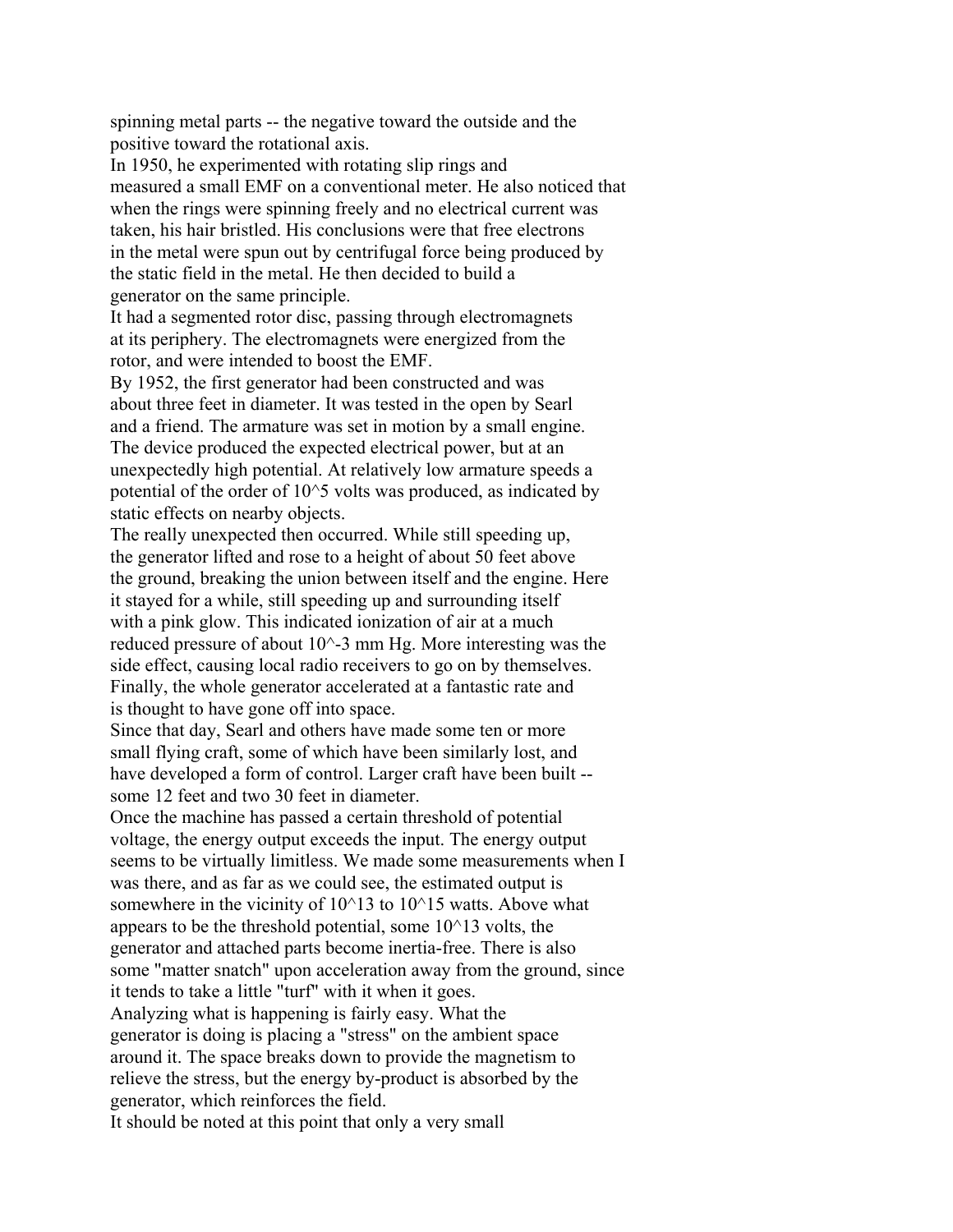amount of space fabric passes through the craft and an even smaller amount is converted for energy. However, I have noticed that small changes in etheric forces lead to large physical effects. It was aptly demonstrated and I was impressed. Recently, Mr. Searl had (1987) a brush with authorities, when he began simply generating his own power for his own house. Now he doesn't have a very large house, but the Utility Board didn't like the fact that they had lost their monopoly. Now he lives in Birmingham under an assumed name. Simple, eh?

\*\*\*\*\*\*\*\*\*\*\*\*\*\* \*CONFIDENTIAL\* \*\*\*\*\*\*\*\*\*\*\*\*\*\*

What follows is a classified transcript of a 45 minute lecture that I attended on 11-17-89 at the "XXXXXXXXXX." in Los Angeles, California. Speaking was Mr. Milton William Cooper who I first became acquainted with through a text file I "obtained" from a computer BBS. The file dealt with the subject of UFO's and our government's concealment of the truth about them in such a way that it made a lasting impression on me, which is why I attended his lecture; to learn more. Please forgive my probable misspelling of some of the proper names in the transcript which follows and allow that I have taken it as best I could, wordfor-word, from a less than acceptable micro-cassette recording.

If you are as moved by what you are about to read as I was in hearing it first hand, I ask that you please spread it as far and wide as possible. Upload it to every BBS in your reach and please, don't change anything. Also, please give considerable thought to Mr. Cooper's suggestions as to what we all can do to see that this information is confirmed by our government to make them stop what they are up to.

Thank you, and now, Milton Cooper:

"For those of you who don't know who I am, I was raised in a military family. My family, my ancestors, since they came to this country, have been government people. We have served in the military, we have been patriots, we have fought in all the wars, we care about this country and believe in the constitution of the United States. We know, as many people don't know, that the Constitution of the United States of America IS the United States of America! And that's why we've always been ready ...to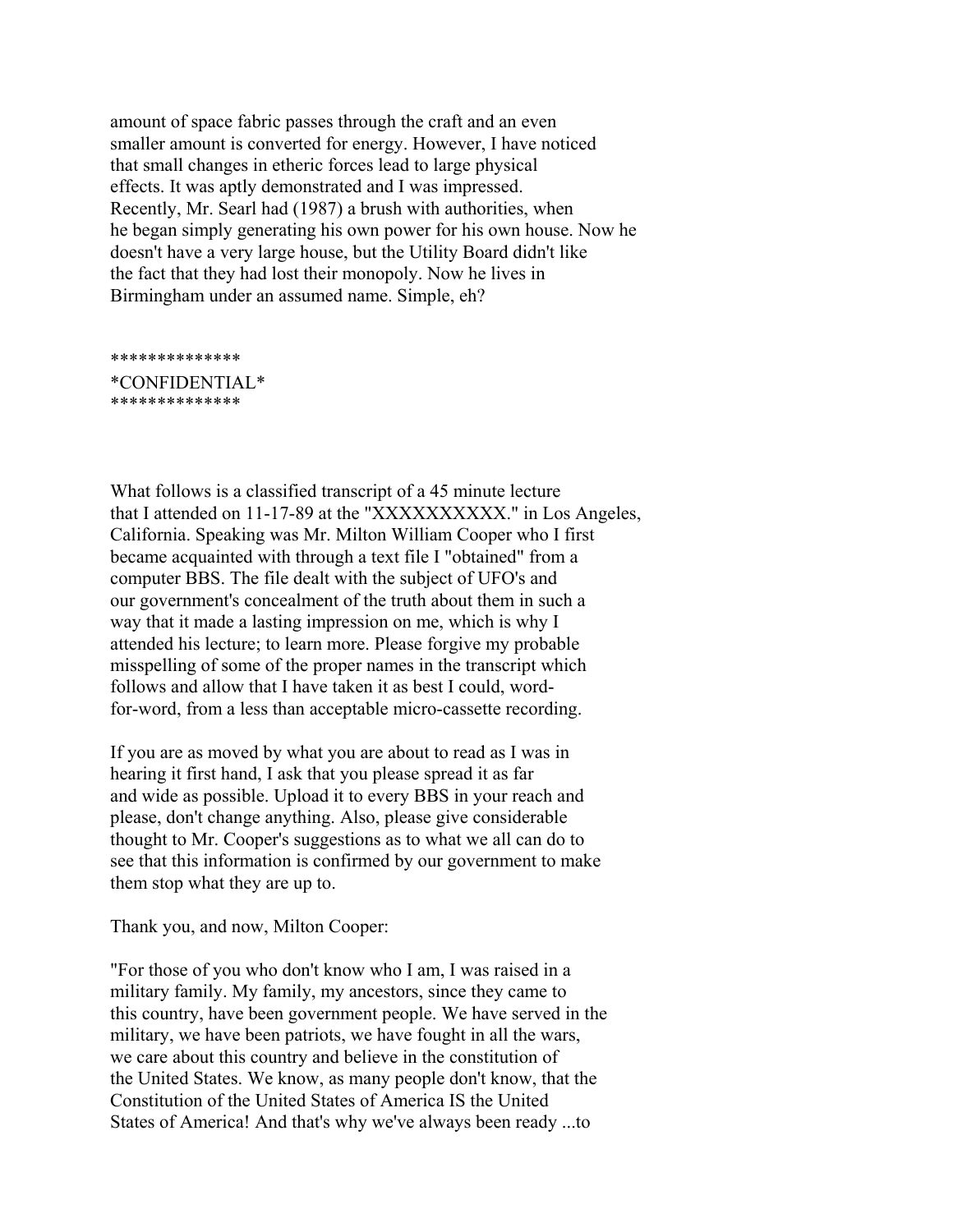do the things needed ...to preserve and protect it."

"When I left home I went into the Air Force, the Strategic Air Command. As a child I'd heard stories from my father and pilots, other pilots, my father was a pilot, about Foo Fighters, UFO's, strange craft that were not made on this Earth. And as a kid, you hear that in passing, and it's neat, and you giggle about it, and you go out and play "Space Man", and you forget it."

"When I was in the Air Force I met men who had participated in alien crashed-craft recoveries. Now this intrigued me, it interested me, but it was usually after quite a few bottles of beer that these stories would come out, and sometimes the next morning I couldn't remember what the heck the guy said."

"When I left the Air Force I went into the Navy, and this is where everything began to happen for me. I had originally intended to just go from service to service and do something that very few people have ever done before. I was a very adventurous, very crazy ...young man, and I thought that that would be a pretty exciting life. I volunteered for submarines, and while on q the submarine U.S.S. Tyroot, SS-416, on a transit between the Portland/Seattle area and Pearl Harbor, which was our home port; qq the Pearl Harbor sub base, as the port lookout I saw a craft, saucer-shaped, the size of a Midway class carrier, aircraft cqqarrier, for those of you who don't know how big that is; it's hugqqe, come up out of the water approximately 2 1/2 nautical milesqq off the port bow, which is about 45 degrees to the left of the pointy end of the submarine. It tumbled slowly on its own axis, aqqqnd went up into the clouds. It appeared to be moving slowly to me at a distance of 2 1/2 nautical miles, but in reality itqq was moving pretty fast because it came up out of the water, did aqq few tumbles and it was gone!"

"I then reported it to the officer of the deck. I didn't tell him what it was that I saw because my Daddy didn't raise no fools and in case nobody else saw it I didn't want to be the only looney onboard the ship. So I asked the officer of the deck to help me cover that area, and he did, which is common for officers and lookouts to help each other while on bridge watch because they all hang together if something bad happens. After a few seconds of watching, the same craft, or another craft exactly like it, came down out of the clouds, tumbled again on its own axis, and went into the water. Ensign Ball, who was the officer of the deck, was literally shocked! What could I say? Seaman Dejeralimo, who was the starboard lookout, had also witnessed this, and ensign Ball called the captain to the bridge who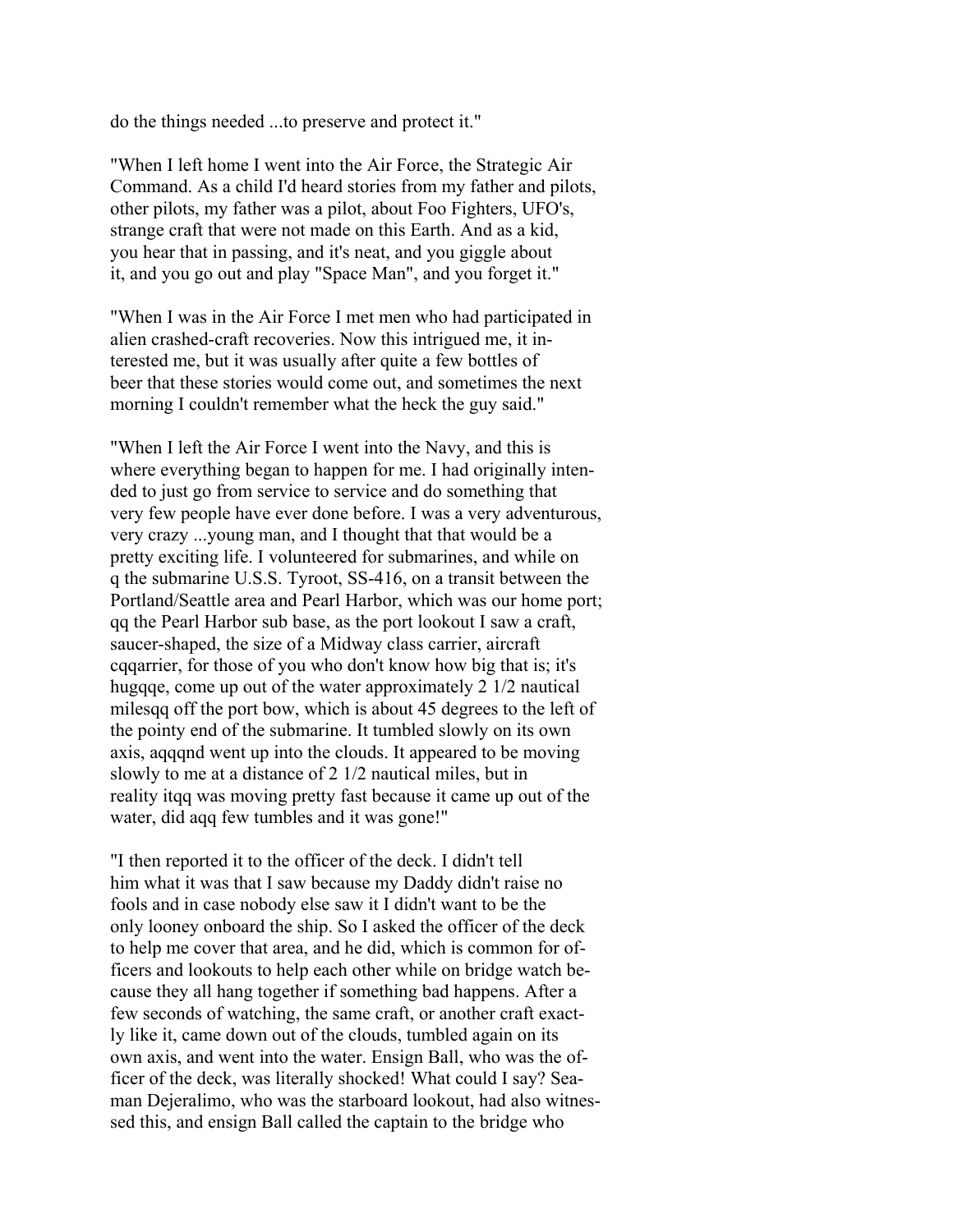was followed by the chief quartermaster who brought a 35MM camera, and we watched for between 7 and 10 minutes the same craft, or different craft that looked exactly alike, enter and leave the water. It was an incredible show. I don't know if they knew we were there, or if they even cared, but the craft did not glow, they were metal, they were machines without a doubt, they were obviously intelligently guided, they were HUGE, and having been in the Air Force and the Navy and knowing what it takes, I knew without a doubt, and know it today, that that machine was not made on the face of this Earth. Because there's nothing that man can make, that can fly through the air at a speed like that, tumble on its own axis, and enter the water and effectively fly beneath the sea."

"If you've ever been aboard an airplane and then gone aboard a submarine, I know there's probably some of you in this room who have visited a submarine at one time or another, you can readily see just without even any of the technicalities involved how difficult such a thing would be to do. Where would it be built, that size? It was absolutely incredible. It changed my life because then all the stories that I'd heard all my life I knew were true, and I began seeing the world in a different light."

"It wasn't long after that I was trained by Naval security in intelligence. I was sent to Viet Nam. I was assigned as a patrol boat captain, first in DaNang harbor, given a crew, given a multi-million dollar patrol boat. My job was to gather intelligence from the people who lived around the harbor and the fishermen who transited the harbor, and maintain the safety and security of the harbor and the shipping. After about 5-months I was sent up North to the DMZ, to a place called Qua Vieaf [sp], on the Tacan [sp] river. Our base camp was at the river mouth. We were only 3-miles South of the North Vietnamese border and our job was to patrol the Tacan river from the river mouth to Dang Ha [sp], and then up the Quang Tree [sp] cutoff to Quang Tree city, again to get to know the people on the bank, gather intelligence, and to patrol every night and maintain the safety and security of the river and the river traffic."

"It was while there that I discovered that there was a tremendous amount of UFO and alien activity in Viet Nam. It was always reported in official messages as 'enemy helicopters.' Now any of you who know anything about the Viet Nam war know that the North Vietnamese did not have any helicopters, especially after our first couple of air raids into North Viet Nam. Even if they had they would not have been so foolish as to bring them over the DMZ because that would have insured their demise. Our troops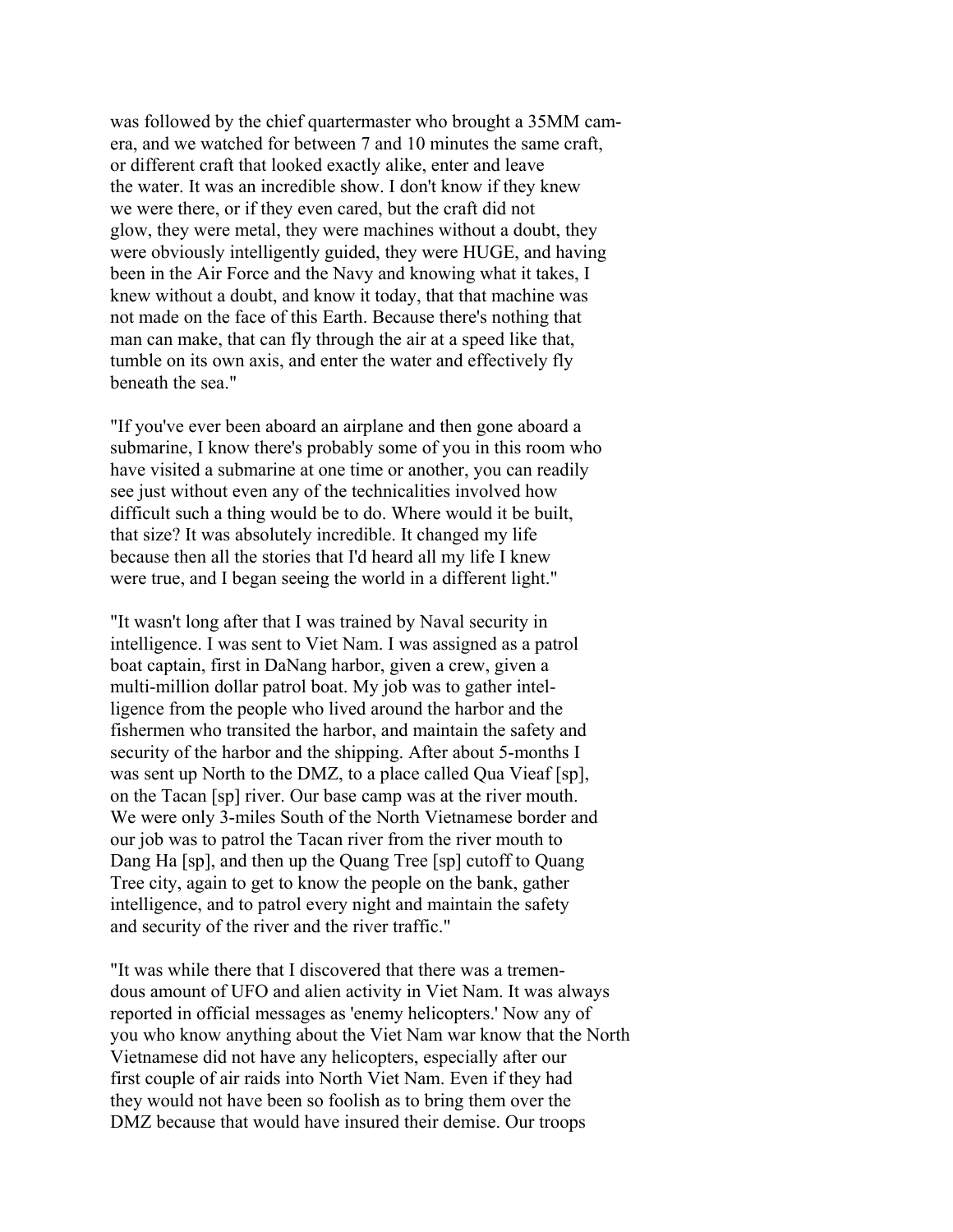were fired on occasionally by these 'enemy helicopters,' enemy troops were fired on occasionally by these 'enemy helicopters,' and occasionally people would disappear. And on one instance that I know for sure at least one entire village disappeared one night due to alien activity. The reason they used the term 'enemy helicopters' in messages and dispatches was that in Viet Nam you could be overrun at any time, no matter where you where. They did not bring crypto encoding equipment into Viet Nam, I'm talking about the machinery. What we did is we had crypto tables, and once we every 24-hours those codes would be no good. So that's what we used. We also, because of the inability to use crypto transmitting equipment, had to devise code words such as 'enemy helicopters.'"

"When I left Viet Nam I was eventually attached to the headquarters staff of the Commander in Chief of the United States Pacific Fleet at Macalappa, [sp] Hawaii, which is a little hill overlooking Pearl Harbor, it's a beautiful white building up there, and I was specifically attached to the Intelligence Briefing Team of the Commander in Chief of the United States Pacific Fleet."

"It was during this tour of duty that, in the course of my duties, documents were placed in my hands that were so unbelievable and so incredible that it took me quite a while to adjust to the fact that what I was seeing was real. Now for those of you who don't understand how I could come to see this information let me give you a little short course in security clearance and "the need to know" and how you get to see classified information if you're in the military or in the government, it doesn't matter which, the rules are the same."

"Number one you need a security clearance, and you've got to have clearance at the level that the information you want to see is classified at. In this instance it was classified 'Top Secret, Magic, Restricted Information,' which I came to find out later is the highest security classification in the Nation. To get that type of clearance, all you have to have is a Federal Bureau of Investigation background check, which takes about six months and they send federal agents to your home, to your old schools, to all your teachers, to your friends, to everybody you put down on your security clearance forms, to all your old addresses, your neighbors, everybody that you've worked for, and it's embarrassing because they don't tell them what they're checking on. They just show them their identification and start asking questions and that's when you find out who's your friend and who's not, because a lot of people get scared and think,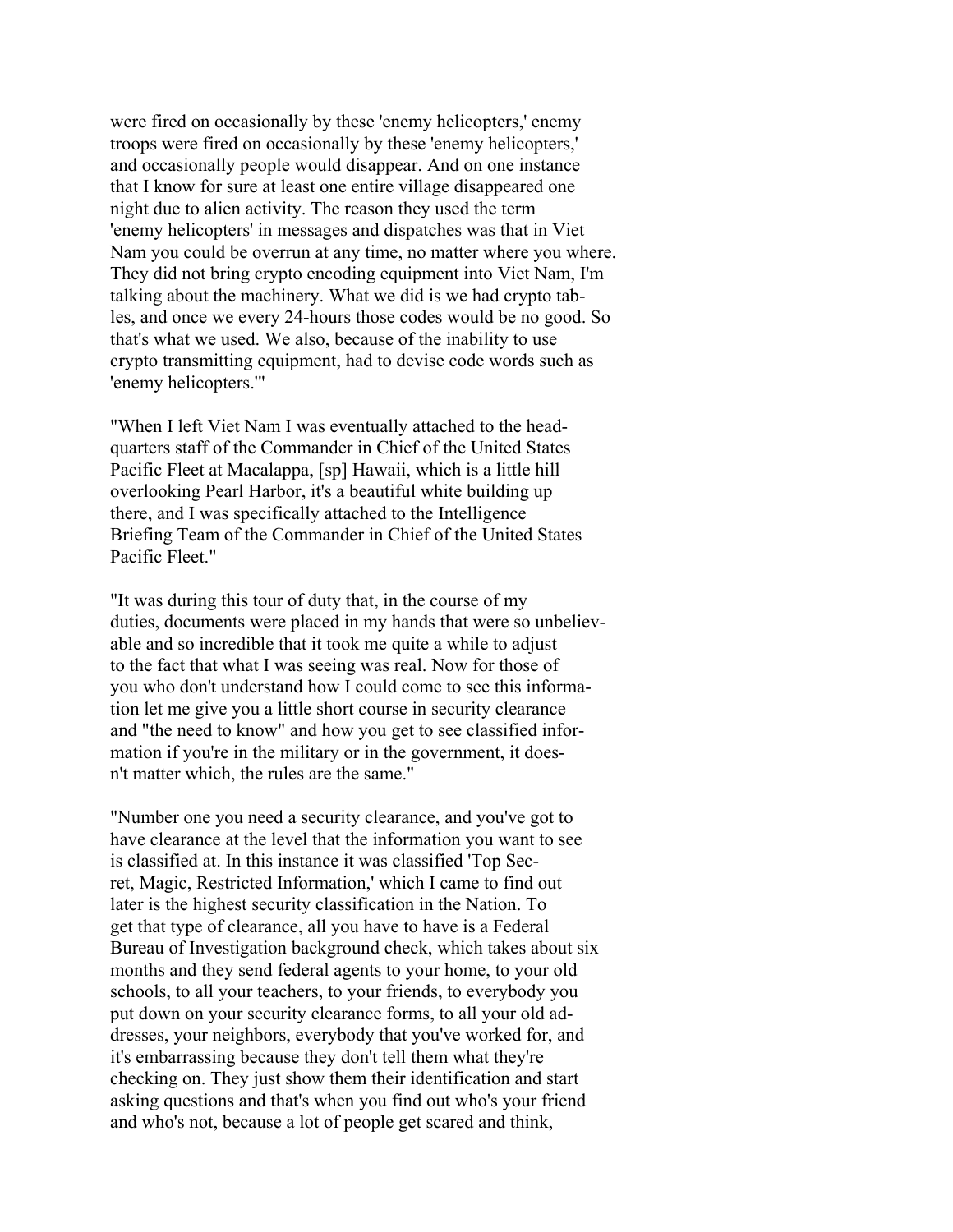'Bill just robbed a bank and I'm not talkin' to him anymore.'"

"Now once you get that it's called a 'B.I.' and for those of you who have received a copy of my service record look on the first page, the DD-214 where it says 'Security Clearance,' you will see the term 'B.I.' That's a 'Bureau of Investigation' clearance. Now at that point, you have the clearance for everything including Top Secret and above. What determines what you get to see is your need to know, and the job that you have determines what your need to know is."

"I was assigned to the Intelligence Briefing Team of the Commander in Chief of the United States Pacific Fleet, who had to know everything concerning his area of operations which was onehalf of the Earth's surface; the Indian ocean, the Pacific ocean, and all the land masses in between. Believe it or not, if we go to war, if we ever go to war, it's the United States Navy that strikes the first blow and attempts to keep the enemy at bey while we can get ourselves together, at least historically. Nuclear weapons have kind of done away with that concept, but military commanders like to talk about it anyway."

"Because of this, and you have no conception of the amount of material and information that an area commander has to know, it's unbelievable, and he has to keep track of this, he has to keep on top of it. He has to know what's happening, he has to make the right decisions. Because it's almost humanly impossible for anyone to do that, they have what's called a briefing team, and it's our job to make sure that he has the correct information, all the time, on a 24-hour basis. And every morning, between 8 and 9 AM, we would give a briefing which covered everything that happened in the previous 24-hours, and everything scheduled to happen in the next 24-hours, and all the pertinent intelligence reports that we had received since the last briefing that he needed to know and that his staff members needed to know. Occasionally we would get messages marked 'Top Secret, Magic, Restricted Information,' and it would be coded in such a way that all you had were answers to questions which you didn't know what the questions were so you really didn't know what the message was all about."

"But eventually I found myself in possession, holding two documents; one called 'Project Grudge,' another one called 'Operation Majority.' Project Grudge contained the history of alien involvement since around 1936, and it began talking about Germany's involvement with a crashed-disk that they had reco-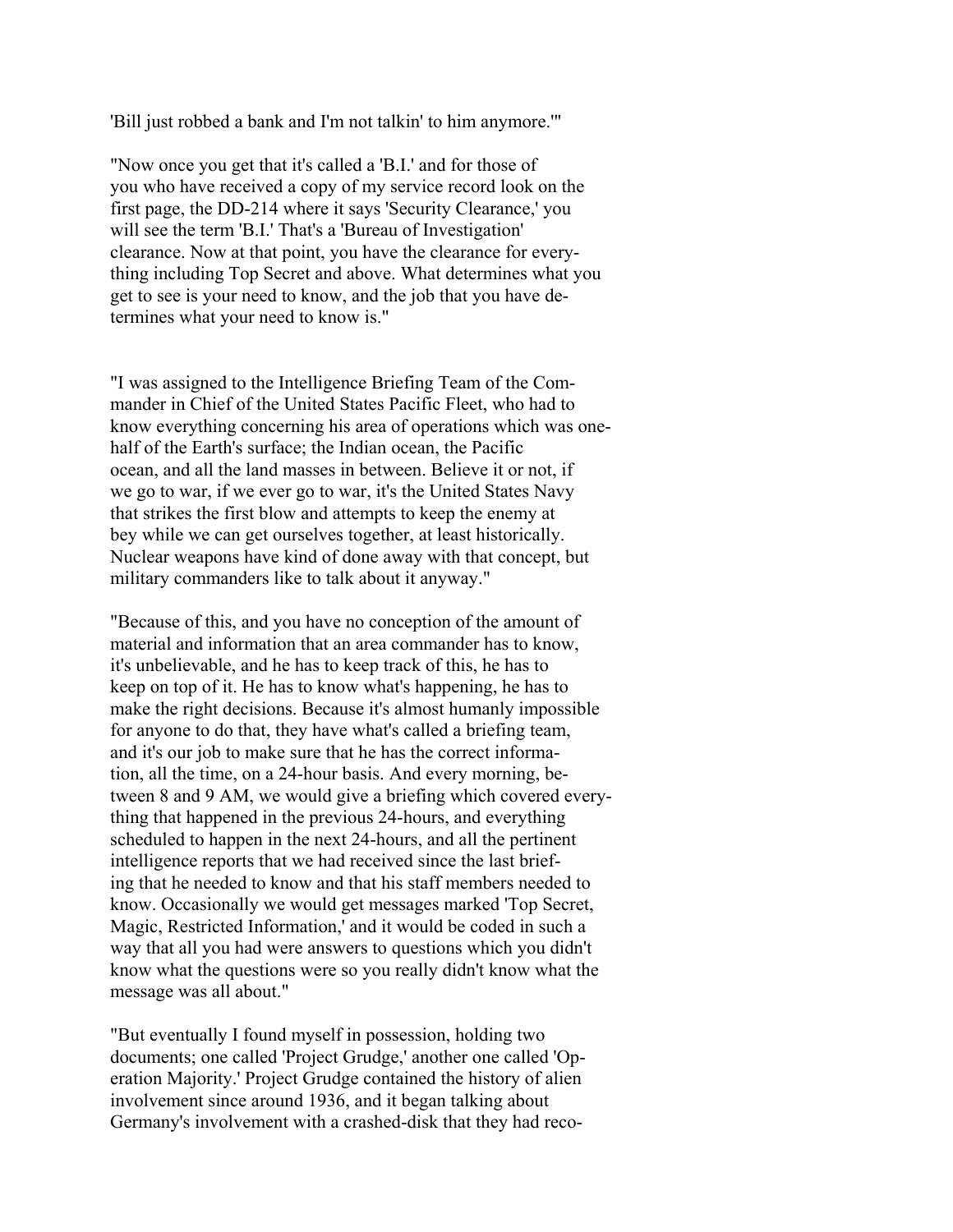vered in 1936 and were attempting to duplicate the technology. They were not successful despite what all these Nazi hunters want to tell you. If they had been successful, we would not have won the war, because you cannot beat those weapons! You cannot outfly those craft, you can't even think about it with conventional aircraft. If Germany had been successful, we would now have a German flag up in front of this podium."

"They did make some headway. When we went into Punta Mundy [sp] we captured documents, we got some scientists, we got some hardware. The Russians also got some documents, some scientists, and some hardware. It wasn't until 1947 that we were able to capture a craft, a whole craft, not all together but it was everything. And that occurred near the city of Roswell, New Mexico. There were dead aliens recovered from the craft. In Project Grudge I saw photographs of these dead aliens, of the craft, I saw photographs of live aliens, I saw photographs of autopsies, internal organs, I saw photographs of the alien designated 'E.B.'[or Ebe] which was held in captivity from 1949 until June the 2nd, 1952 when he died. I saw the history of what they had been able to at that time put together, from incidents in the 1800's which involved aliens and their craft."

"I saw the names of projects. I saw a project that was to fly recovered alien craft that had been recovered intact and undamaged, and some of them were recovered intact and undamaged, and how that happened I have no idea. It was called 'Project Redlight,' and first was conducted from the Tonopah test range in the Nevada test sight and then was moved to a specially built area, ordered built by president Eisenhower, called 'Area-51,' code named 'Dreamland,' in the Groom [sp] dry lake area of the Nevada test sight, by secret executive order. It doesn't exist officially, if you ask anyone, or if you write letters to the government they will tell you it doesn't exist. However if you go out there at several places and see it, fly outside the boundaries and look down and see it, you know it's there, but according to the government it doesn't exist."

"The project to fly, test fly these craft, was ongoing until sometime in 1962 when a craft blew up not far from the test sight, in the air, and the explosion was seen over a three-state area. The pilots were killed, they had no idea what had happened or why the craft blew up, but they put Project Redlight on hold until a later date when the aliens supplied us with 3-craft and personnel to help us learn how to fly these craft. That project is ongoing and we now have not only alien craft that we are flying, we have craft we have built, using the captured technology,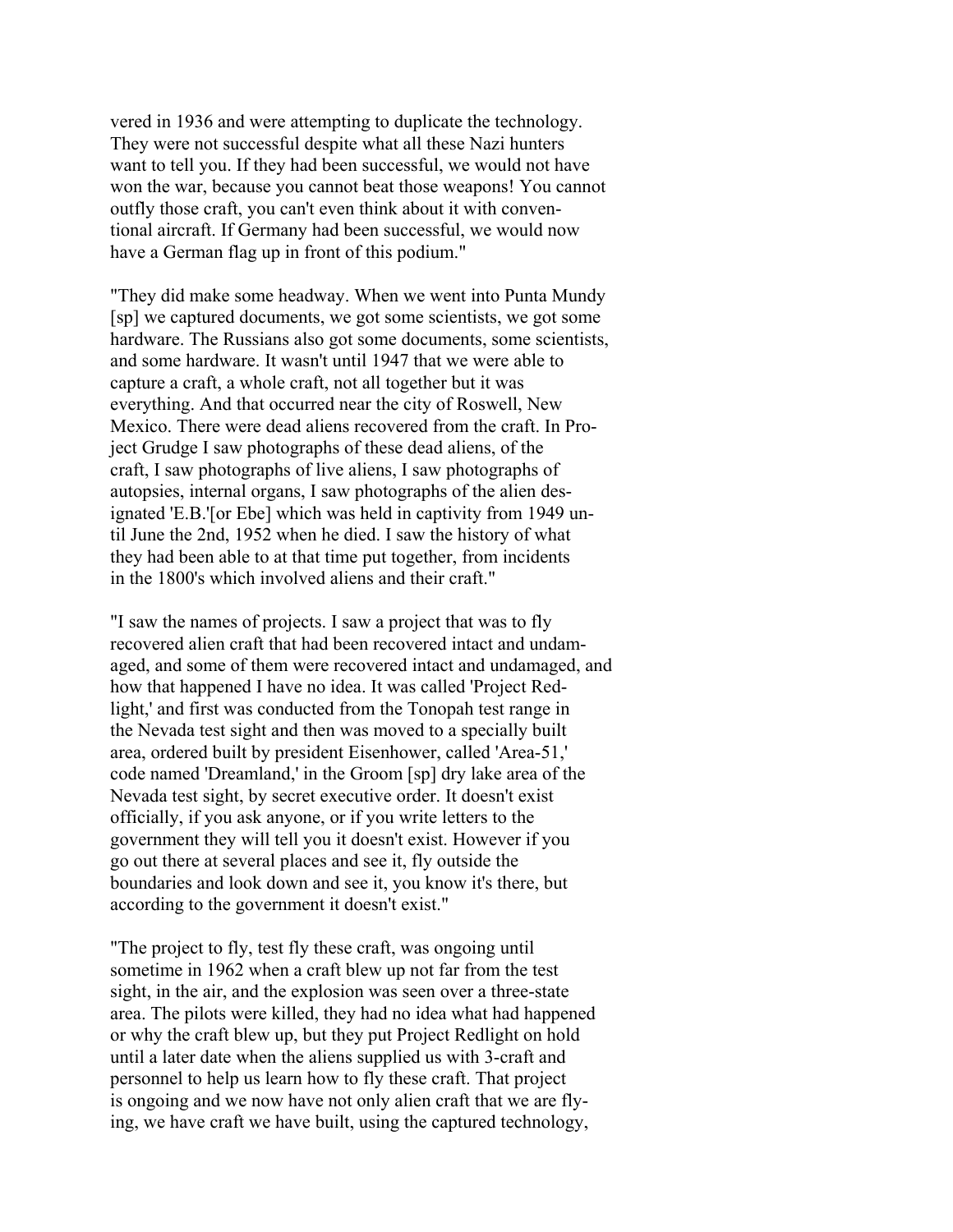and some of the UFO's that people report seeing in the United States, and maybe even elsewhere, are flown by United States personnel."

"That may come as a shock to you. We have technology way beyond the limits of what we have been told. A lot of our development technologically, since the end of World War II, has been due to the exchange of technology which occurs in the area called 'Area-51' on a regular basis ...ongoing."

"When James Oberth, professor Oberth retired, many of you don't know who he is ...not too many space people in here. Professor Oberth was probably one of the greatest rocket scientists and space commentists that ever lived. When he retired, the government gave him a special award, there was a press conference, all kinds of ceremony, and when he got up to speak he said, 'Gentlemen,' and I quote professor Oberth, he said, 'Gentlemen, we cannot take credit for all the technological developments that we have had in the last decade. We have had help,' and 1 that's where he stopped."

"One of the reporters raised his hand and said, 'Professor Oberth, can you tell us what other country helped us?'"

"He said, 'It was those little guys from out in space,' and then he got down and and would not comment any further. Now this occurred in 1959. I can go on and on but time doesn't allow it."

"I will tell you ladies and gentlemen that there are all kinds of things going on all the time, we are making rapid progress in exposing this. Since I have begun talking, people have been coming out of the woodwork at a rapid rate, who know and have pieces of this puzzle, and are helping us to put it together, because I don't have all the answers. I saw an awful lot of material, I have remembered an awful lot of it, I have probably, in my remembering, made some mistakes, and I guarantee you they're minor ones, if I have."

"We have just recently, for those of you who didn't believe that the Jason Society of the Jason Scholars, the secret group existed, we now have a letter from the Pentagon, with 51 names of the Jason Scholars, an admission from the Pentagon that they hold the highest security clearances in the nation, an admission from the Pentagon that they hold the protocol rank of Rear Admiral, and are treated as such on any military installation or in any government office. There are 6 Nobel Prize winners on that list, there are the elite of the elite of the scientific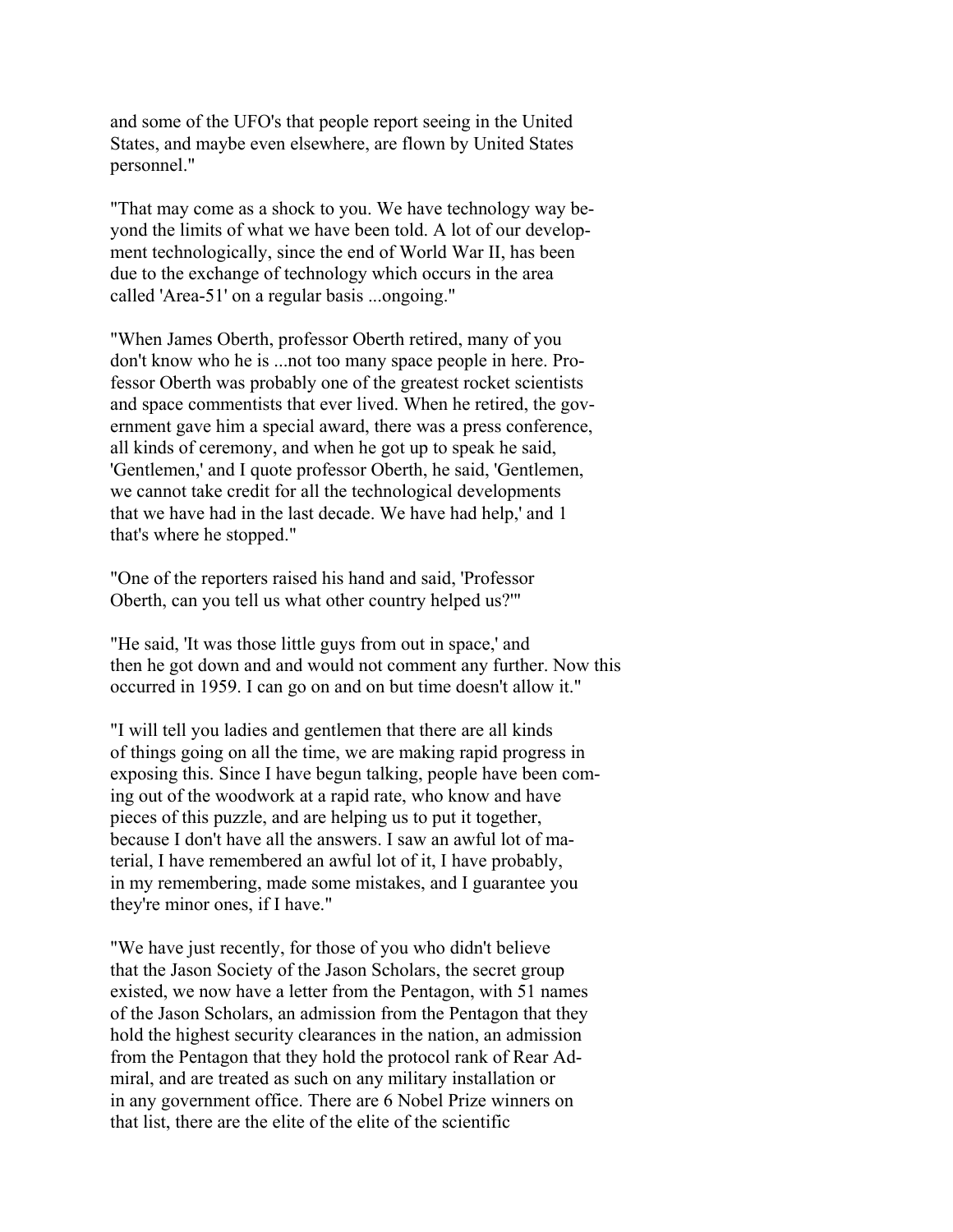world, they are the only ones who really know the truth about the technology today and about the real science of physics, because the one that we're being taught all the time... If you send your kids to college to learn physics you're wasting your money because they're teaching them stuff that doesn't work, it's not true, it's not real. Gravity is not what we think it is. There IS a Unified Theory! We already know what it is, it's what makes these craft work. It's absolutely incredible what's going on."

"How many of you keep up with Billy Goodman's show on KVEG out of Las Vegas? For those of you who don't, I would try tuning in on any night between 10:00 PM and 1:00 AM. It's 840 on your AM dial, and the subject every night are those subjects that no other media person in the United States will touch with a 10 foot pole, every single night except Saturday night. It's the only show that you can call in and talk to another caller, you've got 3-minutes to say whatever you want to say as long as you don't cuss or swear or slander anyone, and every night they're helping to expose this."

"When John Lear and I first said what was going on out at Groom Lake everybody said, 'You're nuts, there's nothing going on out at Groom Lake!' The listeners of the Billy Goodman radio show put together an excursion and went up to Groom Lake and they all, ever since, every night, they go up there and watch them test fly the alien craft ...every night! The first night they had 100 people there. And 100 people saw 4 alien craft fly, doing things that no airplane and no helicopter can do. Now they don't tell us anymore that there's nothing happening at Groom Lake. What they tell us now is there's no such thing as aliens, it's all government secret projects. That's okay because we'll prove that wrong too eventually, it just takes awhile. Because where we WERE ...it's not where we're AT, and I'm really happy about that."

"Now, if you want to see what's happening right now, keep watching your movies, keep watching your television commercials, your alien programs on television, read Whitley Streeper's 'Majestic' which is a part of the contingency plan called 'Majestic' to test the reaction of the population to the presence of aliens on the Earth. And I have just finished my study of Whitley Streeper's book 'Majestic,' and I'm gonna tell you right now that most of the documents in there, that he says are fiction, are real documents that came right out of Project Grudge. It is part of the government's campaign to leak information out in ways that they can always deny that it's real. There's only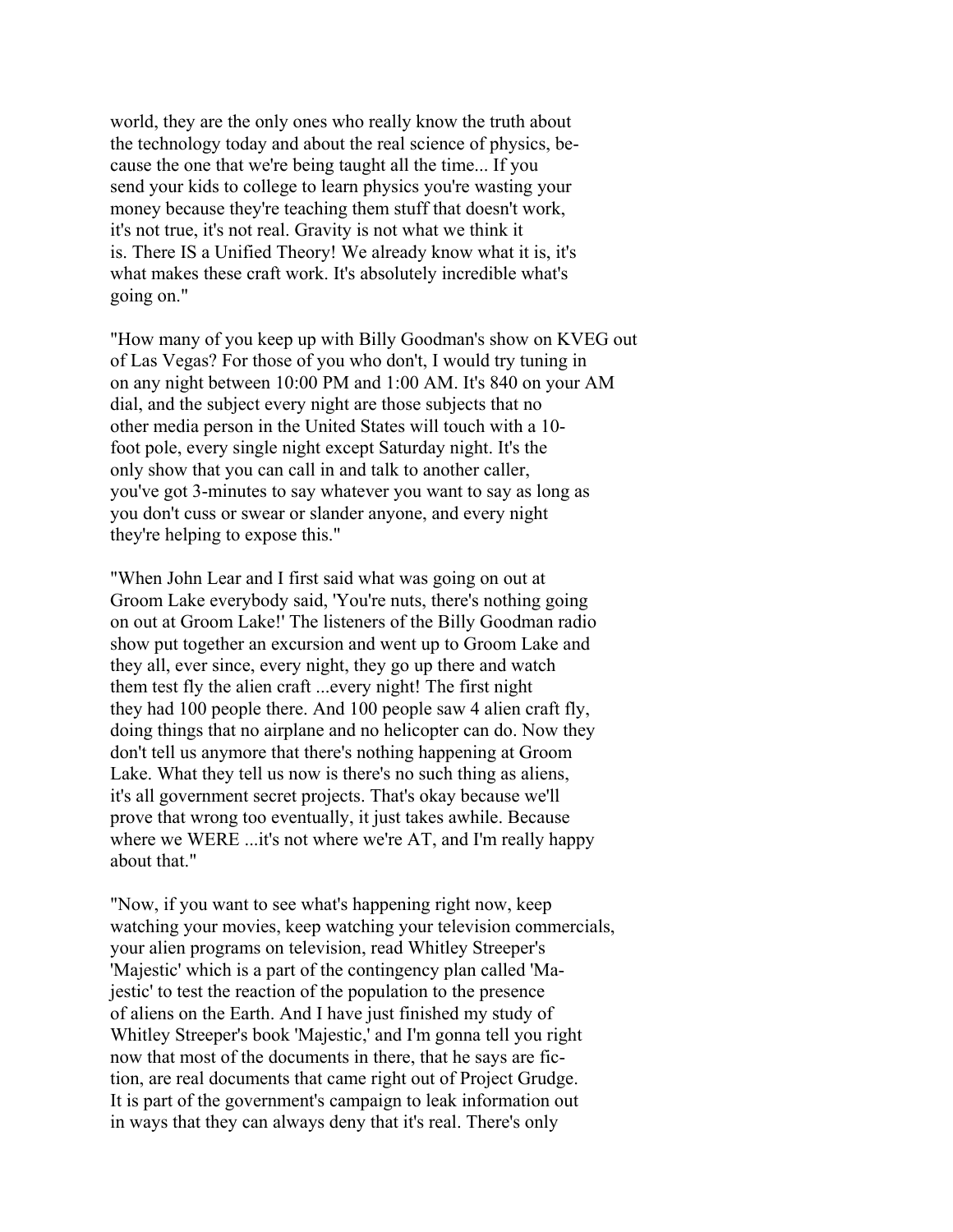one thing wrong with the information in that book, the stories of the characters in there I know nothing about. What I'm talking about are the supposed government documents that he has in that book. I'm telling you tonight they're real. Those are some of the same documents that I saw in Project Grudge back between 1970 & 1973, and where we have wondered before, now we know that Whitley Streeper IS working for the government. And we had a suspicion anyway because in the front of his book he states that he got information and was helped by the research team of Moore, Shanderey, and Friedman. William Moore has publicly admitted on July the 1st that he is an agent of the United States Government, and we know that the others are too."

"This is gonna come out, and the reason they're doing it the way they're doing it is they know eventually you're gonna find out that it's all true and real. They're desensitizing you so that you're not shocked, so that there's no collapse of society as we know it, so that the religious structure doesn't fall to pieces, so that the stock market doesn't go crazy, because these were their original fears. Now, there's nothing we can do about the last one because it's already happened, there will be a segment of the population that worships the aliens, even though they're no different than us they're just from somewhere else, and they may look a little different. They are not gods. But there are already people worshiping the aliens and they predicted this would happen when they slapped the secret stamp all over all this stuff."

"You know, there's really nothing wrong with what's been happening except for 3 things;" [Cooper forgot to mention the 3rd thing, or was sidetracked, or included it into the 2nd thing.]

Number one, when they decided to keep it secret they needed to finance it, they couldn't tell the public so they couldn't tell Congress. They decided to finance it with the sale, importation and sale, of drugs. Now in the documents that I read, in Operation Majority, it specifically stated that when George Bush was the president and CEO of Sapata [sp] Oil, he, in conjunction with the CIA, organized the first large scale drug importation into this country from South and Central America by fishing boat, to the offshore oil platforms of Sapata Oil, and then from there into the beach, thus bypassing all Customs inspections and law enforcement inspections of any kind. They are still bringing in drugs, to a limited extent, in this manner. Another manner is by CIA contract aircraft which, one of their bases of landing is Homestead [sp] Air Force Base in Florida. We have affidavits from air controllers who have vectored the planes in, who have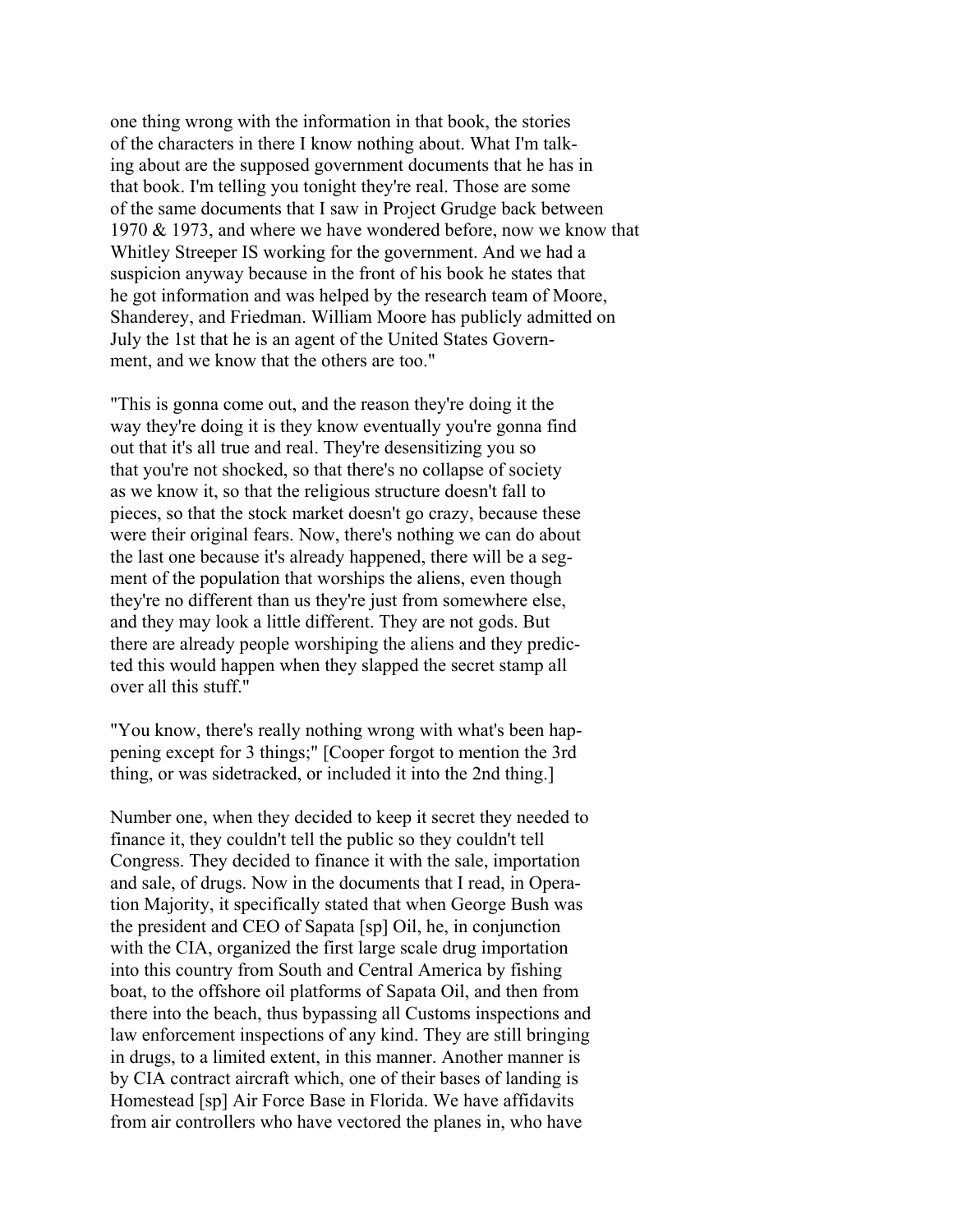made sure that they're not interfered with in any way. We have affidavits from personnel at Homestead Air Force Base who say the planes have been met by Zeb Bush, who's George Bush's son. We have affidavits from people who work in the Gulf of Mexico, in the offshore oil business, that yes indeed, the drugs are coming in, at least some of them, from the offshore oil platforms."

From the audience came a clear statement, "Just say no?" "Pardon? ...Right! Just Say No! Well that's what we're gonna do ladies and gentlemen with your help ...we are going to say NO, no more! And you gotta do it, you gotta act. You either gotta act, or watch your country go down the tubes."

"Now, that's one of the things that's wrong. The next thing that's wrong is, to keep the secret, they killed a lot of people who tried to leak it out. And if I hadn't done it the way that I did it, you wouldn't be seeing me anywhere standing or walking on this Earth now. They killed president Kennedy and during the workshop, for those of you haven't seen the tape, I will show you, on the tape, who shot the president and why. Between '70 and '73, in Operation Majority it stated verbatim that President Kennedy ordered MJ-12 to cease the importation and sale of drugs to the American people, that he ordered them to implement a plan to reveal the presence of aliens to the American people within the following year. His assassination was ordered by the policy committee of the Vilderbergers. MJ-12 implemented the plan and carried it out in Dallas. It involved agents of the CIA, Division-5 of the FBI, the Secret Service, and the office of Naval Intelligence. President Kennedy was killed by the driver of his car, his name was William Greer, he used a recoilless, electrically operated, gas-powered assassination pistol that was specially built by the CIA to assassinate people at close range. It fired an explosive pellet which injected a large amount of shellfish poison into the brain, and that is why, in the documents, it stated that President Kennedy's brain was removed. If you've studied the case, you will find that indeed his brain disappeared. The reason for that is so that they would not find the particles of the exploding pellet or the shellfish poison in his brain which would have proved conclusively that Lee Harvy Oswald was NOT the assassin. In fact, Lee Harvy Oswald never fired a shot, he was the patsy."

Mr. Cooper paused briefly, and a lady in the audience asked the obvious question, "Why haven't YOU been assassinated?"

"If they were to kill me right now, what would you think?"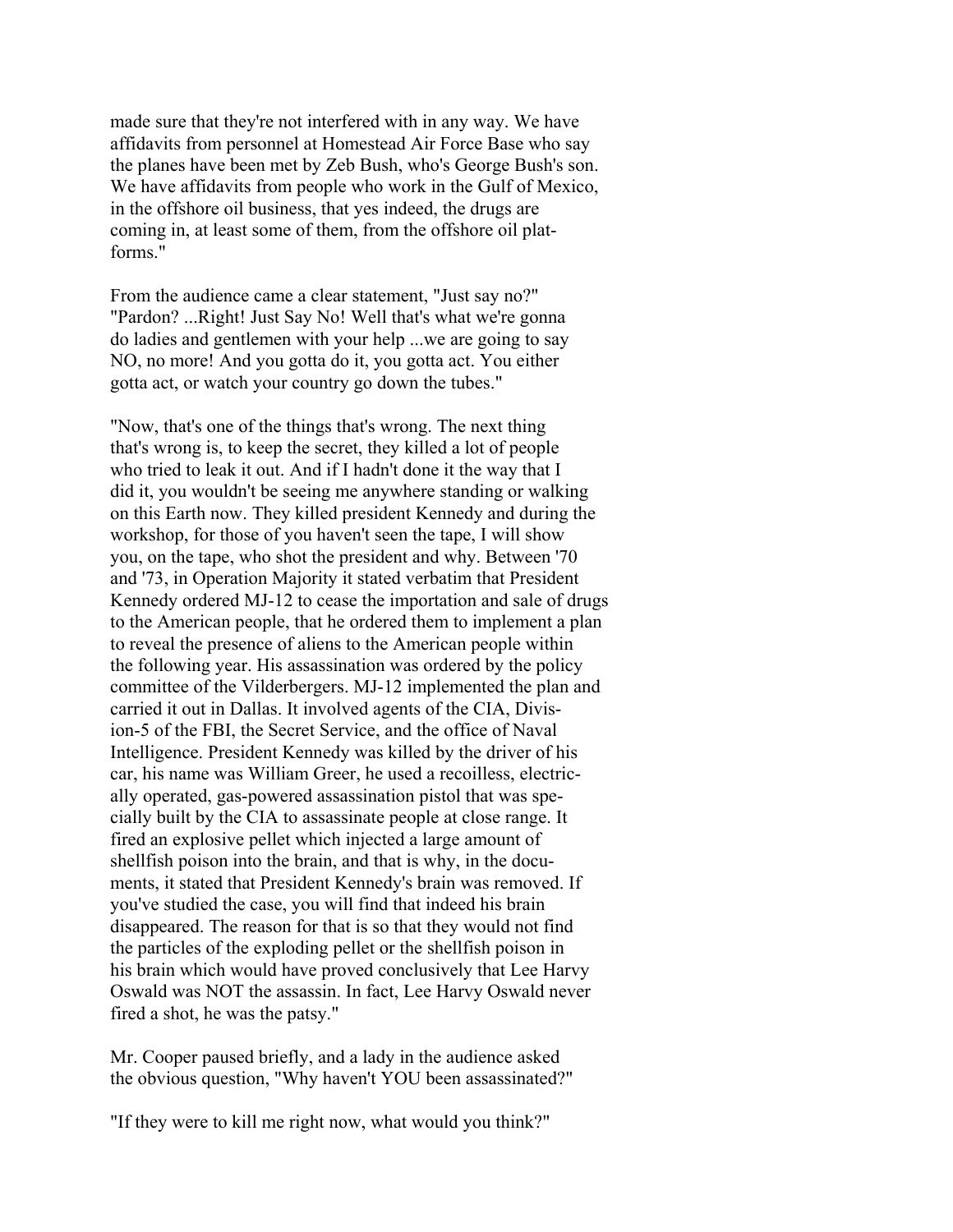#### Cooper posed.

"That it's the truth," several people chimed.

"I've got 'em right where I want 'em. If they touch me, everyone who's ever heard me talk is gonna be absolutely enraged and is gonna know that everything I've said is true. As long as they don't touch me there's gonna be some of you who are always gonna be wondering. But eventually we're gonna bring enough proof out, and if you're here during the workshop you're gonna see an awful lot of it that's gonna prove to you that it's true. It's real. And it's happening!"

"Okay, I've tried to cover a lot of stuff, just briefly, because there's no time in 45 minutes to get into anything very much."

Mr. Cooper then announced the scheduled workshop session the following day in which tangible proofs could be seen but regrettably I was unable to attend. He then opened up the floor to questions and answers.

A muffled question was barely heard coming from the front of the room which in essence asked, "What about all the people in the press and others who were in Dallas and who saw the assassination? Couldn't they tell where the shot came from, why didn't they come forward? There must have been plenty."

"There was, we know that there was at least 18 who were all murdered within 2-years of the event. The odds of that happening are 1 in 300,000 trillion," Cooper replied.

Again a muffled question, "Why did the DRIVER have to shoot Kennedy?"

"Because the other fools missed! There were a total of 3-shots fired at President Kennedy, one hit him in the throat and didn't kill him and 2 of them hit John Connelly [sp]. The one that was fired from the grassy knoll hit the president in the throat. The other 2-shots came from directly behind the limousine, not the school book depository building, and hit Governor Connelly. Governor Connelly, in intelligence community circles, is known as a 'can do' man, because he took 2-hits and still kept his mouth shut."

"How is it that the driver, sitting on the front, left-hand side of the car was able to blow off the right side of Kennedy's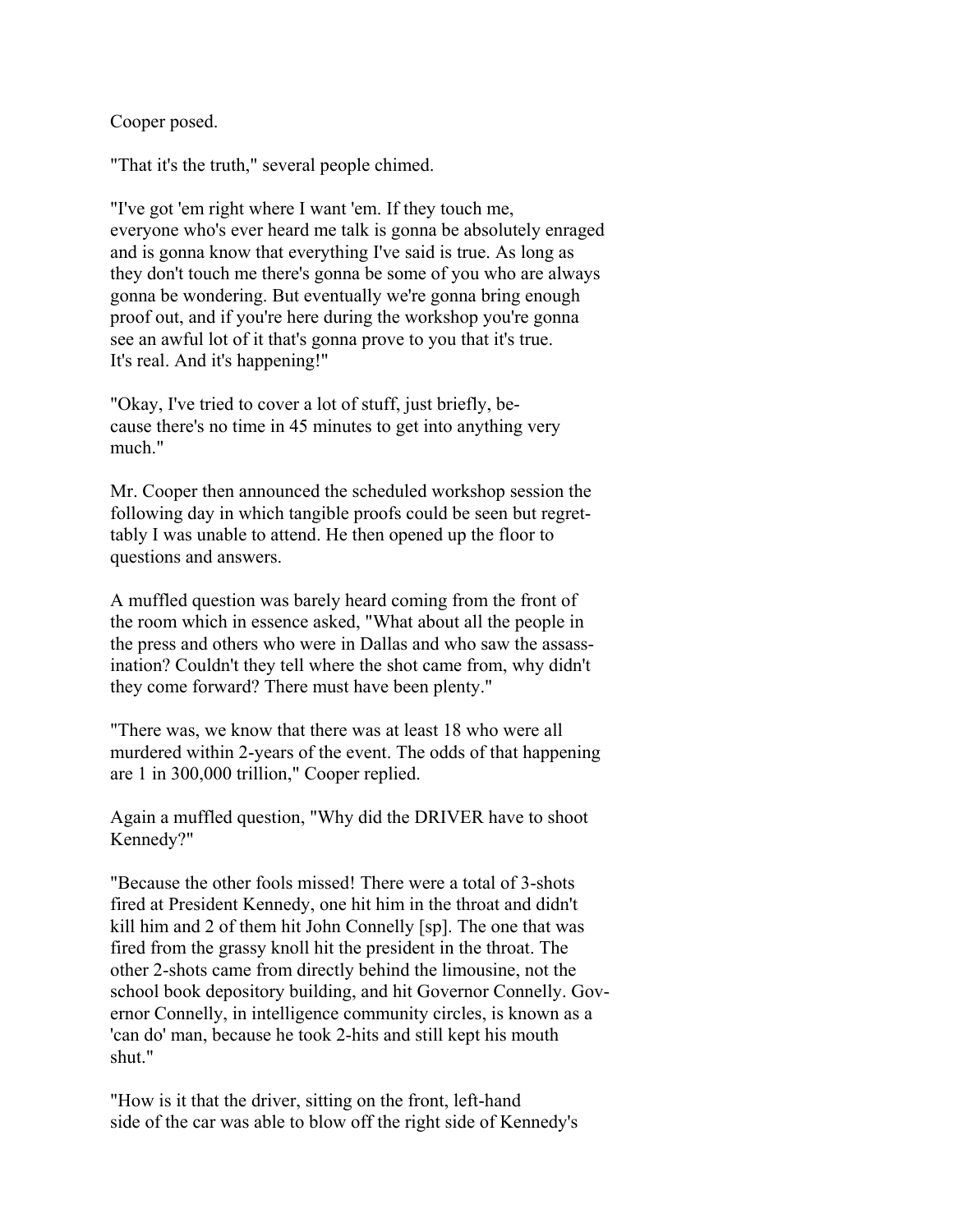brain when the bullet actually entered in, and it would have been virtually impossible..." another person asked.

Mr. Cooper seized the gist of his question and injected, "For those of you who have been listening to all these talk show hosts, whose job it is to be a talk show host, and who have not done any legitimate research into this, if you come to the workshop, I will show you, on the tape, how it was done. You will see that Kennedy was, in fact slumped over against Jackie, his head was turned [this direction], it was very simple, it was easy and you will see it with your own eyes."

Another muffled, off-mike question from a member of the audience inquiring why no one else had come forward with the information Mr. Cooper was disseminating, and why those who knew it had kept it secret for so long was quickly answered, "It hasn't been, I'm talkin' about it now. Bill English was talkin' about it 8-years ago but everybody laughed at Bill English. John Lear's been talkin' about it for 3-years and everybody laughed at him. Now there's so many people have been talkin' about it, people are startin' to listen and it's about time. Because it's about time we that we quit being fools, and that's exactly what they think we are and we prove it to them every day."

Almost all of the questions from the audience were to faint to hear. The next one dealt with the alien technology and asked in essence, "Hasn't any one else [other than the government] come up with the energy technology that the aliens have?" to which Mr. Cooper answered, "There's been quite a few people who've come up with it and they've ALL been stopped, and they'll all continue to be stopped. Because once you have it you have FREE ENERGY. Once you have free energy they no longer have power over you. You understand? That's why they stop it."

Another question asking, "In the film of the assassination which was examined greatly by experts, why didn't THEY conclude that Kennedy's driver shot him?", to which Cooper asked, "Examined by WHO greatly?", and continued, "Most of the film that you can purchase has that segment cut out, and you can always tell it by the person running in the background, they'll run up to here... all of a sudden they'll be down here... running. You will see in most of the clips that you've ever seen on television, or in the movies, or that you're able to get your hands on, you'll see William Greer start to turn like this...", then a muffled comment from the audience, then Cooper answered, "That's because they clipped it out! And on a lot of them, I'll bet you most of you, every time you've seen the clip on television,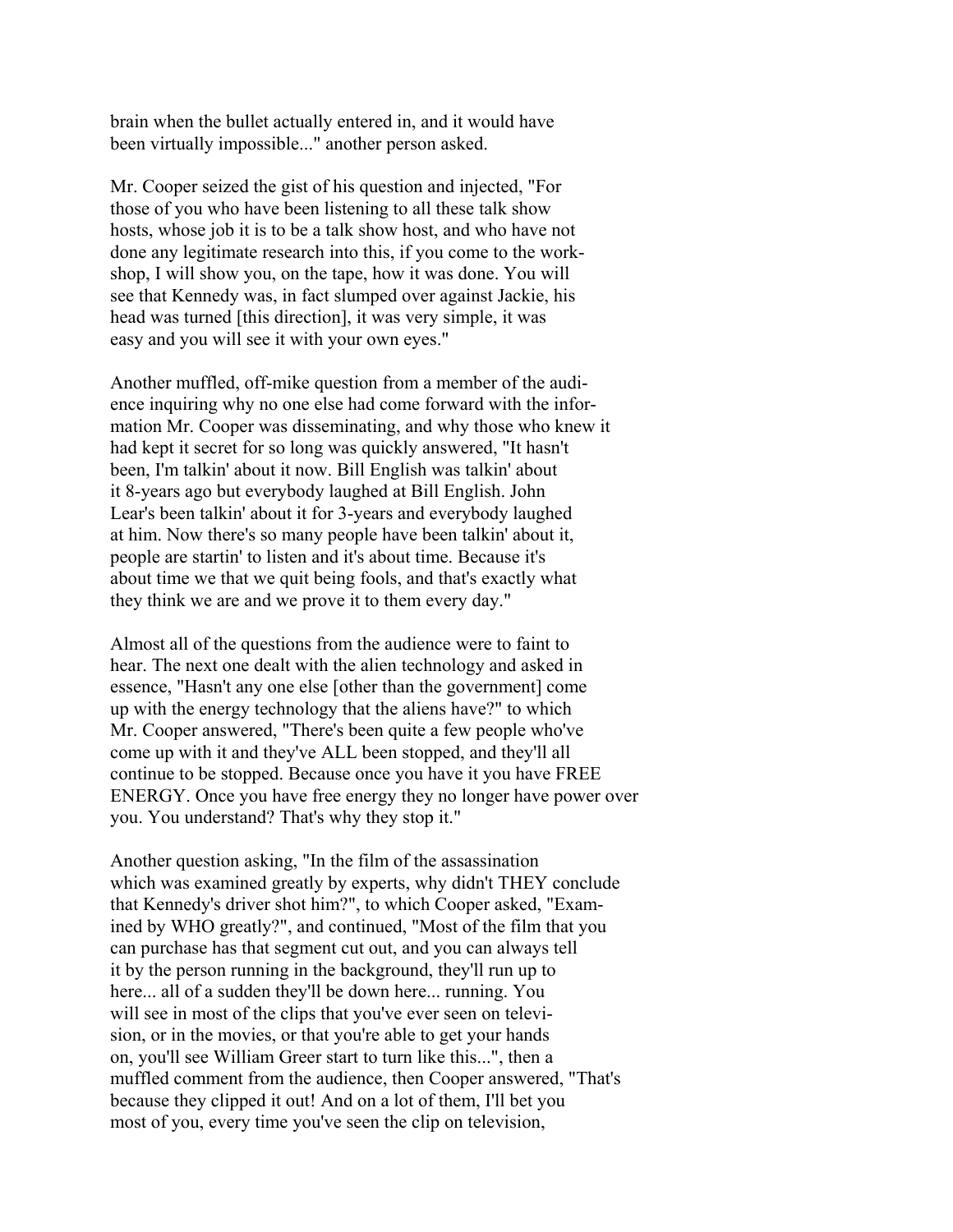never looked at the driver anyway. If you're really honest with yourself, and with me, you know your eyes were right on Kennedy."

A woman asked if any of the alien technology was being used in present-day military equipment and was answered, "Yes, there's a lot of alien technology contained in the Stealth bomber, that's right. The Stealth fighter was flying for 10-years before you even knew it existed."

As the hour drew late another question, more clearly stated, was asked of Mr. Cooper by a woman closer to my ears, "Before you let us all out of here, there's a bunch of us here wondering what can we all do to help bring this all out?"

A single word, "REVOLT" issued from several listeners simultaneously but Cooper responded, "Don't revolt. What you need to do is what you should have been doing all along. You need to get involved with your government. The first thing you need to do is purchase a copy of the Constitution, which I know that most of you don't have anywhere in your house, and if I were to go around this room and ask each person what the Constitution says, most of you couldn't tell me what the Constitution says from your grocery bill. And that's the truth! And that IS your country! So if you don't know what your Constitution is you're dead already, so the first thing you do is you get a copy of your Constitution. The second thing you do is you learn it! The third thing you do is you start calling your senators and your representatives, and the President of the United States and you start leaning on them, and you tell them, 'Unless you straighten up the government, and unless we start getting the truth, and I mean the whole truth, and no more of this baloney, this's the last job you're ever gonna have, period. And I'll do everything in my power to make sure that comes true.' And then write them, frequently, saying the same thing. And then when they're in your area, in their area offices, take a little delegation and go see them, and make them understand that they're gonna be living in poverty because they're not gonna have a job anymore come election day. You see, the secret government may own the executive branch, but you people, all of us, we own the Congress, and the Congress makes the laws, and the Congress can impeach the entire executive branch! You also have the right to petition the government for a redress of injuries. So you ARE powerful, you've just forgotten that you're powerful, you've forgotten that that vote that you haven't been doing every time election comes around, that vote has abdicated your power. That vote you did not cast abdicated your power and gave it to those who are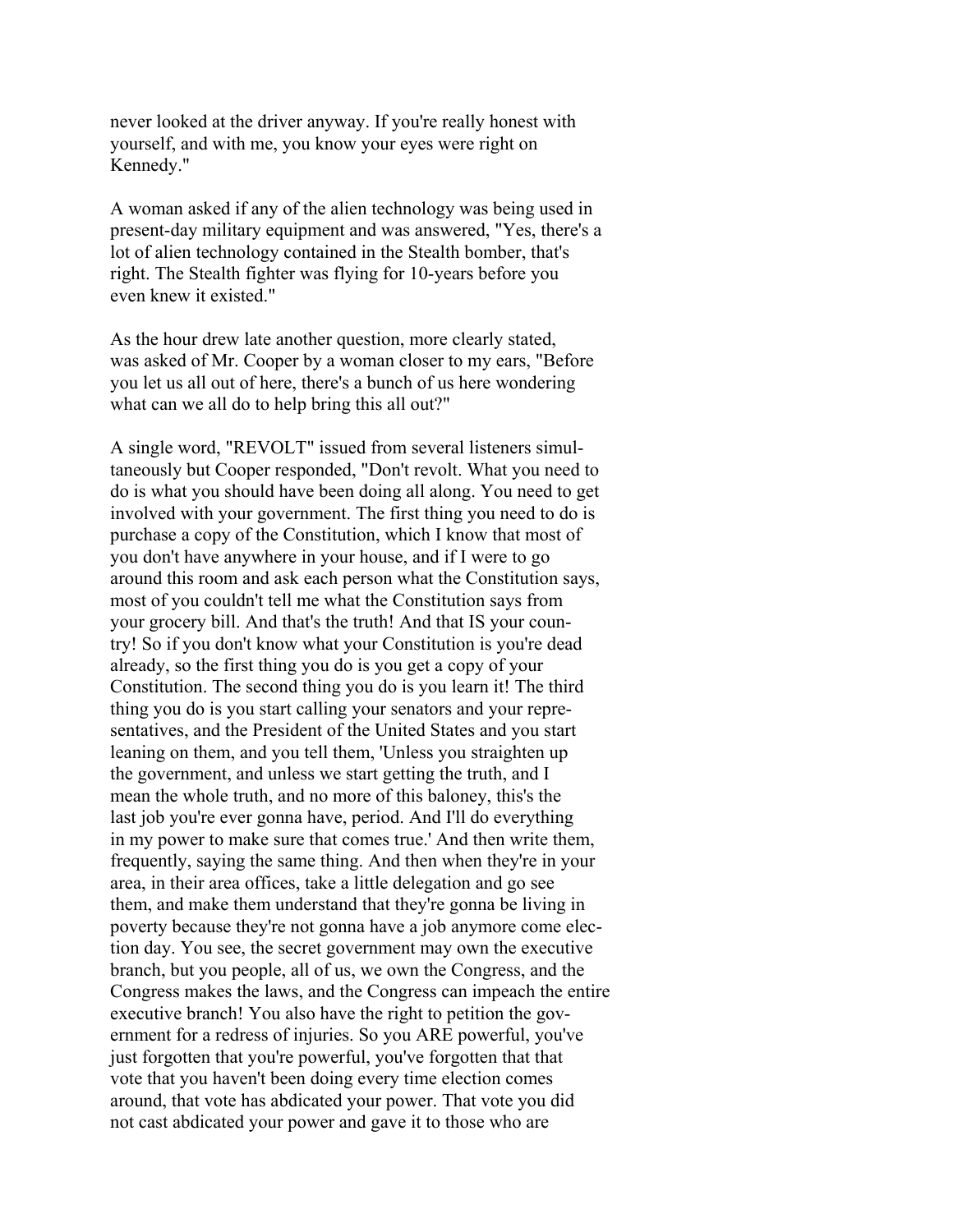subverting the Constitution and are ruining this country."

A gentleman then asked, "What was traded to the aliens for their technology?"

"People and animals," replied Cooper succinctly.

Another man asked, "Is the Soviet Union in on any of this?"

"The Soviet Union and the United States of America have been close allies since the end of World War II and have been closely participating in the secret space program all this time. The Soviets have the same thing we have, yes. What you see happening in the Soviet block right now is not the result of people standing up and saying, 'We want to be free.' It's the result of the international bankers saying, 'You tear down these barriers, and you meet the West half way, give your people some freedom, the West is gonna take some freedom away from their people so that we can put together a one-world economic system ...and have all the power. That's what's happening! If you don't believe it, stick around and watch it!"

A dubious woman then asked, "Why was the shellfish poison necessary? A lot of his brain was blown off anyway."

Cooper: "The shellfish poison? If you go to kill someone, one thing I've learned, I learned it real good, I learned it especially good when I went to Viet Nam; just 'cause you shoot someone doesn't mean they're gonna die. And if they don't die, they're gonna be MAD. And if they've got a gun, you're dead. So you want the first time to be the last time. So if you really want to to kill somebody you don't play around. If you REALLY want to kill somebody ...you KILL them, you don't play, you make sure that when you shoot them, they're dead. That way they can't hurt you, can't hurt you at all."

Regrettably, the next question was totally unintelligible, I was thankful however that Mr. Cooper had a good public address system to amplify his reply, "The first moon landing was May the 22nd, 1962... or excuse me, that was the first landing on Mars. I'm sorry, May the 22nd, 1962 was the winged probe that used a hydrozine propeller, flew around approximately 3-orbits and landed on May the 22nd, 1962, was a joint United States / Russian endeavor. The first time that we landed on the moon was sometime during the ...probably middle 50's, because at the time when President Kennedy stated that he wanted a man to set foot on the moon by the end of the decade we already had a base there."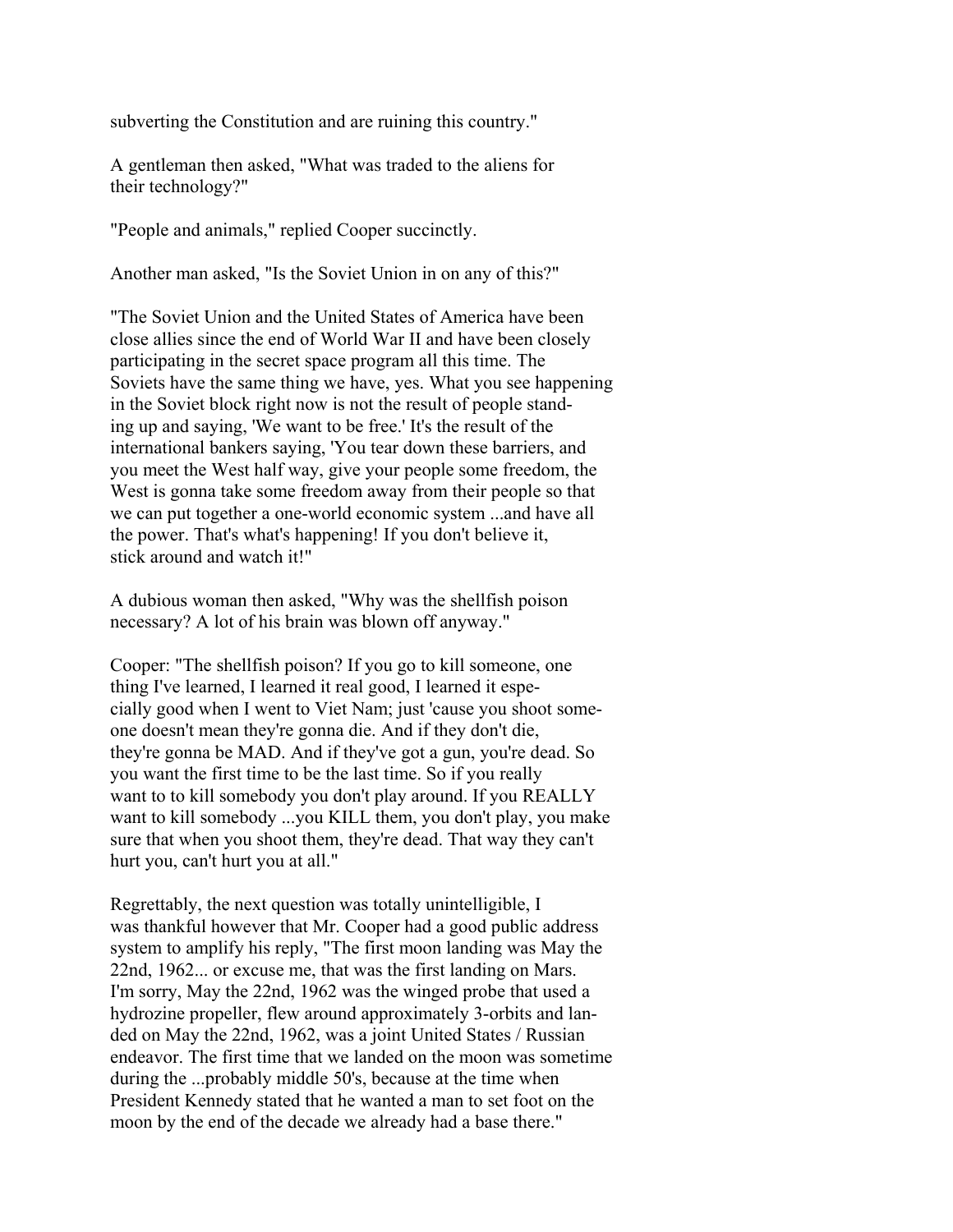"What about Mars?" came another quick question.

"We have a base on Mars also," Cooper calmly replied.

"When did that happen?"

"I don't know the exact date but I know the project's name, it was 'Adam and Eve'."

"How long have you known about this?"

"Well, I revealed it publicly for the first time on July the 2nd, 1989, and within 3-weeks of the time I revealed it publicly, the government, to get the American people not to listen to me, came out and said that they planned to build a base on the moon and a colony on Mars. Now, 3-days previous to my speech, representatives from NASA said, 'We can never have a colony on Mars, it's impossible that there's a colony on Mars because Mars is a dead planet.' And it's NOT a dead planet, they've lied to you about Mars."

"My name is Dave [unintelligible], I'm a representative of the Crystic Institute, and I'd like to know why it was that when we sent a representative down to your home, at your request, you failed to produce any documentation to substantiate your allegations."

"In the first place it was NOT at my request, I have never contacted the Crystic Institute in my life. I was on the Carol Hemingway Show, she contacted the Crystic institute, she told Daniel Shehan [sp] that I had just said something about Bush and drugs on her show. HE called ME and told me he wanted to send an investigator, in fact he told me to even help the investigator because he was new at the job, his name was Wayne Nelson, he is a very good gentleman, he stayed at my house for 2-days, slept overnight on my couch, I gave him everything I had. I never told Daniel Shehan that I had any documents and I never told Wayne Nelson that I had any documents. In fact what I told Wayne Nelson, and I quote, 'Wayne, if I did have the documents I couldn't admit it and I don't know you from Adam, and I don't know Daniel Shehan from Adam and what makes you think I would give them to you.' Who am I going to give them to and how quick are they going to disappear, that was my thought. Wayne Nelson also came to my house with a stack of documents this thick already substantiating the presence of aliens and extraterrestrial craft on this planet, and they are keeping it a secret, because they're afraid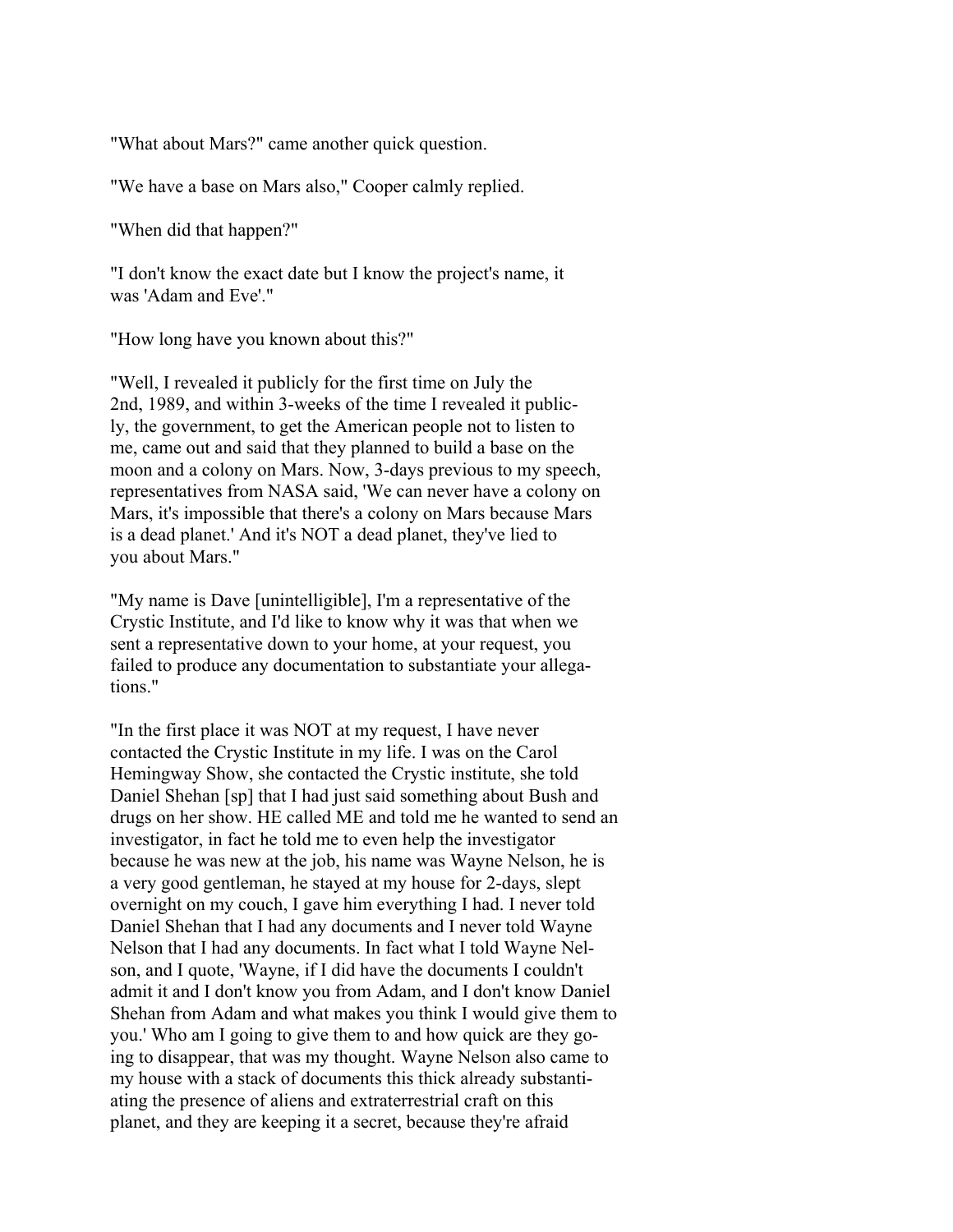somebody'll laugh at them and they'll loose their credibility."

"We need some patriots in this country, not people trying to make a name for themselves, trying to expose some drug runners, because those are just the bag-men. The real crook is in the White House! And you can tell THAT to Daniel Shehan!"

"Why didn't Jackie Kennedy report [the source of the lethal shot]?" asked another audience member.

"Who's she gonna tell? The Secret Service just killed her husband and they're assigned to protect the President. Also, who had her children? The same Secret Service had her children at the time."

"Wasn't the craft at Roswell, New Mexico destroyed and all the aliens killed?" another young man asked.

"All the aliens were dead but the craft was not completely destroyed, it was severely damaged yes."

On an unrelated note an older gentleman asked, "Does that mean that 'Alternative-3' is true?"

"Alternative-3 is absolutely true and so is 'Alternative-2'."

Then a man in his late 20's or early 30's raised his hand, said something I couldn't hear, and was apparently recognized by Mr. Cooper who asked him to take the podium and address the audience.

"What I said was that I thanked him [Cooper] very much for coming forward and saying something. A lot of my friends out here know that I was involved in the United States Special Forces, UFO Tracking and Research from the years 1971 to 1975. My name is Richard Murray, I was based out of the 71st Tac Controll Flight, McDill Air Force Base, Tampa, Florida. We were 'Mobile Radar Command,' that was combat and war ready. We could be loaded on aircraft within an hour and many times were taken into areas [to] set up radar. A lot of times we were set up around Egland [sp] Air Force Base because that's where they have the 'Altered Temperature Weather Control', where they can test various aircraft for their shrinkage and their dimension change during altered temperature. So, you know, I was told to shut up twice in 1982 and they finally threatened my parents life so I stayed quiet, and, that's when Wendel Stevens was taken off the streets... Just like that! And I hid for quite awhile, and deci-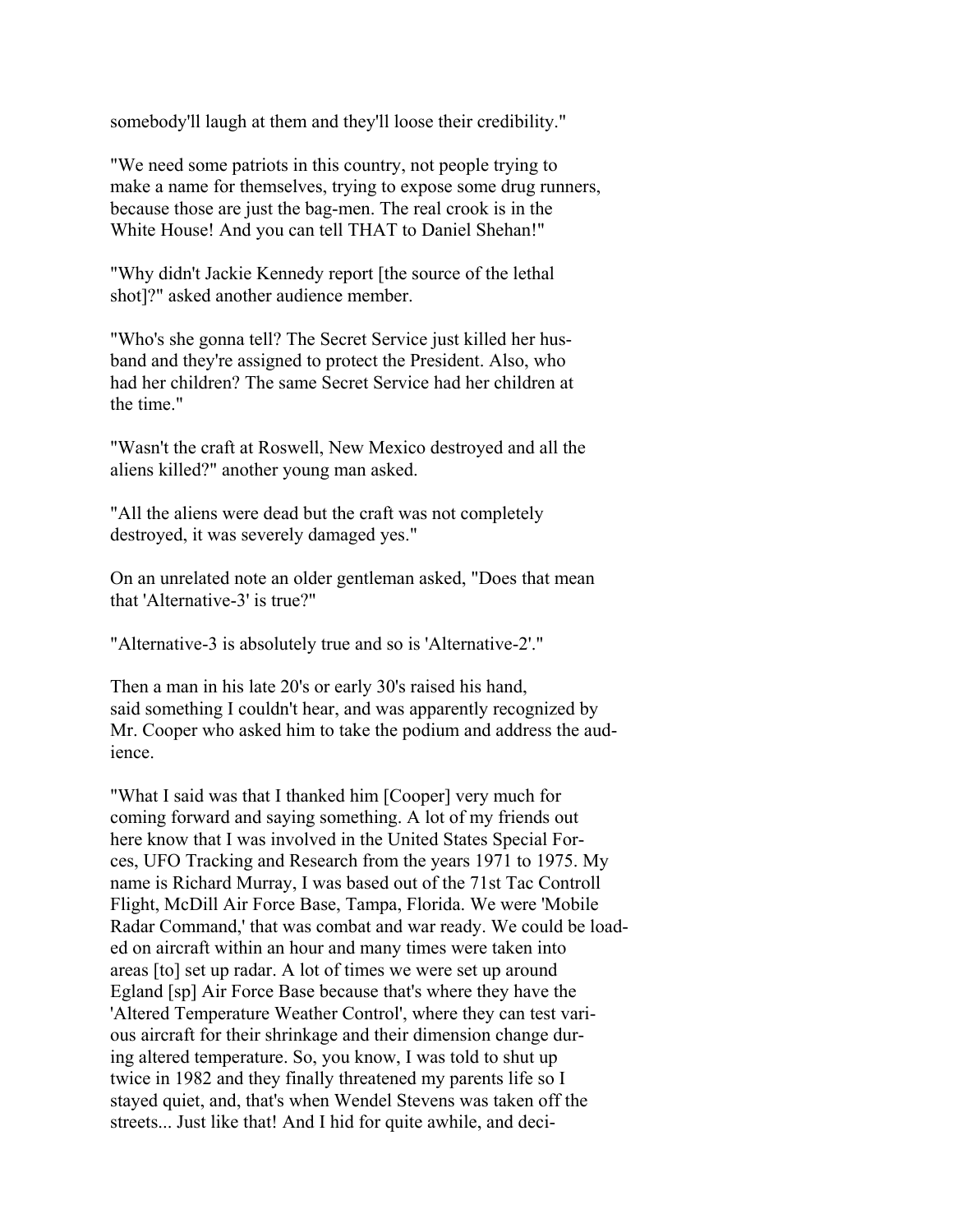ded to come back out when I heard that you're [Cooper] of such high rank as you were, and I felt just in saying that your credentials are true, and that what you have to say, everything you've said here today, I've heard before behind closed doors. And you've really tied the link for me to the Kennedy killing. And there's a few more links that have to go on with the Columbia Cartel and the money laundering. I think there's more than one cartel involved, and they're shutting one of them down so one can maintain a power, it just seems to be the way it works."

A muffled question then came from someone in the audience regarding the person referred to as "Colonel Stevens."

"Uh, Colonel Stevens is out of jail now," replied Murray who was quickly asked another question I couldn't hear to which he answered, "I sure hope to hell so, he is a wonderful man and I give him my utmost respect and it was one of the saddest days in my life to see what happened to him happen to him. But I don't care what they say about Wendel Stevens, in my heart you can't discredit that man to me. I don't care who the hell you are. I won't listen to it, I don't give a shit if he was screwin' babies. You know... that doesn't... he's not that kind of a man, I don't care what you say, I know him personally."

The lecture was then essentially over. The "Alternative-2 and -3" that were referred to briefly are, to the best of my knowledge, two government contingency plans and I don't know which is which, to 1: Declare Martial Law and invalidate the Constitution on the premise that a terrorist group had entered the country with a Nuclear weapon with plans to detonate it in a major city. All dissidents would be rounded up and placed in concentration camps and the press and media would be nationalized. All this, if the information becomes public before they want it to or if the aliens attempt a takeover, and 2: Another contingency plan to contain or delay the release of this information, the details of which I am probably wrong about anyway.

My own personal reaction to Milton William Cooper; Mr. Cooper is a man who appears to be in his late fourties, of medium height and weight, and was dressed casually when I saw him. His hairline was receding slightly and he carried himself with confidence and purpose. Bill Cooper, as he was called by several in attendance, is not a professional speaker. His presentation lacked the polish of repeated deliveries which all the other lectures I heard during the Expo. had, but what it lacked in fine tuning was easily made up for in its content. Weather or not everyone in the audience was convinced of his sincerity I do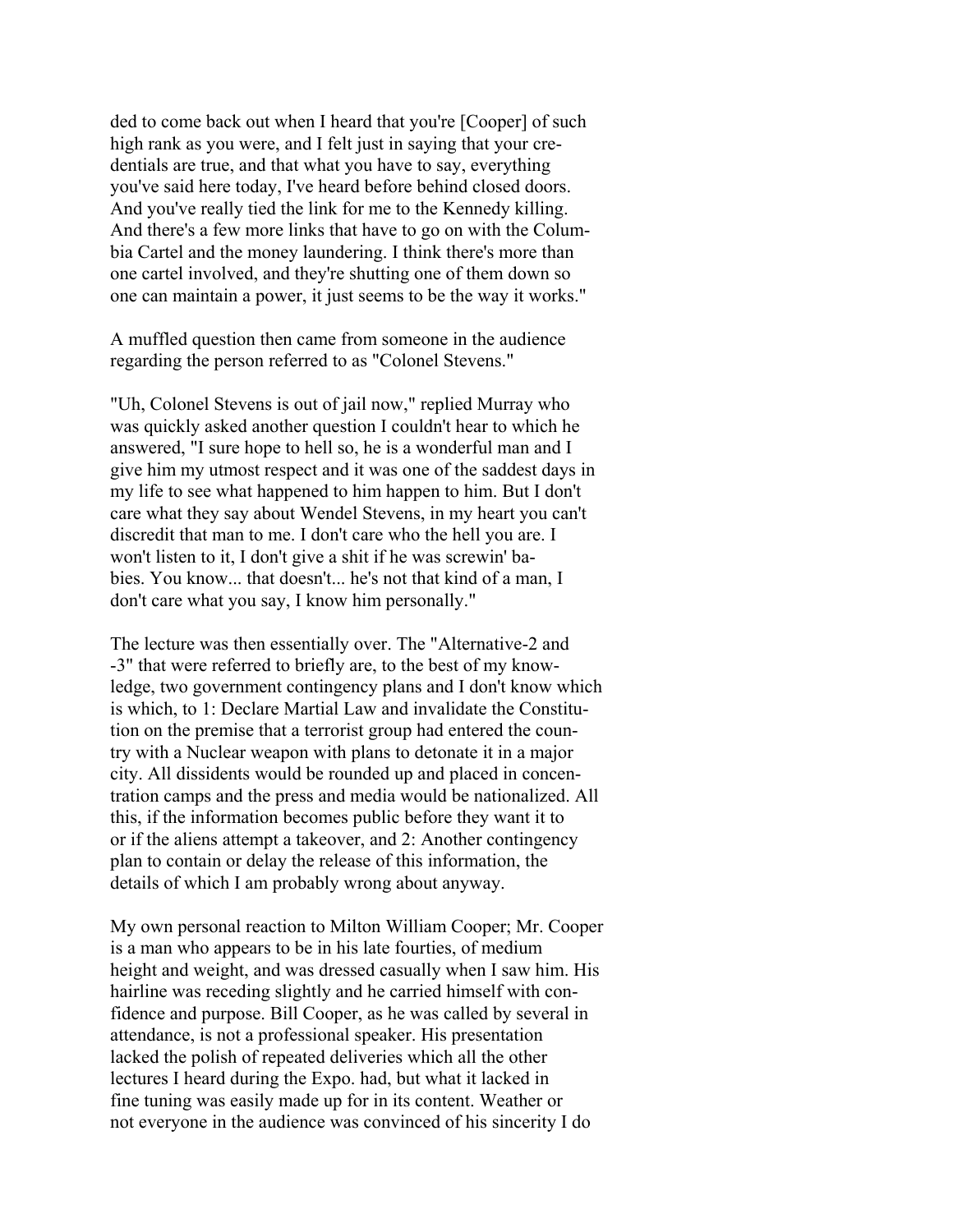not know, but the thunderous peal of applause which exploded as he concluded the session spoke for me and the majority of those in attendance. I am convinced beyond any reasonable doubt that Bill Cooper believes everything he said, and I'm about as skeptical as they come.

Please read the attached file written by Milton William Cooper which describes some of the government operations, projects, and code names that pertain to the above transcript. Perhaps from the two documents you can reach your own conclusions as to what "Alternative-2 and -3 are

The following is the original file "OPER-MAJ.TXT" which introduced Mr. Cooper to me.

OPERATION MAJORITY FINAL RELEASE THERE WILL BE NO CORRECTIONS TO THIS FILE C - COPYRIGHT 1989 BY MILTON WILLIAM COOPER ALL RIGHTS RESERVED

## YOU HAVE MY PERMISSION TO QUOTE FROM THIS INFORMATION IN PRESS RELEASES, PERIODICALS, AND SPEECHES. INCLUSION IN ANY OTHER MEDIA REQUIRES MY EXPRESS WRITTEN PERMISSION.

This file contains the absolute true information regarding the alien presence on earth and the US Government's involvement with the aliens. This file contains only the information as I saw it and only my information. It does not contain any information from any other source.

It was necessary for me to issue the information previous to this release in a manner which would deceive the Government until someone was able to independently confirm my identity, my employment, my service record, my intelligence background, the identity of the person to which I gave the information in 1972, his acknowledgment of the information and when it was given to him, that the information is correct, that I have not seen him since 1974, and that I have not communicated with him in any form since 1976. This was necessary because this file is my death warrant if MJ-12 continues to operate in a manner consistent with its history.

All in the last paragraph has been independently verified by 2 different people who have no connection with each other. I will only list one for obvious reasons.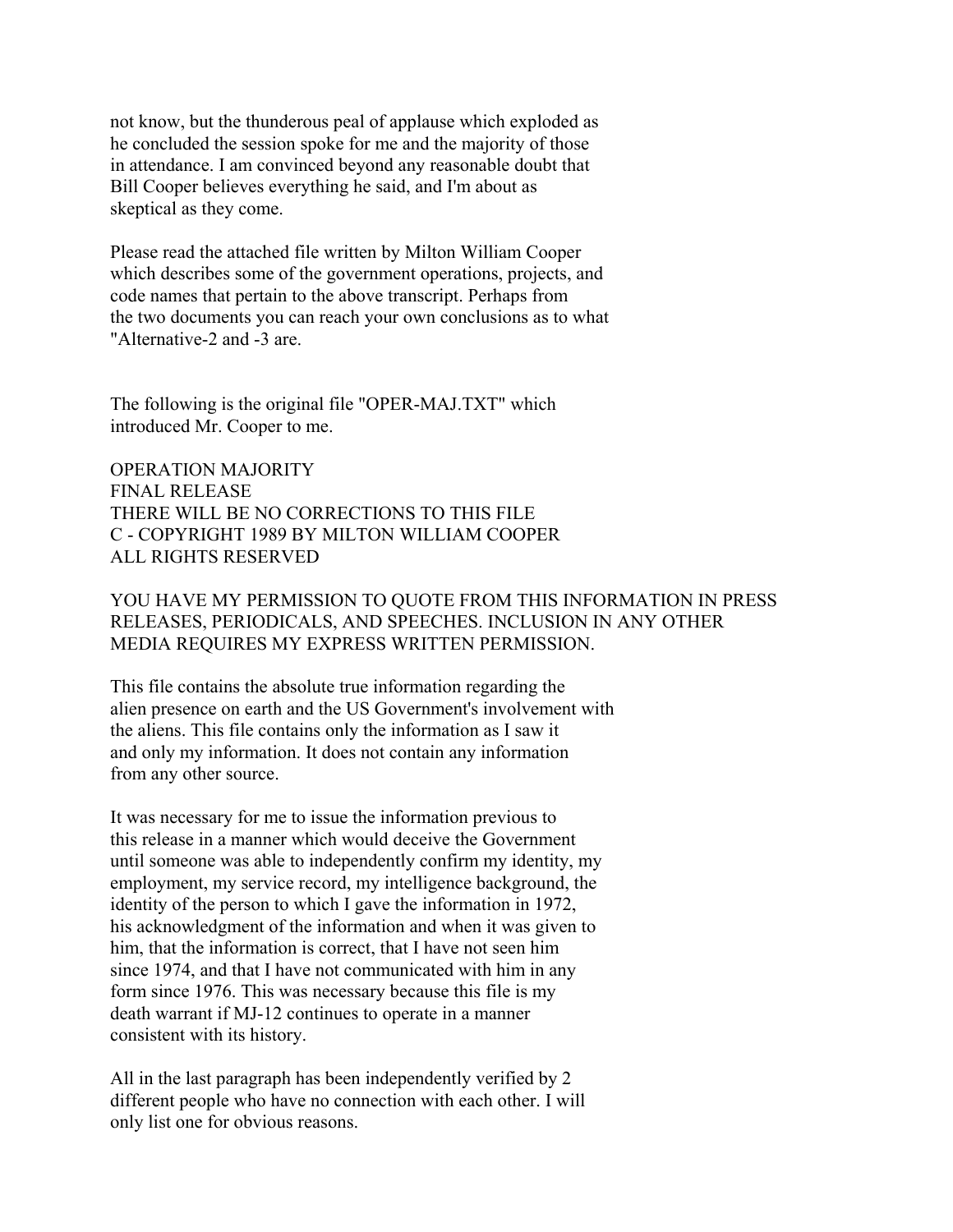Tony Pelham, Journalist Las Vegas Bullet, (Newspaper) 300 West Boston Las Vegas, Nevada 89102

The original information that I first released was not much MAJI that I was not a threat long enough to have independent verification of the facts before I risked death. [TRANSMISSION GARBLED] I wish to make it absolutely clear that I do not consider myself a hero. I believe that most of you would do the same thing if you knew the truth. I gave an oath that I would uphold and protect the Constitution of the United States of America and I take that oath very seriously. I am doing no more now than I did when I fought in Vietnam. I am doing my duty.

Please make copies of this file and send it to your Congressman, your Senator, the Attorney General of the United States, and to the Supreme Court. Send it also to everyone you know. Attach copies of the Bill English file and John Lears file. Send anything else you may have which tends to support the information.

I, Milton William Cooper, 1311 S. Highland #205, Fullerton, California, 92632, (714) 680-9537, do solemnly swear that the information contained in this file is true and correct to the best of my knowledge. I swear that I saw this information in 1972 in the performance of my duties as a member of the Intelligence Briefing Team of the Commander In Chief of the Pacific Fleet as a Petty Officer in the US Navy. I swear that I underwent hypnotic regression in order to make the information as accurate as possible. I swear that I can and will take a lie detector test or any other test of any reputable person's choosing in order to confirm this information. I swear that I can and will undergo hypnotic regression conducted by any reputable and qualified Doctor of any reputable person's choosing in order to confirm this information. I will not, however submit to any test or hypnosis by anyone who is now or has ever been connected with the Government in any capacity for obvious reasons.

The following is brief listing of everything that I personally saw and know from 1972 and does not contain any input from any other source whatsoever.

MAJESTY was listed as the code word for the President of the United States for communications concerning this information.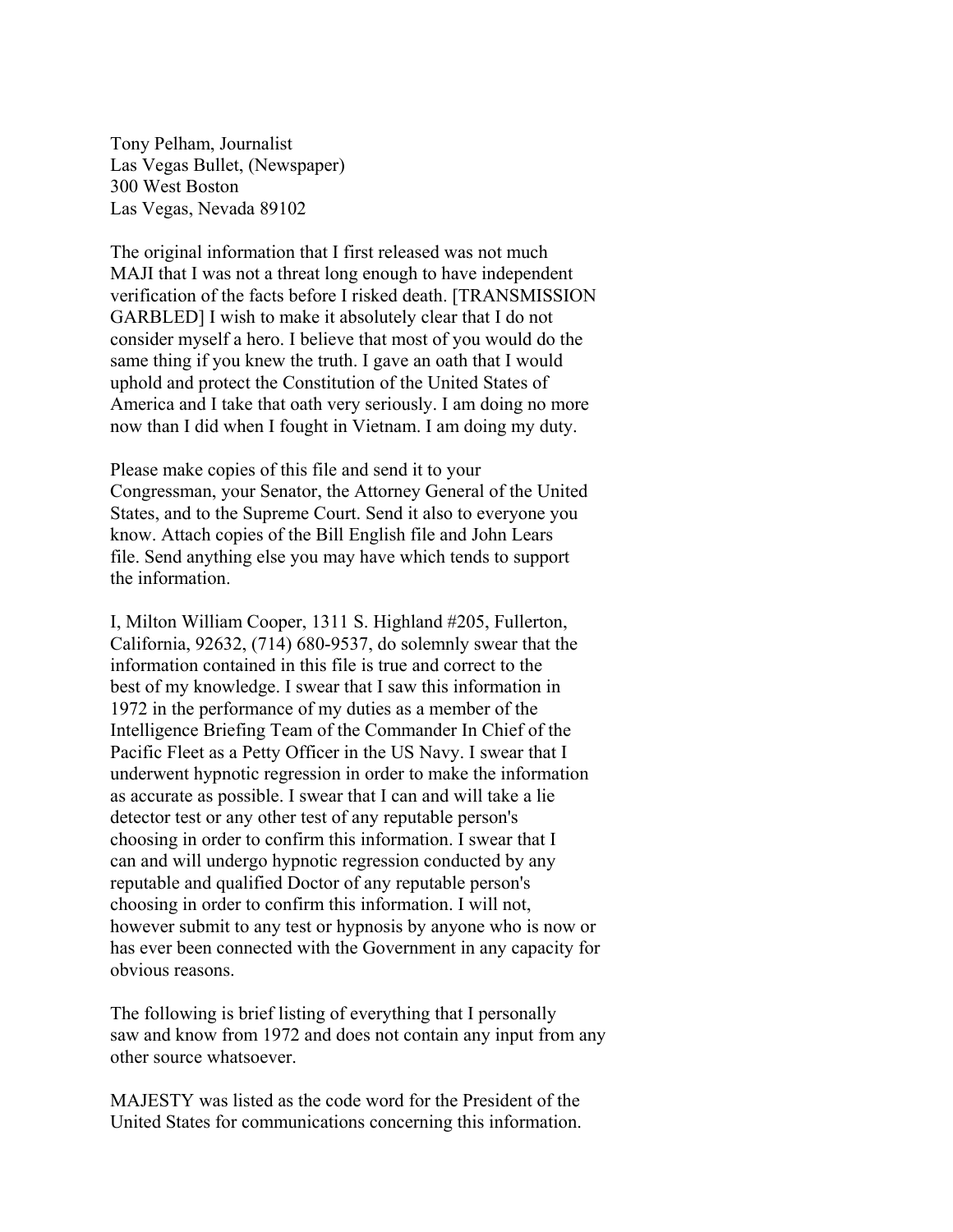OPERATION MAJORITY is the name of the operation responsible for every aspect, project, and consequence of alien presence on earth.

GRUDGE Contains 16 volumes of documented information collected from the beginning of the United States investigation of Unidentified Flying Objects (UFO's) and Identified Alien Crafts (IAC). The project was funded by CIA confidential funds (nonappropriated) and money from the illicit drug trade. Participation in the illegal drug trade was justified in that it would identify and eliminate the weak elements of our society. The purpose of project GRUDGE was to collect all scientific, technological, medical and intelligence information from UFO/IAC sightings and contacts with alien life forms. This orderly file of collected information has been used to advance the United States Space Program.

MJ-12 is the name of the secret control group. President Eisenhower commissioned a secret society known as THE JASON SOCIETY (JASON SCHOLARS) to sift through all the facts, evidence, technology, lies and deception and find the truth of the alien question. The society was made up of 32 of the most prominent men in the country in 1972 and the top 12 members were designated MJ-12. MJ-12 has total control over everything. They are designated by the codes J-1, J-2, etc all the way through the members of the Jason Society.

The director of the CIA was appointed J-1 and is the Director of MJ-12. MJ-12 is responsible only to the President. MJ-12 runs most of the world's illegal drug trade. This was done to hide funding and thus keep the secret from the Congress and the people of the United States. It was justified in that it would identify and eliminate the weak elements of our society. The cost of funding the alien connected projects is higher than anything you can imagine. MJ-12 assassinated President Kennedy when he informed them that he was going to tell the public all the facts of the alien presence. He was killed by the Secret Service agent driving his car and it is plainly visible in the film held from public view.

A secret meeting place was constructed for MJ-12 in MARYLAND and it was described as only accessible by air. It contains full living, recreational, and other facilities for MJ-12 and the JASON SOCIETY. It is code named "THE COUNTRY CLUB". Only those with TOP SECRET/MAJIC clearance are allowed to go there.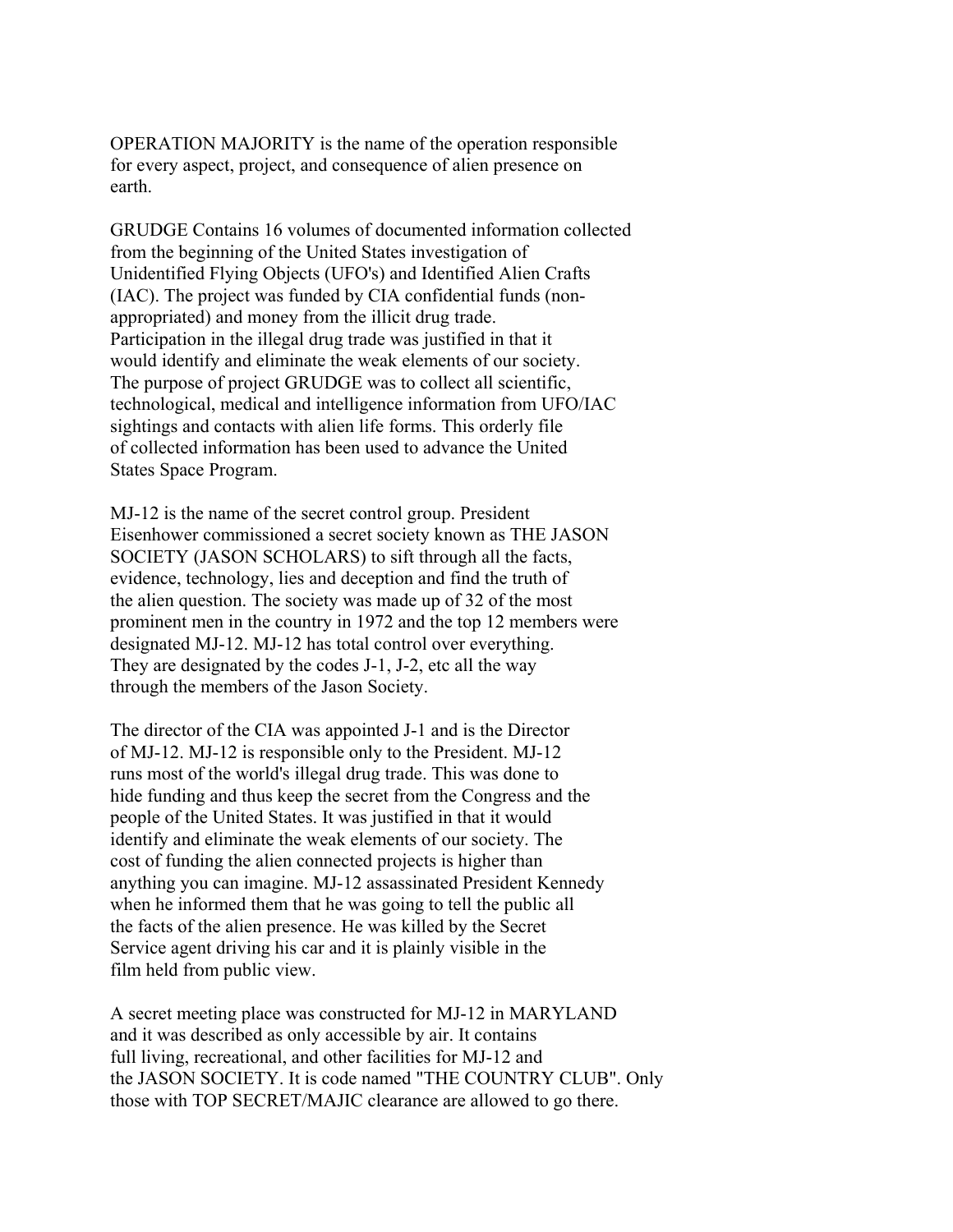MAJI is the MAJORITY AGENCY FOR JOINT INTELLIGENCE. All information, disinformation, and intelligence is gathered and evaluated by this agency. This agency is responsible for all disinformation and operates in conjunction with the CIA, NSA, and the Defense Intelligence Agency. This is a very powerful organization and all alien projects are under its control. MAJI is responsible only to MJ-12.

SIGMA is the project which first established communications with the aliens and is still responsible for communications.

PLATO is the project responsible for Diplomatic relations with the aliens. This project secured a formal treaty (illegal under the Constitution) with the aliens. The terms were that the aliens would give us technology. In return we agreed to keep their presence on earth a secret, not to interfere in any way with their actions, and to allow them to abduct humans and animals. The aliens agreed to furnish MJ-12 with a list of abductees on a periodic basis.

MAJIC is the security classification and clearance of all alien connected material, projects, and information. MAJIC means MAJI Controlled.

AQUARIUS is a project which compiled the history of alien presence and their interaction with Homo Sapiens upon this planet for the last 25,000 years and culminating with the Basque people who live in the mountainous country on the border of France and Spain and the Syrians.

GARNET is the project responsible for control of all information and documents regarding this subject and accountability of the information and documents.

PLUTO is a project to evaluate all UFO/ IAC information pertaining to space ....... [TRANSMISSION GARBLED]

POUNCE is the project formed to recover all downed/ crashed craft and aliens.

REDLIGHT is the project to test fly recovered alien craft. It is conducted at AREA 51 (DREAMLAND) in Nevada. It was aided when the aliens gave us craft and helped us fly them. The initial project was somewhat successful in that we flew a recovered craft but it blew up in the air and the pilots were killed. The project was suspended at that time until the aliens agreed to help us.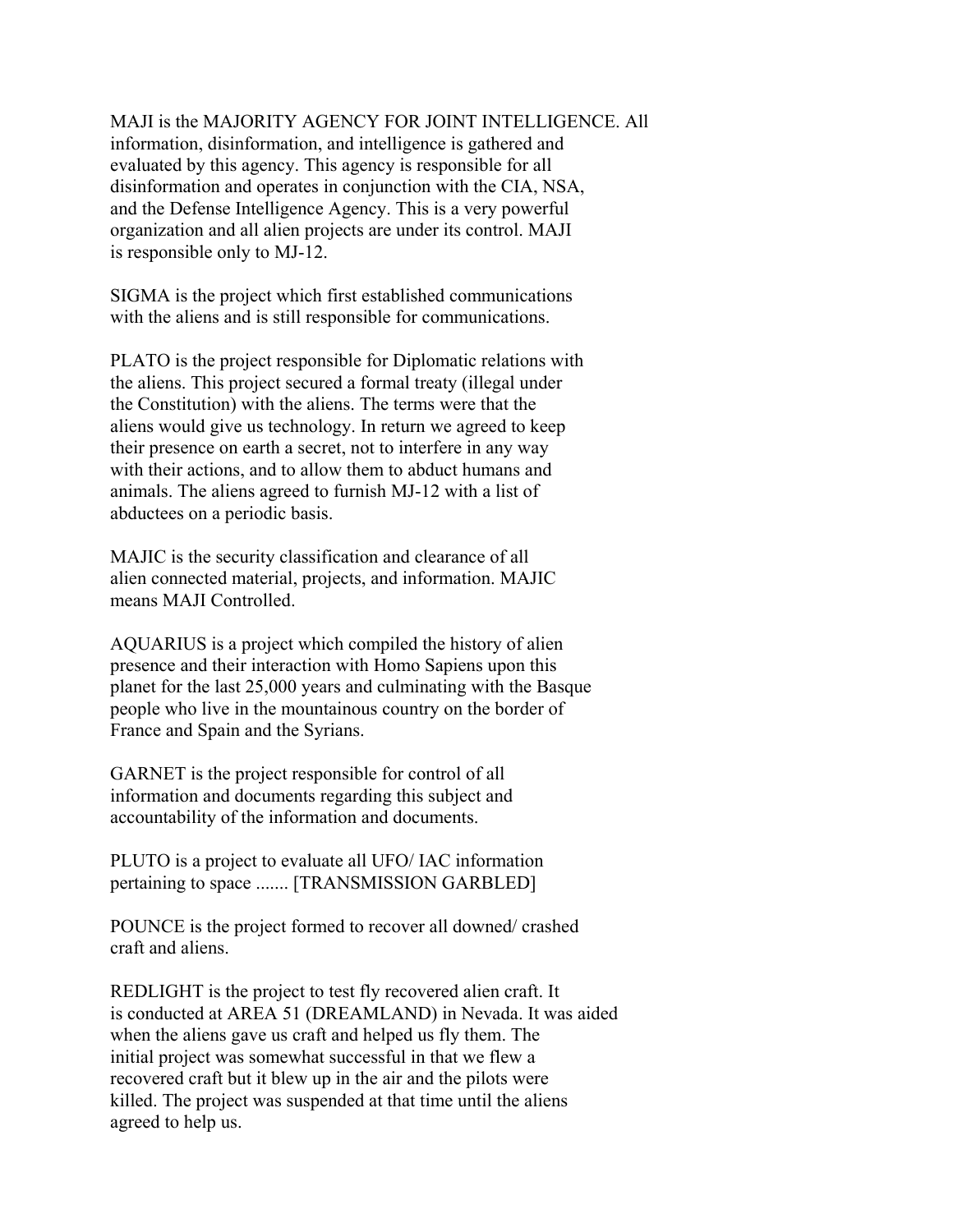SNOWBIRD was established as a cover for project REDLIGHT. Several flying saucer type craft were built using conventional technology. They were unveiled to the press and flown in front of the press. The purpose was to explain accidental sightings or disclosure of REDLIGHT as having been the SNOWBIRD craft.

LUNA is the alien base on the far side of the Moon. It was seen and filmed by the Apollo Astronauts. A base, a mining operation using very large machines, and the very large alien craft described in sighting reports as MOTHER SHIPS exist there.

NRO is the National Recon Organization based at Fort Carson, Colorado. It is responsible for security for all alien or alien craft connected projects.

DELTA is the designation for the specific arm of the NRO which is especially trained and tasked with security of these projects.

JOSHUA is a project to develop a low frequency pulsed sound generating weapon. It was said that this weapon would be effective against the alien craft and beam weapons.

EXCALIBUR is a weapon to destroy the alien underground bases. It is to be a missile capable of penetrating 1000 meters of Tuff/hard packed soil such as that found in New Mexico with no operational damage. Missile apogee not to exceed 30,000 feet AGL and impact must not deviate in excess of 50 meters from designated target. The device will carry a 1 megaton nuclear warhead.

ALIENS, there were 4 types of aliens mentioned in the papers.

A LARGE NOSED GREY with whom we have the treaty, the GREY reported in abductee cases that works for the LARGE NOSED GREY, a blond human like type described as the NORDIC, a red haired human like type called the ORANGE. The home of the aliens were described as being a star in the Constellation of Orion, Barnards star, and Zeta Riticuli 1&2. I cannot remember even under hypnosis which alien belongs to which star.

EBE is the name or designation given to the live alien captured at the 1949 Roswell crash. He died in captivity.

KRLL OR KRLLL OR CRLL OR CRLLL pronounced Crill or Krill was the hostage left with us at the first Holloman landing as a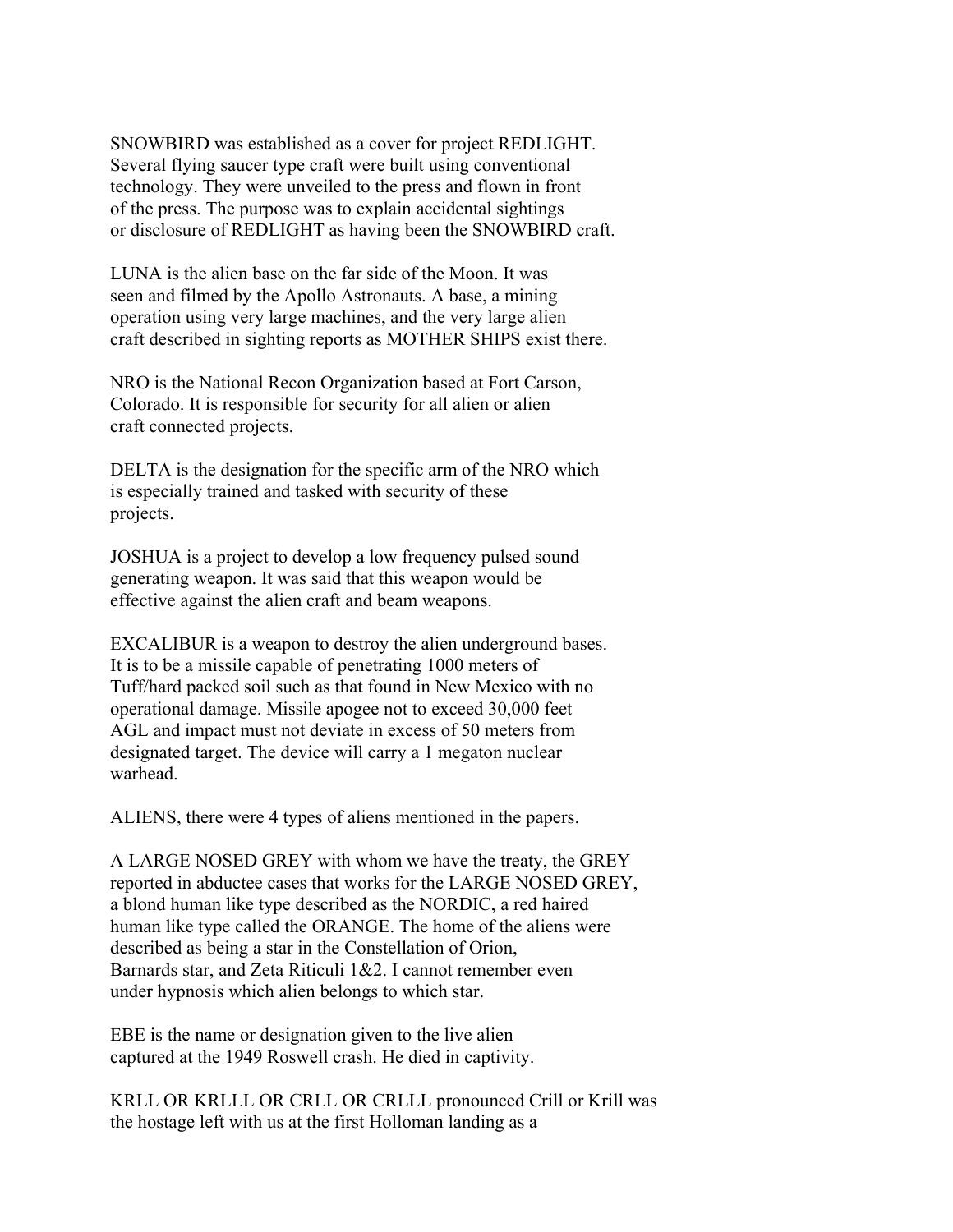pledge that the aliens would carry out their part of the basic agreement reached during that meeting. KRLL gave us the foundation of the yellow book which was completed by the guests at a later date. KRLL became sick and was nursed by Dr. G. Mendoza who became the expert on alien biology and medicine. KRLL later died. His information was disseminated under the pseudonym O.H. Cril or Crill.

GUESTS were aliens exchanged for humans who gave us the balance of the yellow book. At the time I saw the information there were only 3 left alive. They were called  $(P&#s)</math> Alien$ Life Forms ....... [TRANSMISSION GARBLED]

RELIGION The aliens claim to have created Homo Sapiens through hybridization. The papers said that RH-blood was proof of this. They further claimed to have created all four major religions. They showed a hologram of the crucifixion of Christ which the Government filmed. They claim that Jesus was created by them.

ALIEN BASES exist in the four corners area of Utah, Colorado, New Mexico, and Nevada. Six bases were described in the 1972 papers, all on indian reservations and all in the four corners area. The base near Dulce was one of them.

MURDER The documents stated that many military and government personnel had been terminated (murdered without due process of law) when they had attempted to reveal the secret.

CRAFT RECOVERIES The documents stated that many craft had been recovered. The early ones from Roswell, Aztec, Roswell again, Texas, Mexico, and other places.

GENERAL DOOLITTLE made a prediction that one day we would have to reckon with the aliens and the document stated that it appeared that General Doolittle was correct.

ABDUCTIONS were occurring long before 1972. The document stated that humans and animals were being abducted and or mutilated. Many vanished without a trace. They were taking sperm and ova samples, tissue, performed surgical operations, implanted a spherical device 40 to 80 microns in size near the optic nerve in the brain and all attempts to remove it resulted in the death of the patient. The document estimated that 1 in every 40 people had been implanted. This implant was said to give the aliens total control of that human.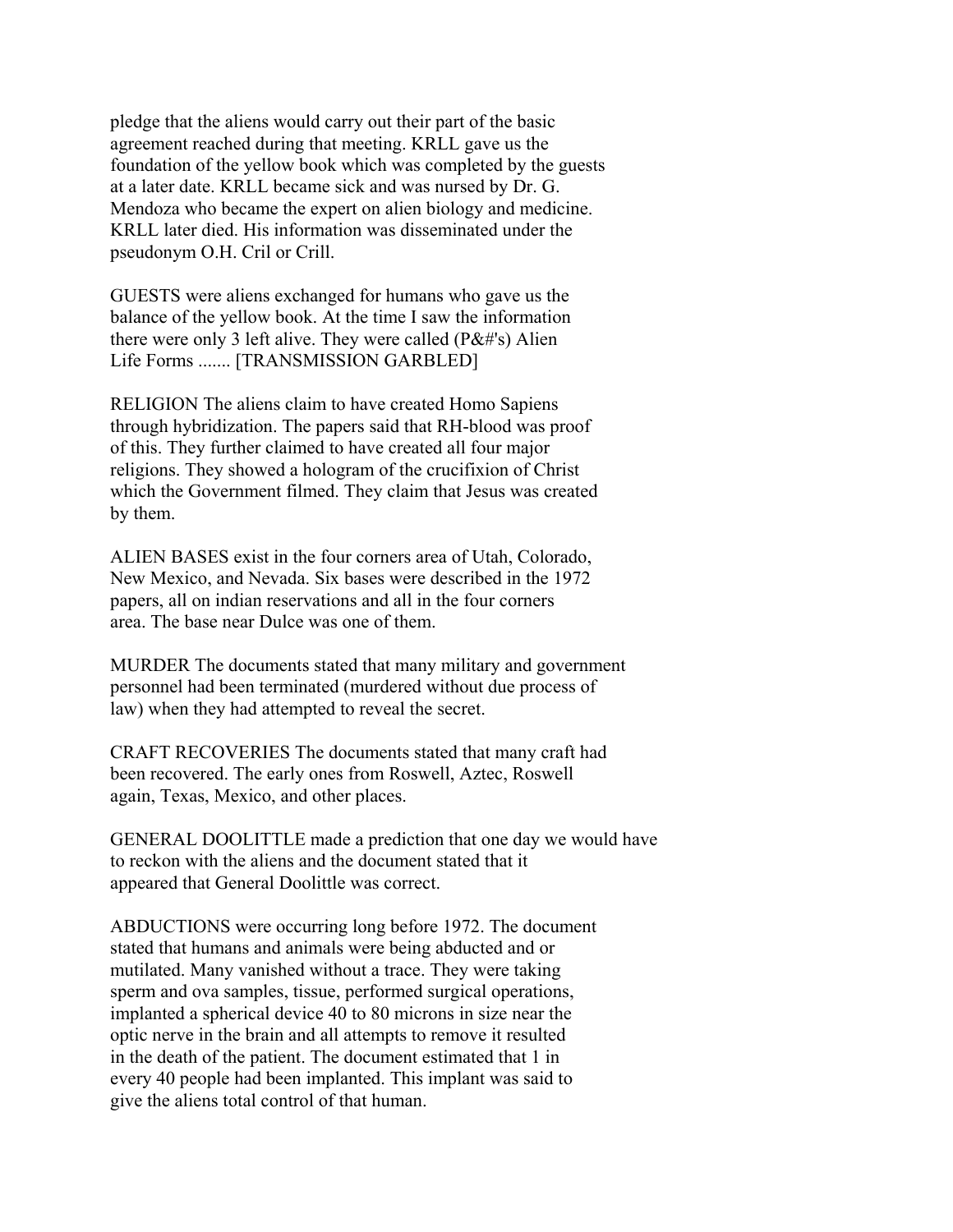## CONTINGENCY PLAN SHOULD THE INFORMATION BECOME PUBLIC OR SHOULD THE ALIENS ATTEMPT A TAKEOVER.

This plan called for a public announcement that a terrorist group had entered the United States with an Atomic weapon. It would be announced that the terrorists planned to detonate the weapon in a major city. Martial Law would be declared and all persons with implants would be rounded up along with all dissidents and would be placed into concentration camps. The press, radio, and TV would be nationalized and controlled. Anyone attempting to resist would be arrested or killed.

## CONTINGENCY PLAN TO CONTAIN OR DELAY RELEASE OF INFORMATION

This plan called for the use of MAJESTIC TWELVE as a disinformation ploy to delay and confuse the release of information should anyone get close to the truth. It was selected because of the similarity of spelling and the similarity to MJ-12. It was designed to confuse memory and to result in a fruitless search for material which did not exist.

# SOURCE OF MATERIAL CONTAINED IN THE DOCUMENTS WHICH I SAW

The source of the material was an ONI counter-intelligence operation against MJ-12 in order for the Navy to find out the truth of what was really going on. The Navy (at that time or at least the Navy that I worked for) were not participants in any of this. The different services and the government conduct this type of operation against each other all the time. The result of this operation was that the Navy cut themselves in for a piece of the action (technology) and control of some projects.

As you can see this file is only a little different from my previous file. Only some names were scrambled previously to confuse the government long enough for someone to verify that what I have said is the truth. I have added information in this file that puts me in absolute danger. I have sent a copy of this file to people all over the country and will continue to do so. Please get this file into as many hands as you can and maybe that will protect me but I doubt it.

# HISTORY WILL BE THE JUDGE OF ME AND THIS INFORMATION AND I HAVE NO FEAR OF THAT JUDGEMENT. I SWEAR THAT THIS INFORMATION IS TRUE AND CORRECT TO THE BEST OF MY KNOWLEDGE.

I wish to thank all those people who have aided me in reaching this point and for their patience and understanding. I owe you